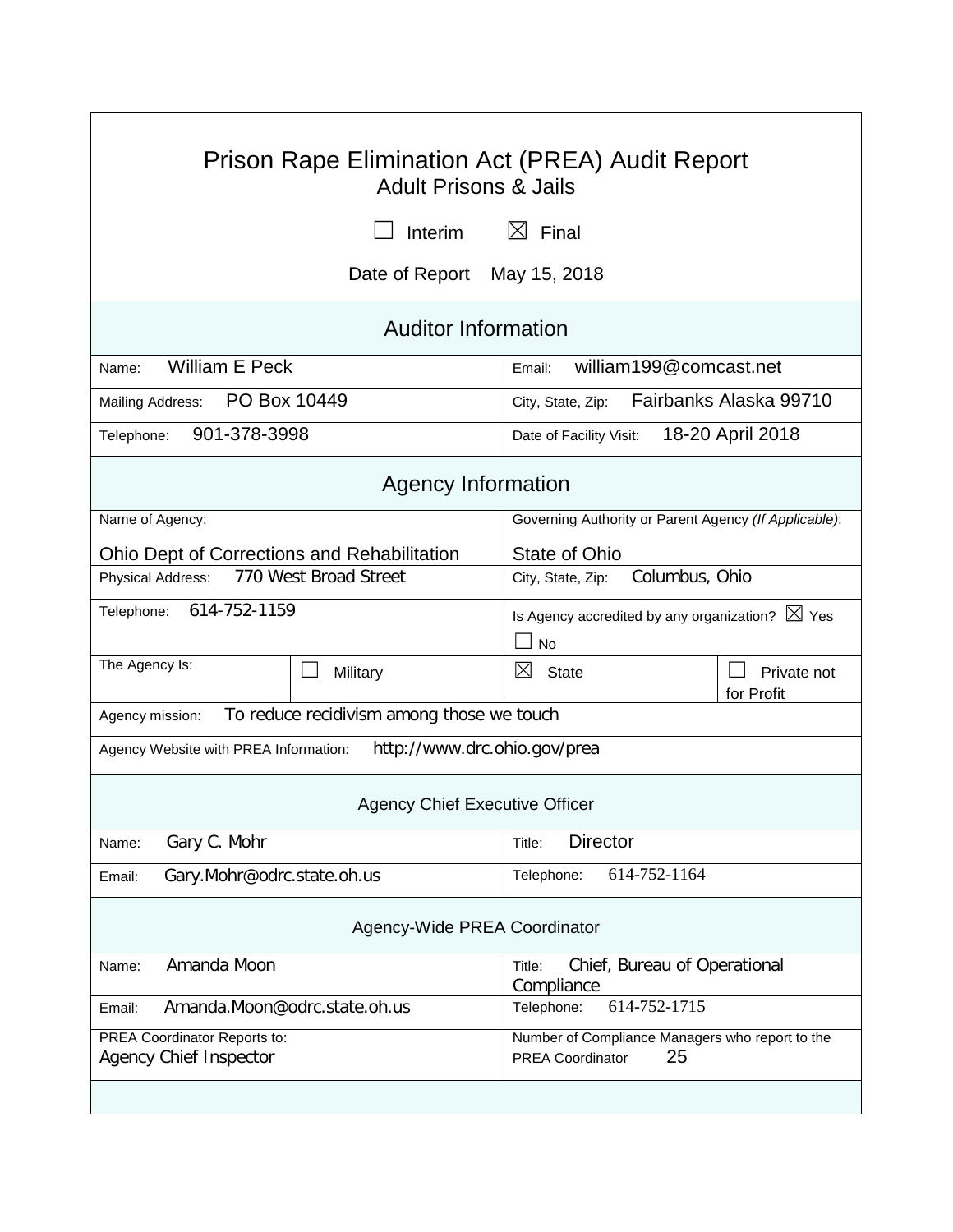| <b>Facility Information</b>                                                                                                          |                                                                             |                                              |                                       |                          |                 |
|--------------------------------------------------------------------------------------------------------------------------------------|-----------------------------------------------------------------------------|----------------------------------------------|---------------------------------------|--------------------------|-----------------|
| <b>Ross Correctional Institution</b><br>Name of Facility:                                                                            |                                                                             |                                              |                                       |                          |                 |
| Physical Address:                                                                                                                    | 16149 SR 104 Chillicothe, Ohio 45601                                        |                                              |                                       |                          |                 |
| Mailing Address (if different than above):                                                                                           |                                                                             | PO Box 7010 Chillicothe, Ohio 45601          |                                       |                          |                 |
| Telephone Number:                                                                                                                    | $(740)$ 774-7050                                                            |                                              |                                       |                          |                 |
| The Facility Is:                                                                                                                     | $\boxtimes$<br><b>State</b>                                                 | Private for profit                           |                                       | profit                   | Private not for |
| Facility Type:                                                                                                                       | Jail                                                                        | $\boxtimes$<br>Prison                        |                                       |                          |                 |
| Facility Mission:<br>improving the quality of life.                                                                                  | Promote public safety within the facility and surrounding communities while |                                              |                                       |                          |                 |
| Facility Website with PREA Information:                                                                                              |                                                                             | http://www.drc.ohio.gov/prea                 |                                       |                          |                 |
| Warden/Superintendent                                                                                                                |                                                                             |                                              |                                       |                          |                 |
| <b>Mark Hooks</b><br>Name:                                                                                                           |                                                                             | Warden<br>Title:                             |                                       |                          |                 |
| Mark.Hooks@odrc.state.oh.us<br>Email:                                                                                                |                                                                             | Telephone:                                   | $(740)$ 774-7050                      |                          |                 |
| <b>Facility PREA Compliance Manager</b>                                                                                              |                                                                             |                                              |                                       |                          |                 |
| Lorrie Perry<br>Name:                                                                                                                |                                                                             | Title:                                       | <b>Operational Compliance Manager</b> |                          |                 |
| Email:                                                                                                                               | Lorrie.Perry@odrc.state.oh.us<br>(740) 774-7050 ext. 2318<br>Telephone:     |                                              |                                       |                          |                 |
|                                                                                                                                      |                                                                             | <b>Facility Health Service Administrator</b> |                                       |                          |                 |
| Lisa Bethel<br><b>Health Care Administrator</b><br>Title:<br>Name:                                                                   |                                                                             |                                              |                                       |                          |                 |
| Lisa.Bethel@odrc.state.oh.us<br>Email:                                                                                               |                                                                             | Telephone:                                   | (740) 774-7050 ext. 2418              |                          |                 |
| <b>Facility Characteristics</b>                                                                                                      |                                                                             |                                              |                                       |                          |                 |
| 1278<br>Current Population of Facility: 2061<br><b>Designated Facility Capacity:</b>                                                 |                                                                             |                                              |                                       |                          |                 |
| Number of offenders admitted to facility during the past 12 months                                                                   |                                                                             | 1145                                         |                                       |                          |                 |
| Number of offenders admitted to facility during the past 12 months whose length of stay in the facility was<br>for 30 days or more:  |                                                                             |                                              | 1145                                  |                          |                 |
| Number of offenders admitted to facility during the past 12 months whose length of stay in the facility was<br>for 72 hours or more: |                                                                             |                                              | 1145                                  |                          |                 |
| Number of offenders on date of audit who were admitted to facility prior to August 20, 2012:                                         |                                                                             |                                              | 171                                   |                          |                 |
| Age Range of<br><b>NA</b><br>Youthful Inmates Under 18:<br>Population:                                                               |                                                                             | Adults:                                      | 18-80                                 |                          |                 |
| Are youthful offenders housed separately from the adult population?                                                                  |                                                                             | ⊿ Yes                                        | No                                    | $\boxtimes$<br><b>NA</b> |                 |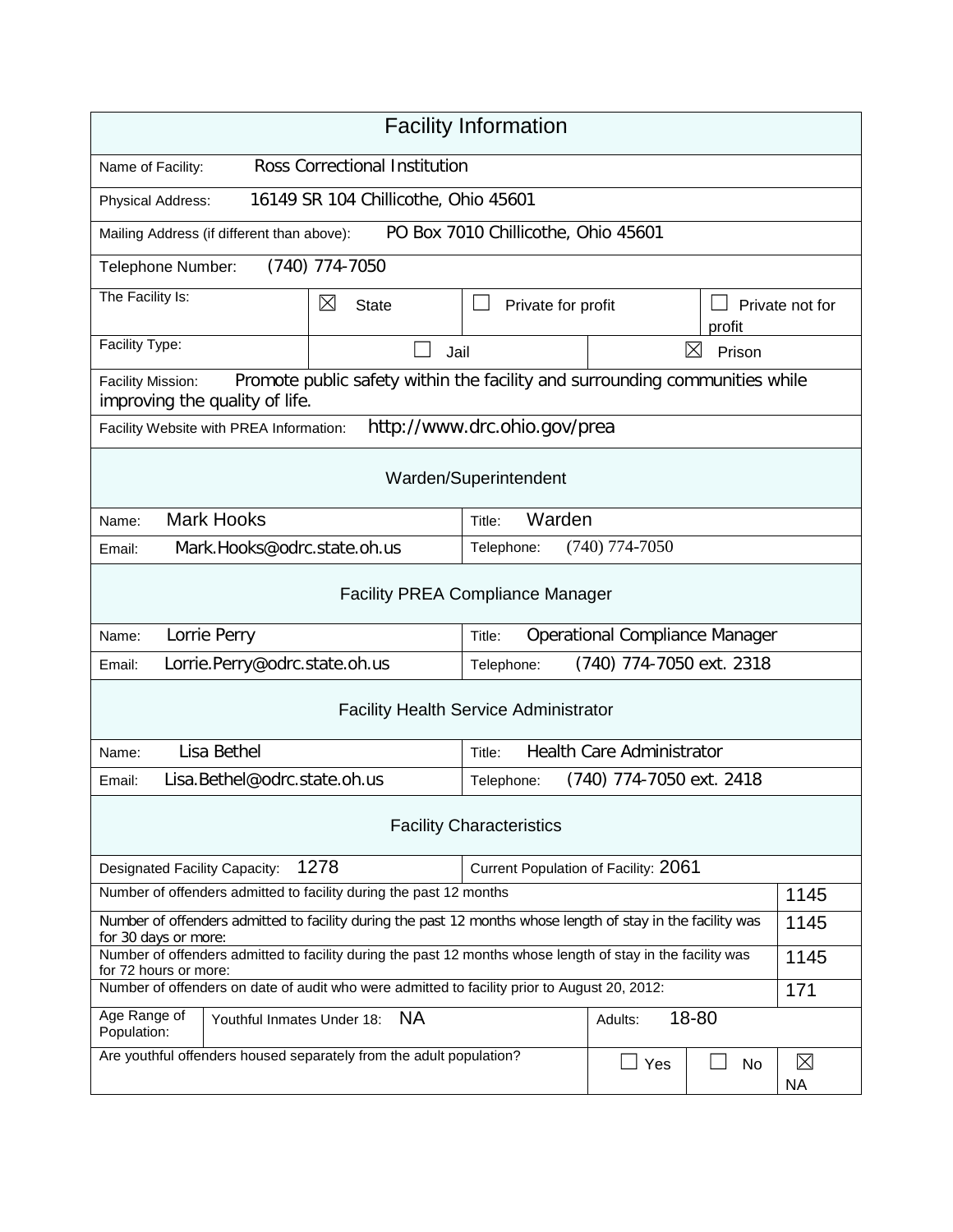| Number of youthful offenders housed at this facility during the past 12 months:                                                                                                                                                                                                                                                                                                                                                                                                                 |  |                                                                                        | <b>NA</b>         |  |  |
|-------------------------------------------------------------------------------------------------------------------------------------------------------------------------------------------------------------------------------------------------------------------------------------------------------------------------------------------------------------------------------------------------------------------------------------------------------------------------------------------------|--|----------------------------------------------------------------------------------------|-------------------|--|--|
| Average length of stay or time under supervision:                                                                                                                                                                                                                                                                                                                                                                                                                                               |  |                                                                                        | 4.95<br><b>YR</b> |  |  |
| Facility security level/inmate custody levels:                                                                                                                                                                                                                                                                                                                                                                                                                                                  |  |                                                                                        | 2&8&3             |  |  |
| Number of staff currently employed by the facility who may have contact with offenders:                                                                                                                                                                                                                                                                                                                                                                                                         |  |                                                                                        | 488               |  |  |
| Number of staff hired by the facility during the past 12 months who may have contact with offenders:                                                                                                                                                                                                                                                                                                                                                                                            |  |                                                                                        | 56                |  |  |
| Number of contracts in the past 12 months for services with contractors who may have contact with<br>offenders:                                                                                                                                                                                                                                                                                                                                                                                 |  |                                                                                        | 21                |  |  |
| <b>Physical Plant</b>                                                                                                                                                                                                                                                                                                                                                                                                                                                                           |  |                                                                                        |                   |  |  |
| 22<br>Number of Buildings:                                                                                                                                                                                                                                                                                                                                                                                                                                                                      |  | Number of Single Cell Housing units: 0                                                 |                   |  |  |
| Number of Multiple Occupancy Cell Housing units:                                                                                                                                                                                                                                                                                                                                                                                                                                                |  | 8                                                                                      |                   |  |  |
| Number of Open Bay/Dorm Housing units:                                                                                                                                                                                                                                                                                                                                                                                                                                                          |  | 1                                                                                      |                   |  |  |
| Number of Segregation Cells (Administrative and Disciplinary:                                                                                                                                                                                                                                                                                                                                                                                                                                   |  | 170                                                                                    |                   |  |  |
| Description of any video or electronic monitoring technology (including any relevant information about where cameras are<br>placed, where the control room is, retention of video, etc.):<br>There are 236 digital cameras located at key spots throughout the facility (199 inside, 37<br>outside) with a retention time of 14 days. These cameras are monitored at Central Control<br>and can also be monitored from several Command Staff offices (Warden, PREA<br>Coordinator, Major, etc.) |  |                                                                                        |                   |  |  |
| Medical                                                                                                                                                                                                                                                                                                                                                                                                                                                                                         |  |                                                                                        |                   |  |  |
| Type of Medical Facility:<br>Forensic sexual assault medical exams are conducted at:                                                                                                                                                                                                                                                                                                                                                                                                            |  | Outpatient primary care with overnight<br>observation<br>Adena Regional Medical Center |                   |  |  |
| Other                                                                                                                                                                                                                                                                                                                                                                                                                                                                                           |  |                                                                                        |                   |  |  |
| Number of volunteers and individual contractors, who may have contact with offenders, currently<br>authorized to enter the facility:                                                                                                                                                                                                                                                                                                                                                            |  | 313                                                                                    |                   |  |  |
| Number of investigators the agency currently employs to investigate allegations of sexual abuse:                                                                                                                                                                                                                                                                                                                                                                                                |  | 39                                                                                     |                   |  |  |

# **Audit Findings**

# **ACRONYMS:**

| RCI | Ross Correctional Institution |  |
|-----|-------------------------------|--|
|     |                               |  |

- BOC Bureau of Operational Compliance
- OCM Operational Compliance Manager<br>ODRC/DRC Ohio Department of Rehabilitation
- Ohio Department of Rehabilitation and Corrections
- OSHP/OSP Ohio State Highway Patrol
- OVS Office Of Victims Services<br>
VSP Victim Support Person
- Victim Support Person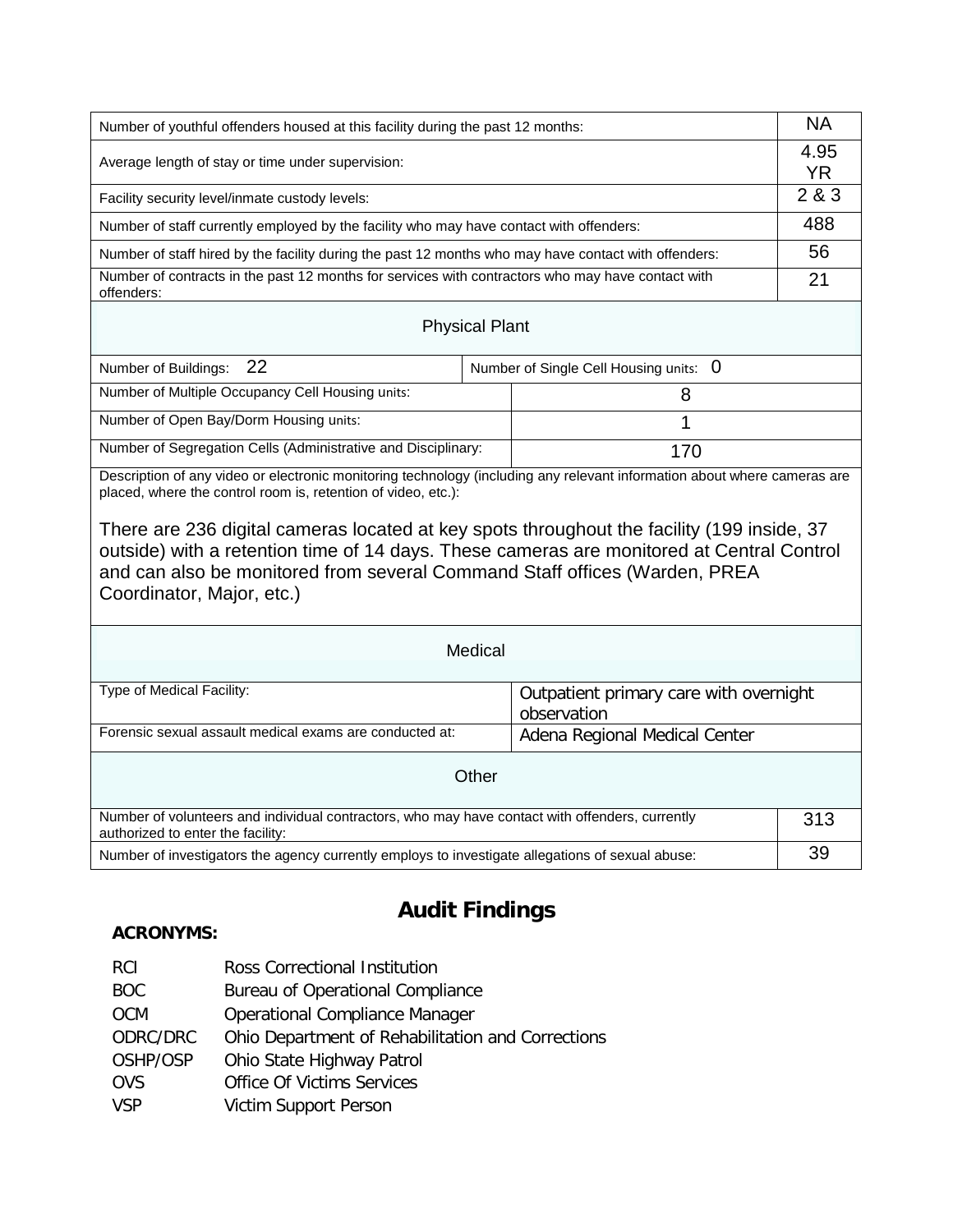#### **MISSION**

The mission of the Ross Correctional Institution is to promote public safety within the facility and surrounding communities while improving the quality of life for staff and offenders through:

- Excellence in Security by ensuring a safe and humane prison environment through daily Violence reduction efforts;
- Successful offender reentry to the community by providing community service and meaningful inmate jobs, education and programming opportunities;
- Responsible fiscal management;
- Compliance with American Correctional Association standards;
- Opportunities for staff professional growth and development; and
- Healthy and productive relationships with local support agencies.

#### **Audit Narrative**

Ross Correctional Institution, Chillicothe Ohio, is compliant with the U.S. Department of Justice PREA standards.

The on-site PREA audit of the Ross Correctional Institution was conducted 18-20 April 2018 by Department of Justice Certified Auditors William Peck and David Peek.

The PREA audit began subsequent to an ACA (American Correctional Association) Audit 16-18 April 2018. PREA tours occurred on both April 16 and April 18.

### **TOUR:**

The tour was led by: Mark Hooks, Warden Jeff Howard, Deputy Warden of Operations Cassie Kinker, Deputy Warden of Special Services

**William Peck** spoke informally to 27 staff and 13 inmates during the tours.

### **Departments Visited:**

TPU/Restrictive Housing North Dining Room North Recreation Library Recovery Services H-1 Housing H-4-A Housing Medical Mental Health Control Room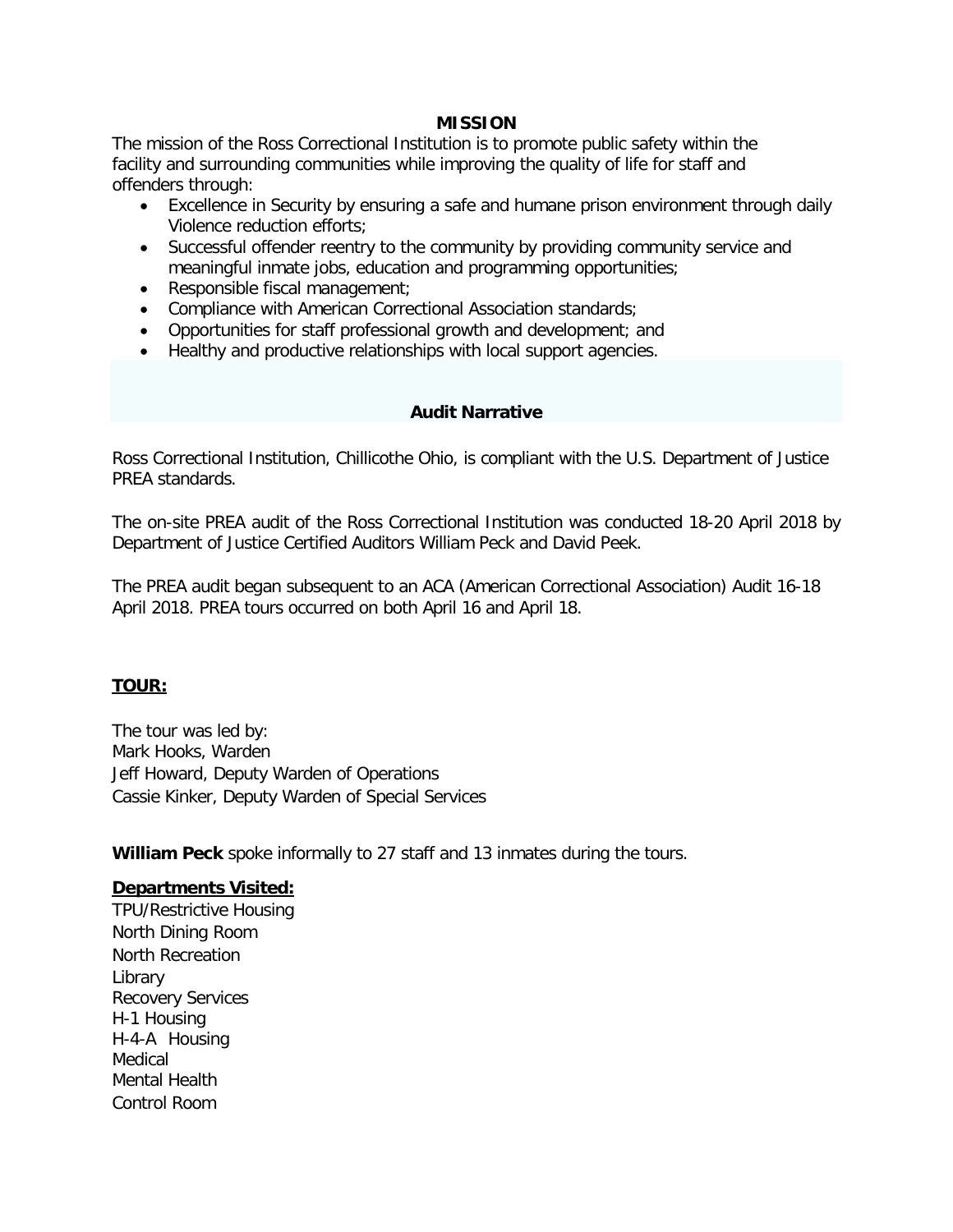Armory A-Building Safety Officer Count Office Tool Crib Carpentry School Chapel

### **David Peek**

Auditor Peek informally spoke with 12 staff members and 5 inmates during his tour of the facility and he was accompanied on this tour by Mark Stegemoller (PREA Compliance Administrator for ODRC South Region) and Jenny Haywood (Warden's Assistant). They visited the following locations:

### **Departments Visited:**

TPU/Restrictive Housing Barber Shop and Barber Training Class Outdoor Recreation Indoor Recreation LPU (5B) (Limited Privilege Unit) General Population (Unit 7) General Population (Unit 8) Control Center Inmate Health Service Mental Health J-Dorm Unit 4B

During the tours, camera placement, sight lines, and staff placement were noted to assist in determining standards compliance. Cameras are PTZ and there is retention capability of from 7- 14 days to aid in investigations or incident reviews.

The tour provided an opportunity for the Auditor to conduct in-depth observations of the different areas of the facility, observe staff conduct, observe interactions between staff and offenders, and conduct informal interviews with staff and offenders to gain an understanding of facility operations and practice as well as obtain insight into the facility's compliance with the PREA standards. The areas that were observed included: living units, work areas, cells along with toilets and showers, program areas, outdoor recreation areas, administrative areas, kitchen, storage areas, training facility, Control Centers, and the overall facility grounds.

Video monitoring systems were observed and noted; and housing zones, day rooms, offender programs areas, work areas and all other offender accessible areas were toured. While touring, several staff and offenders were informally interviewed and acknowledged receiving training and procedures for reporting sexual abuse and harassment and the right to be free from retaliation. Offenders and staff both knew that they could report sexual safety issues and were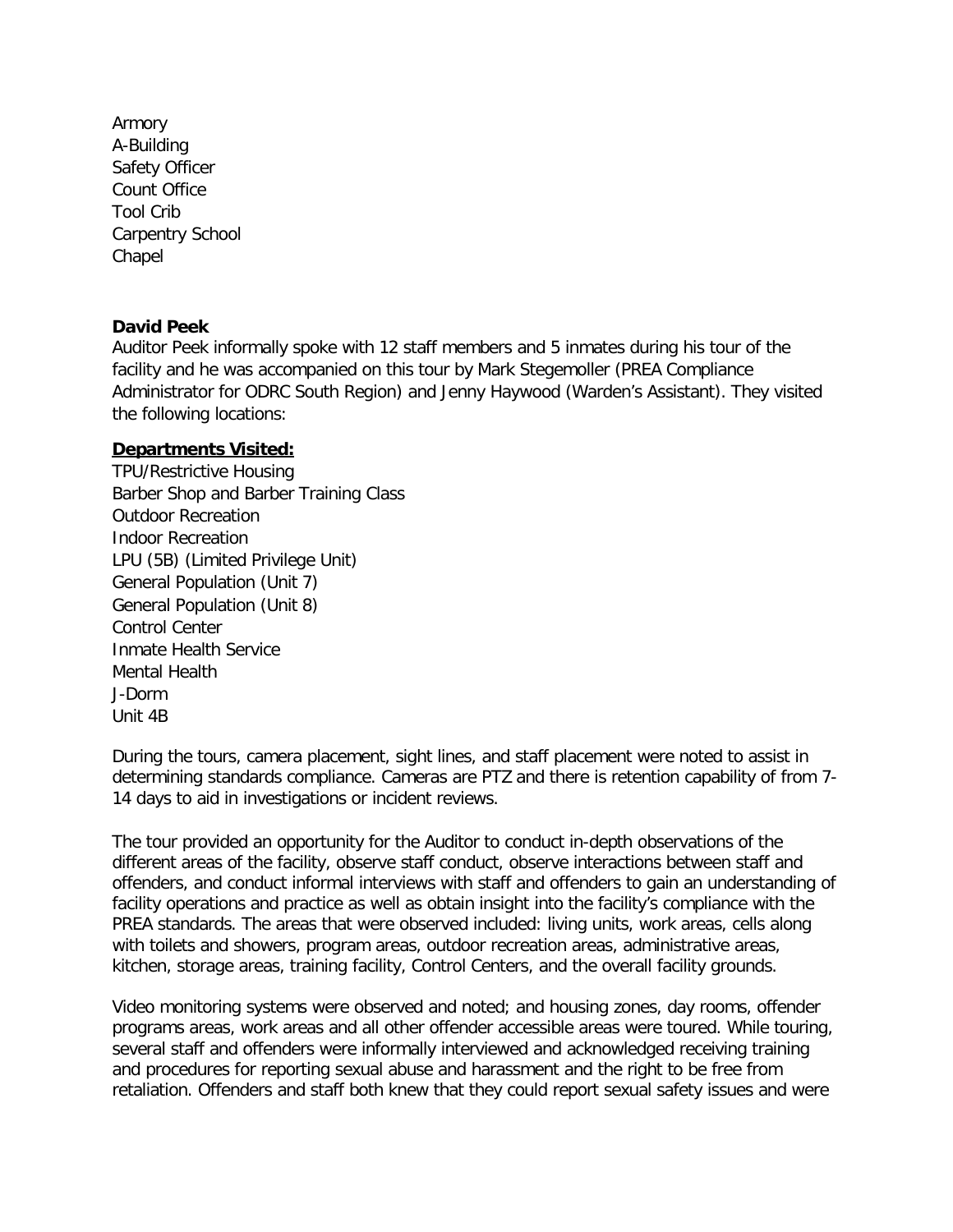well aware of external addresses and phone numbers of potential sources to report or gain assistance with their issues. Posters' reporting information and data on advocacy organizations was uniformly excellent.

The Auditor verified that higher ranking staff such as the Warden, Assistant Wardens and Captains make unannounced rounds, documented in the logbook by the unit control officer.

Staff were aware of the requirement to announce the presence of the opposite gender and did so in all housing in a timely manner; this is done at RCI by an electronic annunciator associated with the 'man down' device. The annunciator causes an alert noise and causes the unit lights to blink significantly. This notice is not required in units already under the supervision of female officers. Interviews with offenders and staff supported that the facilities ensure these announcements and that this practice is adhered to during daily operation. It was also evident that all staff and offenders receive appropriate training concerning PREA and the zero-tolerance policy during initial training as well as annual and also regular refresher training. All staff were well versed in their responsibilities in reporting sexual abuse, sexual harassment, staff negligence and retaliation for reporting. Staff interviewed were very familiar with the expectations of their duties as well as the procedures for evidence preservation. Training is a strong point in this agency, region and facility.

Staffing appeared adequate and well-positioned, to include supervisory staff making random checks in housing areas. Of note were the use of cameras to ensure blind-spot coverage and clear lines of sight throughout housing areas. There are 4 new installed cameras as a result of the IMA (Internal Management Audit) and they have good clarity anddetail. There is a pending upgrade to the Control Center that will significantly enhance the monitor capability and camera visual quality. The Agency and facility have also demonstrated their commitment to compliance to the PREA standards by providing appropriate privacy barriers in the toilet and curtains in the shower areas, while still providing a secure environment for the population.

No concerns related to sexual safety were noted while visiting these areas. Upon entering inmate housing units, inmates were always informed of a new female presence by means of the previously noted audible alarm and flashing light. No dangerous blind spots were identified and PREA compliant curtains were installed in all shower areas. Auditors spent several minutes in the Control Center talking with the post officers and observing CCTV monitors. These monitors may be viewed by male and female officers; however, the cameras are positioned in a way that precludes remote viewing of inmates as they shower and perform bodily functions.

All unoccupied rooms and closets that could provide concealment were locked at the time of the tour. Staff and inmate restrooms in common areas were locked and, according to staff members and inmates, they remain locked when not in use and can only be opened by an employee. Each housing unit includes wall mounted telephones for inmate use, and information about how to call the PREA hotline is posted near the phones. A test call to the hot line was easily completed and did not require a PIN or identifying information. PREA posters were prominently displayed in the inmate housing units.

Training is provided concerning cross-gender pat searches and these searches are presently conducted by female officers on this all-male population, as is allowable in both PREA and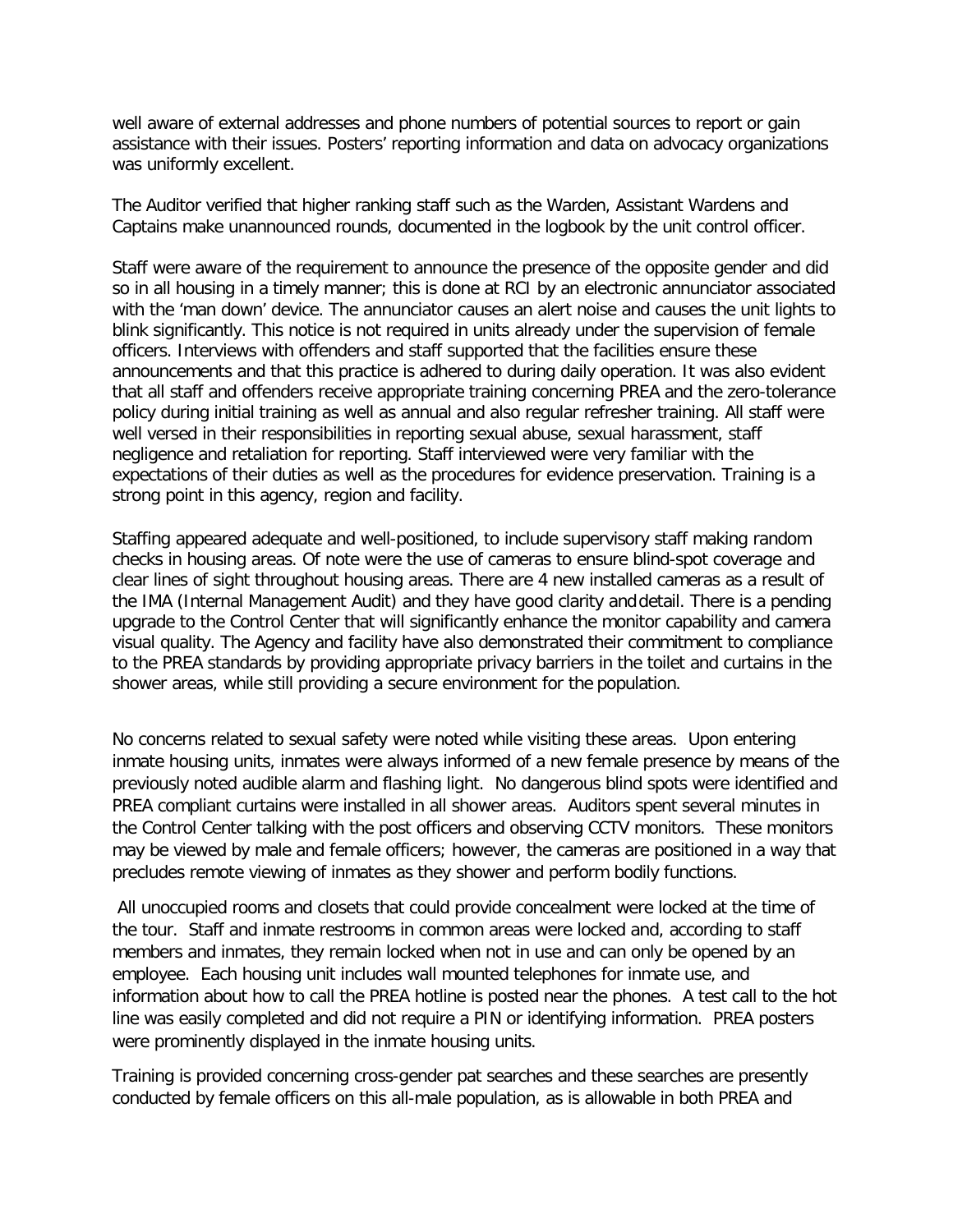ODRC policies and procedures. Strip searches are conducted by male staff with the normal policy exception for exigent circumstances, which have not occurred thus far. Staff interviewed were all aware of the prohibition of physically examining a transgender or intersex offender to determine genital status.

Staff Training receives significant emphasis and appears more than compliant at all levels. All staff receive initial training at the Academy and complete specialty training in their area (e.g., investigators, mental health, etc.). All staff receive annual Refresher training as well as routine training at shift turnover, providing more than the training requirement of every 2 years.

New custody staff are required to attend a 4-week pre-service Training Academy; and noncustody staff attend it for 3 weeks.

Reviewing documentation is a critical component of the audit process, so throughout the preaudit review and the on-site audit, the auditor reviewed various documents including personnel records, investigation files, training and education records, assessment and screening tools, policies and procedures, and related materials relating to PREA standards.

In addition to the tour and the extensive interview process, auditors reviewed the PAQ (Pre-Audit Questionnaire) submitted by the facility, ODCR policies related to PREA compliance, and spot-checked training, investigative and human resource files. The post-audit phase consisted of triangulating all data and input received, reviewing interview data in detail, and a final review of the PAQ submission. Questions that arose about procedures or data needed for clarification were referred to the facility and the responses are incorporated in this report.

It became clear during the pre-visit review that policy component sections were uniformly compliant and that ODRC staff has drafted policy with the intent to be PREA-compliant for all ODRC facilities. ODRC policy parallels very closely, often verbatim, the PREA Standards and checklists for policy. The on-site visit, then, focused on actual compliance in operations and whether local training, process and actual procedure mirrored policies.

#### **INTERVIEWS:**

A major portion of the site audit consisted of conducting structured interviews with specialized and randomly selected staff and also with random and targeted categories of offenders (LGBTI, reported victims of abuse, reported perpetrators of abuse, etc.).

The Auditors interviewed a wide range of staff that included executive and line staff for the facility. Specialized staff interviews included the Medical and Mental Health Supervisor, Nursing staff, Sergeants and higher-level supervisors, as well as staff from Programs, Human Resources, Training, Classification, Volunteer and Intake Staff. Interview data is summarized at the end of this narrative.

During the visit, in addition to PREA-related discussions with employees selected during the tour, the Auditors conducted 20 random inmate interviews and 19 targeted category offenders as noted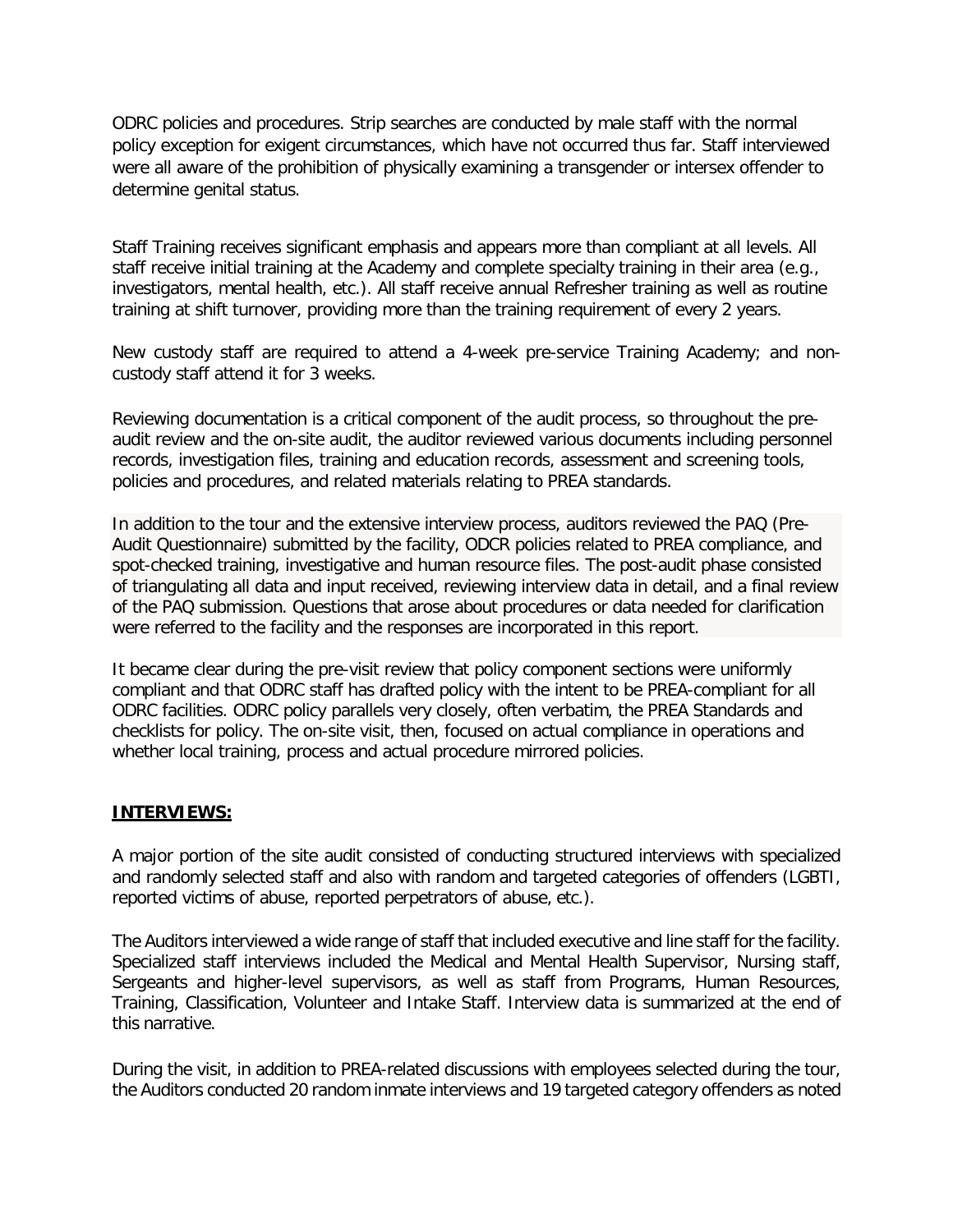below; and also 12 random staff and 19 specialized staff as outlined below. The prisoners and staff were well aware of PREA and the zero-tolerance policy of the Agency. Prisoners interviewed were knowledgeable about how and where to report sexual abuse and sexual harassment. They all indicated they had received written information either on their arrival or on the housing units for those that have been at the facility for a considerable amount of time. LGBTI offenders interviewed largely reported that they felt safe and older prisoners responded in a similar vein. All staff and offenders interviewed were very cooperative during the interview process.

# STAFF INTERVIEWS

- 1 Agency Head Designee (On File)
- 1 Agency PREA Coordinator/Chief, BOC (On File)
- 1 Contracting Officer (On File)
- 2 Agency Human Resources Officer (1 On File)
- 1 Investigator
- 1 Warden
- 1 Assistant Warden
- 1 PREA Compliance Manager/OCM
- 1 Incident Review Auditor member
- 1 Retaliation Monitors
- 1 Volunteers who have contact with offenders
- 1 Medical staff Administrator 1 Mental Health staff
- 1 Intermediate or higher-level supervisor
- 1 Intake Staff who perform screening for risk of victimization and abusiveness
- 1 Intake Supervisor
- 1 Staff Who Supervise Segregated Housing
- 1 Chaplain
- 1 Contractor
- 12 Random Staff

All staff interviewed were well versed in their respective areas of responsibility regarding PREA and affirmed compliance with the applicable PREA standards. All uniformed staff are trained as first responders and are familiar with their duties. There is no SAFE or SANE certified staff at the facility, but they are available through the Adena Regional Medical Center, about 30 minutes away. Staff were familiar with the procedures regarding reporting, responding and evidence preservation.

# INMATE INTERVIEWS

- 5 Cognitive Disability
- 3 Inmates who reported victimization during risk screening
- 2 Inmates who reported abuse
- 6 Inmates who identify as LGB
- 3 Transgender offenders
- 20 Random Offender Interviews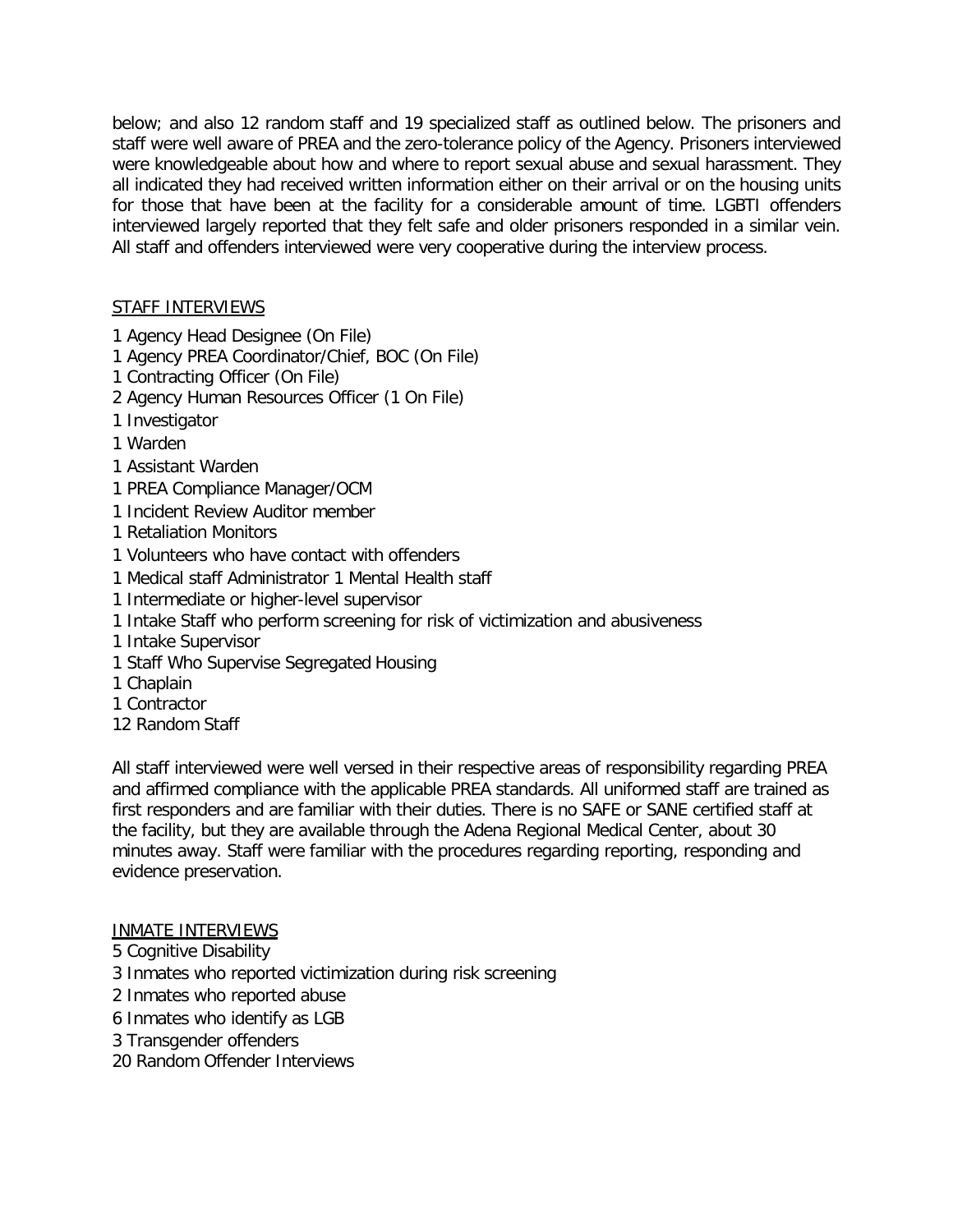Information provided by the interviewed inmates is summarized as follows:

### Cross Gender Viewing

As mentioned previously, the facility uses an audible alarm system and flashing light to inform inmates whenever a female staff member enters an inmate housing area. Five inmates said the system is used occasionally or seldom; the remaining inmates said the notification system is used most of the time or always. It is noted that there is no requirement to utilize the system if the unit is already staffed by a female officer on duty. All of the inmates said they are allowed to shower, dress, and use the toilet without being viewed by a female employee.

### PREA Education

During targeted interviews with inmates who have cognitive disabilities, three inmates said they have not received or do not recall having received any PREA education since arriving at Ross CI, however file documentation showed that the three inmates, and other inmates selected at random, received the required training. The requested documentation was provided in a matter of minutes and, in each case, the inmate had signed an acknowledgment that a PREA education video was shown and information received during orientation.

All other interviewed inmates said they have been informed about the facility's zero-tolerance policy regarding sexual abuse and harassment, their right not to be sexually abused or harassed, how to report sexual abuse and harassment, and their right not to be punished for making a report. Most inmates said this information was presented in a video shown at Ross CI during orientation, and a few inmates said they could not recall exactly when or where the training occurred. One said he saw the video at a reception center before being transferred to Ross, which is actually the first time most inmates receive the information. All of the inmates said PREA posters are displayed in their housing units. All of the offenders interviewed acknowledged receiving PREA training and writtenmaterials (pamphlets, handbooks) outlining the agency's zero tolerance policies toward sexual abuse, harassment and retaliation.

# Risk Screening

Interview responses indicate that all newly arriving inmates at Ross CI are asked screening questions regarding prior incarcerations, abuse history, sexual orientation, and perceived danger of sexual abuse, verifying the same questions asked earlier at an ODRC intake facility.

### Incident Reporting

The interviews also indicate that inmates at Ross CI know how to report incidents of sexual abuse of harassment. Every inmate interviewed knew at least one way to make a report, with most being able to describe multiple ways. Most inmates said they could remain anonymous when making a report, however several did not know if they could call the PREA hotline without entering their PIN because they had never needed to use it.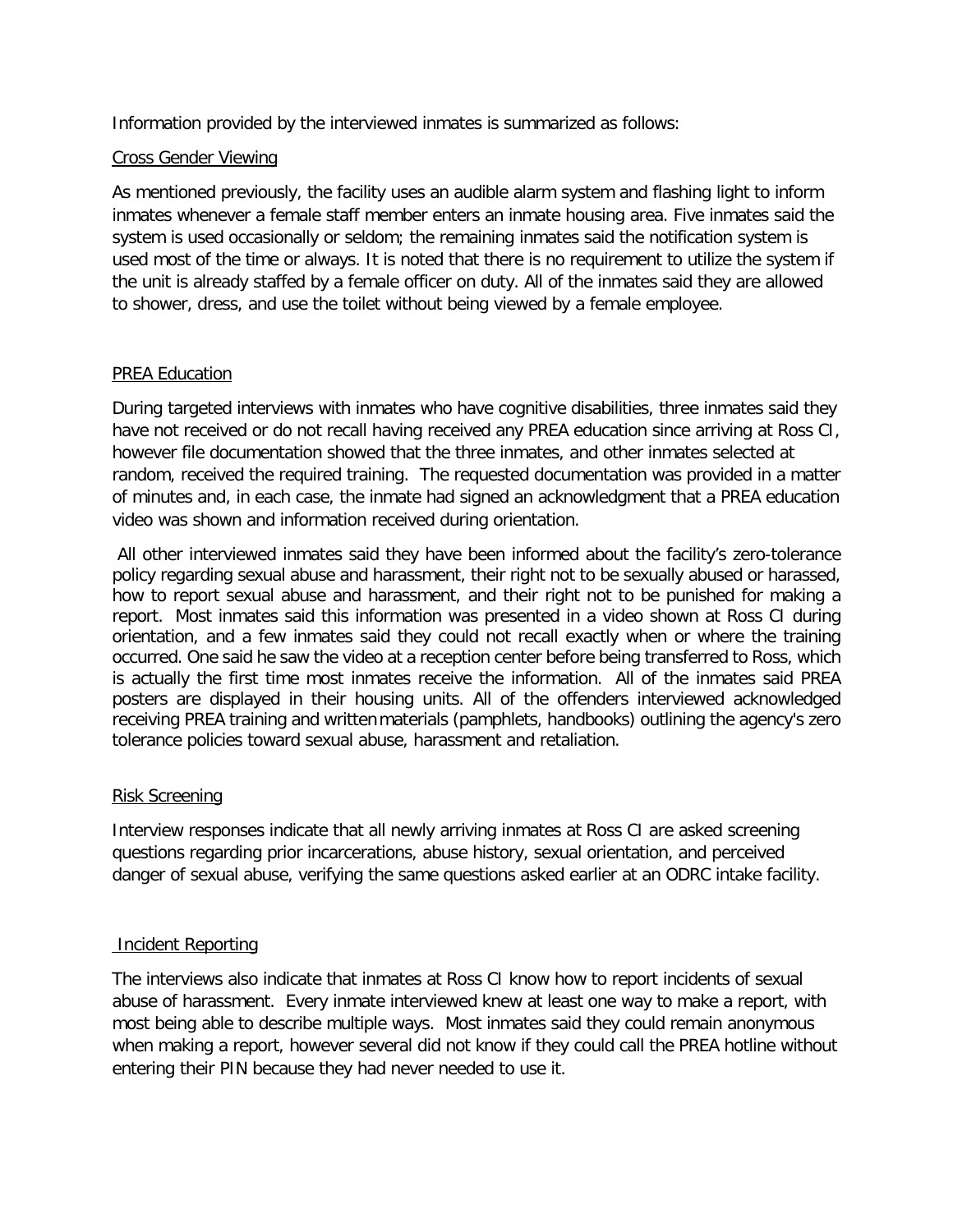#### Available Services

Most of the interviewed inmates seemed unaware or uninterested in services available outside of the facility. No inmate was able to name a specific outside organization or service provider but knew the posters existed. Some inmates remembered hearing about outside services and did not recall the details but said they could find out about such services if needed.

#### Perceived Safety

With one exception (related to a prior abuse), each inmate said he feels safe at Ross CI. Information on that one exception inmate was provided to staff.

During interviews, almost all offenders disclosed that they felt sexual abuse incidents would not often happen at this facility, that it was a safe place to be confined, that staff would take an allegation seriously, and it would be acted on and investigated. They did recognize that total prevention of any incidents was unlikely in a prison with such a large population but felt that it would be a rare exception. Offenders offered several reasons they believed this: the cameras installed throughout the facility; the staff training emphasis; and the executive leadership focus.

Health Care Services at the Ross Correctional Institution are delivered by medical staff employees. The Ross medical facility offers ambulatory medical, dental, and mental health services; and Telemedicine Services are available. When needed, a full range of specialty consultations- including Psychiatric consultation- is available, and if there are services that medical cannot provide at the facility the offender would be transported to an offsite hospital, normally Ohio State University Hospital.

During the review, it was noted that the on-site medical staff/nurse are also involved in Intake screening at intake. Normal medical treatment and sexual assault forensic medical exams are conducted at the Adena Regional Medical Center.

### **Facility Characteristics**

Design Capacity: 1278 Actual Population: 2061 Average Daily Population for the last 12 months: Average Length of Stay: 4.95 Years Security/Custody Level: Level 3 Age Range of Offenders: 18-80 Gender: Male Full-Time Staff: 488

#### **Facility Description**

Ross Correctional Institution (RCI) opened in 1987 and is located less than two miles outside Chillicothe, Ohio, in the South-Central portion of the state. RCI has 22 buildings within an 80 acre compound, with nearly 60 acres inside the perimeter.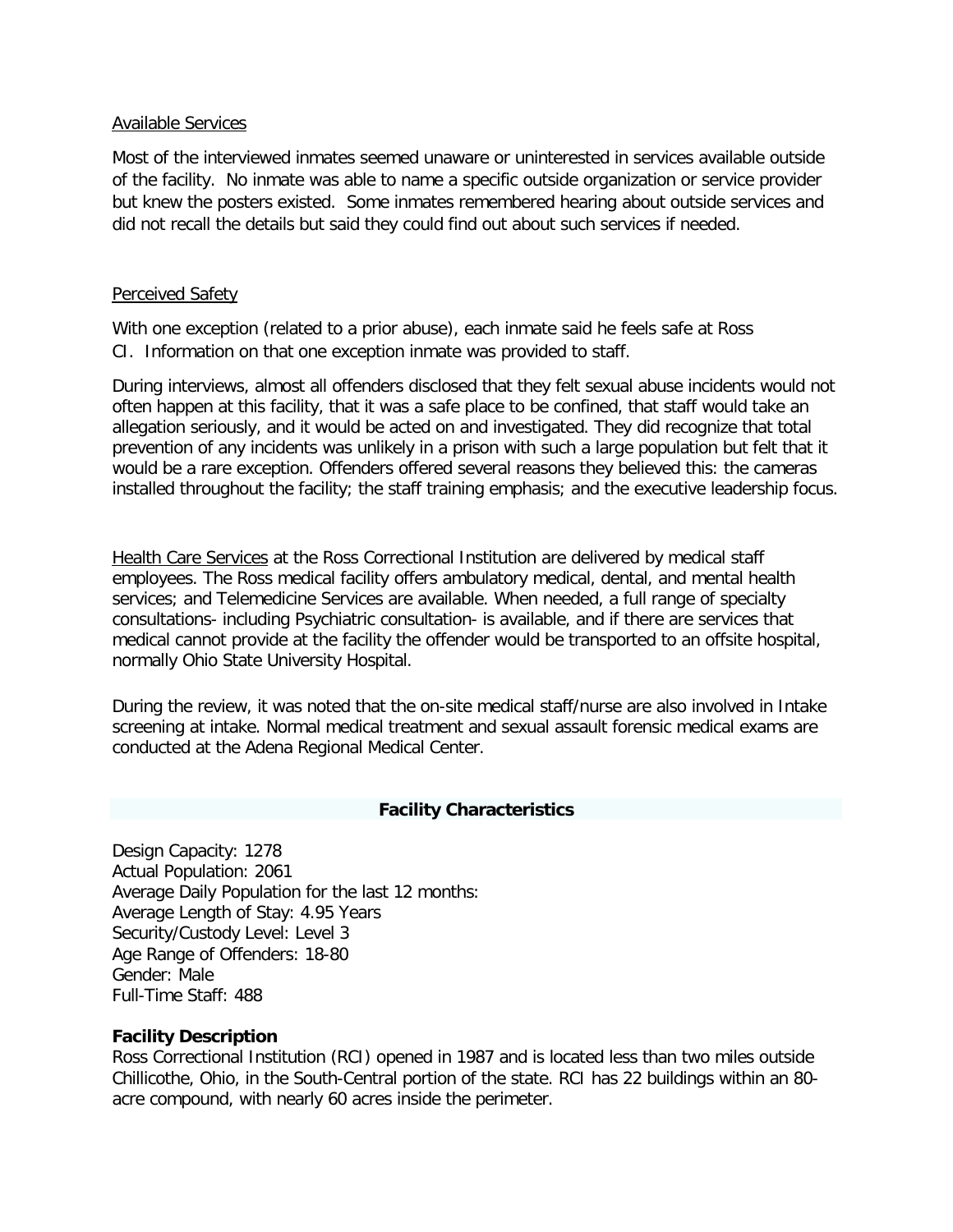RCI is a level 3 close security facility (on an ODRC scale of 1-5, with Level 4 being Max and a 5 being Super Max) with a current population of 2061 offenders supervised by 497 staff, of which 339 are Correctional Officer staff. The average daily number of offenders at Ross has been 2084 since the last audit, and the staffing plan is predicated on a 2070 number.

The precast concrete buildings are arranged in a campus design. The institution is split by an interior fence, which separates the north and south sides of the compound.

#### **Security:**

It was reported that there were 448 full-time staff, and 60 part-time security staff positions primarily responsible for the Main facility security and services functions. The RCI perimeter is surrounded by a double 12-foot fence enhanced by two rolls of razor ribbon.

Dayrooms are located in each housing area in each unit for recreation purposes and are covered by cameras and are observable 24/7 while the rooms are in use.

Food service is managed by contract with Aramark. All contractors receive PREA training through ODRC before they are permitted to work in the facility. The prevalence of staff and cameras combine to make incidents unlikely in the food service preparation and cleaning areas.

Cameras have been widely spaced throughout the prison and placement is constantly assessed; 4 cameras were recently installed in a woodworking shop after sight line issues were identified.

#### **Medical Care:**

Medical Services at Ross Correctional Institution (RCI) are provided by employees of the Ohio Department of Rehabilitation and Corrections. The department area is clean, orderly and appears to have sufficient space for the services provided. The unit provides the following services: Outpatient clinic, Infirmary beds, Podiatry, Optometry, chronic clinic, infectious disease clinic, pharmacy, telemedicine and minor procedures. The unit has an infirmary that includes an 18-bed infirmary unit. General dentistry services are also offered to the inmate population of RCI. The provided medical services are among the most comprehensive seen in the auditors' experiences.

The medical department is staffed 24-hours a day, seven days a week. Services that are beyond the scope of the unit require that the inmate be transferred to a higher level of care. Emergency care and/or transfers are sent to either Adena Regional Medical Center or the Ohio State University Hospital. Adena Regional Medical Center is about ten minutes away from the unit and the OSU medical care is about an hour away. Transfers by ambulance are done by the local fire department. Non-emergency transfers are done by a private ambulance service.

The unit has a co-payment system in place but no inmate is refused health services because they lack funds. Emergency and PREA-related care are exempted from the co-pay system.

RCI is not an ODRC intake unit, so all offenders receive intake screening prior to their arrival at RCI. Upon arrival at RCI all offenders are re-screened for current medical needs, including current medications and medical restrictions.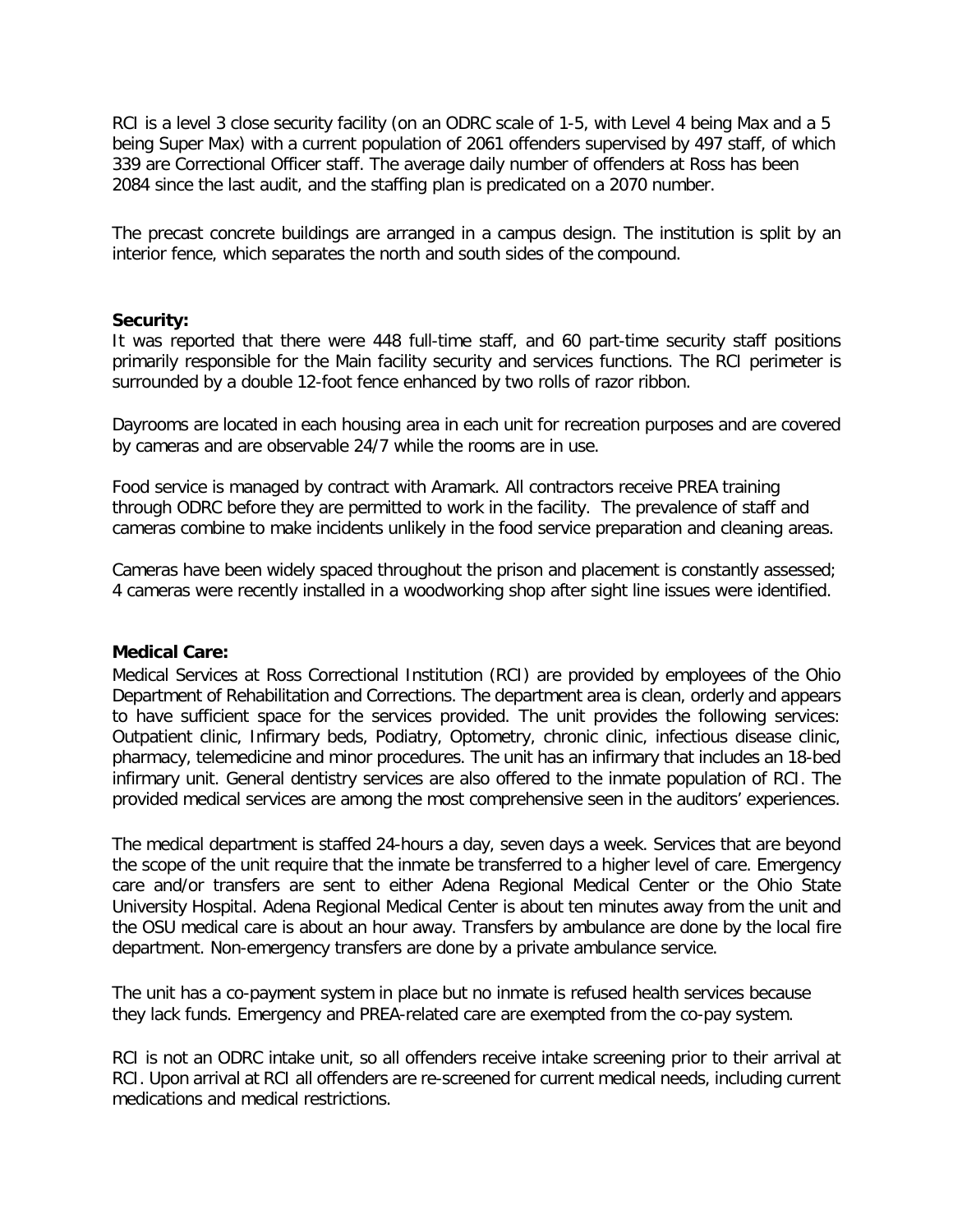### **Mental Health Services:**

Ross Correctional Institution mental health services include crisis intervention, direct observation, and individual counseling. Care is provided through a combination of employee, contract and telemedicine psychiatric providers. Suicide prevention training is provided to the staff on an annual basis.

Offenders who need emergency mental health services are placed in a safe cell and evaluated by mental health staff. Offenders in a safe cell are given a security garment and are under continuous observation by correctional staff. If they require a higher level of care than is available at Ross they are sent to an RTU (Residential Treatment facility).

### **Religious Programming:**

The religious needs of offenders at RCI are met by a full-time Chaplain and a large contingent of volunteers. An interfaith chapel is available for services and programs. Services offered include Bible study, religious counseling, and music ministry. The monthly Chapel schedule is posted in the housing units.

### **Offender Work Programs:**

General Population offenders are expected to be involved in full-time work or programming. Work programs available include food service, maintenance, outside grounds, teachers' aides, law library clerks, porters, and a variety of recreational positions.

# **Academic and Vocational Education:**

RCI offers ABE, Pre-GED and GED instruction. The facility holds a recognition ceremony annually for those offenders who obtain the GED and/or complete vocational certifications. The facility also offers Administrative Professional Support, Barbering, and Carpentry. Apprenticeship programs are available under an agreement with the Local Apprenticeship Advisory Committee.

### **Social Services:**

The facility Management staff offer a variety of programs. Recovery Services programs provide individual and group sessions for substance and alcohol abuse and the programs are offered at both a treatment program level and a shorter substance abuse program level for inmates who do not have enough remaining time for the treatment program. Mental health groups include medication education, mental fitness, and Forgiveness and Functional Improvement. Facility unit and staff programs include Victim Awareness, Money Smart, Inside-Out Dad, Cage Your Rage, and the Pre-release program.

Housing facility 8B is Restorative Housing (Going Home for Good). Offenders with less than 18 months to release are placed in this unit and are prepared for reintegration to the community. Included in the programming are Roots of Success, Bridges Self Esteem, Cage Your Rage, and Thinking for a Change.

### **Library Services:**

The general library has approximately 10,000 volumes. The law library has word processors, Lexis-Nexis processors, and typewriters. Trained law library clerks assist in the law library.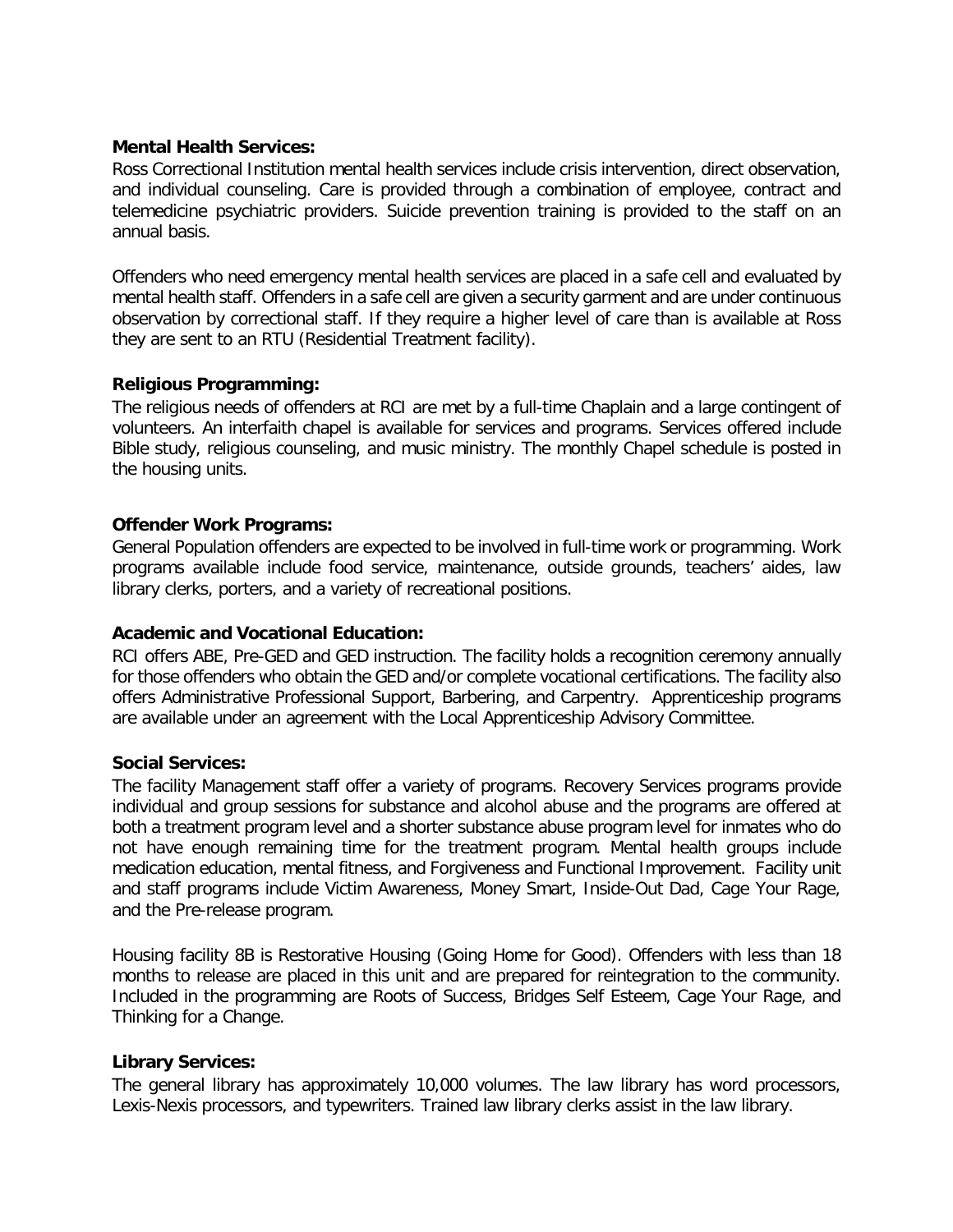#### **Conclusion**

The Ross Correctional Institution of ODRC is compliant with PREA Standards.

On April 20, the auditors conducted an out brief to the Warden and his executive staff to give them an overview of the process and thank them for their participation. The timeline and expectations for the remainder of the audit were discussed. The chairperson expressed appreciation for the exceptional hospitality and cooperation of everyone involved.

The audit chairperson explained the procedures that would follow the completion of the audit., i.e. the triangulation of all data from the site visit and tour, the documents submitted and reviewed, and the interviews completed. It was explained that any areas found not to meet standards would need to be corrected and the auditor would work with the leadership and the facility PREA Manager to accomplish compliance.

The willingness of all staff involved to accomplish PREA compliance was acknowledged and their determination to become compliant was evident. The Auditors appreciate the courtesy and support extended during the on-site visit.

Attendees at the out brief included:

Regional PREA Compliance Administrator Warden Deputy Warden of Operations Deputy Warden of Special Services Major Facility ACA Coordinator/Operational Compliance Manager

Warden Mark Hooks, his leadership team, and members of the staff are all sensitive to ensure continuing this facility in compliance with PREA standards. The final briefing indicated that this present sensitivity and attention will continue. The auditors were impressed with the strength and quality of the executive leadership team; the excellent coordination among the team and staff throughout the prison; the Regional ODRC PREA Coordinator Mark Stegemoller; and the RCI PREA Compliance Manager Lorrie Perry.

### **Summary of Audit Findings**

| Number of Standards Exceeded: |    |
|-------------------------------|----|
| Number of Standards Met:      | 41 |
| Number of Standards Not Met:  |    |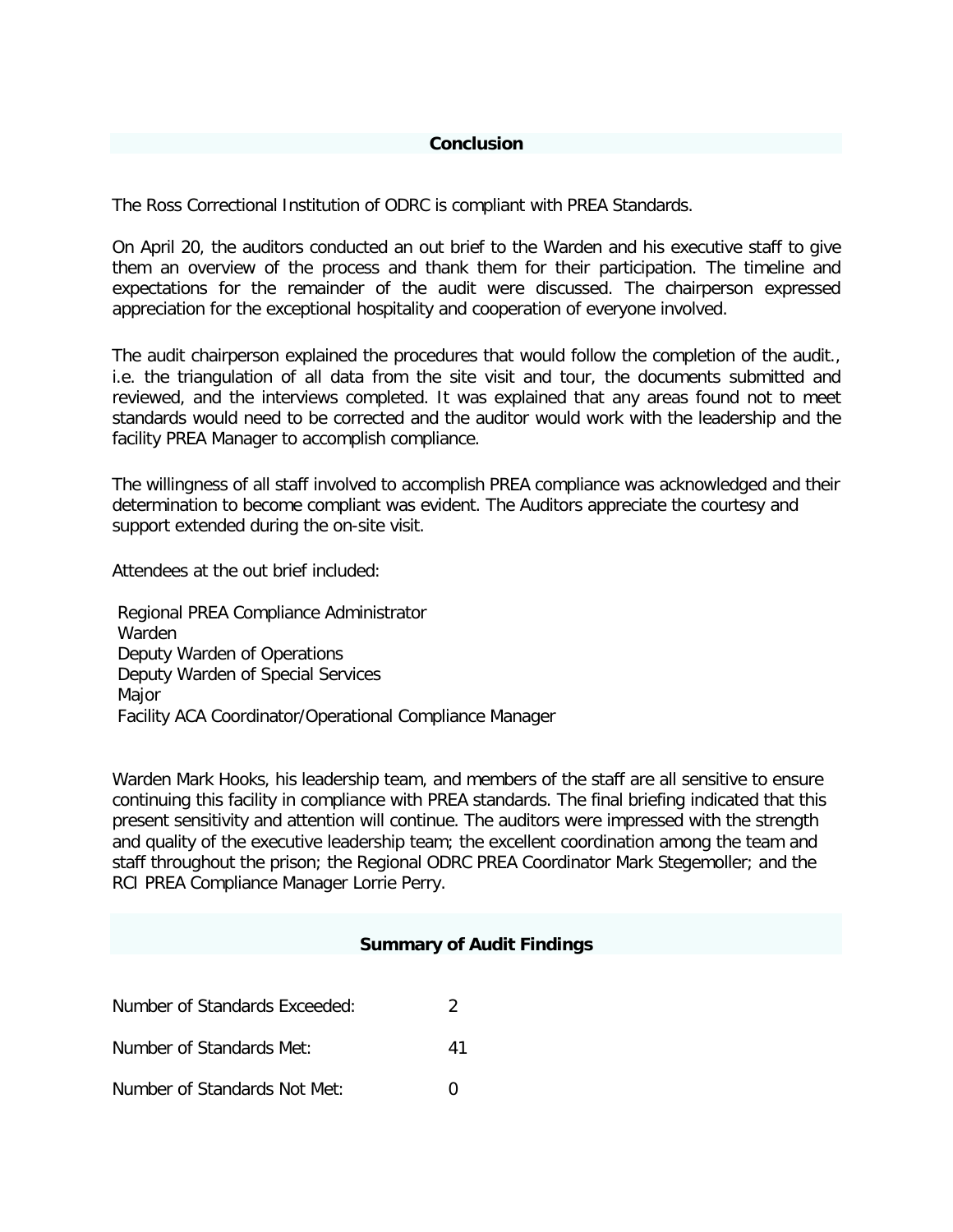### **PREVENTION PLANNING**

### **Standard 115.11: Zero tolerance of sexual abuse and sexual harassment; PREA coordinator**

#### 115.11 (a)

- **Does the agency have a written policy mandating zero tolerance toward all forms of** sexual abuse and sexual harassment?  $\boxtimes$  Yes  $\Box$  No
- Does the written policy outline the agency's approach to preventing, detecting, and responding to sexual abuse and sexual harassment?  $\boxtimes$  Yes  $\Box$  No

115.11 (b)

- Has the agency employed or designated an agency-wide PREA Coordinator?  $\boxtimes$  Yes  $\Box$ No
- Is the PREA Coordinator position in the upper-level of the agency hierarchy?  $\boxtimes$  Yes  $\Box$  No
- **Does the PREA Coordinator have sufficient time and authority to develop, implement,** and oversee agency efforts to comply with the PREA standards in all of its facilities?  $\boxtimes$  Yes  $\Box$  No

### 115.11 (c)

- If this agency operates more than one facility, has each facility designated a PREA compliance manager? (N/A if agency operates only one facility.)  $\boxtimes$  Yes  $\Box$  No  $\Box$  NA
- Does the PREA compliance manager have sufficient time and authority to coordinate the facility's efforts to comply with the PREA standards? (N/A if agency operates only one facility.)  $\boxtimes$  Yes  $\Box$  No  $\Box$  NA

### Auditor Overall Compliance Determination

- ☐ Exceeds Standard (Substantially exceeds requirement of standards)
- $\boxtimes$  Meets Standard (Substantial compliance; complies in all material ways with the standard for the relevant review period)
- ☐ Does Not Meet Standard (Requires Corrective Action)

PREA management in ODRC facilities is managed by an Operational Compliance Manager (OCM), a Full-time Position who also manages ACA Accreditation Audits and other internal ODRC audits.Policy 79-ISA-01 provides the primary ODRC PREA Plan guidance.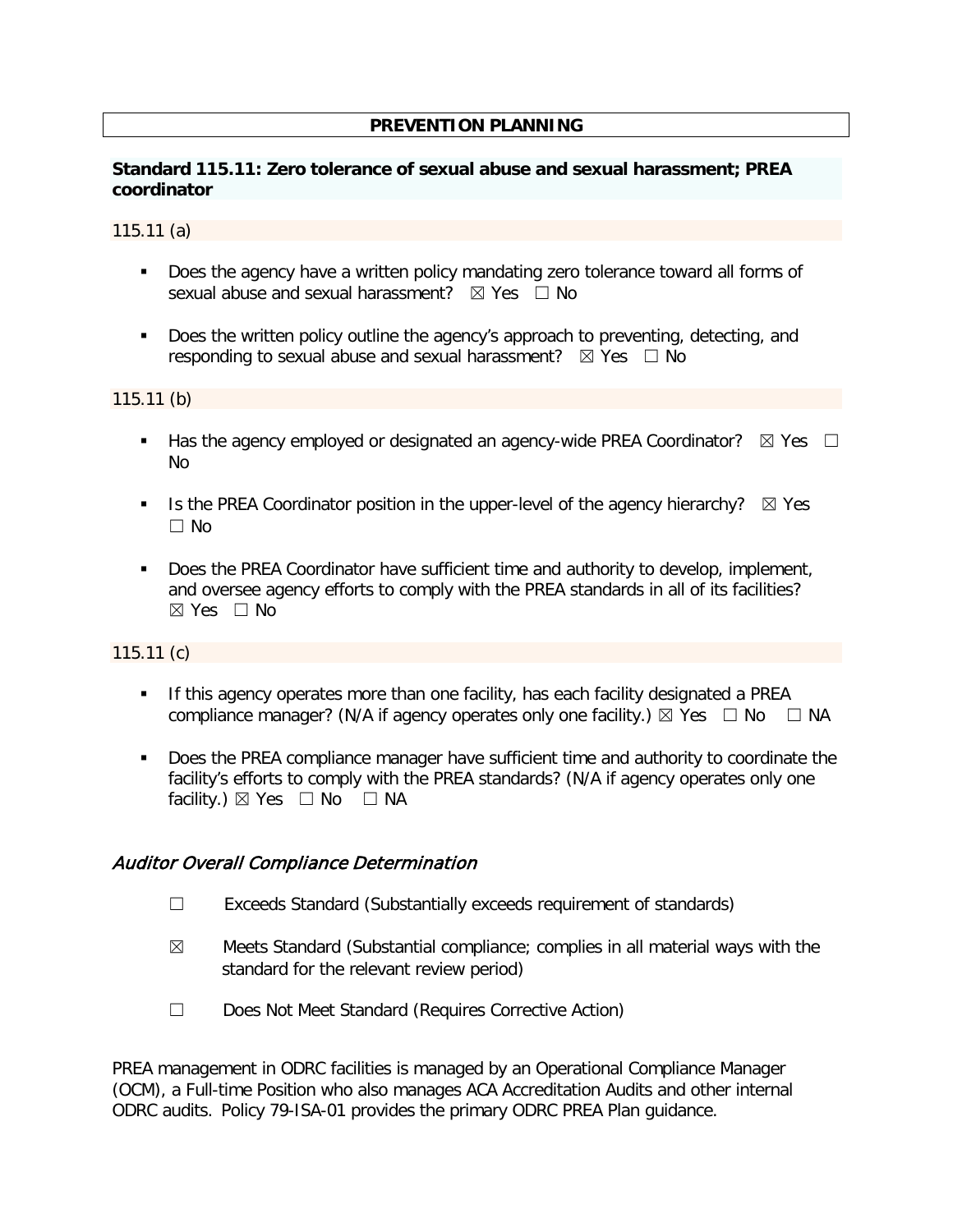The Agency OCM interview reflects that adequate time is available to herself, her 2 PREA Regional Compliance Administrators, and the 25 facility OCMs/PREA Compliance Mangers.

The PREA Operational Compliance Manager reports to the Warden or Warden's designee. Bureau of Operational Compliance (BOC) has functional supervision and oversees regular meetings and training, as well as conducting site visits and maintaining constant contact.

The ODRC policy mandates zero tolerance of sexual abuse and harassment. The policy outlines the agency's approach to preventing, detecting and responding to such conduct. Prohibited acts are clearly defined. Staff duties are defined within the policy. The ODRC OCM/PREA Coordinator and facility OCM/PREA Managers were familiar with their respective responsibilities to ensure compliance to policies by staff. The ODRC and Facility Coordinators interviewed indicated that they have sufficient time and authority to coordinate efforts to comply with the PREA standards as required. The extensive ODRC PREA compliance oversight and management effort is assigned to the HQ facility and Regional function statewide and is operated from ODRC headquarters. If a local issue, the Compliance Administrators will contact the facility OCM and develop a plan of action to bring them into compliance. If it is an agency issue, the Bureau of Operational Compliance (BOC) adjusts policy or procedure.

### **Standard 115.12: Contracting with other entities for the confinement of offenders**

115.12 (a)

If this agency is public and it contracts for the confinement of its offenders with private agencies or other entities including other government agencies, has the agency included the entity's obligation to comply with the PREA standards in any new contract or contract renewal signed on or after August 20, 2012? (N/A if the agency does not contract with private agencies or other entities for the confinement of offenders.)  $\boxtimes$ Yes □ No □ NA

115.12 (b)

 Does any new contract or contract renewal signed on or after August 20, 2012 provide for agency contract monitoring to ensure that the contractor is complying with the PREA standards? (N/A if the agency does not contract with private agencies or other entities for the confinement of offenders OR the response to 115.12(a)-1 is "NO".)  $\boxtimes$  Yes  $\Box$ No □ NA

### Auditor Overall Compliance Determination

- ☐ Exceeds Standard (Substantially exceeds requirement of standards)
- $\boxtimes$  Meets Standard (Substantial compliance; complies in all material ways with the standard for the relevant review period)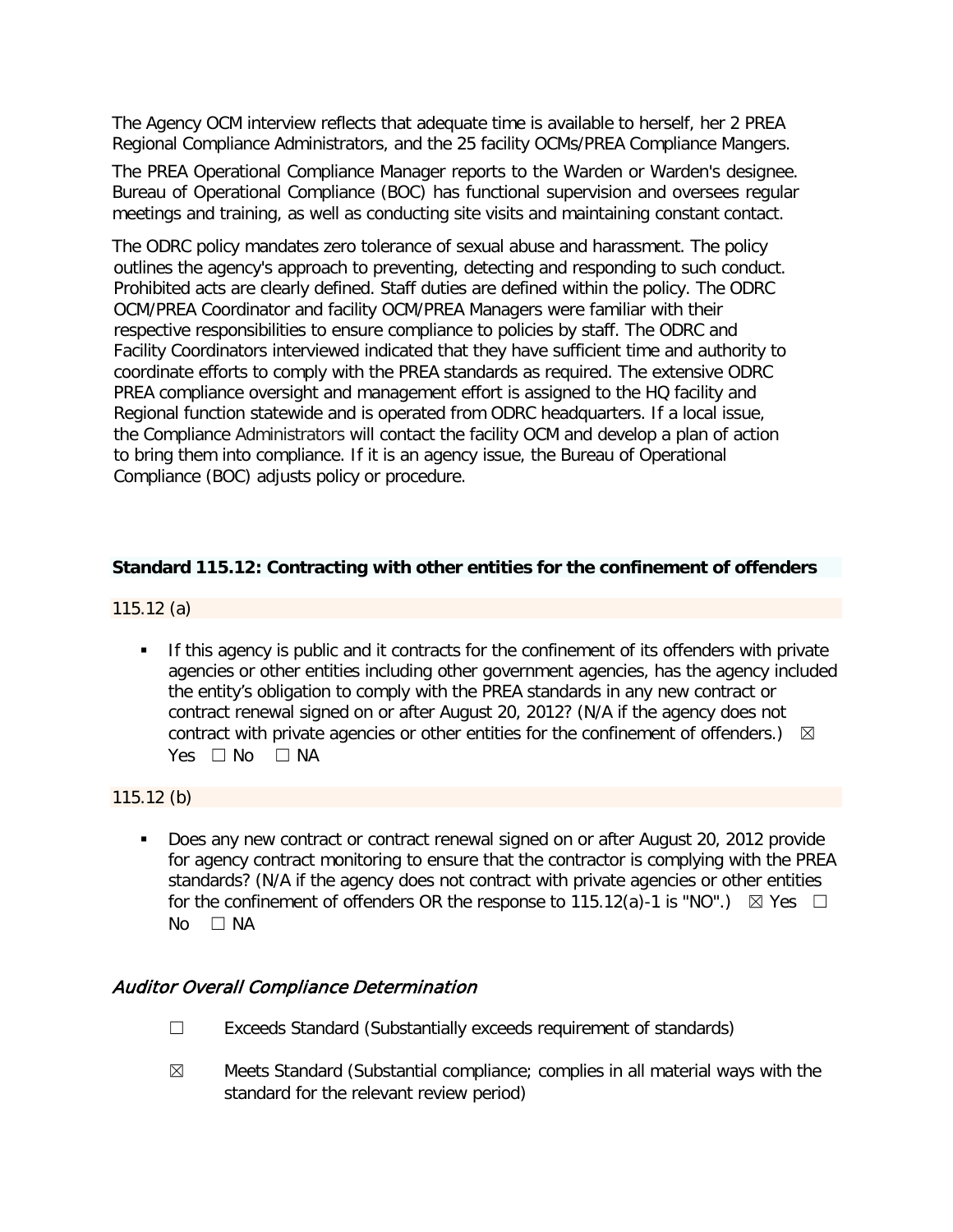☐ Does Not Meet Standard (Requires Corrective Action)

Based on contract documentation provided and interviews with the Agency Contract Administrator and the PREA Coordinator/BOC Chief, it was determined that the ODRC system (not Ross per se) does contract with other facilities to house offenders assigned to their custody and requirements to monitor are being met, as are contractual requirements that the contractor be compliant with PREA Standards. ODRC also has an extensive oversight system for contractual relationships. The Ohio Department of Rehabilitation and Correction contracts with private agencies for offenders housed at only three facilities. No other offenders are housed with a private agency or other entity.Per [79-ISA-01](file://codata/biasc/Staff%20Folder%20-%20Stegemoller/2018%20PREA%20Audits/2018%20MASTER%20COPIES/115.12/79-ISA-01%20115.12a.pdf) the Ohio Department of Rehabilitation and Correction conducts an annual PREA Compliance Review at each private facility

The ODRC Contracts policy, *[79-ISA-01,](file://codata/biasc/Staff%20Folder%20-%20Stegemoller/2018%20PREA%20Audits/2018%20MASTER%20COPIES/115.12/79-ISA-01%20115.12a.pdf)* requires that the 11 contracted service providers for RCI meet all PREA requirements for training. The 3 agency-contracted facilities for ODRC also are required to be PREA-compliant and these facility operators are audited by ODRC annually.

The agency has a full time Contract Monitor at each facility to monitor day to day operations and contract facilities are required to follow ODRC Policies. The Contract Monitor reports directly to the Chief of Acquisitions and Contract Compliance. The Regional Medical/Mental/Recovery Services Monitor conducts regular visits and the Regional Director also conducts site visits with a Regional Team. The Bureau of Operational Compliance conducts an annual Internal Management Audit to include a PREA Compliance Review.

Two of the privately contracted facilities were PREA audited in the fall of 2015 and the newest facility was PREA audited in July 2016; and all 3 privately contracted facilities received determinations of PREA Compliance.

### **Standard 115.13: Supervision and monitoring**

115.13 (a)

- Does the agency ensure that each facility has developed a staffing plan that provides for adequate levels of staffing and, where applicable, video monitoring, to protect offenders against sexual abuse?  $\boxtimes$  Yes  $\Box$  No
- Does the agency ensure that each facility has documented a staffing plan that provides for adequate levels of staffing and, where applicable, video monitoring, to protect offenders against sexual abuse?  $\boxtimes$  Yes  $\Box$  No
- Does the agency ensure that each facility's staffing plan takes into consideration the generally accepted detention and correctional practices in calculating adequate staffing levels and determining the need for video monitoring?  $\boxtimes$  Yes  $\Box$  No
- Does the agency ensure that each facility's staffing plan takes into consideration any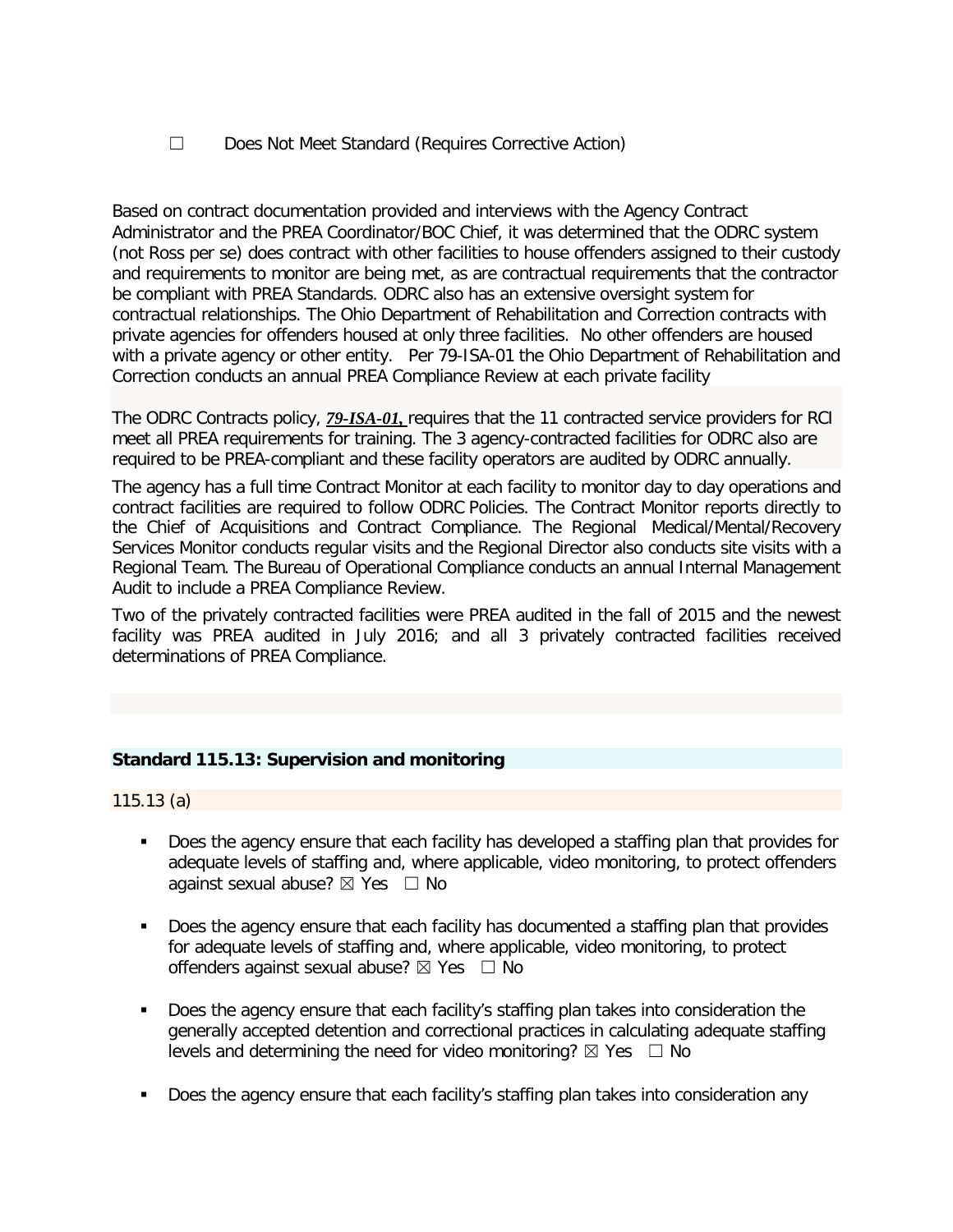judicial findings of inadequacy in calculating adequate staffing levels and determining the need for video monitoring?  $\boxtimes$  Yes  $\Box$  No

- Does the agency ensure that each facility's staffing plan takes into consideration any findings of inadequacy from Federal investigative agencies in calculating adequate staffing levels and determining the need for video monitoring?  $\boxtimes$  Yes  $\Box$  No
- Does the agency ensure that each facility's staffing plan takes into consideration any findings of inadequacy from internal or external oversight bodies in calculating adequate staffing levels and determining the need for video monitoring?  $\boxtimes$  Yes  $\Box$  No
- Does the agency ensure that each facility's staffing plan takes into consideration all components of the facility's physical plant (including "blind-spots" or areas where staff or offenders may be isolated) in calculating adequate staffing levels and determining the need for video monitoring?  $\boxtimes$  Yes  $\Box$  No
- Does the agency ensure that each facility's staffing plan takes into consideration the composition of the offender population in calculating adequate staffing levels and determining the need for video monitoring?  $\boxtimes$  Yes  $\Box$  No
- Does the agency ensure that each facility's staffing plan takes into consideration the number and placement of supervisory staff in calculating adequate staffing levels and determining the need for video monitoring?  $\boxtimes$  Yes  $\Box$  No
- Does the agency ensure that each facility's staffing plan takes into consideration the institution programs occurring on a particular shift in calculating adequate staffing levels and determining the need for video monitoring?  $\boxtimes$  Yes  $\Box$  No  $\Box$  NA
- Does the agency ensure that each facility's staffing plan takes into consideration any applicable State or local laws, regulations, or standards in calculating adequate staffing levels and determining the need for video monitoring?  $\boxtimes$  Yes  $\Box$  No
- Does the agency ensure that each facility's staffing plan takes into consideration the prevalence of substantiated and unsubstantiated incidents of sexual abuse in calculating adequate staffing levels and determining the need for video monitoring?  $\boxtimes$  Yes  $\Box$  No
- Does the agency ensure that each facility's staffing plan takes into consideration any other relevant factors in calculating adequate staffing levels and determining the need for video monitoring?  $\boxtimes$  Yes  $\Box$  No

# 115.13 (b)

In circumstances where the staffing plan is not complied with, does the facility document and justify all deviations from the plan? (N/A if no deviations from staffing plan.)  $\boxtimes$  Yes  $\Box$  No  $\Box$  NA

115.13 (c)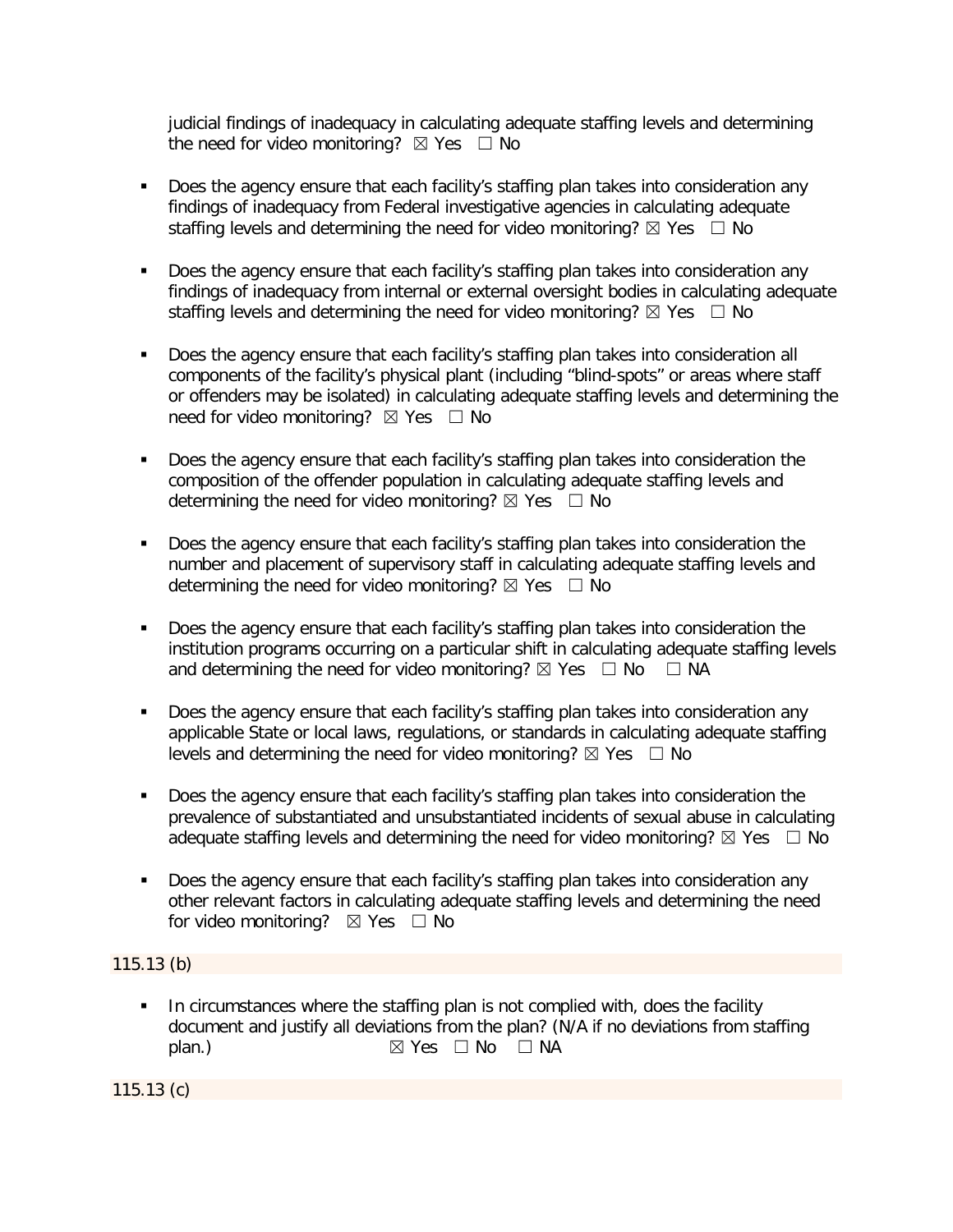- In the past 12 months, has the facility, in consultation with the agency PREA Coordinator, assessed, determined, and documented whether adjustments are needed to: The staffing plan established pursuant to paragraph (a) of this section?  $\boxtimes$  Yes  $\Box$ No
- In the past 12 months, has the facility, in consultation with the agency PREA Coordinator, assessed, determined, and documented whether adjustments are needed to: The facility's deployment of video monitoring systems and other monitoring technologies? ⊠ Yes □ No
- In the past 12 months, has the facility, in consultation with the agency PREA Coordinator, assessed, determined, and documented whether adjustments are needed to: The resources the facility has available to commit to ensure adherence to the staffing plan? ⊠ Yes □ No

### 115.13 (d)

- Has the facility/agency implemented a policy and practice of having intermediate-level or higher-level supervisors conduct and document unannounced rounds to identify and deter staff sexual abuse and sexual harassment?  $\boxtimes$  Yes  $\Box$  No
- Is this policy and practice implemented for night shifts as well as day shifts?  $\boxtimes$  Yes  $\Box$ No
- Does the facility/agency have a policy prohibiting staff from alerting other staff members that these supervisory rounds are occurring, unless such announcement is related to the legitimate operational functions of the facility?  $\boxtimes$  Yes  $\Box$  No

# Auditor Overall Compliance Determination

- ☐ Exceeds Standard (Substantially exceeds requirement of standards)
- $\boxtimes$  Meets Standard (Substantial compliance; complies in all material ways with the standard for the relevant review period)
- ☐ Does Not Meet Standard (Requires Corrective Action)

The average daily count has averaged 2084 since the last audit and the staffing plan is predicated on an average of 2070. ODRC's systemic approach meets requirements for the Staffing Plan, although only a portion of the process occurs at the facility level. The Annual Plan is developed by the Ross leadership team, including the OCM/PREA Coordinator in conjunction with the Regional OCM/PREA Coordinator from ODRC. The local plan emphasis, as in most systems, is more geared towards managing allotted resources than a total review of needs to run the facility that addresses all sexual safety needs, but the Ross Warden's annual assessments are thorough and address all required basic areas.

The BOC coordinates the yearly staffing plan meetings with all institutions. And the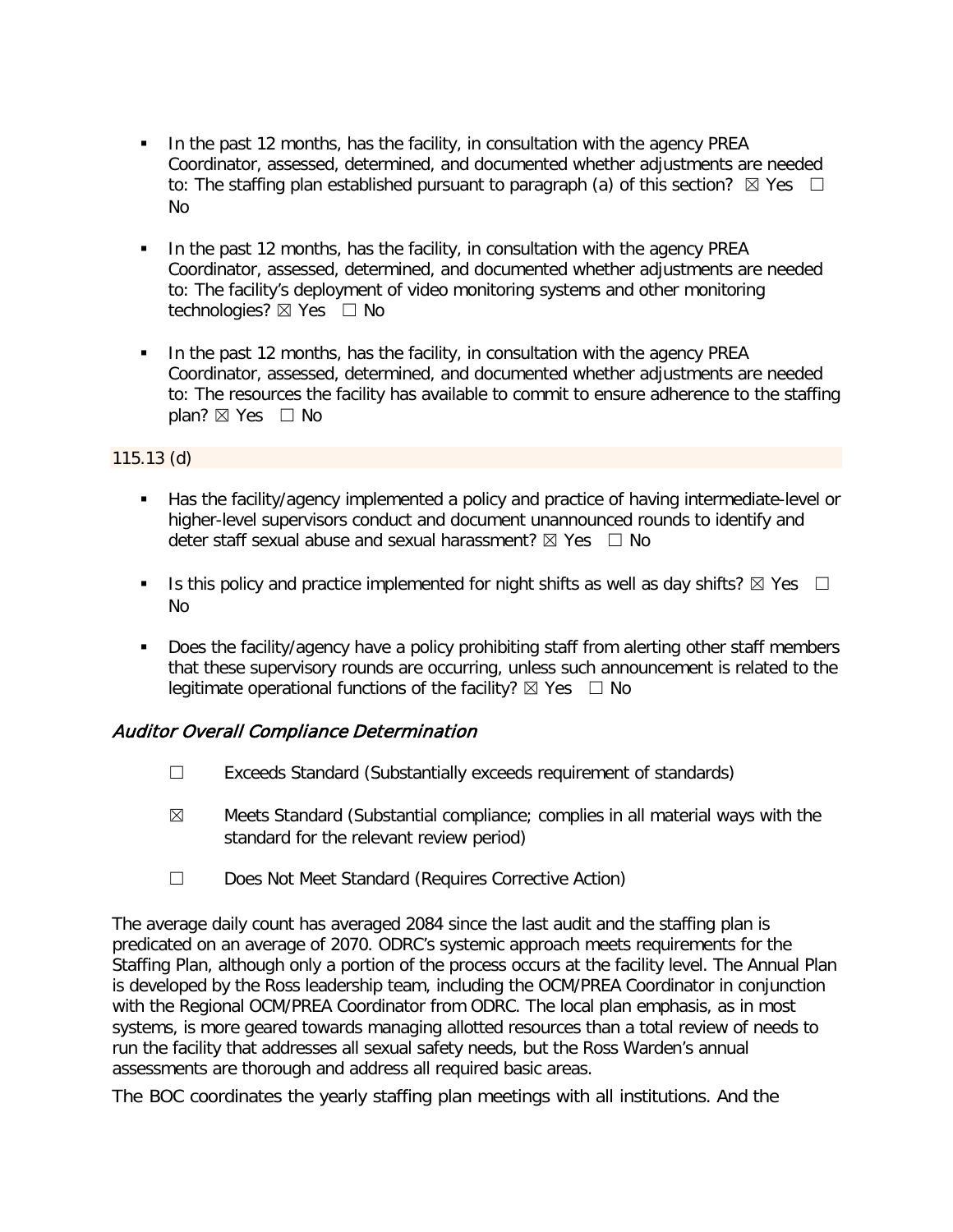Agency BOC Chief participate in all meetings.

The overall process includes the review of manpower and technology, the review of incidents, and the monitoring of deviations. The system is cumulative and addresses more overarching issues as it rises through the Region and other review echelons.

All deviations are required to be logged and explained. The staffing plan receives annual reviews and assessments by the facility, Region and at ODRC levels. There have been no deviations in the past 12 months.

Unannounced supervisory visits are required and routinely accomplished on all shifts and include visits by the Warden, Deputy Warden and Duty Officers.

### **Standard 115.14: Youthful offenders**

115.14 (a)

 Does the facility place all youthful offenders in housing units that separate them from sight, sound, and physical contact with any adult offenders through use of a shared dayroom or other common space, shower area, or sleeping quarters? (N/A if facility does not have youthful offenders [offenders < 18 years old].)  $\Box$  Yes  $\Box$  No  $\Box$  NA does not have youthful offenders [offenders <18 years old].)  $\Box$  Yes  $\Box$  No

### 115.14 (b)

- In areas outside of housing units does the agency maintain sight and sound separation between youthful offenders and adult offenders? (N/A if facility does not have youthful offenders [offenders <18 years old].)  $\Box$  Yes  $\Box$  No  $\boxtimes$  NA
- In areas outside of housing units does the agency provide direct staff supervision when youthful offenders and adult offenders have sight, sound, or physical contact? (N/A if facility does not have youthful offenders [offenders <18 years old].)  $\Box$  Yes  $\Box$  No  $\boxtimes$ NA

115.14 (c)

- Does the agency make its best efforts to avoid placing youthful offenders in isolation to comply with this provision? (N/A if facility does not have youthful offenders [offenders <18 years old].) ☐ Yes ☐ No ☒ NA
- Does the agency, while complying with this provision, allow youthful offenders daily large-muscle exercise and legally required special education services, except in exigent circumstances? (N/A if facility does not have youthful offenders [offenders <18 years old].)  $\Box$  Yes  $\Box$  No  $\boxtimes$  NA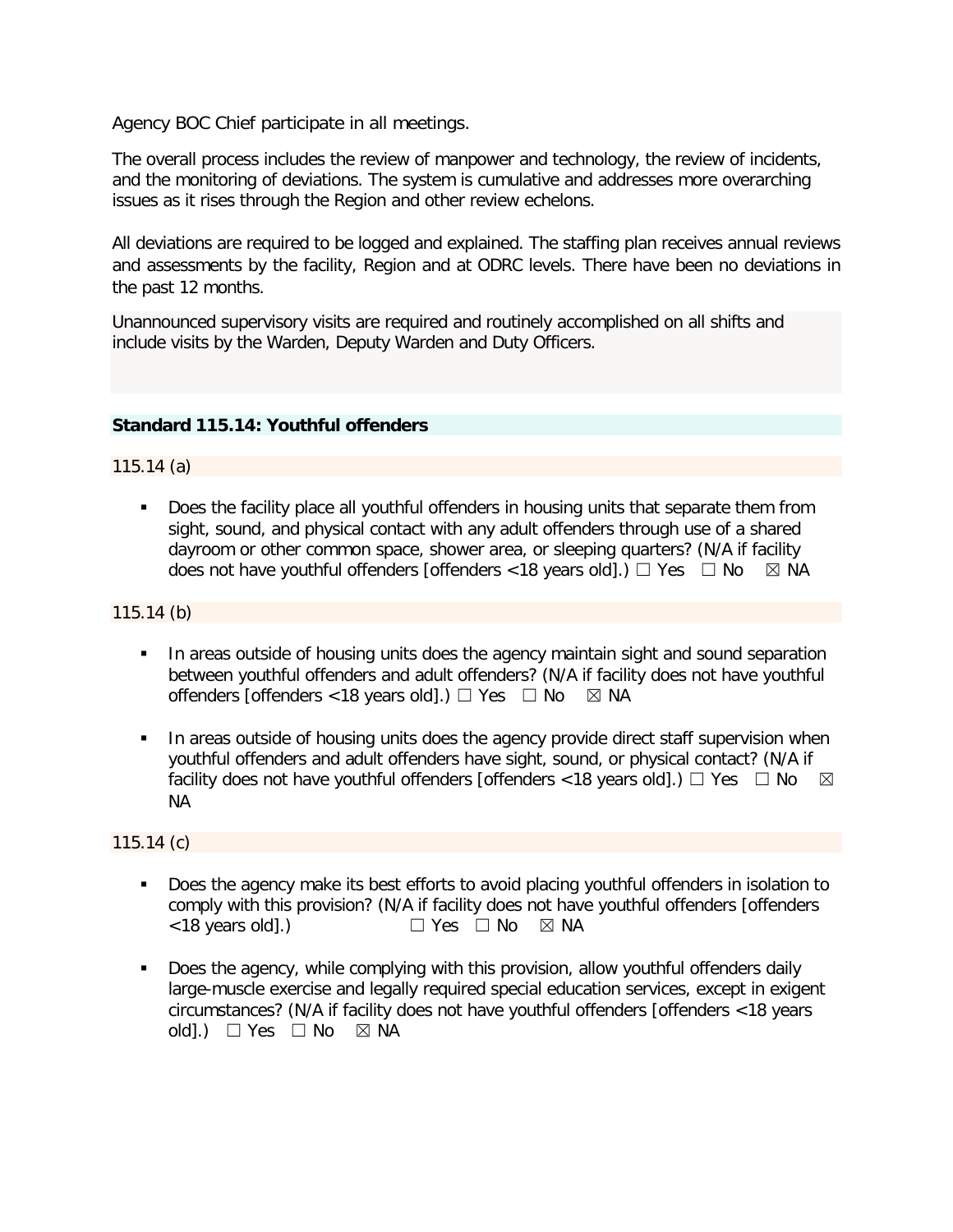Do youthful offenders have access to other programs and work opportunities to the extent possible? (N/A if facility does not have youthful offenders [offenders <18 years  $old.$ )  $\Box$  Yes  $\Box$  No  $\boxtimes$  NA

# Auditor Overall Compliance Determination

- ☐ Exceeds Standard (Substantially exceeds requirement of standards)
- $\boxtimes$  Meets Standard (Substantial compliance; complies in all material ways with the standard for the relevant review period)
- ☐ Does Not Meet Standard (Requires Corrective Action)

Youthful Offenders are not housed at this facility. Not Applicable.

### **Standard 115.15: Limits to cross-gender viewing and searches**

115.15 (a)

Does the facility always refrain from conducting any cross-gender strip or cross-gender visual body cavity searches, except in exigent circumstances or by medical practitioners? ☒ Yes ☐ No

115.15 (b)

- Does the facility always refrain from conducting cross-gender pat-down searches of female offenders in non-exigent circumstances? (N/A here for facilities with less than 50 offenders before August 20,2017.)  $\Box$  Yes  $\Box$  No  $\boxtimes$  NA
- Does the facility always refrain from restricting female offenders' access to regularly available programming or other out-of-cell opportunities in order to comply with this provision? (N/A here for facilities with less than 50 offenders before August 20, 2017.)  $\square$  Yes  $\square$  No  $\square$  NA

115.15 (c)

- Does the facility document all cross-gender strip searches and cross-gender visual body cavity searches?  $\boxtimes$  Yes  $\Box$  No
- Does the facility document all cross-gender pat-down searches of female offenders?  $\Box$  Yes  $\Box$  No  $\boxtimes$  NA

115.15 (d)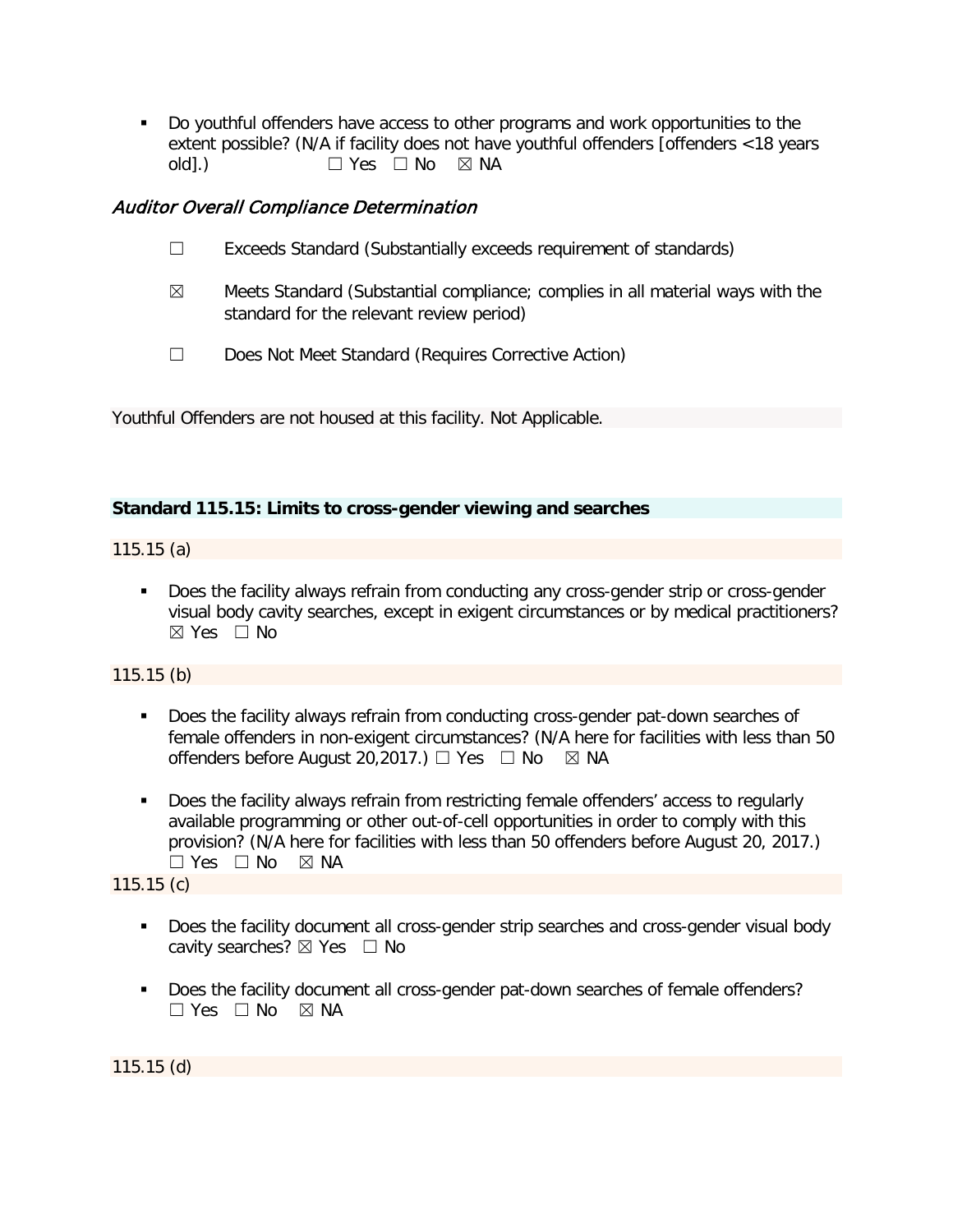- Does the facility implement a policy and practice that enables offenders to shower, perform bodily functions, and change clothing without nonmedical staff of the opposite gender viewing their breasts, buttocks, or genitalia, except in exigent circumstances or when such viewing is incidental to routine cell checks?  $\boxtimes$  Yes  $\Box$  No
- Does the facility require staff of the opposite gender to announce their presence when entering an offender housing unit?  $\boxtimes$  Yes  $\Box$  No

### 115.15 (e)

- Does the facility always refrain from searching or physically examining transgender or intersex offenders for the sole purpose of determining the offender's genital status?  $\boxtimes$ Yes □ No
- **If an offender's genital status is unknown, does the facility determine genital status** during conversations with the offender, by reviewing medical records, or, if necessary, by learning that information as part of a broader medical examination conducted in private by a medical practitioner?  $\boxtimes$  Yes  $\Box$  No

# 115.15 (f)

- Does the facility/agency train security staff in how to conduct cross-gender pat down searches in a professional and respectful manner, and in the least intrusive manner possible, consistent with security needs?  $\boxtimes$  Yes  $\Box$  No
- Does the facility/agency train security staff in how to conduct searches of transgender and intersex offenders in a professional and respectful manner, and in the least intrusive manner possible, consistent with security needs?  $\boxtimes$  Yes  $\Box$  No

# Auditor Overall Compliance Determination

- ☐ Exceeds Standard (Substantially exceeds requirement of standards)
- $\boxtimes$  Meets Standard (Substantial compliance; complies in all material ways with the standard for the relevant review period)
- ☐ Does Not Meet Standard (Requires Corrective Action)

Ross Correctional Institution has not had any cross-gender strip searches or cross-gender visual body cavity searches in the past 12 months.

Based on policy, tour observations, training curricula, staff and offender interviews, and documentation provided in logs, they do not conduct cross gender strip searches and/or cross- gender body cavity searches, although policy allows for exigent circumstances and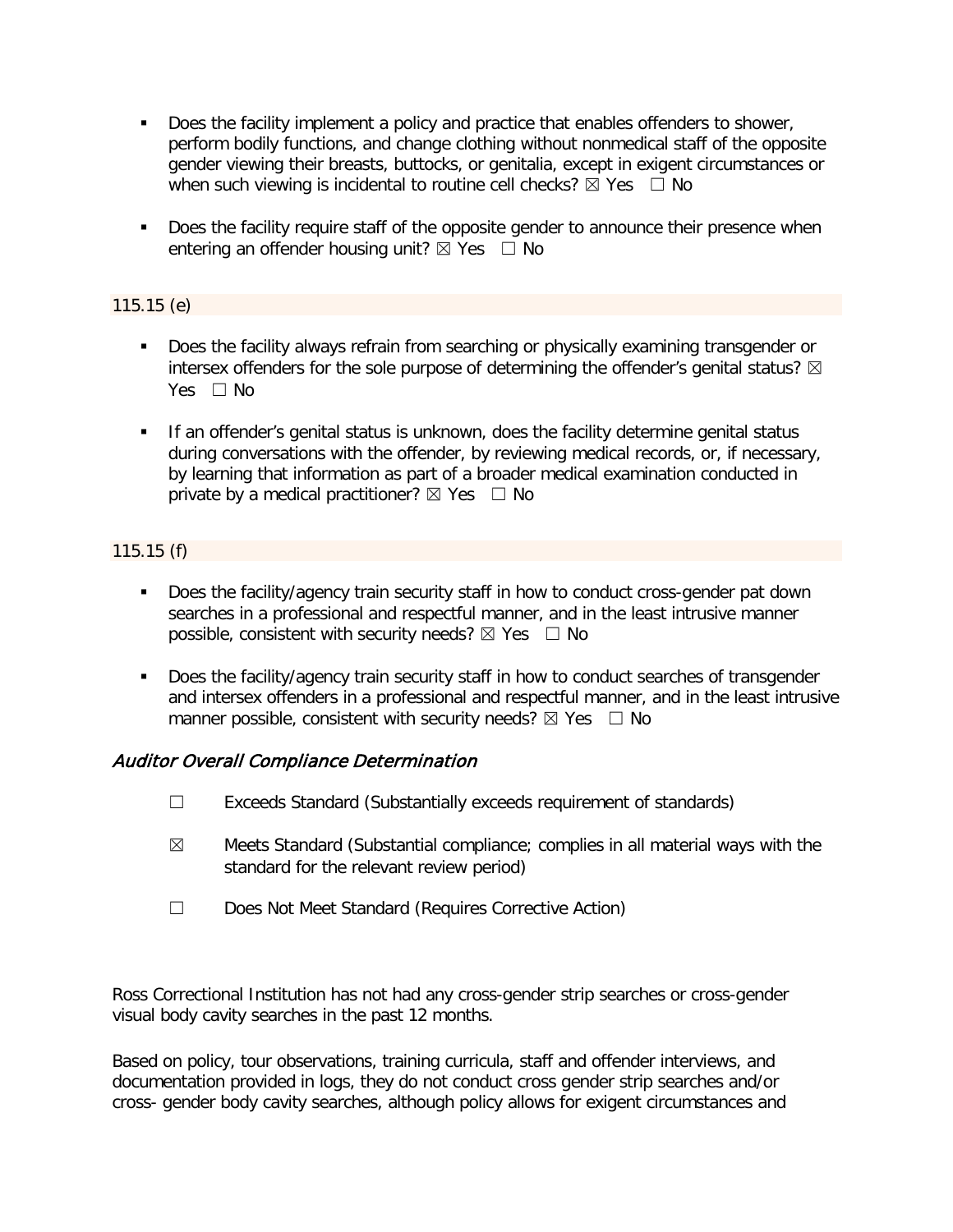requires extensive log data showing supervisory approval etc. ODRC allows cross-gender pat searches of males but not females; if exigent circumstances require a cross-gender pat down search of a female, these are approved and documented by supervisor; and 100% of staff are trained in correct cross-gender search techniques. There have been no instances to date but, if any occur, staff are aware of the procedures and that policy defines the requirement to document such searches in an Incident Report.

Offenders interviewed all supported that they are allowed to shower, perform bodily functions and change clothing without non-medical staff of the opposite gender viewing these evolutions, especially with the implementation of barriers for the shower areas and privacy barriers in the toilet areas. Cameras are appropriately positioned to ensure basic privacy while maintaining a more secure overall environment.

Cameras can be monitored via the Central Control Center and also can be accessed remotely via computer PC's (restricted to certain staff). Areas subject to possible crossgender viewing are restricted to Investigators only and/or are blacked out. This really only applies to areas for strip searches in the Segregation area as other areas of routine nudity are not readily observable on cameras.

Opposite gender staff are required to announce their presence prior to entering the housing areas and this was observed throughout the tour. An Annunciator is used by female staff to announce their entry and the system then provides both sound and visual blinking lights to ensure all are aware of the cross-gender entry. Interviews with staff and offenders revealed that opposite gender announcements are common practice.

Staff were aware of the prohibition of searching or examining a transgender or intersex offender for the purpose of determining the offender's genital status. As to transgender offenders, policy, training documentation and staff interviews show that staff are familiar with the search procedures for this population.

No female offenders are confined here, this element of the Standard is Non-Applicable. Female officers pat search males and are trained to do so; all strip searches are conducted by male staff. Search training specific to transgender offenders is provided to all staff but policy is clear that searches to determine genital status are prohibited.

### **Standard 115.16: Offenders with disabilities and offenders who are limited English proficient**

115.16 (a)

- Does the agency take appropriate steps to ensure that offenders with disabilities have an equal opportunity to participate in or benefit from all aspects of the agency's efforts to prevent, detect, and respond to sexual abuse and sexual harassment, including: offenders who are deaf or hard of hearing?  $\boxtimes$  Yes  $\Box$  No
- Does the agency take appropriate steps to ensure that offenders with disabilities have an equal opportunity to participate in or benefit from all aspects of the agency's efforts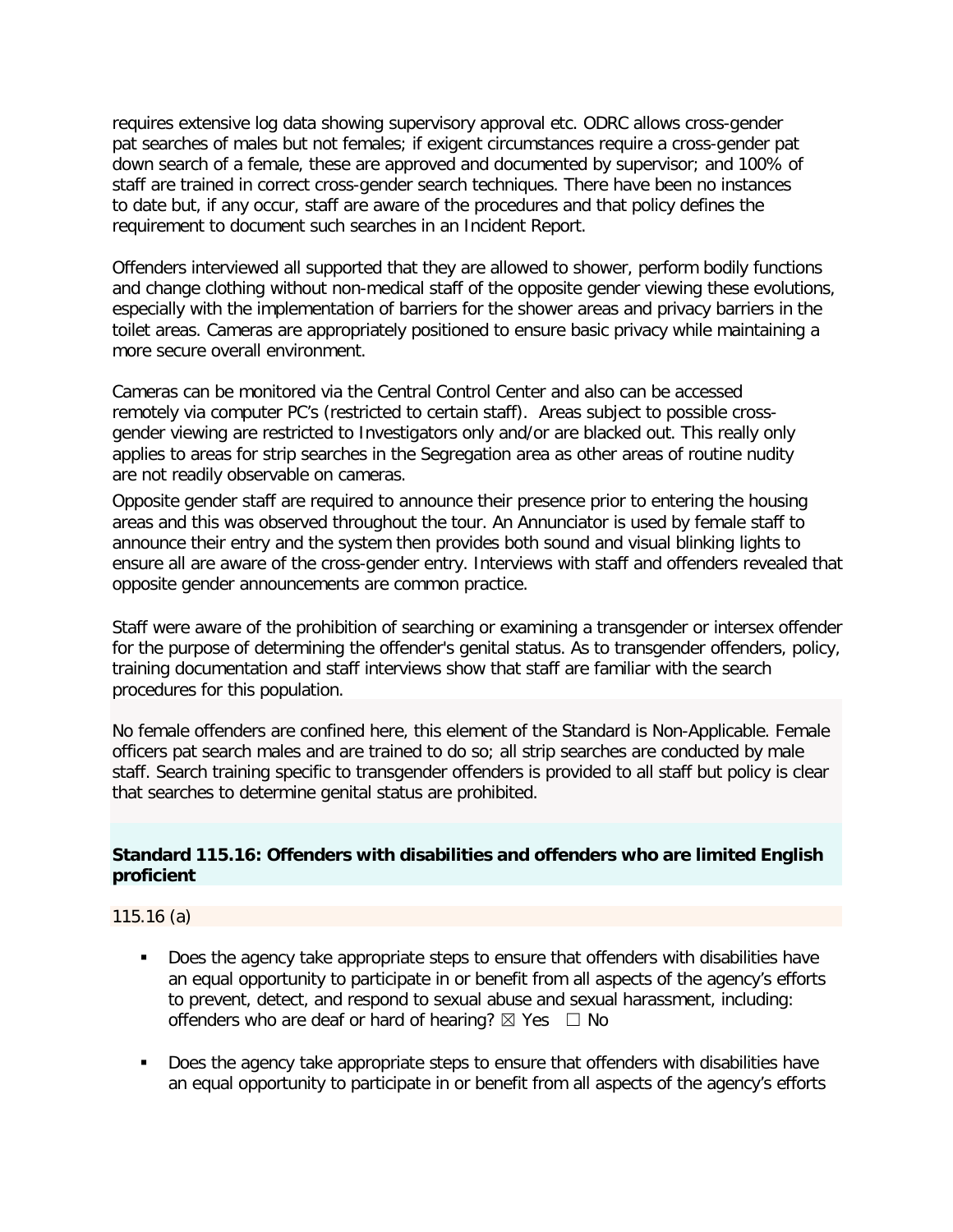to prevent, detect, and respond to sexual abuse and sexual harassment, including: offenders who are blind or have low vision?  $\boxtimes$  Yes  $\Box$  No

- Does the agency take appropriate steps to ensure that offenders with disabilities have an equal opportunity to participate in or benefit from all aspects of the agency's efforts to prevent, detect, and respond to sexual abuse and sexual harassment, including: offenders who have intellectual disabilities?  $\boxtimes$  Yes  $\Box$  No
- Does the agency take appropriate steps to ensure that offenders with disabilities have an equal opportunity to participate in or benefit from all aspects of the agency's efforts to prevent, detect, and respond to sexual abuse and sexual harassment, including: offenders who have psychiatric disabilities?  $\boxtimes$  Yes  $\Box$  No
- Does the agency take appropriate steps to ensure that offenders with disabilities have an equal opportunity to participate in or benefit from all aspects of the agency's efforts to prevent, detect, and respond to sexual abuse and sexual harassment, including: offenders who have speech disabilities?  $\boxtimes$  Yes  $\Box$  No
- Does the agency take appropriate steps to ensure that offenders with disabilities have an equal opportunity to participate in or benefit from all aspects of the agency's efforts to prevent, detect, and respond to sexual abuse and sexual harassment, including: Other (if "other," please explain in overall determination notes)?  $\boxtimes$  Yes  $\Box$  No
- Do such steps include, when necessary, ensuring effective communication with offenders who are deaf or hard of hearing?  $\boxtimes$  Yes  $\Box$  No
- Do such steps include, when necessary, providing access to interpreters who can interpret effectively, accurately, and impartially, both receptively and expressively, using any necessary specialized vocabulary?  $\boxtimes$  Yes  $\Box$  No
- Does the agency ensure that written materials are provided in formats or through methods that ensure effective communication with offenders with disabilities including offenders who: Have intellectual disabilities?  $\boxtimes$  Yes  $\Box$  No
- Does the agency ensure that written materials are provided in formats or through methods that ensure effective communication with offenders with disabilities including offenders who: Have limited reading skills?  $\boxtimes$  Yes  $\Box$  No
- Does the agency ensure that written materials are provided in formats or through methods that ensure effective communication with offenders with disabilities including offenders who: Are blind or have low vision?  $\boxtimes$  Yes  $\Box$  No

115.16 (b)

 Does the agency take reasonable steps to ensure meaningful access to all aspects of the agency's efforts to prevent, detect, and respond to sexual abuse and sexual harassment to offenders who are limited English proficient?  $\boxtimes$  Yes  $\Box$  No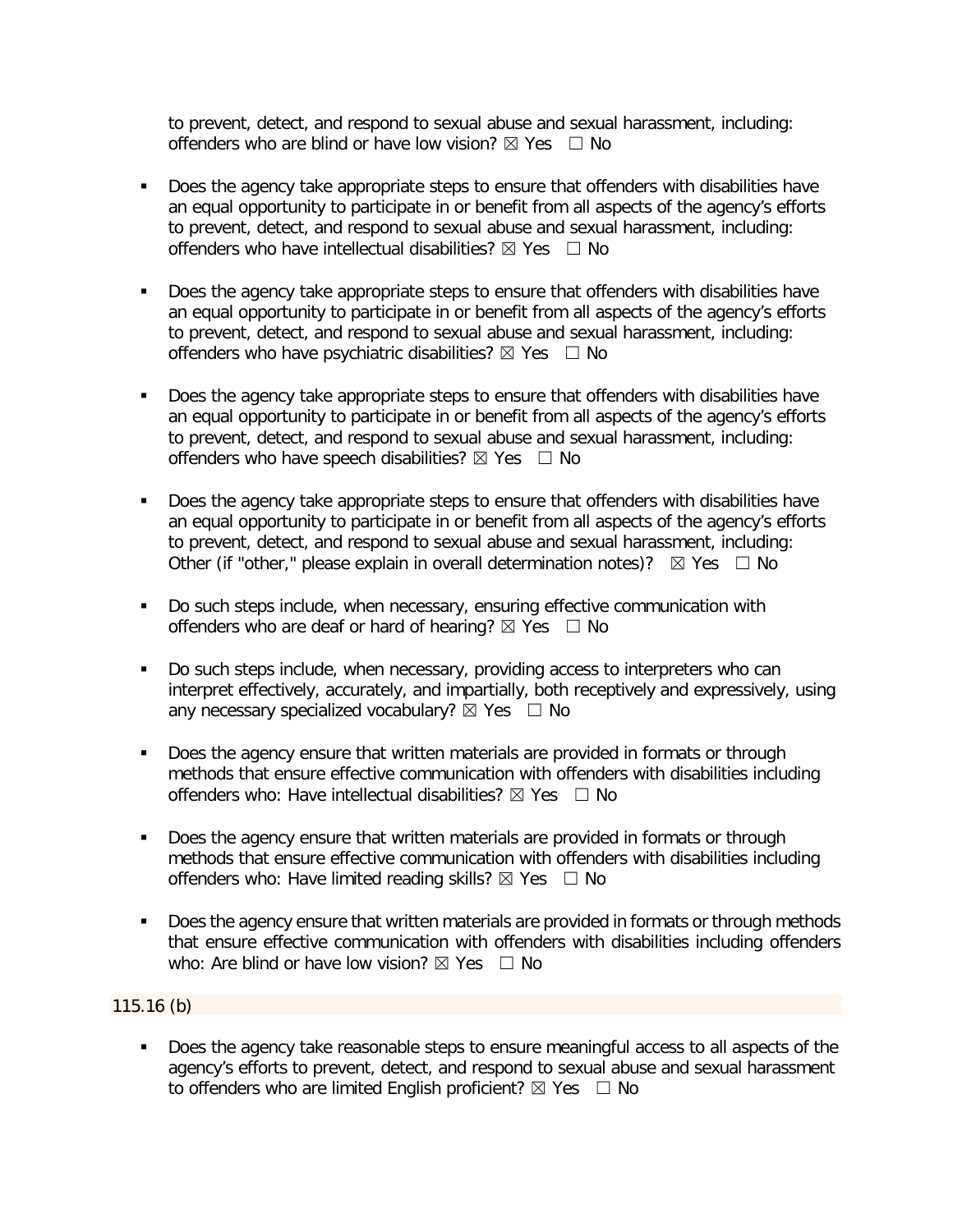Do these steps include providing interpreters who can interpret effectively, accurately, and impartially, both receptively and expressively, using any necessary specialized vocabulary?  $\boxtimes$  Yes  $\Box$  No  $\boxtimes$  Yes  $\Box$  No

115.16 (c)

Does the agency always refrain from relying on offender interpreters, offender readers, or other types of offender assistance except in limited circumstances where an extended delay in obtaining an effective interpreter could compromise the offender's safety, the performance of first-response duties under §115.64, or the investigation of the offender's allegations?  $\boxtimes$  Yes  $\Box$  No

### Auditor Overall Compliance Determination

- ☐ Exceeds Standard (Substantially exceeds requirement of standards)
- $\boxtimes$  Meets Standard (Substantial compliance; complies in all material ways with the standard for the relevant review period)
- ☐ Does Not Meet Standard (Requires Corrective Action)

Offenders with disabilities are housed here but they are transferred to a more appropriate facility with the required services if the disability is severe. The Facility makes available written information in English and Spanish. Through staff and offender interviews, it is clear that staff are available to ensure effective communication with offenders having difficulty reading or understanding information provided, beginning with the initial arrival process.

ODRC has state-wide contracts for interpretation services, ASL services, and has also provided intake videos with signing included. The Agency Head interview indicates that the Inmate Education Video has sign language and closed captioning and that ODRC has contracts for interpreters and sign language available to all institutions.

Certified American Sign Language Interpreter service is provided for hearing impaired offenders, and access is provided to these certified interpreters, but if someone is profoundly deaf they are normally recommended for transfer to a more appropriate institution where services are more routinely available.

Offenders identified as Spanish speaking only or limited English will be provided orientation in Spanish, and this is noted on the Orientation Sign In sheet.

ODRC has training for all staff on PREA-compliant practices and communicating with offenders with disabilities or who are limited in English proficiency. Certified staff translators are available, as are translation services. Policy prohibits offender interpreters unless a hazardous situation is immediately present. No offender interpreters have been utilized in the past year.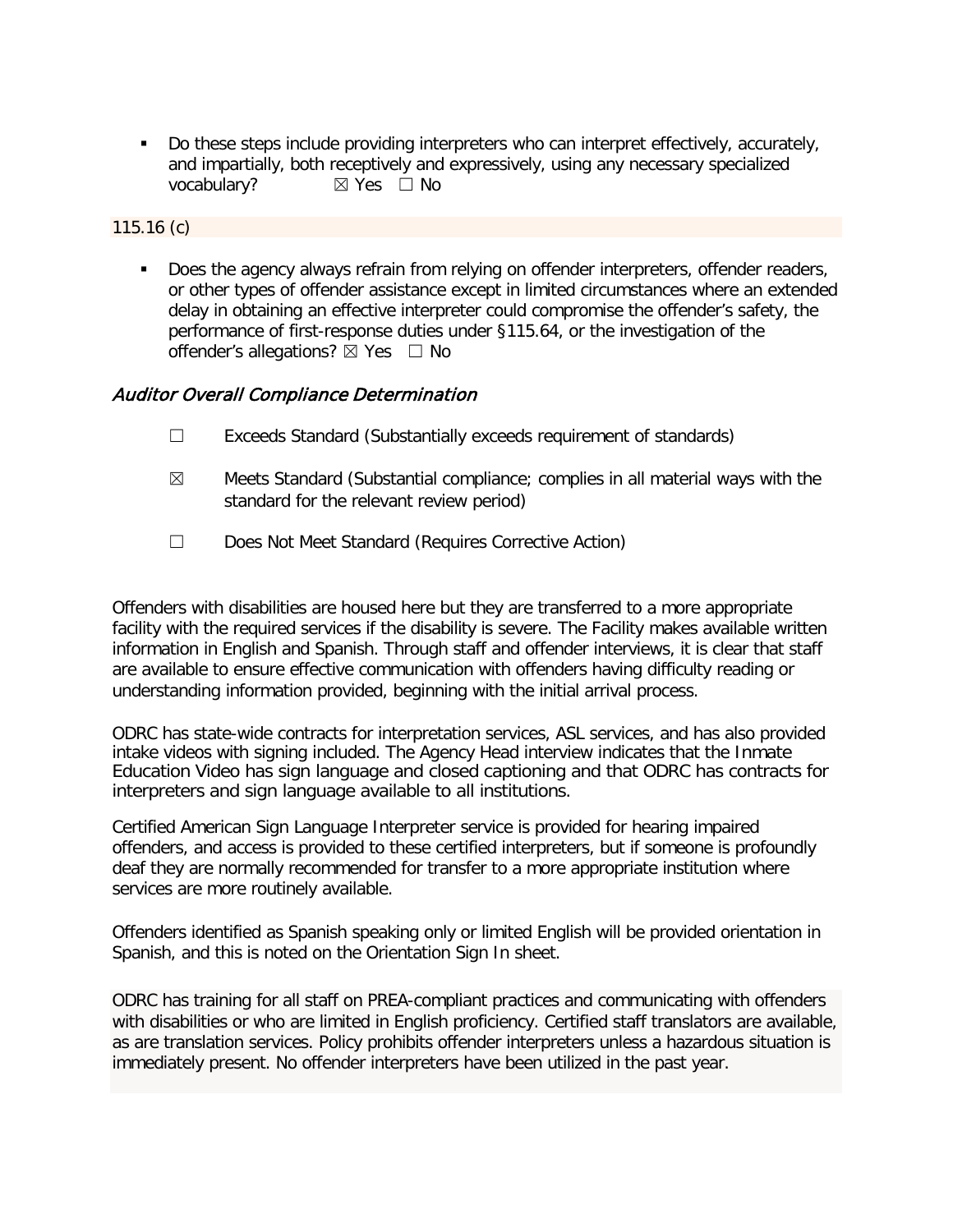There are contracts for all required translation and signing service etc., but RCI also provided documentation that no interpreters and no 'reasonable accommodation requests were received during this cycle.

### **Standard 115.17: Hiring and promotion decisions**

### 115.17 (a)

- Does the agency prohibit the hiring or promotion of anyone who may have contact with offenders who has engaged in sexual abuse in a prison, jail, lockup, community confinement facility, juvenile facility, or other institution (as defined in 42 U.S.C. 1997)? ☒ Yes ☐ No
- Does the agency prohibit the hiring or promotion of anyone who may have contact with offenders who has been convicted of engaging or attempting to engage in sexual activity in the community facilitated by force, overt or implied threats of force, or coercion, or if the victim did not consent or was unable to consent or refuse?  $\boxtimes$  Yes  $\Box$ No
- Does the agency prohibit the hiring or promotion of anyone who may have contact with offenders who has been civilly or administratively adjudicated to have engaged in the activity described in the question immediately above?  $\boxtimes$  Yes  $\Box$  No
- Does the agency prohibit the enlistment of services of any contractor who may have contact with offenders who has engaged in sexual abuse in a prison, jail, lockup, community confinement facility, juvenile facility, or other institution (as defined in 42 U.S.C. 1997)?  $\boxtimes$  Yes  $\Box$  No
- Does the agency prohibit the enlistment of services of any contractor who may have contact with offenders who has been convicted of engaging or attempting to engage in sexual activity in the community facilitated by force, overt or implied threats of force, or coercion, or if the victim did not consent or was unable to consent or refuse?  $\boxtimes$  Yes  $\Box$ No
- Does the agency prohibit the enlistment of services of any contractor who may have contact with offenders who has been civilly or administratively adjudicated to have engaged in the activity described in the question immediately above?  $\boxtimes$  Yes  $\Box$  No

# 115.17 (b)

**Does the agency consider any incidents of sexual harassment in determining whether to** hire or promote anyone, or to enlist the services of any contractor, who may have contact with offenders?  $\boxtimes$  Yes  $\Box$  No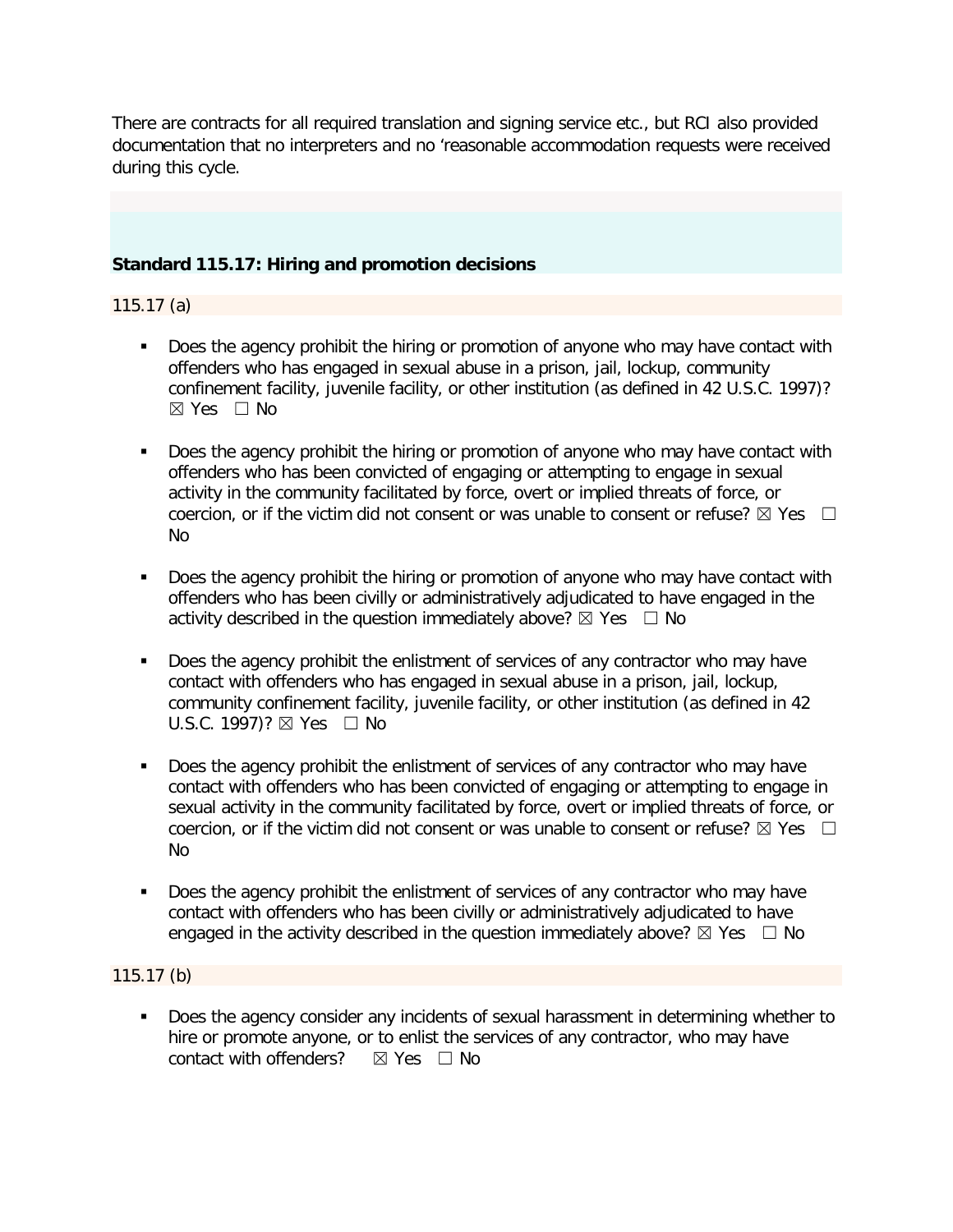#### 115.17 (c)

- Before hiring new employees, who may have contact with offenders, does the agency: perform a criminal background records check?  $\boxtimes$  Yes  $\Box$  No
- Before hiring new employees, who may have contact with offenders, does the agency: consistent with Federal, State, and local law, make its best efforts to contact all prior institutional employers for information on substantiated allegations of sexual abuse or any resignation during a pending investigation of an allegation of sexual abuse?  $\boxtimes$  Yes ☐ No

### 115.17 (d)

Does the agency perform a criminal background records check before enlisting the services of any contractor who may have contact with offenders?  $\boxtimes$  Yes  $\Box$  No

### 115.17 (e)

Does the agency either conduct criminal background records checks at least every five years of current employees and contractors who may have contact with offenders or have in place a system for otherwise capturing such information for current employees? ☒ Yes ☐ No

#### 115.17 (f)

- Does the agency ask all applicants and employees who may have contact with offenders directly about previous misconduct described in paragraph (a) of this section in written applications or interviews for hiring or promotions?  $\boxtimes$  Yes  $\Box$  No
- Does the agency ask all applicants and employees who may have contact with offenders directly about previous misconduct described in paragraph (a) of this section in any interviews or written self-evaluations conducted as part of reviews of current employees?  $\boxtimes$  Yes  $\Box$  No
- Does the agency impose upon employees a continuing affirmative duty to disclose any such misconduct? ⊠ Yes □ No

#### 115.17 (g)

Does the agency consider material omissions regarding such misconduct, or the provision of materially false information, grounds for termination?  $\boxtimes$  Yes  $\Box$  No

#### 115.17 (h)

 Does the agency provide information on substantiated allegations of sexual abuse or sexual harassment involving a former employee upon receiving a request from an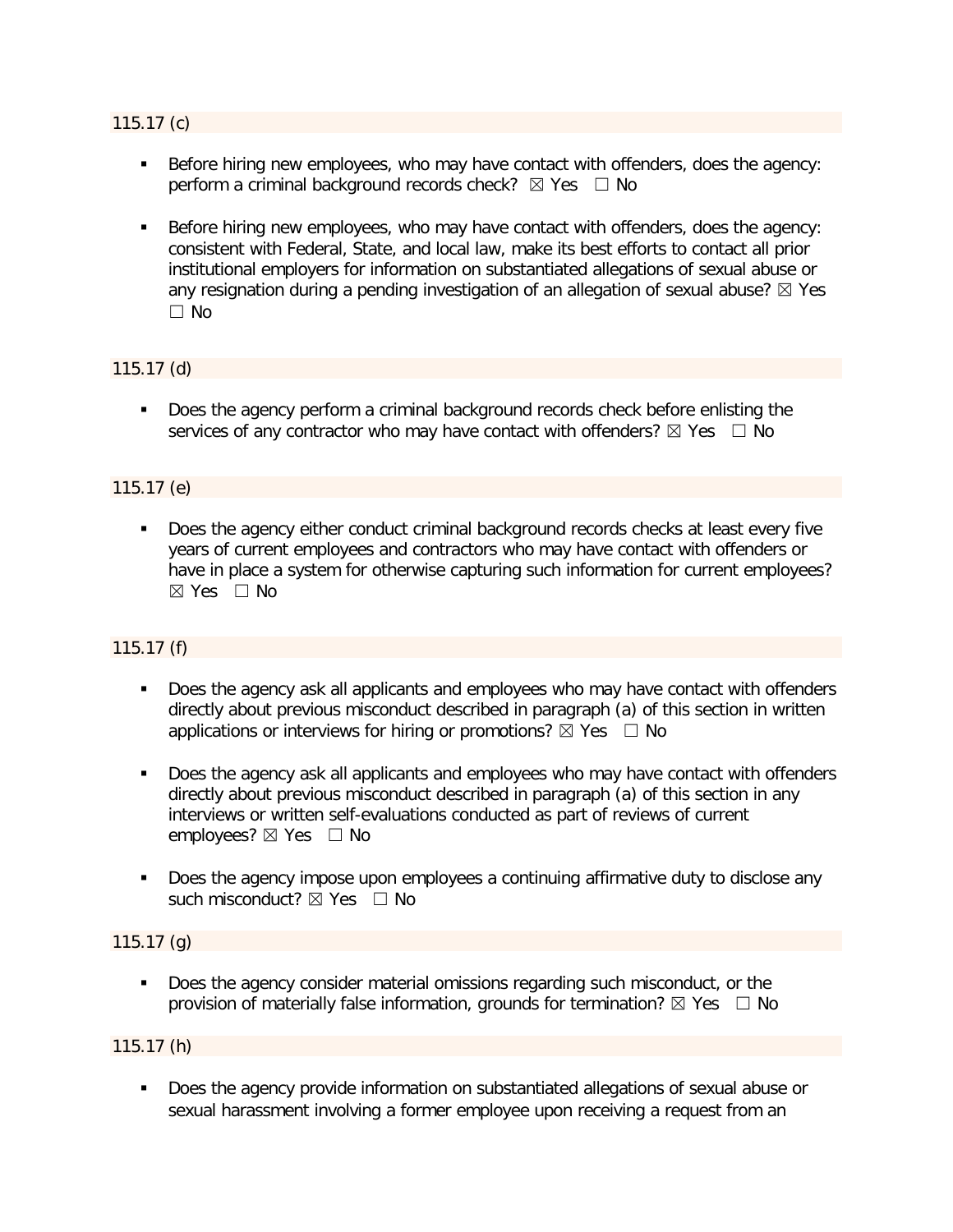institutional employer for whom such employee has applied to work? (N/A if providing information on substantiated allegations of sexual abuse or sexual harassment involving a former employee is prohibited by law.)  $\boxtimes$  Yes  $\Box$  No  $\Box$  NA

### Auditor Overall Compliance Determination

- ☐ Exceeds Standard (Substantially exceeds requirement of standards)
- $\boxtimes$  Meets Standard (Substantial compliance; complies in all material ways with the standard for the relevant review period)
- ☐ Does Not Meet Standard (Requires Corrective Action)

Criminal background checks are conducted on all employees and contractors in accordance with DRC policy 34-PRO-07, Background Investigations. The agency 'considers any incidents of sexual harassment in determining whether to hire . . . anyone, or to enlist the services of any contractor who may have contact with inmates'. ODRC investigators perform criminal background checks on all new employees, employee promotions and all contractors. Any background check for an unclassified position (higher level) is conducted by the Ohio State Highway Patrol.

ODRC policy is that the agency shall not hire anyone who may have contact with offenders, and shall not enlist the services of any contractor who may have contact with offenders, who:

(1) Has engaged in sexual abuse in a prison, jail, lockup, community confinement facility, juvenile facility or other institution;

(2) Has been convicted of engaging or attempting to engage in sexual activity in the community facilitated by force, overt or implied threats of force, or coercion, or if the victim did not consent or was unable to consent or refuse;

(3) Has been civilly or administratively adjudicated to have engaged in the activity described.

By review of policy, an interview with a staff responsible for Human Resources functions, and documentation review, it was determined that the ODRC does not hire or promote staff or enlist the services of any volunteer or contractor who may have contact with offenders, if they have committed or been convicted of any of the prohibited acts as defined in sections 1-3 of standard 115.17(a) or had any incidents of sexual harassment.

All employees who may have contact with offenders complete a PREA Annual Acknowledgement form (DRC1214) by December 31st of each year and forward it to the personnel office. It is the responsibility of the OCM to ensure any positive responses on the PREA Annual Acknowledgement are followed up and also referred to legal counsel.

ODRC HR staff ask all applicants and contractors the series of PREA questions during the job interview process and on the contractor application. Any positive responses are referred to the Human Resources Attorney in the Legal Services division, who evaluates employee law and PREA law before advising the Human Resources division.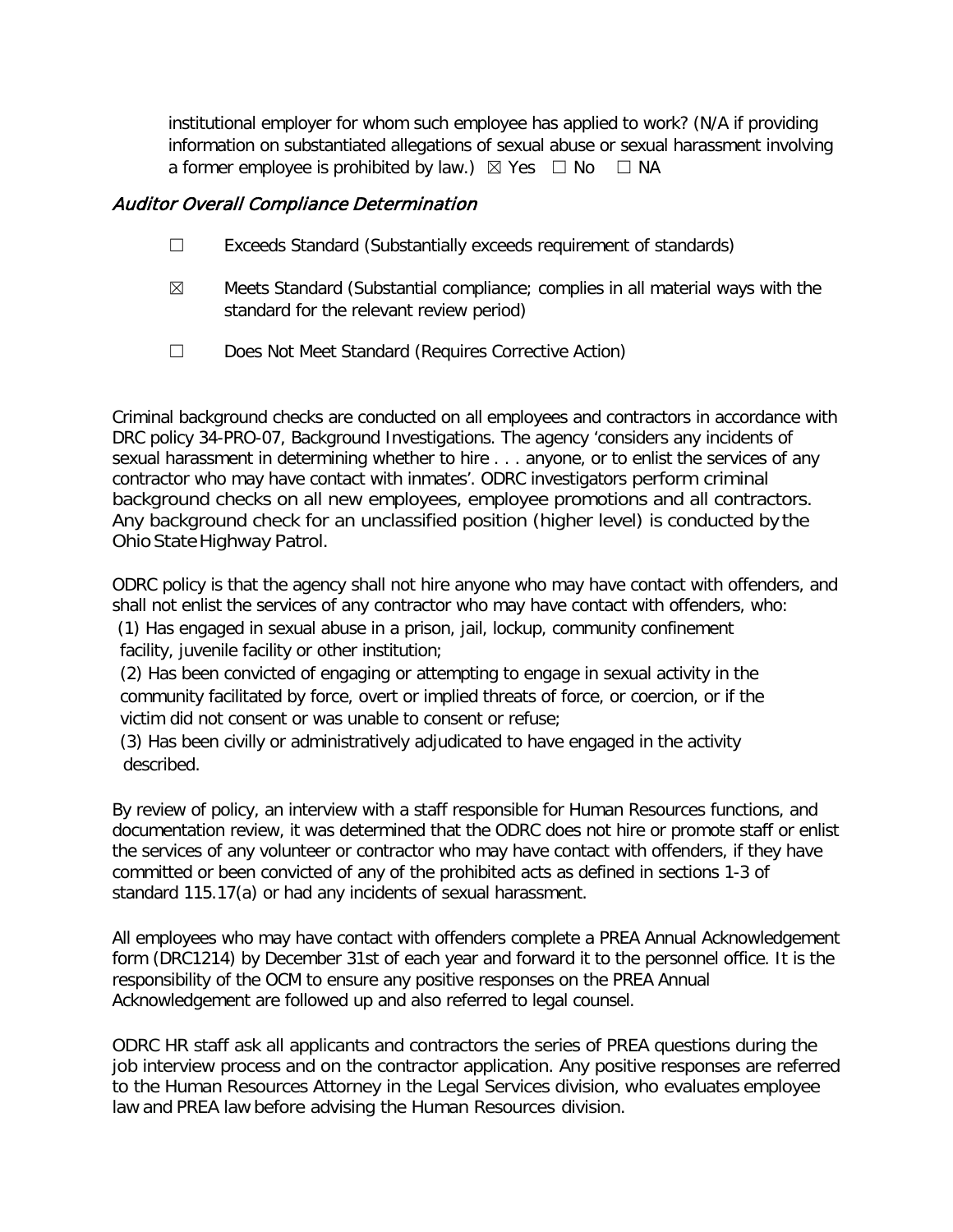Agency policy dictates background checks are conducted at least every five years for current employees, done by Facility Investigators and Regional Human Resources staff conduct criminal background checks. Employee background are conducted every 5 years and contractor backgrounds are actually conducted every 2 years. Per the Employee Standards of Conduct, staff have a duty to report any misconduct.

Agency policy states also that material omissions regarding misconduct or material false information shall be grounds for termination, (Prison Rape Elimination 79-ISA-01, and 31-SEM-02 Standards of Employee Conduct).

Background Investigations for state employment (civil service) are maintained in a confidential file separate from the routine employee file in the personnel office for a period of no less than five (5) years from date of hire.

An applicant being considered for employment must complete Personal History Statement (DRC1683) with required documentation provided and the Authority for Release of Information form (DRC1404) prior to a background investigation being conducted.

The Background Investigation Checklist (DRC1674) includes:

- General Information
- Fingerprints
- LEADS (Local Law Enforcement (Residence only))
- Local Law Enforcement (a minimum of previous five (5) years)
- NCIC Done by Central Office Background Unit or by local investigator
- Education
- Employment: A review of the previous five (5) years is recommended utilizing the Background Investigation Employment Worksheet (DRC1676).
- Personal references section may be completed by the appointing authority/designee utilizing the Background Investigation Personal References Worksheet (DRC1678).

There were 48 staff given background checks in the past 12 months due to their jobs involving contact with offenders and 21 contracts issued that required checks on the contractor staff.

New employees and potential contractors receive criminal background checks and those are renewed every 5 years for employees (2 years for contractors), including checks through the NCIC system. Applicants for hire or promotion are asked directly about misconduct through a separate reporting form during the process and every applicant is reviewed and vetted by the HR Background Investigation facility before a selection is made.

Requests from employers concerning former employees are responded to by the staff responsible for HR functions but policies and interviews made it clear that ODRC ensures any staff member with adverse information on their record has that data provided to the requesting agency considering the former staff member for possible hire. This includes those who resign in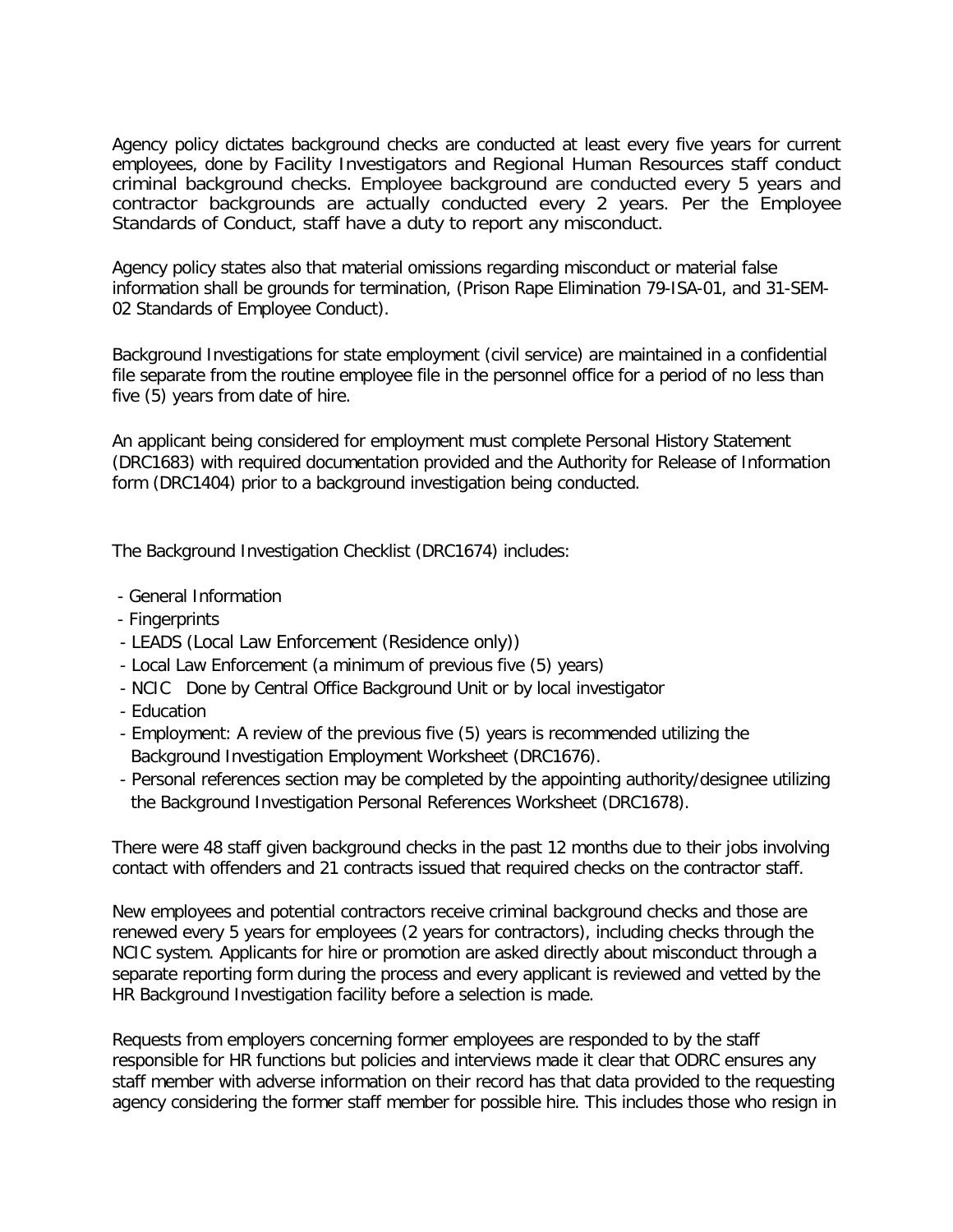the middle of an investigation. ODRC policy is to meet the standard. Any questions regarding actualsubstantiated sexual abuse or sexual harassment claims by employees against offenders are referred to and answered by the facility.

Every applicant is fingerprinted with prints entered into the system so that the agency checks their history but also is notified of any subsequent arrests. Any staff not reporting an incident are directly reported to the Facility Head.

During the past year, 48 staff were hired and had criminal background checks completed; 1 service contractor was brought in and had a criminal background check completed. Policies on staff require the background checks and 5-year re-checks in accordance with the Standard. HR staff interviewed all indicated that any negative information regarding sexual abuse would be provided to prospective employers and that they have updated policy to provide this information unless prohibited by Ohio law. Currently, there is no Ohio law that prohibits providing the related information. Required questions about PREA-related actions are included in all interviews and processes, but ODRC did not think it was appropriate to ask staff the related PREA questions during an annual evaluation so they have all staff sign a "PREA Annual Acknowledgement" every Fall.

### **Standard 115.18: Upgrades to facilities and technologies**

115.18 (a)

 If the agency designed or acquired any new facility or planned any substantial expansion or modification of existing facilities, did the agency consider the effect of the design, acquisition, expansion, or modification upon the agency's ability to protect offenders from sexual abuse? (N/A if agency/facility has not acquired a new facility or made a substantial expansion to existing facilities since August 20, 2012, or since the last PREA audit, whichever is later.)  $\boxtimes$  Yes  $\Box$  No  $\Box$  NA

### 115.18 (b)

**If the agency installed or updated a video monitoring system, electronic surveillance** system, or other monitoring technology, did the agency consider how such technology may enhance the agency's ability to protect offenders from sexual abuse? (N/A if agency/facility has not installed or updated a video monitoring system, electronic surveillance system, or other monitoring technology since August 20, 2012, or since the last PREA audit, whichever is later.)  $\boxtimes$  Yes  $\Box$  No  $\Box$  NA

# Auditor Overall Compliance Determination

☐ Exceeds Standard (Substantially exceeds requirement of standards)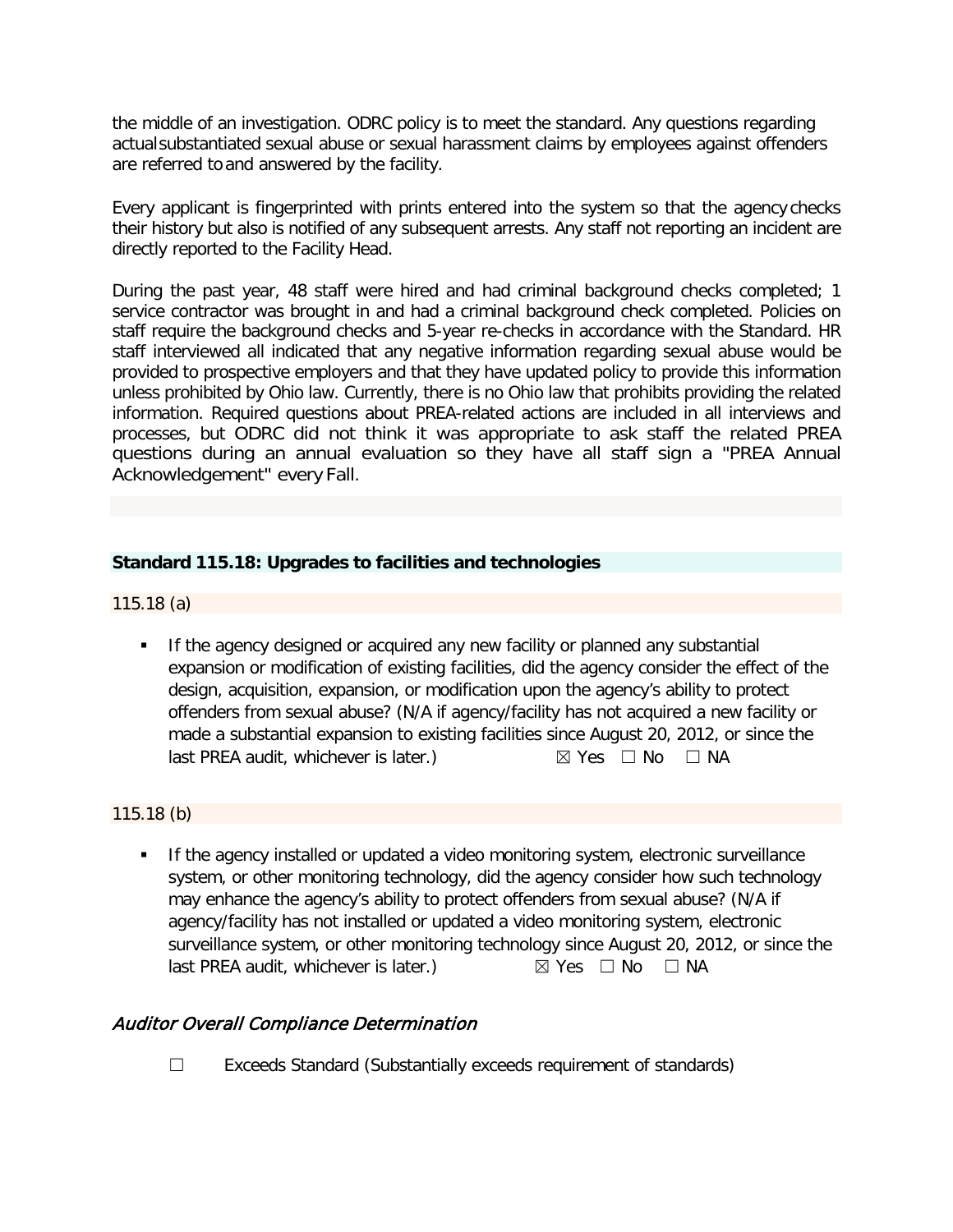- $\boxtimes$  Meets Standard (Substantial compliance; complies in all material ways with the standard for the relevant review period)
- ☐ Does Not Meet Standard (Requires Corrective Action)

RCI has not had any significant facility renovations or modifications but currently has 236 cameras (199 inside and 37 outside). Cameras are Pan, Tilt & Zoom and retention time for camera footage is 7 -14 days depending on the location and video activity.

Four (4) cameras were added this past year to the carpenter shop. It is noted that cameras significantly enhance security and sexual safety in this population. Most blind spots have been eliminated or greatly reduced; the Warden and executive staff are continuing to address the remaining areas as identified. A consistent trend across both staff and offender interviews is that there are many fewer actual incidents, and also far fewer allegations of incidents, since the population is well aware of the extensive coverage.

The Construction, Activation, Maintenance and Sustainability division is responsible for facility modifications and works directly with the BOC/PREA Coordinator to ensure PREA related issues are considered. These issues are also discussed in the annual Staffing Plan meetings, conducted as part of the staffing plan to ensure camera placement is appropriate and adequate to enhance sexual safety. The video monitoring system installed has high clarity and capability to monitor activities within the general facility zones and other areas; the recording capability is mostly 24 days to allow for use in investigations. Staff and offenders confirmed during interviews that they felt more safe and secure because of the widespread presence of the camera system.

Cameras can be placed, repurposed, and relocated at the discretion of the Warden who is the final authority on how to deploy the surveillance equipment in an effort to enhance the agency's ability to protect offenders from sexual abuse.

The quantity of cameras allocated may be increased or decreased as required by unit mission changes. Policy requires that, at least once a year, the Warden reviews deployment of video monitoring systems to ensure adequate coverage is provided to protect against sexual abuse. The Warden receives relevant data from the facility PREA Compliance Manager containing the prevalence of incidents during this review.

# **RESPONSIVE PLANNING**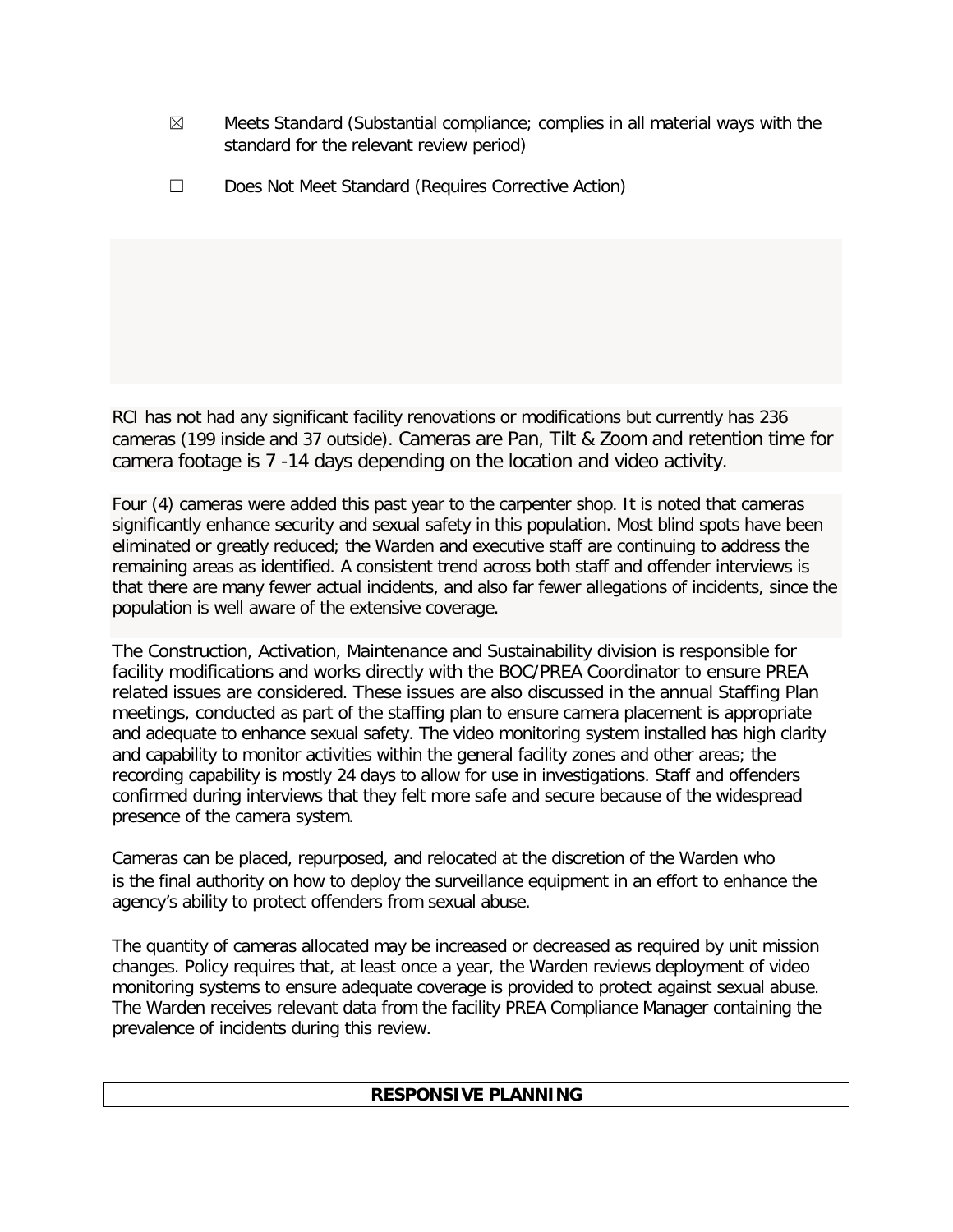### **Standard 115.21: Evidence protocol and forensic medical examinations**

### 115.21 (a)

 If the agency is responsible for investigating allegations of sexual abuse, does the agency follow a uniform evidence protocol that maximizes the potential for obtaining usable physical evidence for administrative proceedings and criminal prosecutions? (N/A if the agency/facility is not responsible for conducting any form of criminal OR administrative sexual abuse investigations.)  $\boxtimes$  Yes  $\Box$  No  $\Box$  NA

#### 115.21 (b)

- Is this protocol developmentally appropriate for youth where applicable? (N/A if the agency/facility is not responsible for conducting any form of criminal OR administrative sexual abuse investigations.)  $\boxtimes$  Yes  $\Box$  No  $\Box$  NA
- If Is this protocol, as appropriate, adapted from or otherwise based on the most recent edition of the U.S. Department of Justice's Office on Violence Against Women publication, "A National Protocol for Sexual Assault Medical Forensic Examinations, Adults/Adolescents," or similarly comprehensive and authoritative protocols developed after 2011? (N/A if the agency/facility is not responsible for conducting any form of criminal OR administrative sexual abuse investigations.)  $\boxtimes$  Yes  $\Box$  No  $\Box$  NA

#### 115.21 (c)

- Does the agency offer all victims of sexual abuse access to forensic medical examinations, whether on-site or at an outside facility, without financial cost, where evidentiarily or medically appropriate?  $\boxtimes$  Yes  $\Box$  No
- Are such examinations performed by Sexual Assault Forensic Examiners (SAFEs) or Sexual Assault Nurse Examiners (SANEs) where possible?  $\boxtimes$  Yes  $\Box$  No
- **If SAFEs or SANEs cannot be made available, is the examination performed by other** qualified medical practitioners (they must have been specifically trained to conduct sexual assault forensic exams)?  $\boxtimes$  Yes  $\Box$  No
- **Has the agency documented its efforts to provide SAFEs or SANEs?**  $\boxtimes$  Yes  $\Box$  No

115.21 (d)

 Does the agency attempt to make available to the victim a victim advocate from a rape crisis center?  $\boxtimes$  Yes  $\Box$  No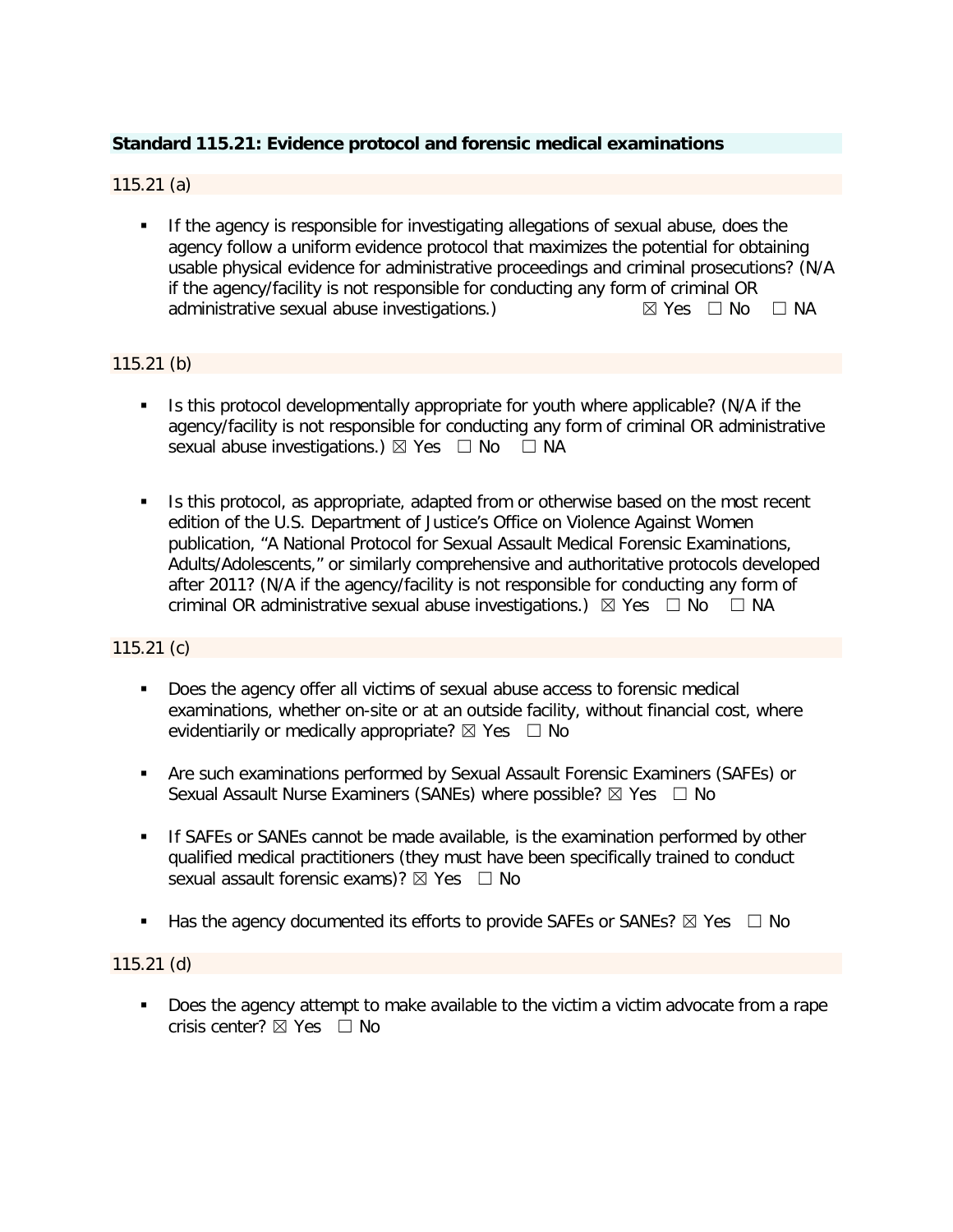- If a rape crisis center is not available to provide victim advocate services, does the agency make available to provide these services a qualified staff member from a community-based organization, or a qualified agency staff member?  $\boxtimes$  Yes  $\Box$  No
- Has the agency documented its efforts to secure services from rape crisis centers? ☒ Yes ☐ No

115.21 (e)

- As requested by the victim, does the victim advocate, qualified agency staff member, or qualified community-based organization staff member accompany and support the victim through the forensic medical examination process and investigatory interviews? ☒ Yes ☐ No
- As requested by the victim, does this person provide emotional support, crisis intervention, information, and referrals?  $\boxtimes$  Yes  $\Box$  No

### 115.21 (f)

**If the agency itself is not responsible for investigating allegations of sexual abuse, has** the agency requested that the investigating entity follow the requirements of paragraphs (a) through (e) of this section? (N/A if the agency/facility is responsible for conducting criminal AND administrative sexual abuse investigations.)  $\boxtimes$  Yes  $\Box$  No  $\Box$  NA

### 115.21 (g)

Auditor is not required to audit this provision.

### 115.21 (h)

 If the agency uses a qualified agency staff member or a qualified community-based staff member for the purposes of this section, has the individual been screened for appropriateness to serve in this role and received education concerning sexual assault and forensic examination issues in general? [N/A if agency attempts to make a victim advocate from a rape crisis center available to victims per 115.21(d) above.]  $\boxtimes$  Yes  $\Box$  $No$   $\Box$  NA

# Auditor Overall Compliance Determination

- ☐ Exceeds Standard (Substantially exceeds requirement of standards)
- $\boxtimes$  Meets Standard (Substantial compliance; complies in all material ways with the standard for the relevant review period)
- ☐ Does Not Meet Standard (Requires Corrective Action)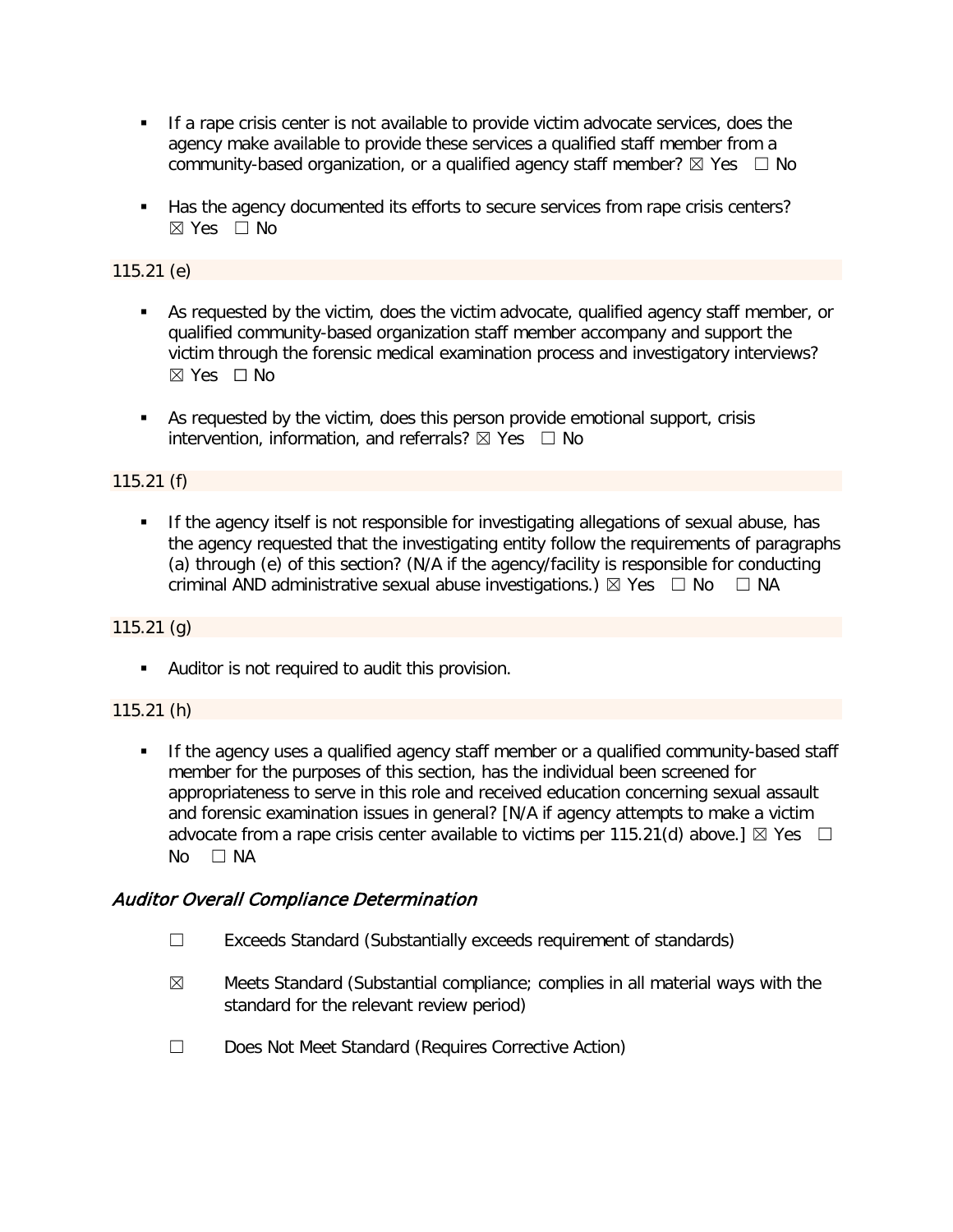Victims of sexual assault who require a forensic exam are taken to Adena Regional Medical Center for completion of the exam. Policy states "Healthcare staff shall not be utilized for this process as it is unrelated to healthcare and further prohibited by DRC policy 68-MED-09, Medical Legal Issues, which prohibits the collection of forensic information by healthcare staff."

Consistent with Medical Protocol B-11, "Medical Care Guidelines for Sexual Conduct or Recent Sexual Abuse", medical services conduct an examination for the presence or absence of physical trauma and perform follow-up testing for sexually transmitted diseases and pregnancy testing, as appropriate. Medical services also refer the inmate to mental health services for evaluation and counseling and offer the inmate appropriate prophylactic treatment for sexually transmitted diseases.

Priority medical/forensic treatment and provision of care to the adult sexual abuse patients is given regardless of when the sexual abuse occurred. If it is within ninety-six (96) hours (four full days) after an attack, evidence is always collected. Research and evidence analysis indicates that some evidence may be available beyond ninety-six (96) hours after the assault.

Decisions about whether to collect evidence should be made on a case-by-case basis, guided by the knowledge that outside time limits vary due to factors such as the location and type of sample collected. Cases in which evidence should be collected beyond ninety-six (96) hours occur where an exam may corroborate chronic injury, excessive force or significant trauma.

ODRC uses staff VSP's (Victim Support Persons) to be immediately available if an offender requests an advocate. VSP's are trained and selected from appropriate volunteer staff. There is no cost to the offender for this process. If outside transport is needed, a community crisis agency member can be made available. Wardens are required to screen VSPs for appropriateness to serve in this role, keeping in mind the emotional stability required when providing emotional support services to sexual assault victims.

Each newly designated VSP completes an ODRC Victim Support Person Training course prior to performing any VSP functions. The ODRC Office of Victim Services coordinates VSP training.

ODRC has an MOU state-wide with the Sexual Assault and Response Network of Central Ohio as well as with the Ohio Sexual Violence Helpline. Additionally, Ross has trained a number of staff "Victim Support Persons" in the event crisis agency staff cannot respond.

In the interview with the Community Advocacy Agency representative, she was very helpful and complimentary of the staff at Ross CI. One area noted by the Advocacy Agency concerns limitations on the inmates' ability to make confidential telephone calls to the helpline, a situation that exists for all state facilities and is not specific to Ross. She said she understands the limitation is due to the inmate telephone system and her comment should not be construed as a complaint. Data on the number of reports received from inmates at Ross is not available since helpline calls are anonymous and data tracked by area hospitals is not facility specific.

The investigator is also the primary oversight of the post-allegation monitoring program.

The highest-ranking security supervisor on duty always notifies the PREA Coordinator on all allegations of sexual abuse and policy states that medical staff determine whether a forensic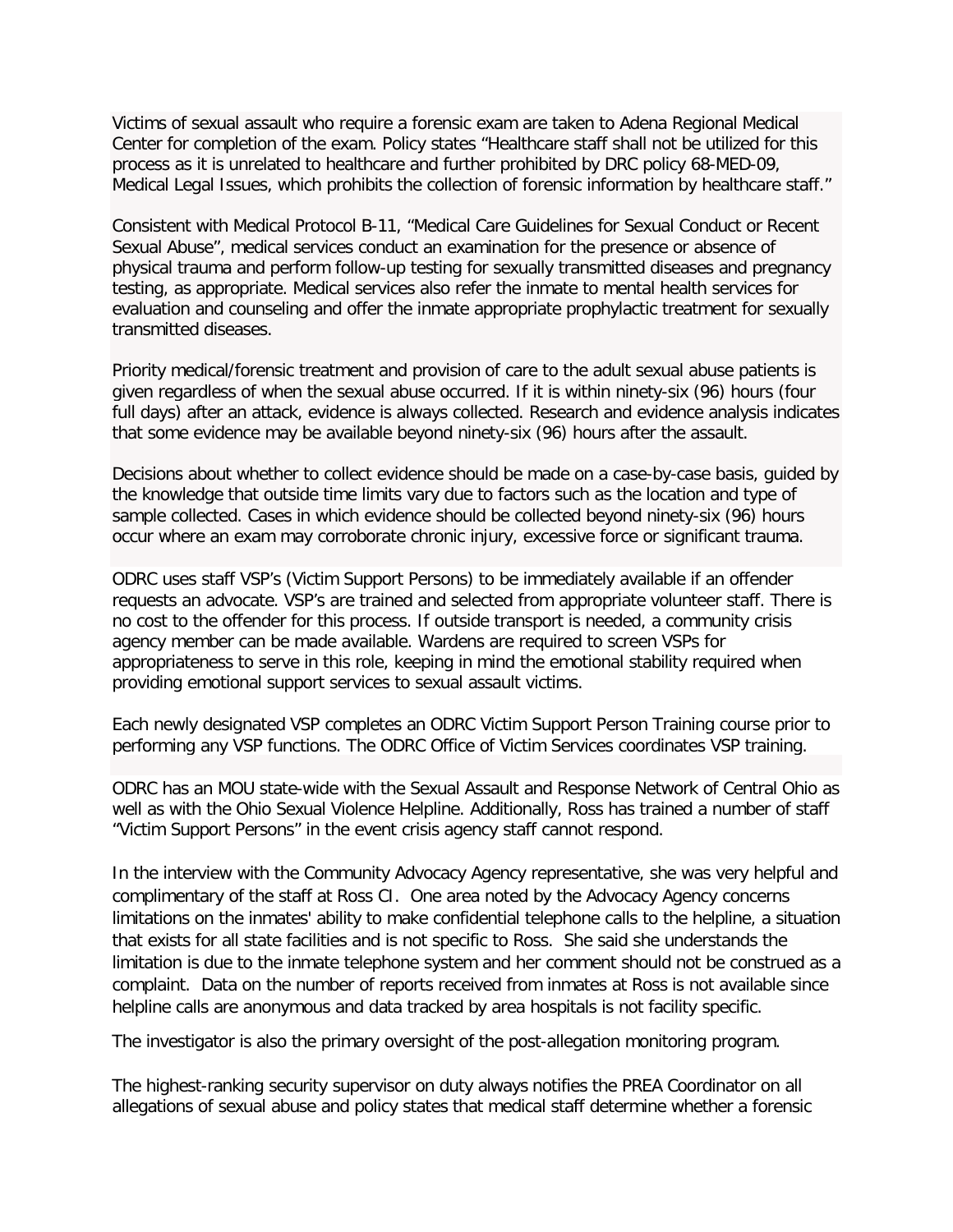medical examination is required, however the guidance is clear that forensic exams would always be pursued if the incident was still in a window where evidence might be obtained.

#### **Standard 115.22: Policies to ensure referrals of allegations for investigations**

115.22 (a)

- Does the agency ensure an administrative or criminal investigation is completed for all allegations of sexual abuse?  $\boxtimes$  Yes  $\Box$  No
- **Does the agency ensure an administrative or criminal investigation is completed for all** allegations of sexual harassment?  $\boxtimes$  Yes  $\Box$  No

115.22 (b)

- Does the agency have a policy and practice in place to ensure that allegations of sexual abuse or sexual harassment are referred for investigation to an agency with the legal authority to conduct criminal investigations, unless the allegation does not involve potentially criminal behavior?  $\boxtimes$  Yes  $\Box$  No
- Has the agency published such policy on its website or, if it does not have one, made the policy available through other means?  $\boxtimes$  Yes  $\Box$  No
- Does the agency document all such referrals?  $\boxtimes$  Yes  $\Box$  No

115.22 (c)

**If a separate entity is responsible for conducting criminal investigations, does such** publication describe the responsibilities of both the agency and the investigating entity? [N/A if the agency/facility is responsible for criminal investigations. See 115.21(a).]  $\boxtimes$ Yes □ No □ NA

115.22 (d)

Auditor is not required to audit this provision.

115.22 (e)

Auditor is not required to audit this provision.

### Auditor Overall Compliance Determination

- ☐ Exceeds Standard (Substantially exceeds requirement of standards)
- $\boxtimes$  Meets Standard (Substantial compliance; complies in all material ways with the standard for the relevant review period)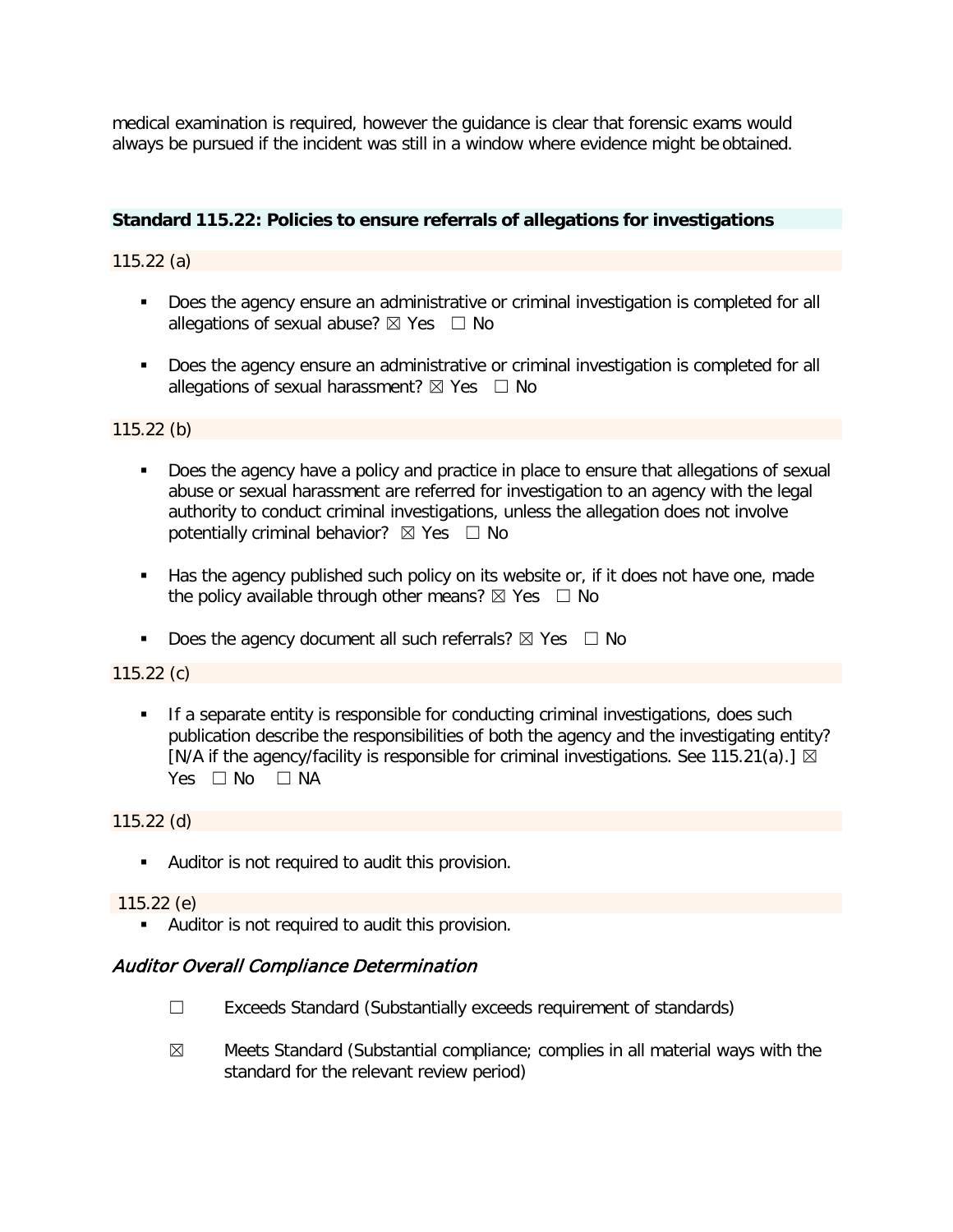### ☐ Does Not Meet Standard (Requires Corrective Action)

There were 18 allegations of sexual abuse and harassment received during the last 12 months and all 18 received administrative investigations; 11 were referred for criminal investigation to OSHP and upon review were not deemed criminal and thus not investigated criminally. The agency has an MOU on investigations with the Ohio State Highway Patrol that mirrors PREA standards for investigation requirements.

Per Policy 79-ISA-02, All allegations of sexual misconduct shall be referred for investigation to the OSHP unless the allegation does not involve potentially criminal behavior. The Agency PREA Coordinator/designee maintains a document that describes the responsibilities of the DRC and the OSHP for criminal investigations

The agency is responsible for conducting all administrative investigations, and the OSHP is responsible for criminal sexual abuse investigations- (including inmate-on-inmate sexual abuse or staff sexual misconduct). Institution Investigators initiate the investigation. If it appears to be criminal, the OSHP is immediately notified and the agency Investigator will then assist the OSHP. If not criminal, Investigator will conduct and complete the investigation.

There is a State Trooper liaison assigned to each facility with an office at their assigned facility and they work closely with our Investigators. Agency Head and other interviews and policy all reflected that the OCM/PREA Coordinator is notified immediately in every allegation. It is noted that the facility investigator indicated in the interview that the OSP investigator at RCI routinely reviews each allegation in concert with the institution investigator at the onset of the review, they approach it as a team.

ODRC follows a uniform evidence collection protocol that maximizes the potential for obtaining usable physical evidence. OSP criminal investigators are commissioned peace officers and have full law enforcement authority and statewide jurisdiction in criminal matters affecting the ODRC.

Employees are required to report occurrences or allegations of administrative violations, criminal offenses, and other incidents required to be reported by this directive immediately upon becoming aware of such conduct or as soon as practical. Reports may be made directly to the PREA or through the employee's supervisor. Supervisory staff ensure that incidents reported to them are also reported to the PREA Coordinator. ODRC specifies also that employees who do not report incidents are subject to discipline and charges themselves. Every employee interviewed was aware of this and could immediately relate consequences of failure to report. All policies regarding reporting are clearly published on the ODRC website.

# **TRAINING AND EDUCATION**

### **Standard 115.31: Employee training**

115.31 (a)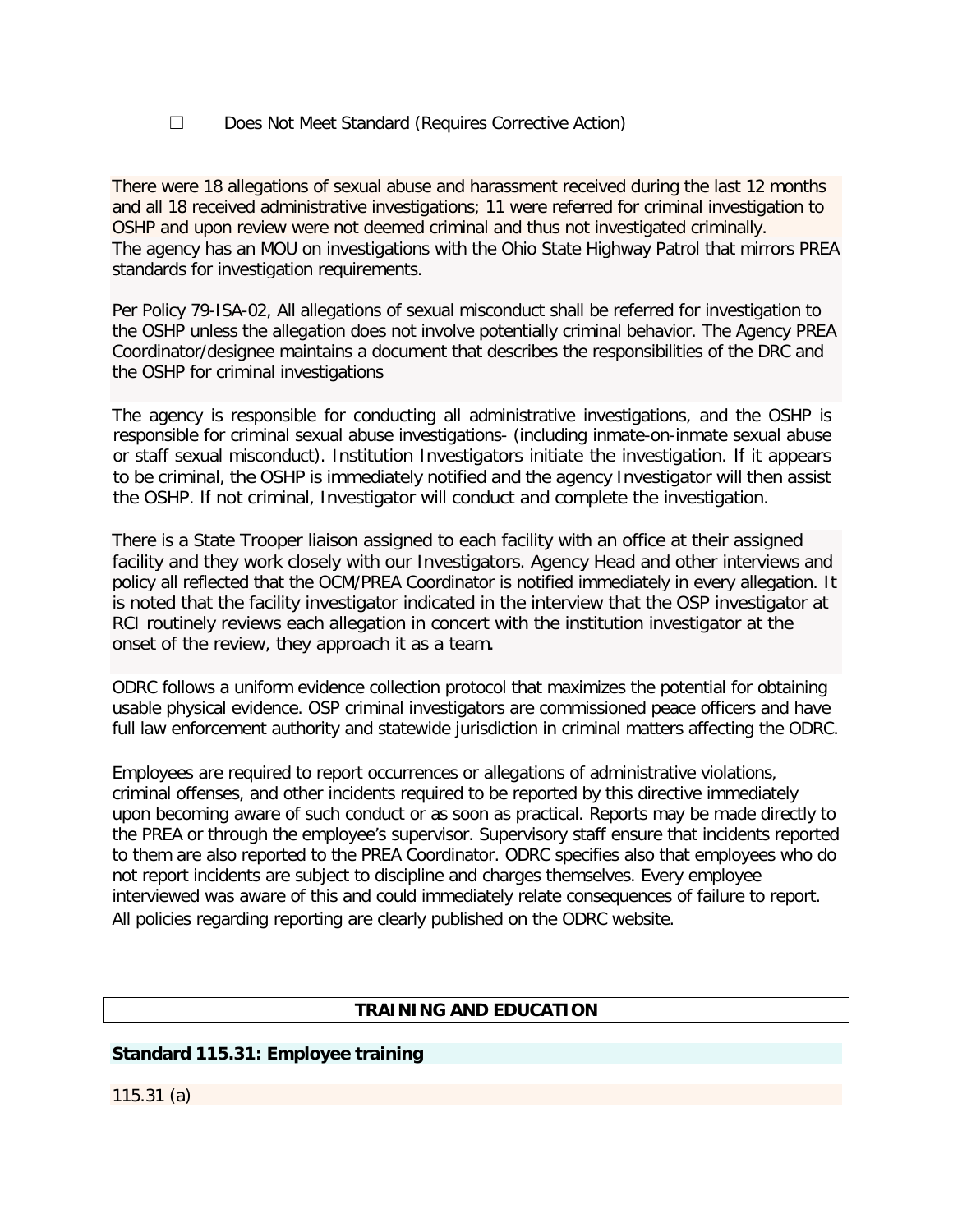- Does the agency train all employees who may have contact with offenders on its zerotolerance policy for sexual abuse and sexual harassment?  $\boxtimes$  Yes  $\Box$  No
- Does the agency train all employees who may have contact with offenders on how to fulfill their responsibilities under agency sexual abuse and sexual harassment prevention, detection, reporting, and response policies and procedures?  $\boxtimes$  Yes  $\Box$  No
- Does the agency train all employees who may have contact with offenders on offenders' right to be free from sexual abuse and sexual harassment  $\boxtimes$  Yes  $\Box$  No
- Does the agency train all employees who may have contact with offenders on the right of offenders and employees to be free from retaliation for reporting sexual abuse and sexual harassment? <br> <del>⊠</del> Yes □ No
- Does the agency train all employees who may have contact with offenders on the dynamics of sexual abuse and sexual harassment in confinement?  $\boxtimes$  Yes  $\Box$  No
- Does the agency train all employees who may have contact with offenders on the common reactions of sexual abuse and sexual harassment victims?  $\boxtimes$  Yes  $\Box$  No
- Does the agency train all employees who may have contact with offenders on how to detect and respond to signs of threatened and actual sexual abuse?  $\boxtimes$  Yes  $\Box$  No
- Does the agency train all employees who may have contact with offenders on how to avoid inappropriate relationships with offenders?  $\boxtimes$  Yes  $\Box$  No
- Does the agency train all employees who may have contact with offenders on how to communicate effectively and professionally with offenders, including lesbian, gay, bisexual, transgender, intersex, or gender nonconforming offenders?  $\boxtimes$  Yes  $\Box$  No
- Does the agency train all employees who may have contact with offenders on how to comply with relevant laws related to mandatory reporting of sexual abuse to outside authorities? **⊠** Yes □ No

### 115.31 (b)

- Is such training tailored to the gender of the offenders at the employee's facility?  $\boxtimes$  Yes  $\Box$  No
- Have employees received additional training if reassigned from a facility that houses only male offenders to a facility that houses only female offenders, or vice versa?  $\boxtimes$  Yes ☐ No

115.31 (c)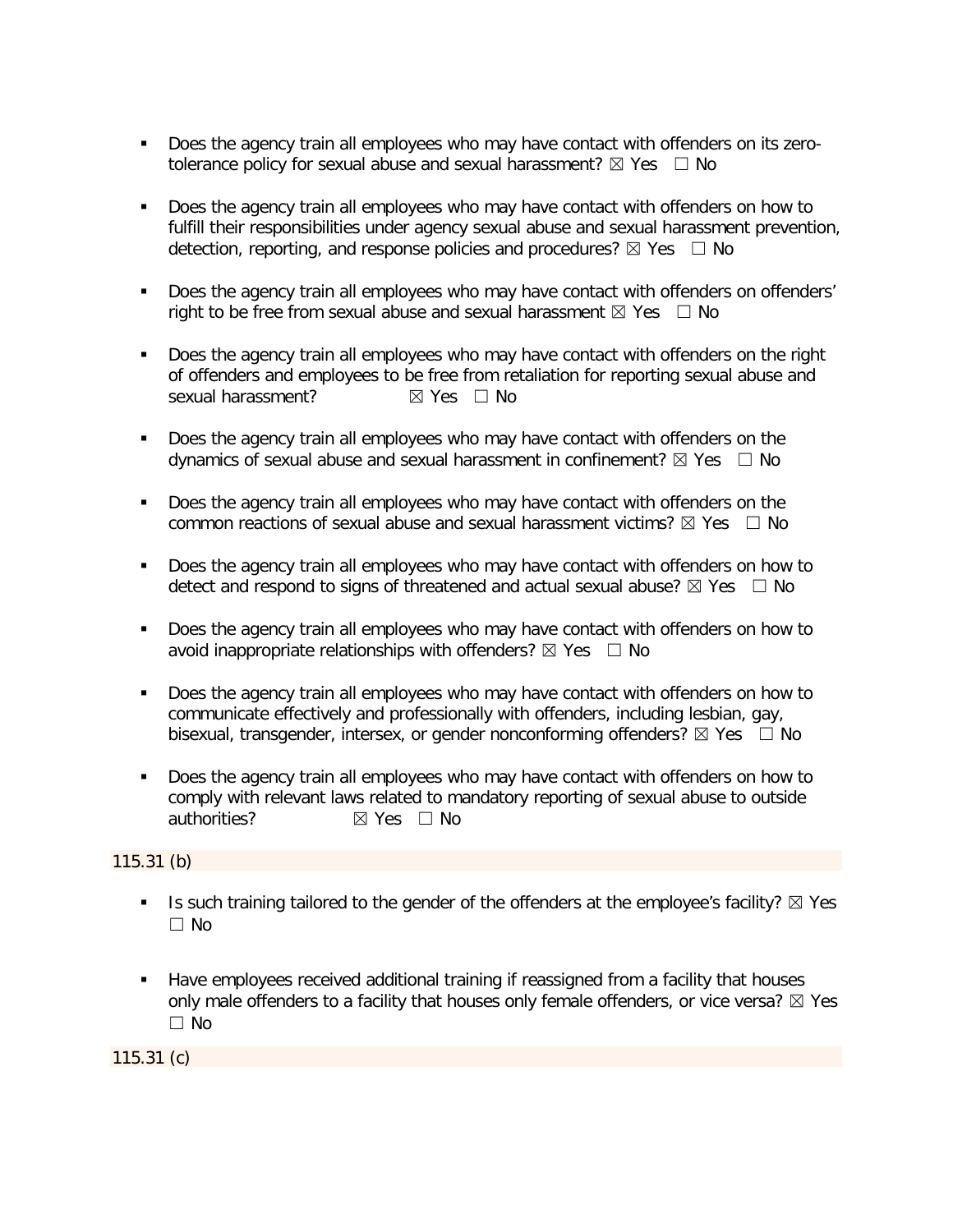- **Have all current employees who may have contact with offenders received such** training? **⊠** Yes □ No
- Does the agency provide each employee with refresher training every two years to ensure that all employees know the agency's current sexual abuse and sexual harassment policies and procedures?  $\boxtimes$  Yes  $\Box$  No
- In years in which an employee does not receive refresher training, does the agency provide refresher information on current sexual abuse and sexual harassment policies?  $\boxtimes$  Yes  $\Box$  No

## 115.31 (d)

Does the agency document, through employee signature or electronic verification, that employees understand the training they have received?  $\boxtimes$  Yes  $\Box$  No

# Auditor Overall Compliance Determination

- $\boxtimes$  Exceeds Standard (Substantially exceeds requirement of standards)
- ☐ Meets Standard (Substantial compliance; complies in all material ways with the standard for the relevant review period)
- ☐ Does Not Meet Standard (Requires Corrective Action)

Auditors reviewed Training Guides and curricula and all were of excellent quality. ODRC also has an excellent intranet training and information site, the PREA Information Center, for PREA resource purposes, new data and current update information.

Employees who have contact with offenders receive refresher training at a minimum during Annual Training on PREA requirements, including specialized staff.

In the past 12 months, 385 staff and 360 Volunteer/Contractor personnel were trained in required PREA elements. ODRC has very good volunteer and contractor training lesson guides.

All have signed the acknowledgment: "I understand the training on my responsibilities under the Ohio Department of Rehabilitation and Correction's Prison Rape Elimination Act Policies (79- ISA-01, 02, 03, 04, 05) to include the following:

- I. The Department's zero-tolerance for sexual abuse
- 2. The Department's zero-tolerance for sexual harassment
- 3. How to report sexual abuse and sexual harassment
- 4. Sexual abuse and sexual harassment prevention
- 5. Sexual abuse and sexual harassment detection
- 6. How to respond to sexual abuse and sexual harassment
- 7. The legal prohibition on any sexual activity with offenders
- 8. The identifiers of possible sexual assault victims
- 9. Sexual assault prevention strategies"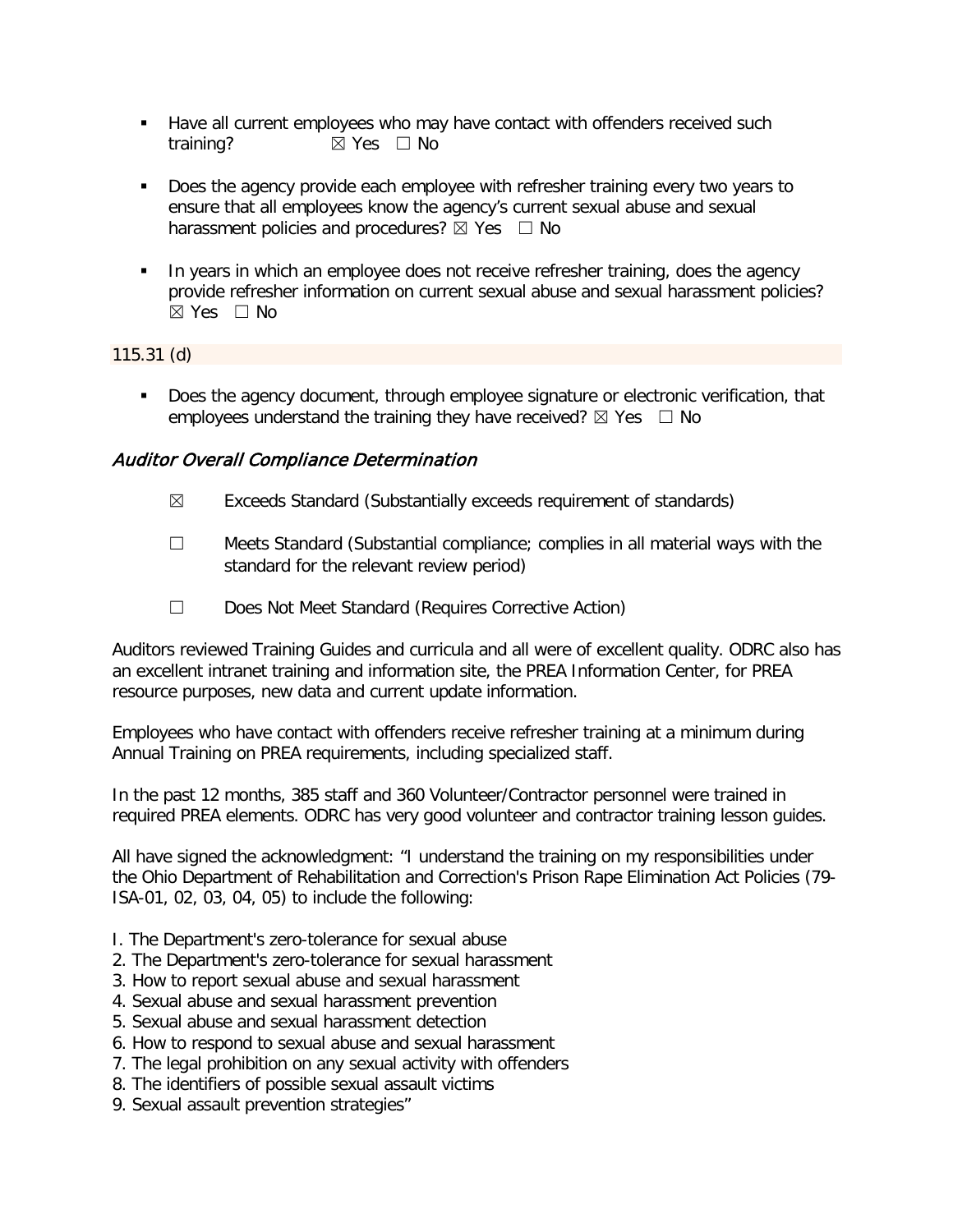All security and support staff were trained on PREA as required this past year. There are 552 staff currently employed by the facility who may have contact with offenders and there were 179 staff hired by the facility during the past 12 months who have contact with offenders. All new staff received the required training before assuming their posts. Of the 552 staff on board, 535 have received this year's training, the remainder being on some version of family, medical or military leave; those will receive it upon their return to work.

### PREA Training:

- Employees: All unit assigned employees receive PREA Training, in accordance with Standard 115.31, through required attendance at the Academy or Correctional Awareness training by viewing the PREA in departmental training videos. They sign a PREA Training Employee Acknowledgment Form.
- Contract Employees and Interns: All contract employees are completing the PREA Training Contract Employee or Intern Acknowledgment Form after viewing the video. All contract employees/interns receive the refresher PREA Training every two years.

Agency policy requires that PREA investigators are trained in conducting sexual abuse investigations in confinement settings. In addition to the Institutional Investigators Specialized PREA training, they are required to take the PREA mandated annual training during staff Inservice sessions. Institutional Investigators, Operational Compliance Manager (OCM) and the Ohio State Highway Patrol (OSHP) all have received either the NIC Prison Rape Elimination Act (PREA) Investigating Sexual Abuse in a Confinement Setting Course or the MOSS Group; Investigating Sexual Abuse in Confinement Settings.

The agency maintains documentation showing that investigators have completed the required training. All investigators currently employed have completed the required training. PREA Investigators also complete the NIC training. Investigator training is received through the Agency's Chief Inspector office, who has oversight of the facility Investigators. In addition to the NIC PREA specialized training, the current Investigator has received PREA Specialized Investigator training through the MOSS Group.

Medical and Mental Health receive additional departmental "specialized training" for medical and mental health care in accordance with standard 115.35. The orientation is on similarities and differences between providing health care in the community and the correctional setting. Topics presented include: security, classification and health care needs of the offender population: detection, signs, assessment, and response to offender-victims of sexual abuse and sexual harassment; the preservation of physical evidence: and how and to whom to report allegations or suspicions of sexual abuse and sexual harassment.

All contractors and volunteers receive training on their responsibilities under the sexual abuse and harassment prevention, detection and response policies and procedures. In the year prior to the visit, 360 contractors and volunteers received this training. Training included potential disciplinary and criminal or administrative procedures for violations. Interviews acknowledged compliance with the training required for the level of contact of the volunteer or contractor.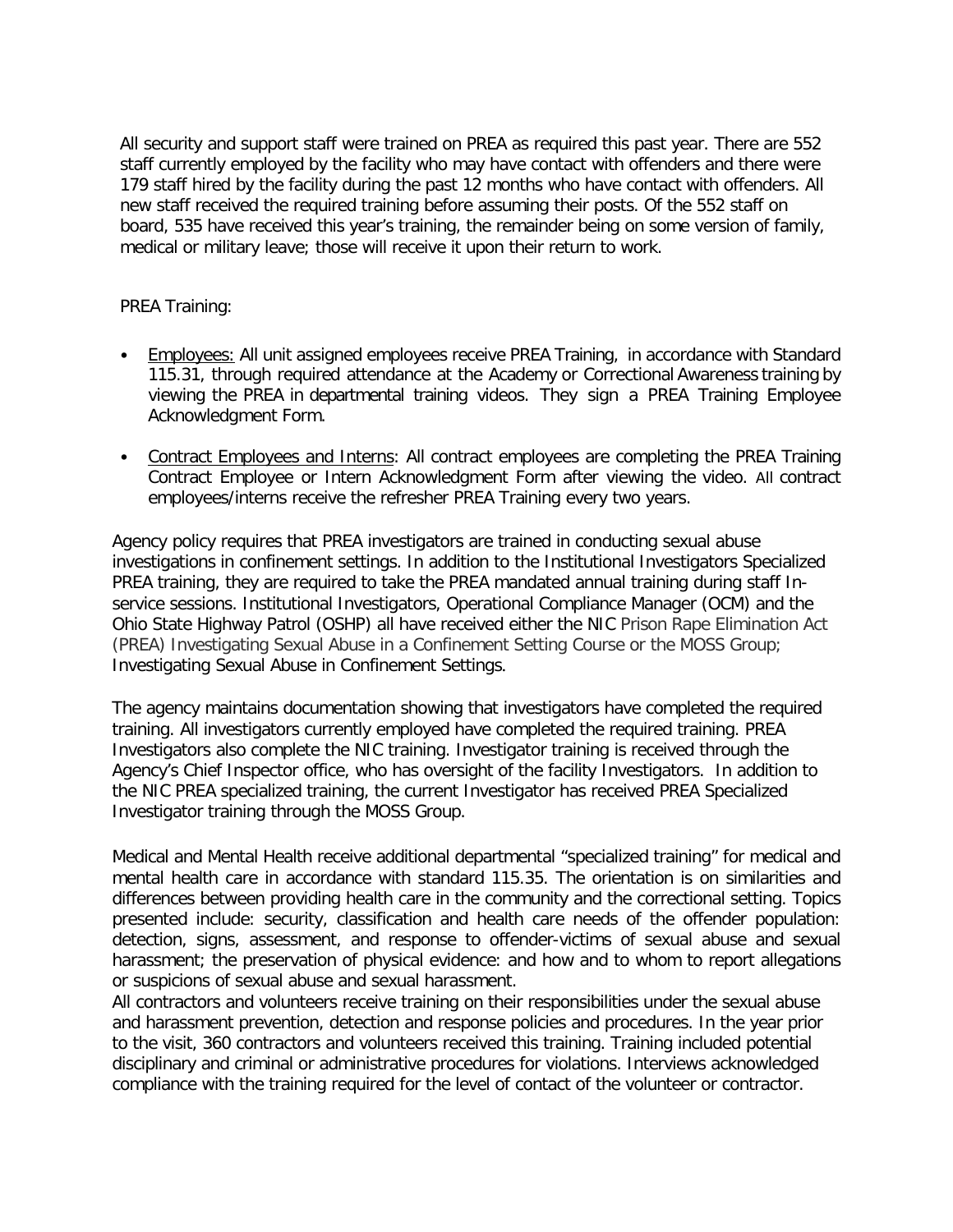Both ODRC and the Ross Correctional Institution place great emphasis on staff training. Employee Training at the Academy is 3 weeks for non-security staff, and 4 weeks for custody staff. All ODRC line staff receive Academy preservice training upon hiring, as well as annual refresher training, on the required specific standards outlined in standard 115.31, as well as specific training on being first responders. Training documentation reveals that staff acknowledge their understanding of the training received within the training area files and the individual training files.

1. All new employees receive instruction related to the prevention, detection, response, and investigation of sexual misconduct during New Employee Orientation (NEO) training at the Corrections Training Academy (CTA). This training includes the following:

a. DRC policies that address the agency's zero-tolerance for sexual misconduct;

b. The employee's responsibilities regarding sexual misconduct prevention, detection, reporting, and response policies and procedures;

c. The inmate's right to be free from sexual misconduct;

d. The inmate's and employee's right to be free from retaliation for reporting sexual misconduct;

e. The dynamics of sexual misconduct in confinement and the common reactions of sexual misconduct victims;

f. How to avoid inappropriate relationships with inmates;

g. Effective and professional communication with inmates including lesbian, gay, bisexual, transgender, intersex, or gender nonconforming inmates; and

h. How to comply with relevant laws for mandatory reporting of sexual abuse to outside authorities.

i. How to detect and respond to signs of threatened and actual sexual abuse.

2. Each institution provides training on sexual misconduct annually during staff in-service: a. How to detect and respond to signs of threatened and actual sexual abuse.

b. All security staff are trained on how to conduct cross-gender pat-down searches and searches of transgender and intersex inmates to ensure professionalism and to utilize the least intrusive manner possible consistent with security needs.

c. Employees who transfer to an institution that houses inmates of a different gender receive training tailored to that gender of inmates as part of their orientation training as mandated in DRC policy 39-TRN-10, Employee Orientation Training. Training is documented on the Institutional Transfer Orientation Checklist (DRC1312)

Prior to conducting a PREA investigation, all investigators receive specialized training which includes conducting investigations in confinement settings, interviewing techniques for sexual abuse victims, proper use of Garrity warnings, sexual abuse evidence collection and the criteria and evidence required to substantiate a case for administrative action or prosecution referral. This training is documented on the PREA Training Session Report (DRC1680). The training may be received through the National Institution of Corrections (NIC).

All routine volunteers, special event volunteers (as defined by DRC policy 71-SOC-01), Long Term Contractors and Non-Escorted Contractors who have contact with inmates are notified of DRC's zero-tolerance regarding sexual misconduct and how to report such incidents. All volunteers and contractors are also trained on their responsibilities regarding sexual misconduct prevention, detection, and response. The level and type of training are based on the services they provide and the level of contact they have with inmates. All training is documented**.**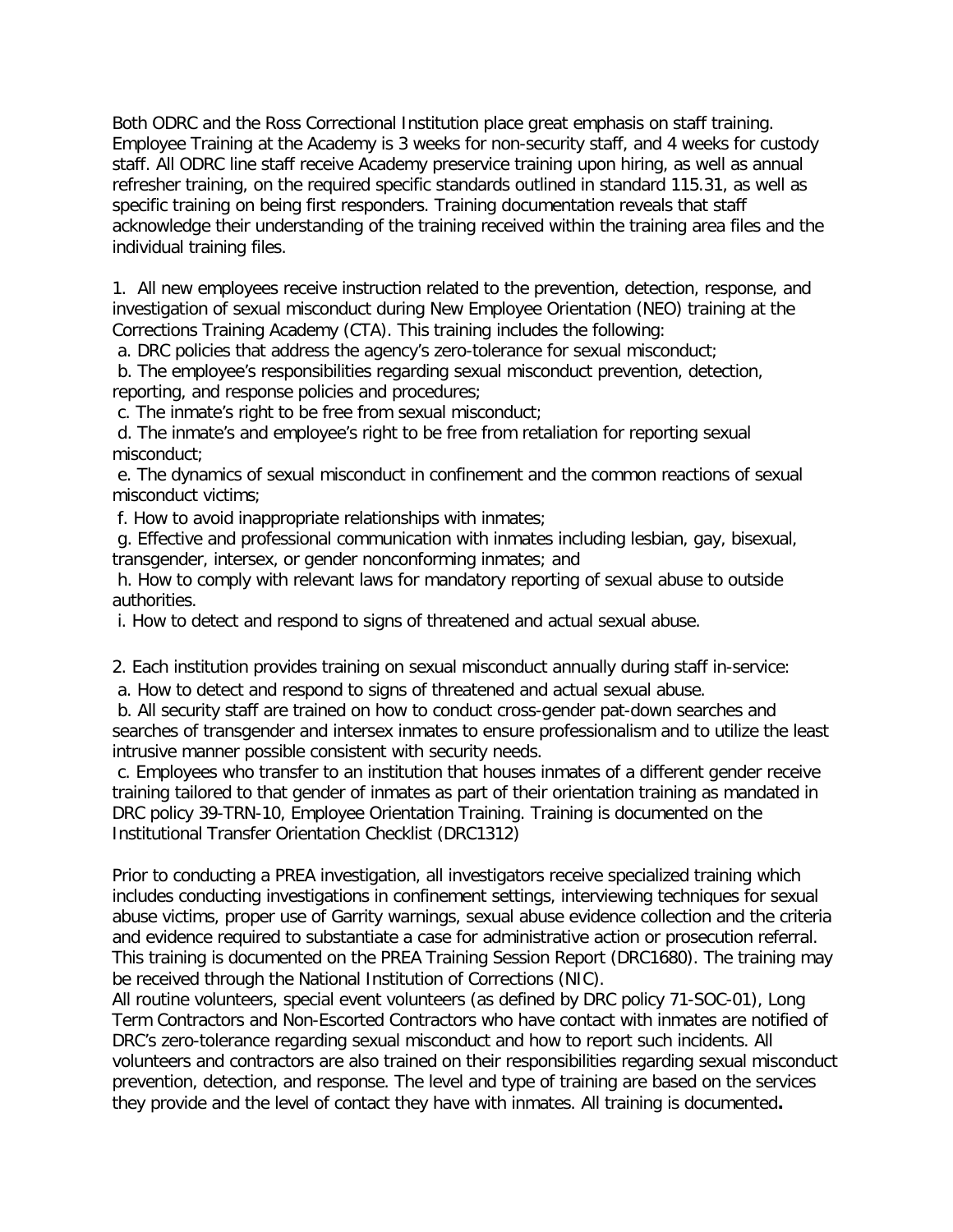The Bureau of Behavioral Health Services (BOBHS) provides or coordinates training to assure that each institution employs or has access to the services of a mental health professional who has a scope of practice, training and/or experience in trauma counseling.

Specialized training is given to employees designated as victim support persons. Only employees that voluntarily agree to act as a victim support person can be utilized.

It was evident during the random and training staff interviews, as well as upon review of training documentation, that staff received the training and were aware of their offender protection responsibilities concerning sexual abuse and harassment incidents as well as required steps of evidence collection.

Review of curricula showed that PREA training is both generic and also tailored to the genderspecific issues of offenders in each facility. Employees reassigned receive additional training if offender gender changes with the new assignment.

ODRC invests major resources in training and this is further supported by the Region and the Ross leadership; training exceeds the standard's requirements and is a strong pillar of the system and facility.

## **Standard 115.32: Volunteer and contractor training**

### 115.32 (a)

Has the agency ensured that all volunteers and contractors who have contact with offenders have been trained on their responsibilities under the agency's sexual abuse and sexual harassment prevention, detection, and response policies and procedures?  $\boxtimes$ Yes □ No

### 115.32 (b)

 Have all volunteers and contractors who have contact with offenders been notified of the agency's zero-tolerance policy regarding sexual abuse and sexual harassment and informed how to report such incidents (the level and type of training provided to volunteers and contractors shall be based on the services they provide and level of contact they have with offenders)?  $\boxtimes$  Yes  $\Box$  No

### 115.32 (c)

**Does the agency maintain documentation confirming that volunteers and contractors** understand the training they have received?  $\boxtimes$  Yes  $\Box$  No

## Auditor Overall Compliance Determination

☐ Exceeds Standard (Substantially exceeds requirement of standards)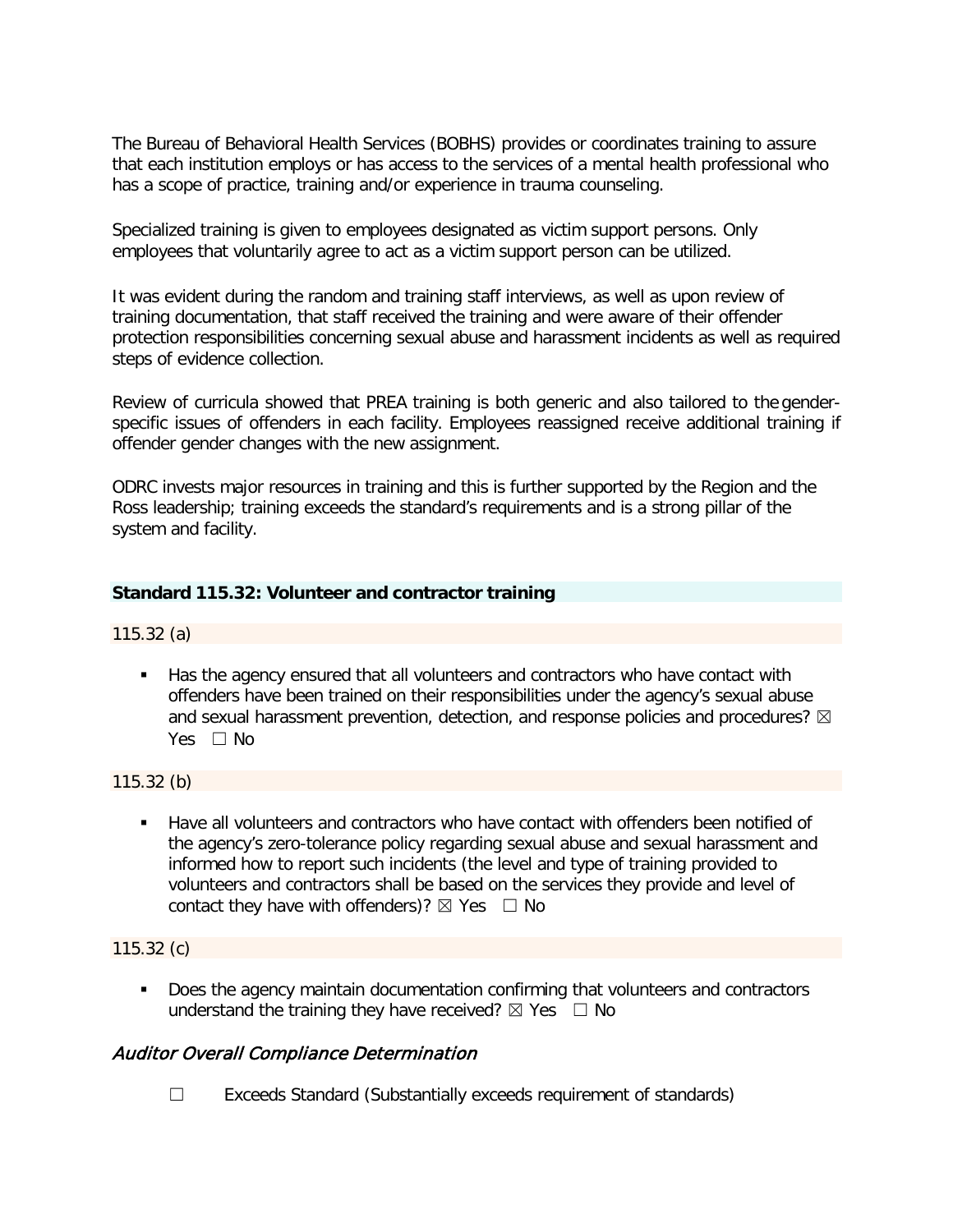- $\boxtimes$  Meets Standard (Substantial compliance; complies in all material ways with the standard for the relevant review period)
- ☐ Does Not Meet Standard (Requires Corrective Action)

All routine volunteers, special event volunteers, and Contractors who have contact with inmates are trained in DRC's zero-tolerance regarding sexual misconduct, how to report incidents, and responsibilities regarding sexual misconduct prevention, detection, and response. All training is documented on the PREA Contractor/Volunteer/Intern Training Acknowledgment Form**.** 

During the interview process, the volunteer confirmed receipt of the training and accurately communicated the requirements of reporting and response. The volunteer agreement utilized here accurately reflects requirements and potential sanctions for violations. Interviews acknowledged compliance with the training required for their level of contact.

## **Standard 115.33: Offender education**

115.33 (a)

- During intake, do offenders receive information explaining the agency's zero-tolerance policy regarding sexual abuse and sexual harassment?  $\boxtimes$  Yes  $\Box$  No
- During intake, do offenders receive information explaining how to report incidents or suspicions of sexual abuse or sexual harassment?  $\boxtimes$  Yes  $\Box$  No

## 115.33 (b)

- Within 30 days of intake, does the agency provide comprehensive education to offenders either in person or through video regarding: Their rights to be free from sexual abuse and sexual harassment?  $\boxtimes$  Yes  $\Box$  No
- Within 30 days of intake, does the agency provide comprehensive education to offenders either in person or through video regarding: Their rights to be free from retaliation for reporting such incidents?  $\boxtimes$  Yes  $\Box$  No
- Within 30 days of intake, does the agency provide comprehensive education to offenders either in person or through video regarding: Agency policies and procedures for responding to such incidents?  $\boxtimes$  Yes  $\Box$  No

115.33 (c)

**Have all offenders received such education?**  $\boxtimes$  Yes  $\Box$  No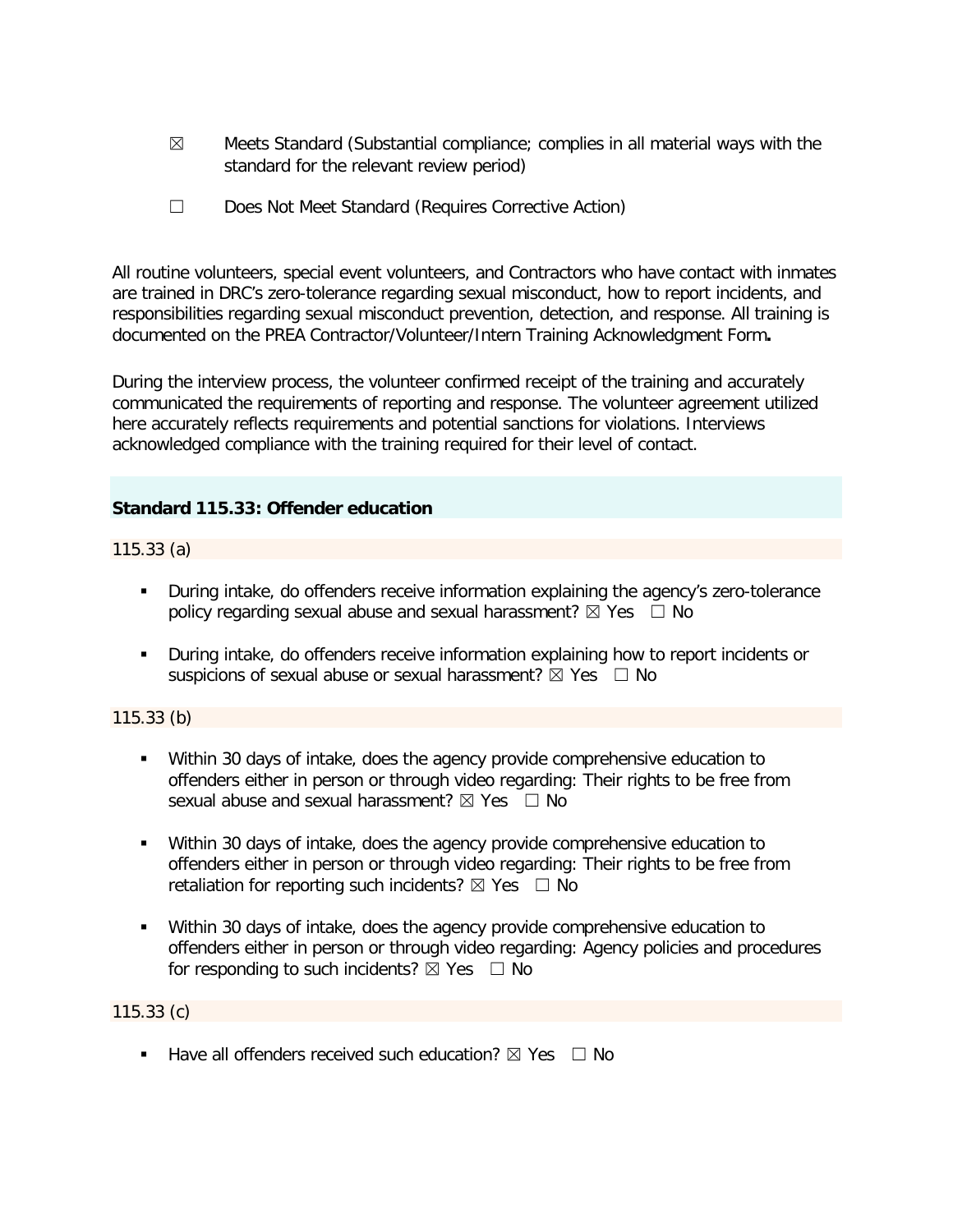Do offenders receive education upon transfer to a different facility to the extent that the policies and procedures of the offender's new facility differ from those of the previous facility? **⊠** Yes □ No

115.33 (d)

- **Does the agency provide offender education in formats accessible to all offenders** including those who are limited English proficient?  $\boxtimes$  Yes  $\Box$  No
- **Does the agency provide offender education in formats accessible to all offenders** including those who are deaf?  $\boxtimes$  Yes  $\Box$  No
- **Does the agency provide offender education in formats accessible to all offenders** including those who are visually impaired?  $\boxtimes$  Yes  $\Box$  No
- Does the agency provide offender education in formats accessible to all offenders including those who are otherwise disabled?  $\boxtimes$  Yes  $\Box$  No
- Does the agency provide offender education in formats accessible to all offenders including those who have limited reading skills?  $\boxtimes$  Yes  $\Box$  No

115.33 (e)

**Does the agency maintain documentation of offender participation in these education** sessions? ⊠ Yes □ No

115.33 (f)

In addition to providing such education, does the agency ensure that key information is continuously and readily available or visible to offenders through posters, offender handbooks, or other written formats?  $\boxtimes$  Yes  $\Box$  No

# Auditor Overall Compliance Determination

- ☐ Exceeds Standard (Substantially exceeds requirement of standards)
- $\boxtimes$  Meets Standard (Substantial compliance; complies in all material ways with the standard for the relevant review period)
- ☐ Does Not Meet Standard (Requires Corrective Action)

The Inmate Handbook has very good, very thorough PREA sections and is also available in Spanish. Intake/orientation is well documented and offenders sign an acknowledgment that they received the required training including the PREA Video.

According to the Ross PAQ, 1071 offenders were admitted during the past 12 months and given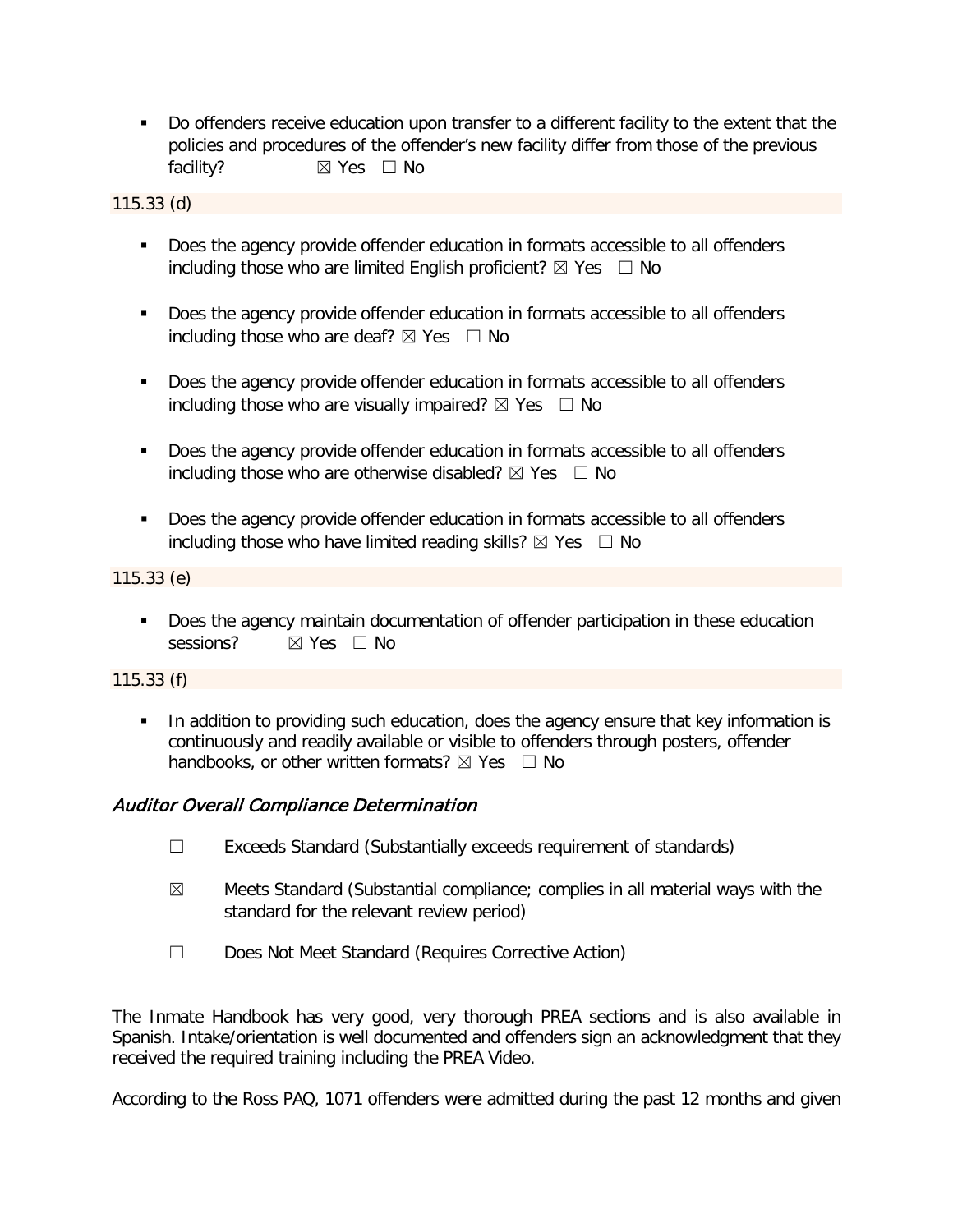basic information at intake as required. That same number of offenders remained in Ross for more than 30 days and required the more comprehensive training on their rights to be free from both sexual abuse/harassment and retaliation for reporting such incidents and on agency policies and procedures for responding to such incidents. There were none who did not receive the training within the 30 days allotted.

Intake orientation minimum:

- The Orientation Video (English or Spanish)
- An Orientation Handbook (English or Spanish)

ODRC policies clearly initiate the need to recognize and respond to/assist with disability from the onset of arrival at the Intake Facility.

Equal Access to Programs and Services Policy:

"The Managing Officer at each institution appoint an ADA Coordinator for offenders to assist the institution in assuring compliance with Title II of the ADA and to oversee training on the subject within the institution. The Director shall appoint an Operation Support Center ADA Coordinator who shall: (a) oversee training of the Operation Support Center staff and the institutional coordinators; (b) assist the institutional coordinators; and (c) assure ADA compliance within the Operation Support Center and the institutions."

The inmate orientation package and inmate handbook include an explanation of services available to offenders with disabilities, including the procedures necessary to receive an accommodation in a form understandable to the inmate, regardless of any disability. Inmate orientation also identifies the staff member who serves as the institution's ADA Coordinator for offenders. Signs explaining ADA are posted in commonly accessed areas.

While in the ODRC reception process, all offenders receive the PREA-required information concerning sexual safety, to include response and retaliation issues, by video and in person. Training/education is documented in the ODRC electronic offender file.

Offenders receive additional information explaining the zero-tolerance policy regarding sexual abuse and harassment and the importance of reporting incidents or suspicions of sexual abuse or harassment. The zero-tolerance information is also disseminated in all staff training as well as in the offender handbook. All basic sexual safety postings were throughout the unit as required- including the Zero Tolerance posters that inform the offender to report to staff immediately. All were in both English and Spanish.

ODRC does receive some few offenders who have limited English proficiency, or who are deaf/hard- of-hearing or visually impaired. Offenders identified as Spanish speaking only or limited English are to be provided orientation in Spanish, and this is required to be noted on the Orientation sheet. In the event such an offender is received, staff are available to personally assist the offender with accessing services available through the ODRC for translation services.

Certified American Sign Language Interpreter services are provided in accordance with ODRC policy for hearing impaired offenders. Profoundly deaf offenders would receive initial support but also generally be referred for transfer to a more appropriate facility with better services for confinement and care.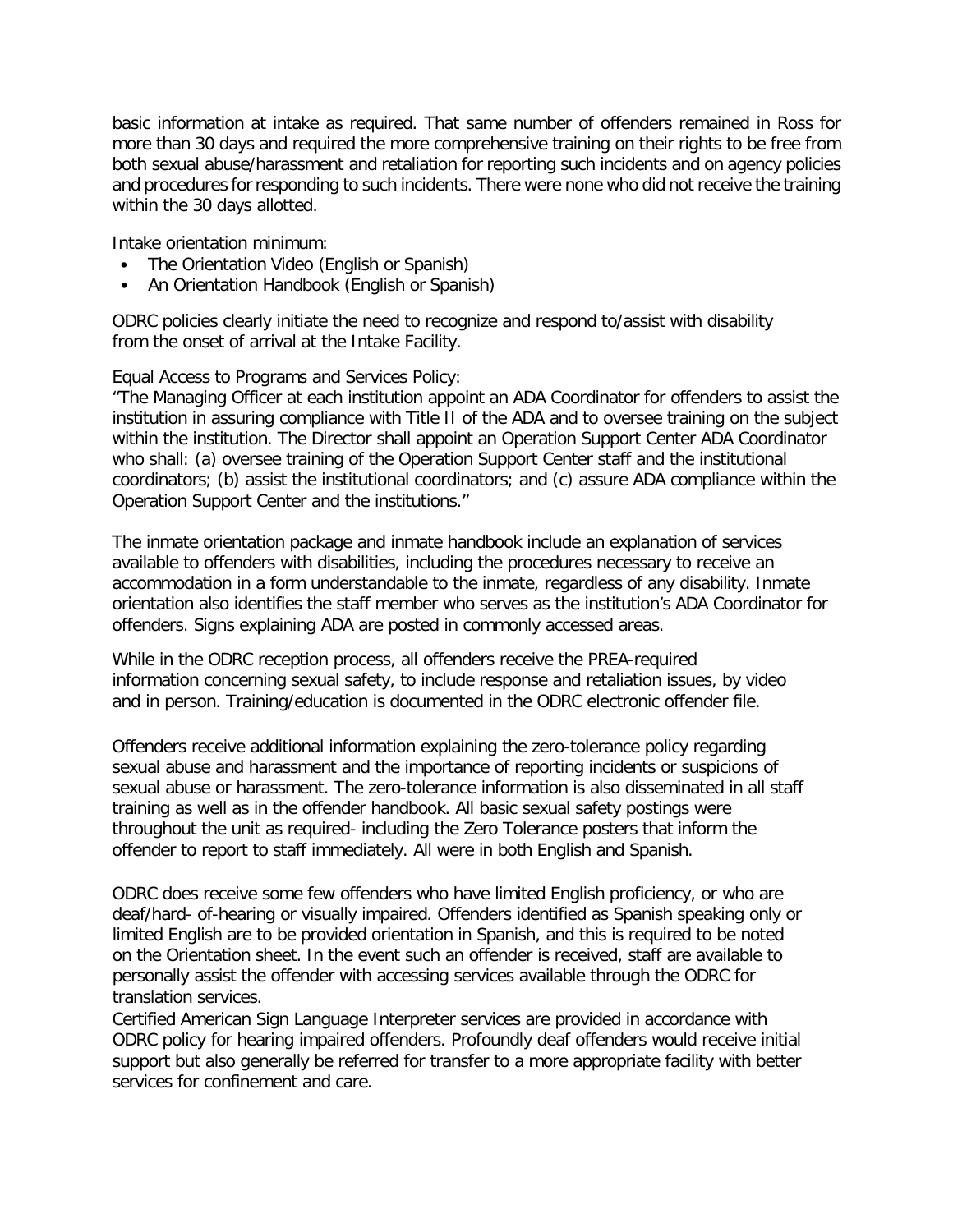# **Standard 115.34: Specialized training: Investigations**

115.34 (a)

■ In addition to the general training provided to all employees pursuant to §115.31, does the agency ensure that, to the extent the agency itself conducts sexual abuse investigations, its investigators have received training in conducting such investigations in confinement settings? (N/A if the agency does not conduct any form of administrative or criminal sexual abuse investigations. See 115.21(a).)  $\boxtimes$  Yes  $\Box$  No  $\Box$  NA

### 115.34 (b)

- Does this specialized training include techniques for interviewing sexual abuse victims? [N/A if the agency does not conduct any form of administrative or criminal sexual abuse investigations. See 115.21(a).]  $\boxtimes$  Yes  $\Box$  No  $\Box$  NA
- Does this specialized training include proper use of Miranda and Garrity warnings? [N/A if the agency does not conduct any form of administrative or criminal sexual abuse investigations. See 115.21(a).]  $\boxtimes$  Yes  $\Box$  No  $\Box$  NA
- **Does this specialized training include sexual abuse evidence collection in confinement** settings? [N/A if the agency does not conduct any form of administrative or criminal sexual abuse investigations. See 115.21(a).]  $\boxtimes$  Yes  $\Box$  No  $\Box$  NA
- Does this specialized training include the criteria and evidence required to substantiate a case for administrative action or prosecution referral? [N/A if the agency does not conduct any form of administrative or criminal sexual abuse investigations. See 115.21(a).] ⊠ Yes □ No □ NA

115.34 (c)

 Does the agency maintain documentation that agency investigators have completed the required specialized training in conducting sexual abuse investigations? [N/A if the agency does not conduct any form of administrative or criminal sexual abuse investigations. See 115.21(a).]  $\boxtimes$  Yes  $\Box$  No  $\Box$  NA

### 115.34 (d)

Auditor is not required to audit this provision.

## Auditor Overall Compliance Determination

☐ Exceeds Standard (Substantially exceeds requirement of standards)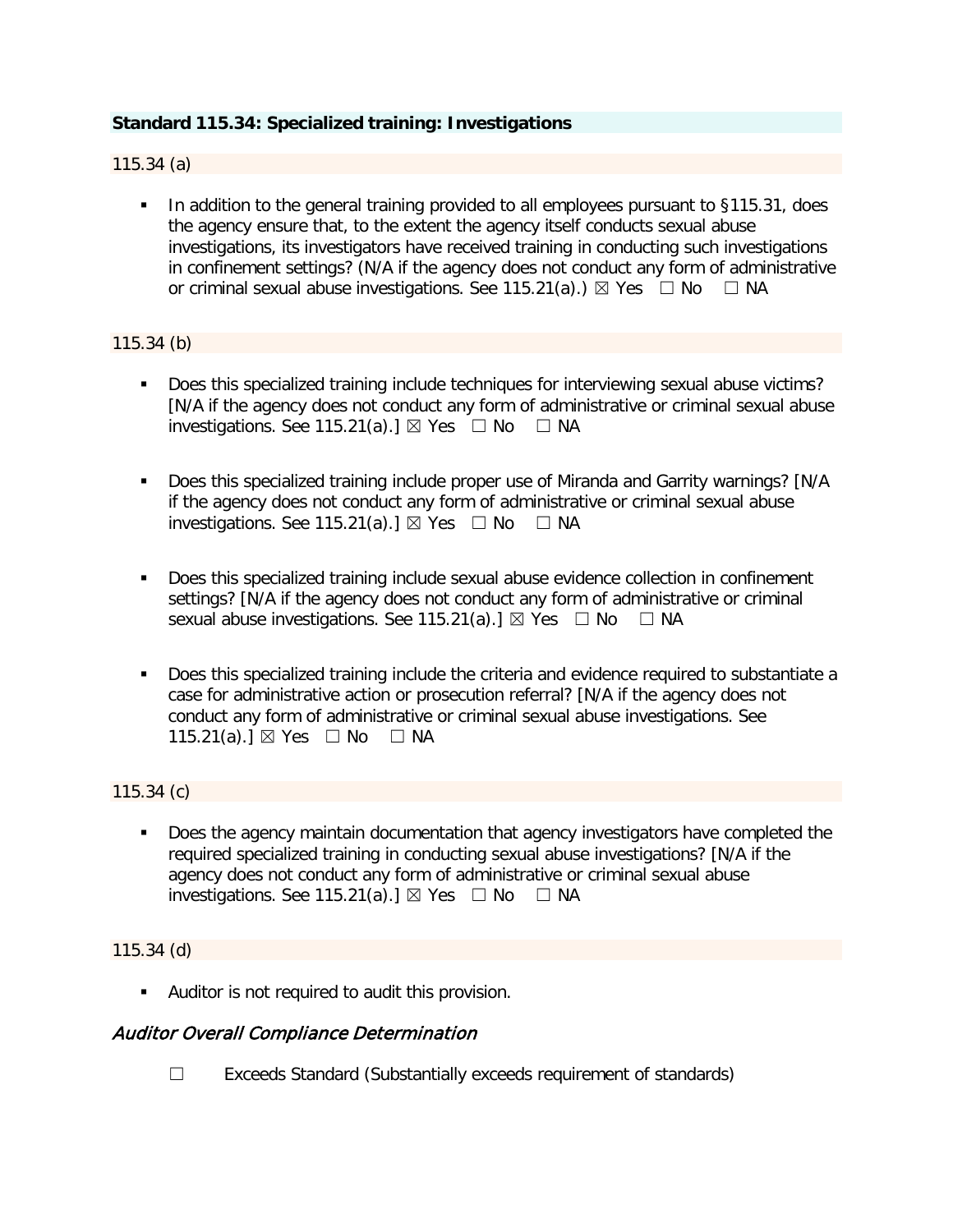- $\boxtimes$  Meets Standard (Substantial compliance; complies in all material ways with the standard for the relevant review period)
- ☐ Does Not Meet Standard (Requires Corrective Action)

Prior to conducting a PREA investigation, all investigators receive specialized training which includes conducting investigations in confinement settings, interviewing techniques for sexual abuse victims, proper use of Garrity warnings, sexual abuse evidence collection and the criteria and evidence required to substantiate a case for administrative action or prosecution referral. This training is documented on the PREA Training Session Report (DRC1680). Training may also be received through the National Institution of Corrections (NIC).

Ohio identifies the OSHP as the primary criminal investigative and law enforcement entity for ODRC and this is cemented by n MOU between the agencies employed by the PREA are required to be certified peace officers. There are 138 PREA Investigators Statewide, and 19 are assigned to the area serving the Ross Correctional Institution and other nearby facilities.

Agency policy requires that both OSHP and institutional PREA investigators are trained in conducting sexual abuse investigations in confinement settings. The Certificates presented in the PAQ indicated that all investigators of both agencies attended the SAME training and this was verified in interviews. In addition to the Institutional Investigators Specialized PREA training, they are required to take the PREA mandated annual training during staff In-service.

Interviews reflected the use of the required preponderance of evidence standard in PREA cases.

## **Standard 115.35: Specialized training: Medical and mental health care**

115.35 (a)

- Does the agency ensure that all full- and part-time medical and mental health care practitioners who work regularly in its facilities have been trained in how to detect and assess signs of sexual abuse and sexual harassment?  $\boxtimes$  Yes  $\Box$  No
- Does the agency ensure that all full- and part-time medical and mental health care practitioners who work regularly in its facilities have been trained in how to preserve physical evidence of sexual abuse?  $\boxtimes$  Yes  $\Box$  No
- Does the agency ensure that all full- and part-time medical and mental health care practitioners who work regularly in its facilities have been trained in how to respond effectively and professionally to victims of sexual abuse and sexual harassment?  $\boxtimes$  Yes  $\Box$  No
- **Does the agency ensure that all full- and part-time medical and mental health care** practitioners who work regularly in its facilities have been trained in how and to whom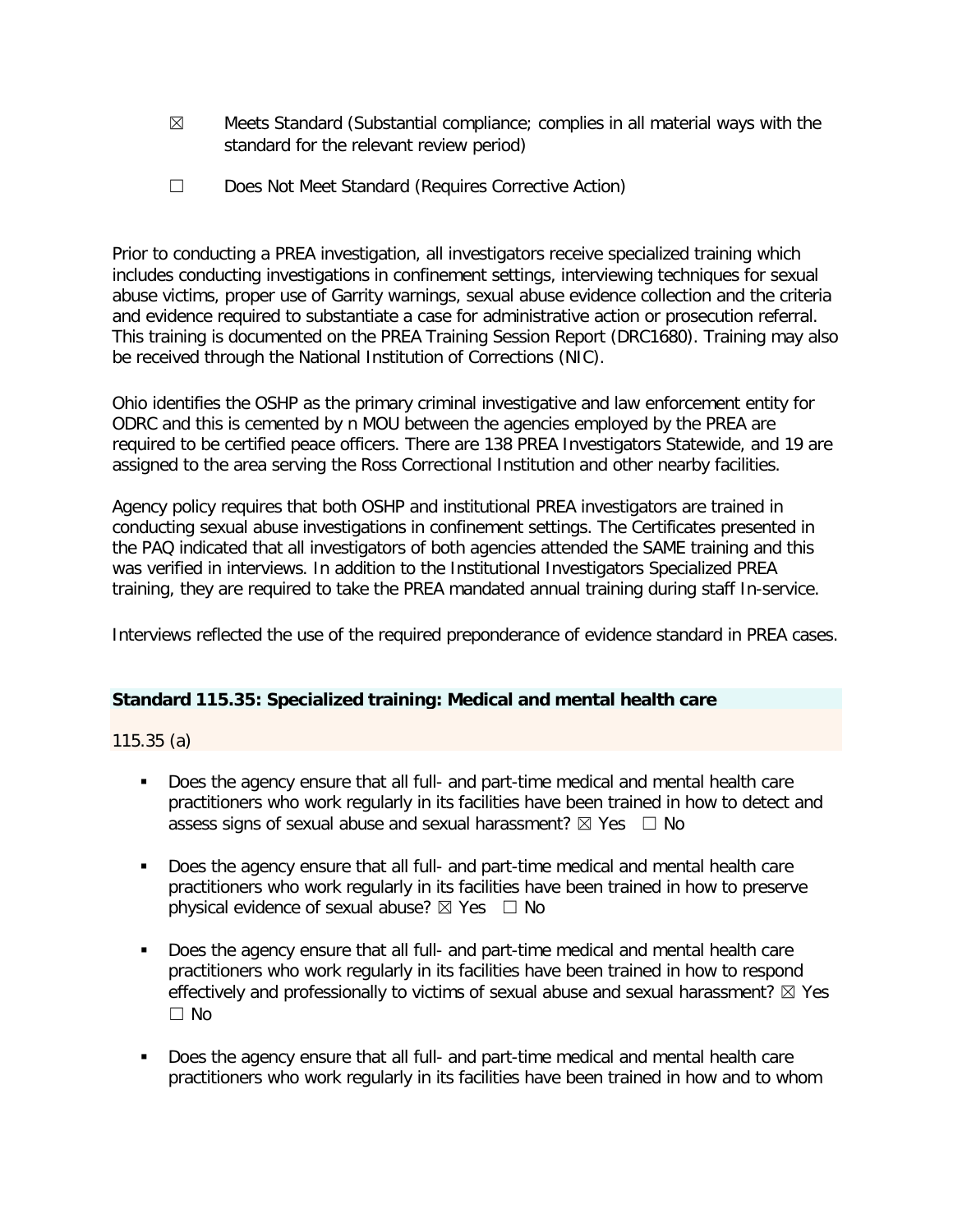to report allegations or suspicions of sexual abuse and sexual harassment?  $\boxtimes$  Yes  $\Box$ No

115.35 (b)

**If medical staff employed by the agency conduct forensic examinations, do such medical** staff receive appropriate training to conduct such examinations? (N/A if agency medical staff at the facility do not conduct forensic exams.)  $\boxtimes$  Yes  $\Box$  No  $\Box$  NA

115.35 (c)

**Does the agency maintain documentation that medical and mental health practitioners** have received the training referenced in this standard either from the agency or elsewhere?  $\boxtimes$  Yes  $\Box$  No

115.35 (d)

- Do medical and mental health care practitioners employed by the agency also receive training mandated for employees by §115.31?  $\boxtimes$  Yes  $\Box$  No
- Do medical and mental health care practitioners contracted by and volunteering for the agency also receive training mandated for contractors and volunteers by §115.32?  $\boxtimes$ Yes  $\Box$  No

# Auditor Overall Compliance Determination

- ☐ Exceeds Standard (Substantially exceeds requirement of standards)
- $\boxtimes$  Meets Standard (Substantial compliance; complies in all material ways with the standard for the relevant review period)
- ☐ Does Not Meet Standard (Requires Corrective Action)

All contractors receive PREA training through ODRC before allowed to work in a facility

The Bureau of Behavioral Health Services (BOBHS) provides or coordinates training to assure that each institution employs or has access to the services of a mental health professional who has a scope of practice, training and/or experience in trauma counseling.

Medical and Mental Health staff (or temporary contractors) receive additional "specialized training" for medical and mental health care in accordance with standard 115.35. A written test is given at the conclusion of the specialized training and requires a score of 80% or higher.

Specialized training includes:

a. How to detect and assess signs of sexual misconduct;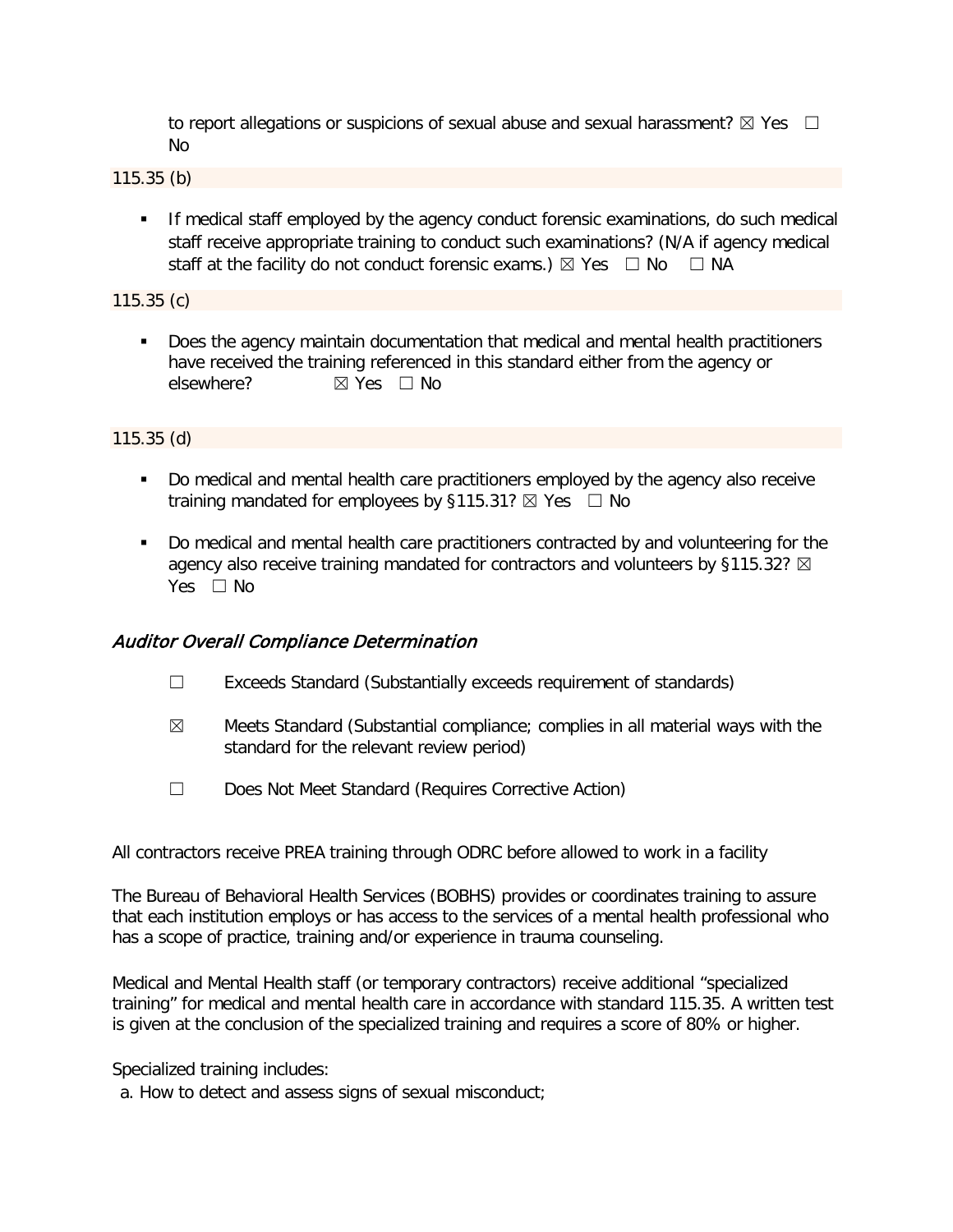- b. How to preserve physical evidence of sexual abuse;
- c. How to respond effectively and professionally to victims of sexual misconduct; and
- d. How and to whom to report allegations or suspicions of sexual misconduct

All Health Services staff also complete an ODRC formal orientation program. Completion of the orientation is documented and kept in the employee's personnel file. Contract and subcontract personnel are also required to complete an orientation program and have all training documented, logged and signed.

The orientation is on similarities and differences between providing health care in the community and the correctional setting. Topics presented in orientation include: security, classification, health care needs of the offender population, offender social system; organization of Health Services and the Department of Criminal Justice, infection control, the Patient Liaison Program, the detection, signs, assessment, and response to offender-victims of sexual abuse and sexual harassment; the preservation of physical evidence, and how and to whom to report allegations or suspicions of sexual abuse and sexual harassment.

## **SCREENING FOR RISK OF SEXUAL VICTIMIZATION AND ABUSIVENESS**

### **Standard 115.41: Screening for risk of victimization and abusiveness**

115.41 (a)

- Are all offenders assessed during an intake screening for their risk of being sexually abused by other offenders or sexually abusive toward other offenders?  $\boxtimes$  Yes  $\Box$  No
- Are all offenders assessed upon transfer to another facility for their risk of being sexually abused by other offenders or sexually abusive toward other offenders?  $\boxtimes$  Yes  $\Box$  No

115.41 (b)

Do intake screenings ordinarily take place within 72 hours of arrival at the facility? ☒ Yes ☐ No

115.41 (c)

 Are all PREA screening assessments conducted using an objective screening instrument?  $\boxtimes$  Yes  $\Box$  No

115.41 (d)

 Does the intake screening consider, at a minimum, the following criteria to assess offenders for risk of sexual victimization: (1) Whether the offender has a mental, physical, or developmental disability?  $\boxtimes$  Yes  $\Box$  No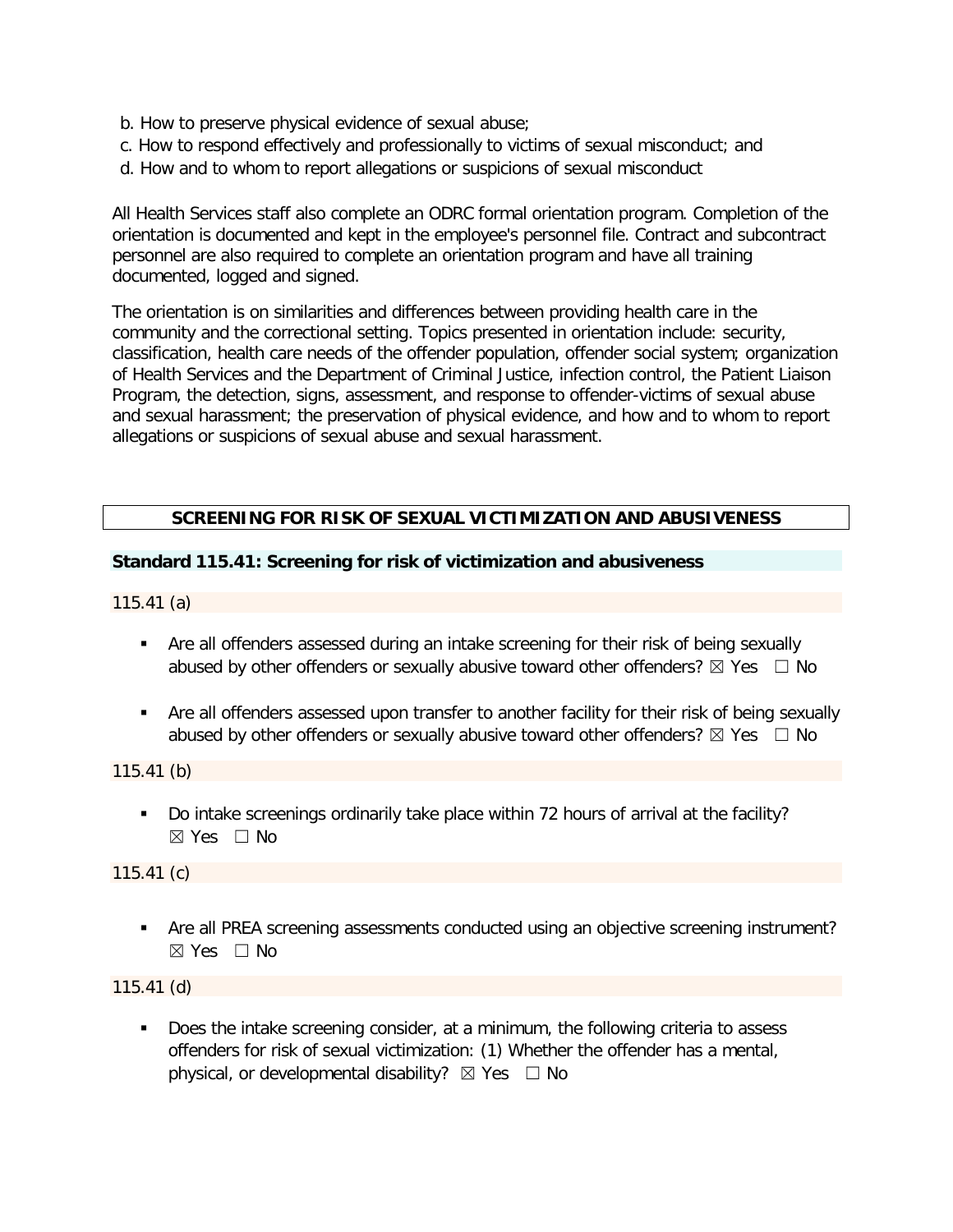- Does the intake screening consider, at a minimum, the following criteria to assess offenders for risk of sexual victimization: (2) The age of the offender?  $\boxtimes$  Yes  $\Box$  No
- Does the intake screening consider, at a minimum, the following criteria to assess offenders for risk of sexual victimization: (3) The physical build of the offender?  $\boxtimes$  Yes ☐ No
- Does the intake screening consider, at a minimum, the following criteria to assess offenders for risk of sexual victimization: (4) Whether the offender has previously been incarcerated? ☒ Yes ☐ No
- Does the intake screening consider, at a minimum, the following criteria to assess offenders for risk of sexual victimization: (5) Whether the offender's criminal history is exclusively nonviolent? <br> **⊠** Yes □ No
- Does the intake screening consider, at a minimum, the following criteria to assess offenders for risk of sexual victimization: (6) Whether the offender has prior convictions for sex offenses against an adult or child?  $\boxtimes$  Yes  $\Box$  No
- Does the intake screening consider, at a minimum, the following criteria to assess offenders for risk of sexual victimization: (7) Whether the offender is or is perceived to be gay, lesbian, bisexual, transgender, intersex, or gender nonconforming (the facility affirmatively asks the offender about his/her sexual orientation and gender identity AND makes a subjective determination based on the screener's perception whether the offender is gender non-conforming or otherwise may be perceived to be LGBTI)?  $\boxtimes$  Yes ☐ No
- Does the intake screening consider, at a minimum, the following criteria to assess offenders for risk of sexual victimization: (8) Whether the offender has previously experienced sexual victimization?  $\boxtimes$  Yes  $\Box$  No
- Does the intake screening consider, at a minimum, the following criteria to assess offenders for risk of sexual victimization: (9) The offender's own perception of vulnerability? ⊠ Yes □ No
- Does the intake screening consider, at a minimum, the following criteria to assess offenders for risk of sexual victimization: (10) Whether the offender is detained solely for civil immigration purposes?  $\boxtimes$  Yes  $\Box$  No

115.41 (e)

In assessing offenders for risk of being sexually abusive, does the initial PREA risk screening consider, when known to the agency: prior acts of sexual abuse?  $\boxtimes$  Yes  $\Box$ No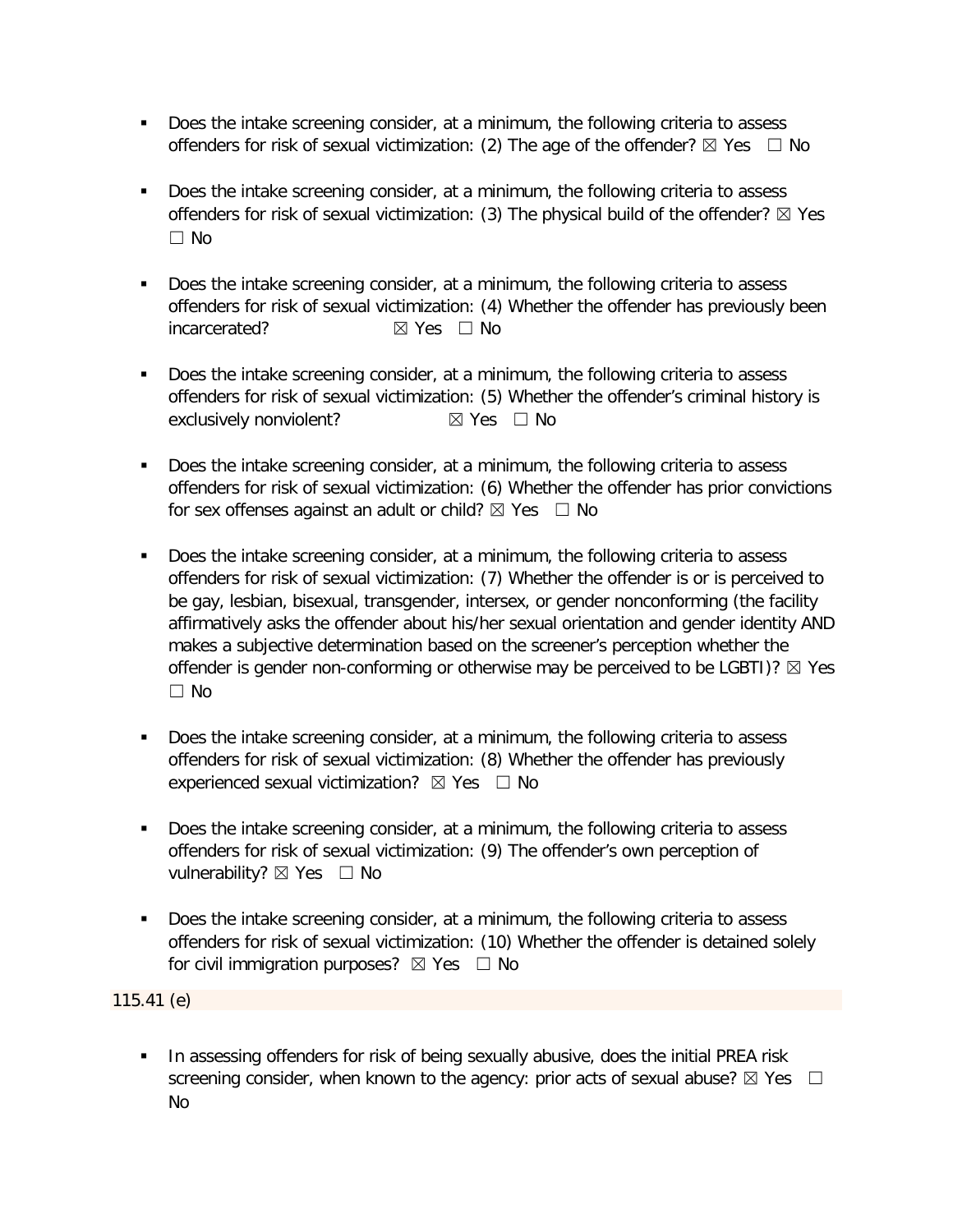- In assessing offenders for risk of being sexually abusive, does the initial PREA risk screening consider, when known to the agency: prior convictions for violent offenses?  $\boxtimes$ Yes □ No
- **IF In assessing offenders for risk of being sexually abusive, does the initial PREA risk** screening consider, when known to the agency: history of prior institutional violence or sexual abuse? **⊠** Yes □ No

115.41 (f)

**Within a set time period not more than 30 days from the offender's arrival at the facility,** does the facility reassess the offender's risk of victimization or abusiveness based upon any additional, relevant information received by the facility since the intake screening? ☒ Yes ☐ No

115.41 (g)

- Does the facility reassess an offender's risk level when warranted due to a: Referral?  $\boxtimes$  Yes  $\Box$  No
- Does the facility reassess an offender's risk level when warranted due to a: Request?  $\boxtimes$  Yes  $\Box$  No
- Does the facility reassess an offender's risk level when warranted due to a: Incident of sexual abuse? ⊠ Yes □ No
- Does the facility reassess an offender's risk level when warranted due to a: Receipt of additional information that bears on the offender's risk of sexual victimization or abusiveness? <br> <del>⊠</del> Yes □ No

115.41 (h)

Is it the case that offenders are not ever disciplined for refusing to answer, or for not disclosing complete information in response to, questions asked pursuant to paragraphs (d)(1), (d)(7), (d)(8), or (d)(9) of this section?  $\boxtimes$  Yes  $\Box$  No

# 115.41 (i)

 Has the agency implemented appropriate controls on the dissemination within the facility of responses to questions asked pursuant to this standard in order to ensure that sensitive information is not exploited to the offender's detriment by staff or other offenders?  $\boxtimes$  Yes  $\Box$  No

# Auditor Overall Compliance Determination

 $\boxtimes$  Exceeds Standard (Substantially exceeds requirement of standards)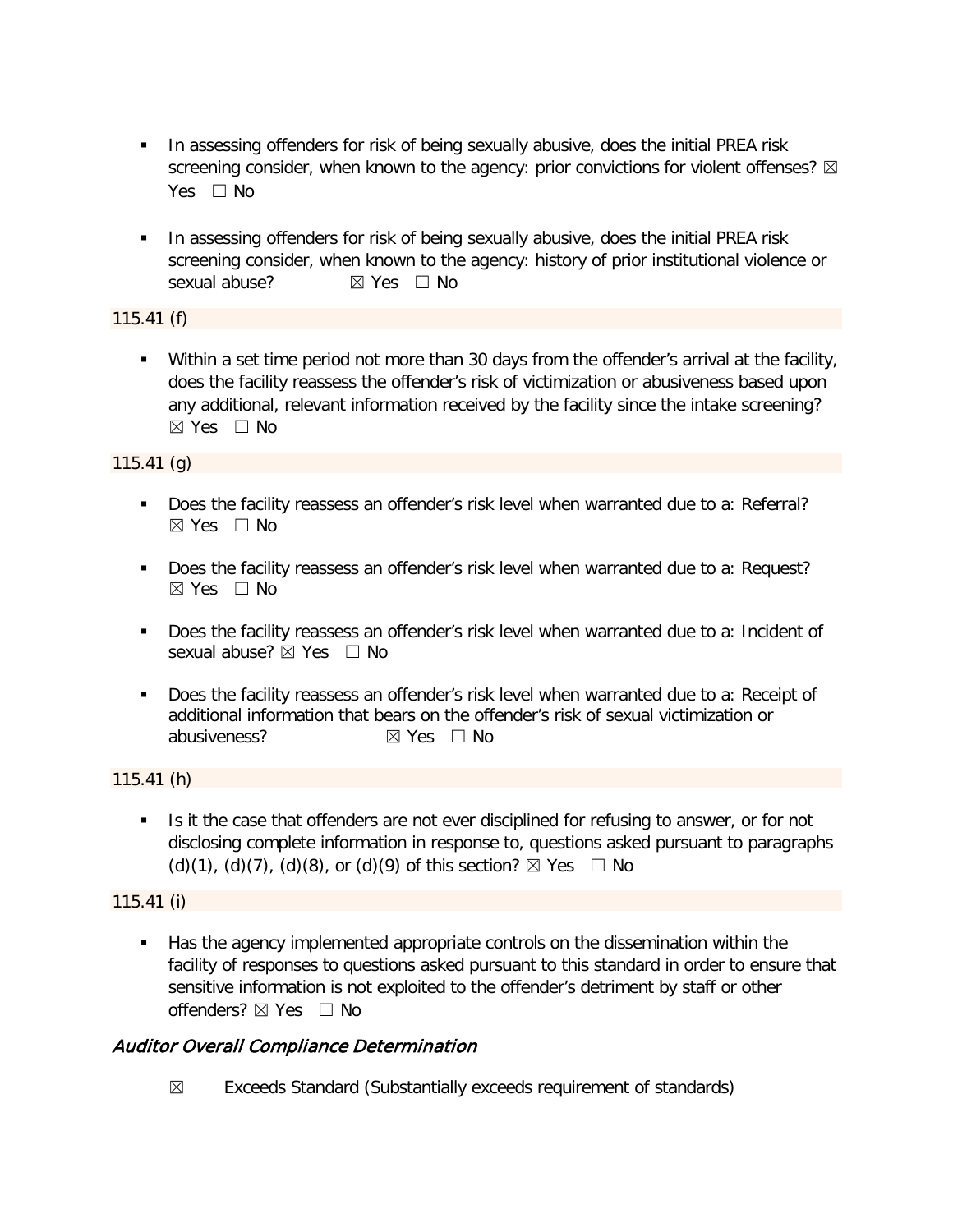- $\Box$  Meets Standard (Substantial compliance; complies in all material ways with the standard for the relevant review period)
- ☐ Does Not Meet Standard (Requires Corrective Action)

ODRC's PREA Risk Assessment system is an electronic automated system and is really an excellent program that expedites required steps, alerts staff of any missed actions, as well as providing critical data in manageable format and quickly. The system provides information access protection safeguards and ensures the proper sequence of assessment and data usage is followed. The tool is further enhanced by the cross-departmental approach to risk assessment that is in evidence throughout the process.

Policy in ODRC is that all inmates be assessed for risk of sexual victimization or abusiveness upon arrival at intake and upon transfer to another institution. These screenings are initiated in the PREA risk assessment system by medical personnel during intake medical screenings and during routine health screenings pursuant to Medical Services policy. The facility is required to complete screening within seventy-two (72) hours of the inmate's arrival.

Facility staff /Case Mangers conduct the 30-day follow-up assessment review no sooner than fifteen (15) days, but no longer than thirty (30) days from the inmate's arrival at the institution. Case Managers are precluded from completing the assessment in less than 15 days. The inmate is also reassessed regarding their risk of victimization or abusiveness based upon any additional, relevant information received since that last institution's intake screening of the inmate.

Offenders are assigned a PREA Classification as a result of these screenings, and facility management makes appropriate housing assignments based upon the PREA Classification. The information is used to assist in housing, bed, work, education and programming assignments. If it is learned an inmate is subject to substantial risk of imminent sexual abuse, staff are required to take immediate action to protect the inmate at risk of victimization. If it is determined that an inmate is in substantial risk of imminent abuse, a special screening must be completed within seventy-two (72) hours of the final decision

Mental Health Services attempt to conduct an evaluation on all known inmate-on- inmate abusers within sixty (60) calendar days of learning of such history and offer treatment when deemed appropriate.

Medical and mental health practitioners are required to report sexual abuse and to inform offenders of the practitioner's duty to report and the limitations of confidentiality at the initiation of services.

Pursuant to DRC policy 67-MNH-02, Mental Health Screening and Mental Health Classification, any employee may make a mental health referral based on an observation of the inmate's behavior or at the inmate's request, which include referrals based on concerns that the inmate has been or is at high risk of being subject to sexual misconduct.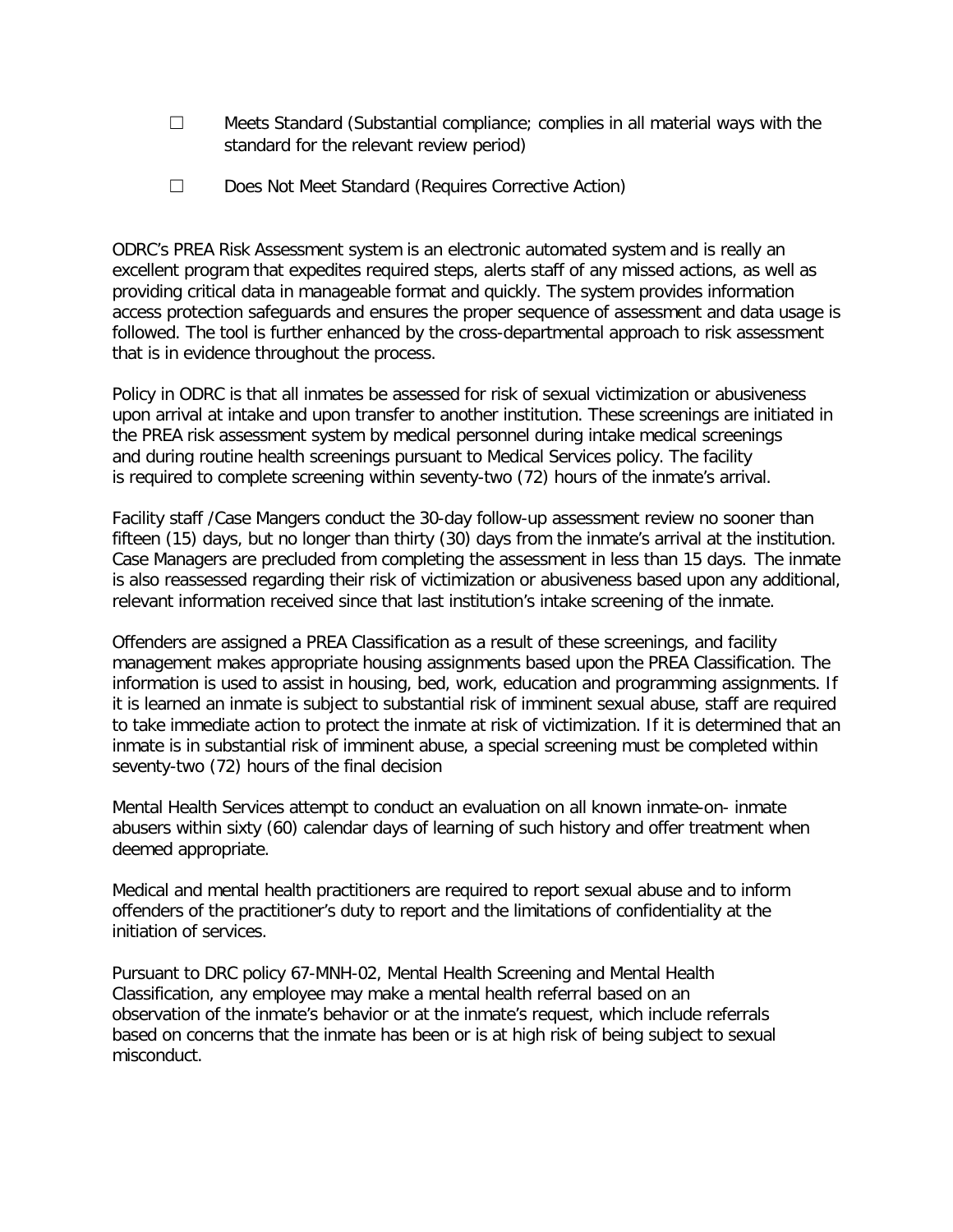### **PREA Assessment Process Tool**

The ODRC PREA Risk Assessment Process was automated in September 2014. This system allows them to easily share information throughout facilities. Following is a summary of the process and system:

Upon admission to any facility, all offenders are immediately assessed by our Medical Department. The assigned nurse initiates the assessment and completes the first screen. The assessment is then put into a queue for the Case Managers.

The Case Managers check their "In-Progress" assessments and complete the second screen. The assessment then goes into the facility Manager queue.

The facility Managers check their "Pending UM" cases and determines if the inmate does not need a PREA Classification or they recommend a classification listed below to the facility Unit Management Chief:

-Victim (High Risk): Previous victim of sexual abuse in an institution setting – *automatic* classification

-Abuser (High Risk): Previously sexually abused another in an institution setting – *automatic* classification

-Potential Victim: At risk of victimization

-Potential Abuser: At risk of abusing

If a PREA Classification is recommended, the UMC determines the final classification and develops the PREA Accommodation Strategy with the facility Management Team. This strategy addresses housing, programs, work and education with the goal of keeping the offenders safe.

All transgender and intersex offenders are referred to the PREA Accommodation Strategy Team. This team is chaired by the PREA Compliance Manager and includes the facility Team, Medical and Mental Health. This team will meet with the inmate to discuss his/her views and develop a PREA Accommodation Strategy.

All intake assessments are reviewed between 15 – 30 days to determine if any additional information has been received by the facility or if the inmate has any additional concerns.

Special assessments are also completed upon allegations of sexual abuse or at any time additional information/concerns are received.

The system captures all information and provides tools to monitor and share information. Only the classifications are shared with all staff, the assessments themselves are kept confidential.

ODRC policy and procedure requires an assessment of all offenders during intake screening and upon transfer from another unit for risk of being sexually abused by other offenders or sexually abusive toward other offenders. The Classification Counselor or designated alternate conducts the offender PREA assessment-screening interview and completes assessment forms for all newly assigned offenders upon transfer to this unit for permanent assignment.

The Classification Committee (UCC) shortly thereafter reviews information available in order to decide initial offender housing, job placement, education, and program assignments with the goal of keeping offenders with a high risk of sexual victimization separated from those at high risk of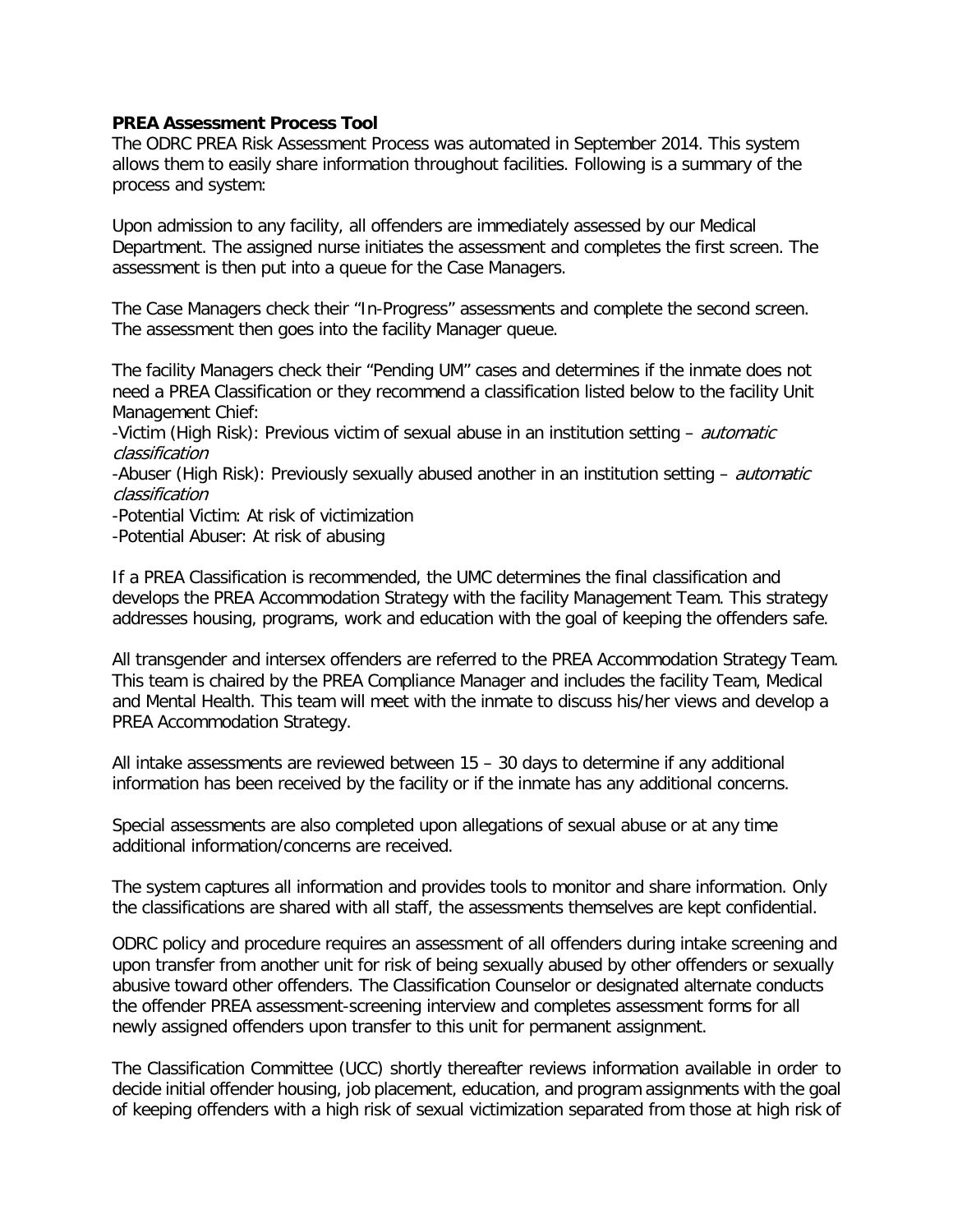being sexually abusive. Evaluation includes: health screening, assessment for disabilities, drug and alcohol assessment, custody classification, sex offender assessment, educational, and mental health/psychological evaluation. This identification is enhanced by the participation of the classification and medical staff in the Intake screening process since they ask questions as well about victimization history.

The intake process consists of an orientation and screening process; a battery of assessments including mental health, Drug and Alcohol assessments, education testing and security classification for appropriate prison placement and treatment eligibility; a physical exam by a midlevel practitioner and an initial dental exam. The period immediately following arrival, about a week, is spent gathering information to verify histories and information prior to the offender's permanent housing assignment and/or transfer.

The ODRC risk assessment tool and program is well superior to programs viewed in other audits.

## **Standard 115.42: Use of screening information**

115.42 (a)

- Does the agency use information from the risk screening required by § 115.41, with the goal of keeping separate those offenders at high risk of being sexually victimized from those at high risk of being sexually abusive, to inform: Housing Assignments?  $\boxtimes$  Yes ☐ No
- Does the agency use information from the risk screening required by § 115.41, with the goal of keeping separate those offenders at high risk of being sexually victimized from those at high risk of being sexually abusive, to inform: Bed assignments?  $\boxtimes$  Yes  $\Box$  No
- Does the agency use information from the risk screening required by § 115.41, with the goal of keeping separate those offenders at high risk of being sexually victimized from those at high risk of being sexually abusive, to inform: Work Assignments?  $\boxtimes$  Yes  $\Box$ No
- Does the agency use information from the risk screening required by § 115.41, with the goal of keeping separate those offenders at high risk of being sexually victimized from those at high risk of being sexually abusive, to inform: Education Assignments?  $\boxtimes$  Yes ☐ No
- Does the agency use information from the risk screening required by § 115.41, with the goal of keeping separate those offenders at high risk of being sexually victimized from those at high risk of being sexually abusive, to inform: Program Assignments?  $\boxtimes$  Yes  $\Box$  No

115.42 (b)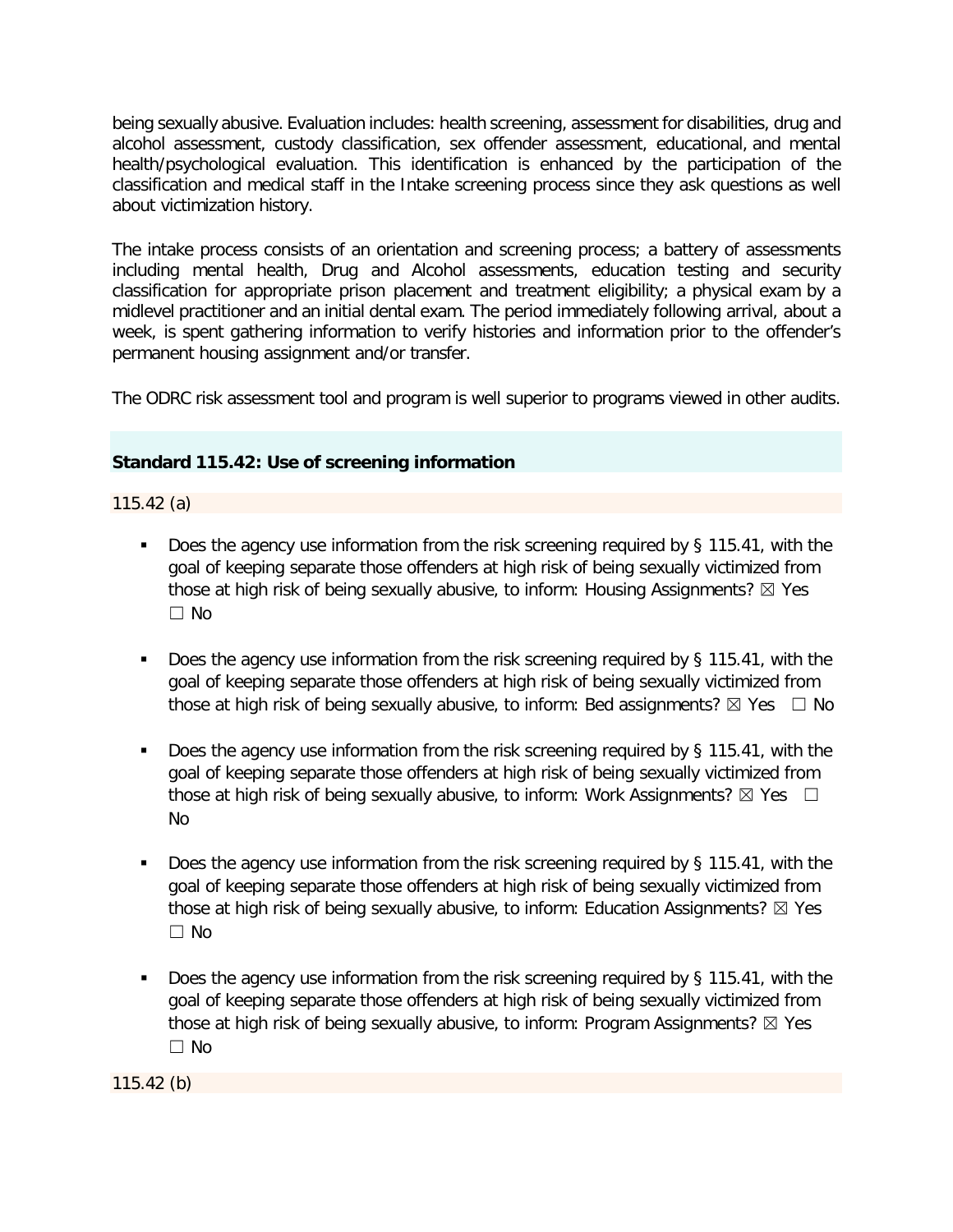Does the agency make individualized determinations about how to ensure the safety of each offender? ⊠ Yes □ No

115.42 (c)

- When deciding whether to assign a transgender or intersex offender to a facility for male or female offenders, does the agency consider on a case-by-case basis whether a placement would ensure the offender's health and safety, and whether a placement would present management or security problems (NOTE: if an agency by policy or practice assigns offenders to a male or female facility on the basis of anatomy alone, that agency is not in compliance with this standard)?  $\boxtimes$  Yes  $\Box$  No
- **When making housing or other program assignments for transgender or intersex** offenders, does the agency consider on a case-by-case basis whether a placement would ensure the offender's health and safety, and whether a placement would present management or security problems?  $\boxtimes$  Yes  $\Box$  No

115.42 (d)

**• Are placement and programming assignments for each transgender or intersex offender** reassessed at least twice each year to review any threats to safety experienced by the offender? ☒ Yes ☐ No

115.42 (e)

 Are each transgender or intersex offender's own views with respect to his or her own safety given serious consideration when making facility and housing placement decisions and programming assignments?  $\boxtimes$  Yes  $\Box$  No

115.42 (f)

 Are transgender and intersex offenders given the opportunity to shower separately from other offenders?  $\boxtimes$  Yes  $\Box$  No

 $115.42$  (g)

- Unless placement is in a dedicated facility, unit, or wing established in connection with a consent decree, legal settlement, or legal judgment for the purpose of protecting lesbian, gay, bisexual, transgender, or intersex offenders, does the agency always refrain from placing: lesbian, gay, and bisexual offenders in dedicated facilities, units, or wings solely on the basis of such identification or status?  $\boxtimes$  Yes  $\Box$  No
- Unless placement is in a dedicated facility, unit, or wing established in connection with a consent decree, legal settlement, or legal judgment for the purpose of protecting lesbian, gay, bisexual, transgender, or intersex offenders, does the agency always refrain from placing: transgender offenders in dedicated facilities, units, or wings solely on the basis of such identification or status?  $\boxtimes$  Yes  $\Box$  No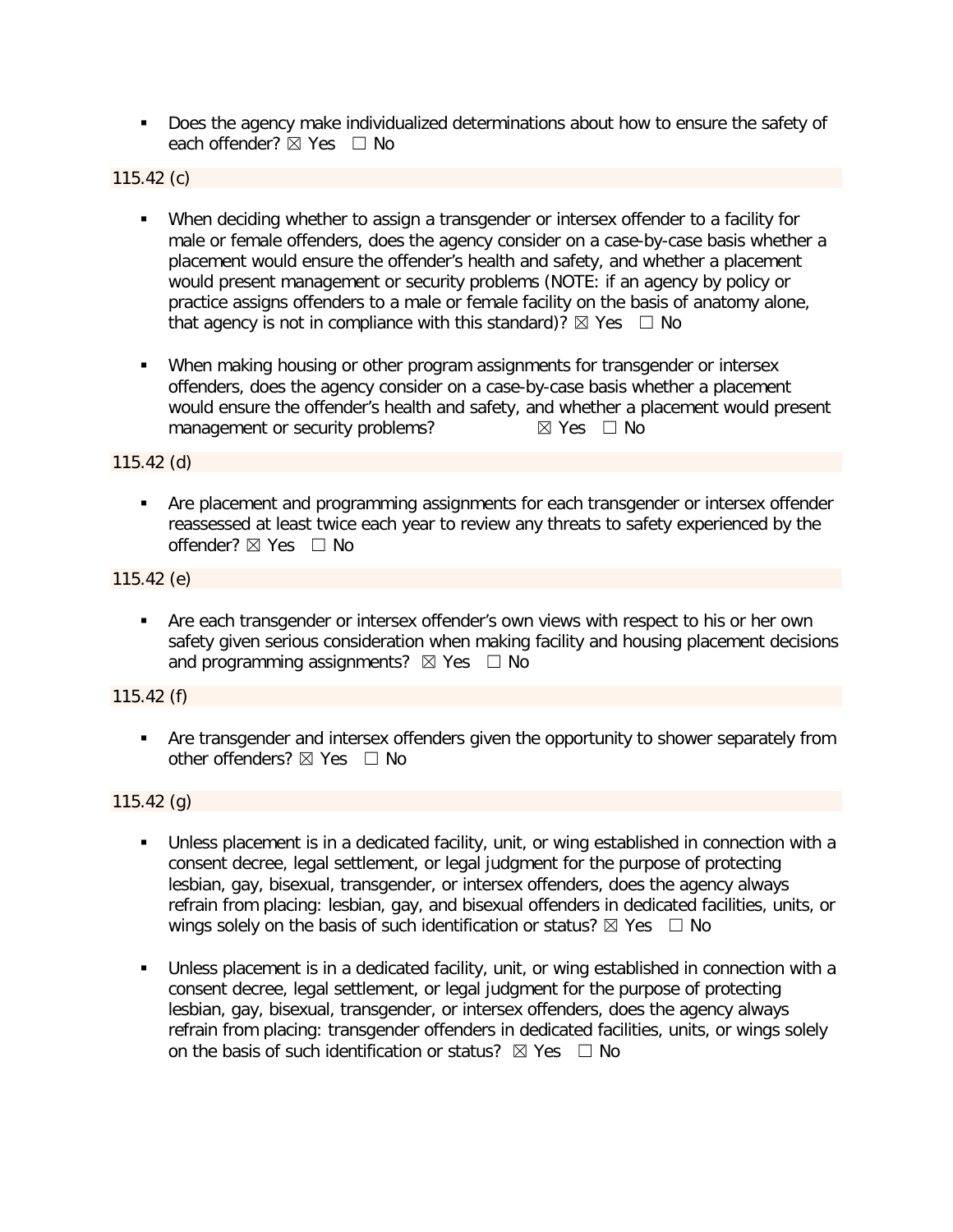Unless placement is in a dedicated facility, unit, or wing established in connection with a consent decree, legal settlement, or legal judgment for the purpose of protecting lesbian, gay, bisexual, transgender, or intersex offenders, does the agency always refrain from placing: intersex offenders in dedicated facilities, units, or wings solely on the basis of such identification or status?  $\boxtimes$  Yes  $\Box$  No

# Auditor Overall Compliance Determination

- ☐ Exceeds Standard (Substantially exceeds requirement of standards)
- $\boxtimes$  Meets Standard (Substantial compliance; complies in all material ways with the standard for the relevant review period)
- ☐ Does Not Meet Standard (Requires Corrective Action)

As noted earlier, ODRC has an excellent risk assessment tool and program and it provides both guidance and check steps to ensure adherence to strategies developed to protect individual offenders. ODRC tracks LGBTI offenders in this Risk Assessment System. The facility OCMs as well as the Bureau of Operational Compliance periodically check the list of offenders to ensure compliance.

## ACCOMMODATION STRATEGY EXAMPLE: PRINTED DATE: 01/17 /2018

House inmate H\*\*\*\* within view of the officer's desk, do not house in the same unit with an inmate who is PREA Classified as a victim. The PREA Classification listing is distributed on a weekly basis to staff in the housing, work, education and programming areas or as changes are made. facility staff will monitor his housing placement relative to offenders with PREA Classification of victim or potential victim.

Inmate is classed to a Porter in the unit. Do not place in a job with an inmate who is PREA Classified as a victim. The PREA Classification listing is distributed on a weekly basis to staff in the housing, work, education and programming areas or as changes are made. Work areas will monitor his placement relative to offenders with PREA Classification of victim or potential victim.

Inmate is PREA classified as an abuser and is classed as a porter in the unit. Do not place in any education program with an inmate who is PREA Classified as a victim. The PREA Classification listing is distributed on a weekly basis to staff in the housing, work, education and programming areas or as changes are made. Staff will monitor his education placement relative to offenders with PREA Classification of victim or potential victim.

H<sup>\*\*\*\*</sup> will be recommended for programming by his unit staff and should not be involved in any programming where a victim is a participant of. The PREA Classification listing is distributed on a weekly basis to staff in the housing, work, education and programming areas or as changes are made. Staff will monitor his program placement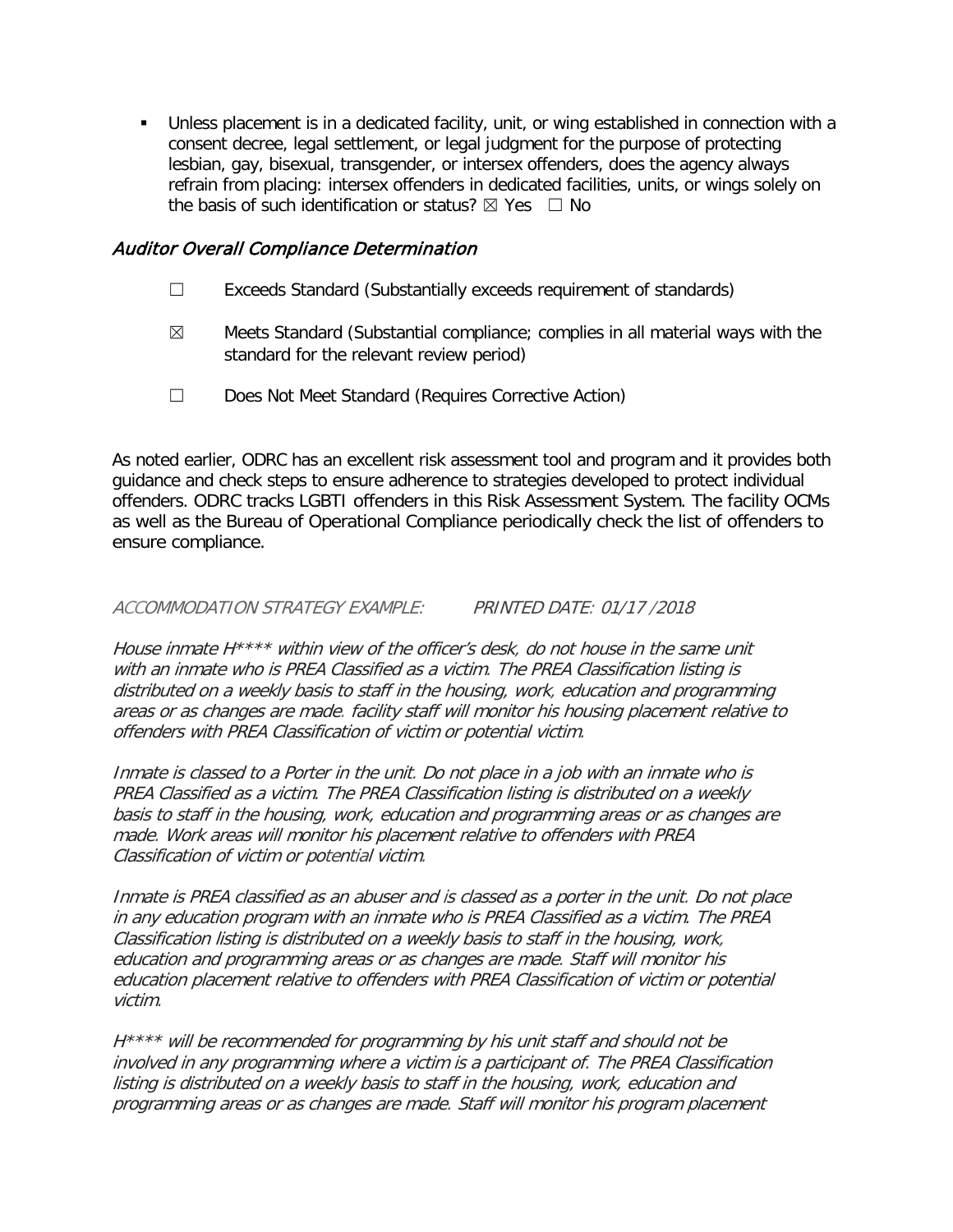relative to offenders with PREA Classification of victim or potential victim. Inmate H\*\*\*\* has a RIB conviction 12d and is PREA Classified as an abuser. He should be housed in the unit in view of the officer's desk and should not be classed to a job, program or education area with any victim.

The PREA Classification listing is distributed on a weekly basis to staff in the housing, work, education and programming areas or as changes are made. All staff will monitor his housing placement relative to offenders with PREA Classification of victim or potential victim. Mental Health referral has been completed and H\*\*\*\* has been seen by Mental Health.

Based on the information obtained in the PREA Risk Assessment System, assigned PREA classification and good correctional judgment, the UMC, or acting UMC, completes a PREA accommodation strategy with individualized determinations about how to ensure the safety of each inmate. Inmates assigned no classification in the PREA risk assessment system do not require a PREA accommodation strategy.

As required by ODRC policy and as indicated through staff interviews, the Facility staff uses information from the risk screening to determine institutional location, housing, bed, work, and programs assignments with the goal of separating offenders determined at high risk of being sexually victimized from those at risk of being sexually abusive. Additionally, identification of potential predators or victims results in expedited notification to senior staff for individualized determinations of how to ensure the safety of each offender. This identification is enhanced by the participation of the classification and medical staff in the Intake screening process.

Generally, although there was only one in the population at the time of the audit, transgender offenders would be assigned to a larger institution with a wider range of services and resources for routine housing and programming assignments, ensuring the offender's health and safety as well as greater access to programming. Any transgender offender sent to this institution is sent there for specific security and risk issues and will be assigned single cell/single shower housing until transferred onward to another facility. In the event of a permanent assignment to this facility, policy provides that placement and programming assignments would be reassessed at least twice per year to review any threats to safety, with the offender's own views of safety given serious consideration.

Policy provides the opportunity to shower separately from other offenders. Offenders are not placed in dedicated facilities, units or wings solely on the basis of the LGBTI identification or status but they are separated on the basis of identification as either a potential predator or potential victim. Entries into the inmate information system and files are specifically marked for victim/aggressor status as well as required separation orders regarding other offenders.

Policy and procedure requires an assessment of all offenders during an intake screening, and upon transfer from another unit, of his risk of being sexually abused by other offenders or sexually abusive toward other offenders. The Classification Committee (UCC) reviews intake data and risk assessment to facilitate offender housing, job placement, education, and program assignments.

In making housing assignments, consideration is given to characteristics such as age, height and weight, violent or passive tendencies, criminal sophistication, homosexual (active and passive) tendencies, offender enemies, separation requirements from specific offenders,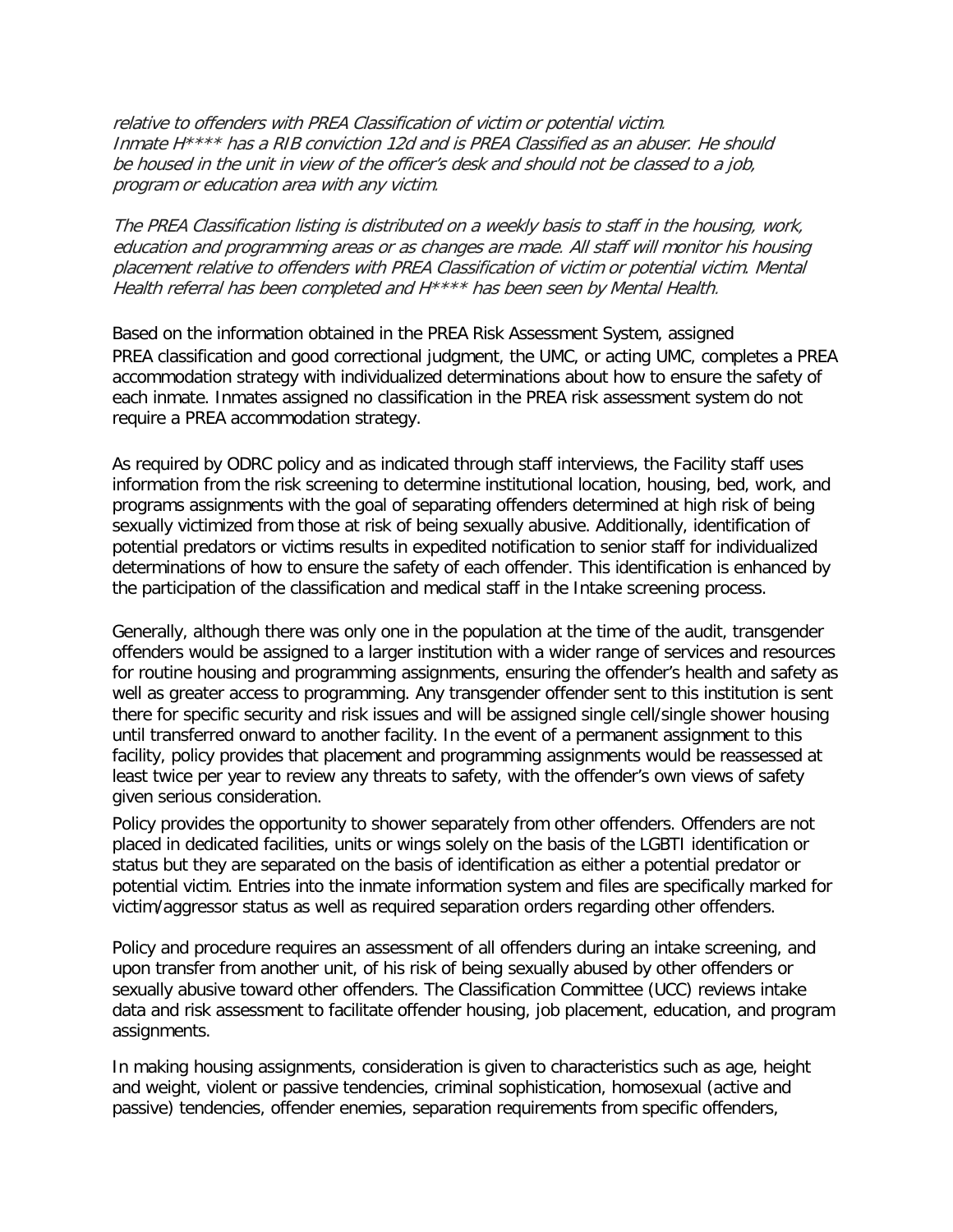Security Threat Group (STG) status and current institutional adjustment.

PREA Accommodation Strategies for Transgender and Intersex Inmates: In addition to the directives in DRC policy 79-ISA-05, Lesbian, Gay, Bisexual, Transgender, Intersex (LGBTI) Policy, and section VI.H of this policy, any accommodation other than showering alone is forwarded to the OCM/PREA coordinator by e-mail for approval.

# **Standard 115.43: Protective Custody**

## 115.43 (a)

- Does the facility always refrain from placing offenders at high risk for sexual victimization in involuntary segregated housing unless an assessment of all available alternatives has been made, and a determination has been made that there is no available alternative means of separation from likely abusers?  $\boxtimes$  Yes  $\Box$  No
- **If a facility cannot conduct such an assessment immediately, does the facility hold the** offender in involuntary segregated housing for less than 24 hours while completing the assessment?  $✓ Yes □ No$

### 115.43 (b)

- Do offenders who are placed in segregated housing because they are at high risk of sexual victimization have access to: Programs to the extent possible?  $\boxtimes$  Yes  $\Box$  No
- Do offenders who are placed in segregated housing because they are at high risk of sexual victimization have access to: Privileges to the extent possible?  $\boxtimes$  Yes  $\Box$  No
- Do offenders who are placed in segregated housing because they are at high risk of sexual victimization have access to: Education to the extent possible?  $\boxtimes$  Yes  $\Box$  No
- Do offenders who are placed in segregated housing because they are at high risk of sexual victimization have access to: Work opportunities to the extent possible?  $\boxtimes$  Yes  $\Box$  No
- **If the facility restricts access to programs, privileges, education, or work opportunities,** does the facility document: The opportunities that have been limited?  $\boxtimes$  Yes  $\Box$  No
- **If the facility restricts access to programs, privileges, education, or work opportunities,** does the facility document: The duration of the limitation?  $\boxtimes$  Yes  $\Box$  No
- **If the facility restricts access to programs, privileges, education, or work opportunities,** does the facility document: The reasons for such limitations?  $\boxtimes$  Yes  $\Box$  No

115.43 (c)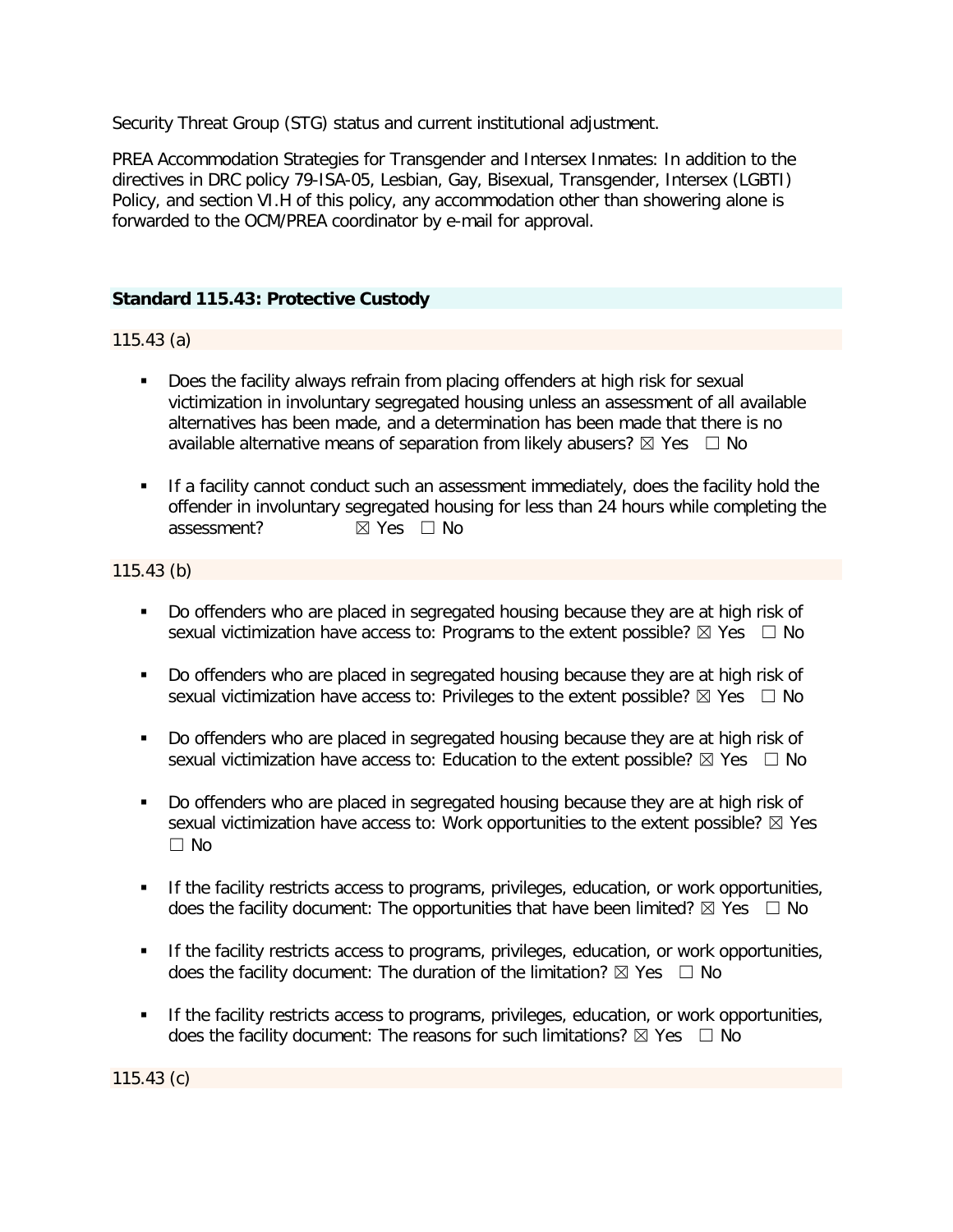- Does the facility assign offenders at high risk of sexual victimization to involuntary segregated housing only until an alternative means of separation from likely abusers can<br>be arranged?  $\boxtimes$  Yes  $\Box$  No  $\boxtimes$  Yes  $\Box$  No
- Does such an assignment not ordinarily exceed a period of 30 days?  $\boxtimes$  Yes  $\Box$  No

### 115.43 (d)

- If an involuntary segregated housing assignment is made pursuant to paragraph (a) of this section, does the facility clearly document: The basis for the facility's concern for the offender's safety? ⊠ Yes □ No
- **If an involuntary segregated housing assignment is made pursuant to paragraph (a) of** this section, does the facility clearly document: The reason why no alternative means of separation can be arranged?  $\boxtimes$  Yes  $\Box$  No

## 115.43 (e)

In the case of each offender who is placed in involuntary segregation because he/she is at high risk of sexual victimization, does the facility afford a review to determine whether there is a continuing need for separation from the general population EVERY 30 DAYS?  $\boxtimes$  Yes  $\Box$  No

## Auditor Overall Compliance Determination

- ☐ Exceeds Standard (Substantially exceeds requirement of standards)
- $\boxtimes$  Meets Standard (Substantial compliance; complies in all material ways with the standard for the relevant review period)
- ☐ Does Not Meet Standard (Requires Corrective Action)

Ross reports no use of Involuntary Segregation in the past 12 months audit year.

Ross CI uses its risk assessment materials and with North and South compounds and nine housing units, it is able to separate and establish safety for its offenders. There have been zero (0) offenders in the last 12 months, held in involuntary segregated housing. Documentation has been reviewed. Interviews with the Warden, specialized staff, and the Institutional Investigator indicate that involuntary segregation has been unnecessary and that alternative means have been effective The agency has a policy prohibiting the placing of offenders at high risk for sexual victimization in involuntary segregated housing unless an assessment of all available alternatives has been made and a determination has been made that there is no available alternative means of separation from likely abusers. Staff and offender interviews, and files documentation, report that no offenders at risk of sexual victimization were held in involuntary segregated housing in the past 12 months.

A Ross offender undergoing an Investigation or already identified as the aggressor, during an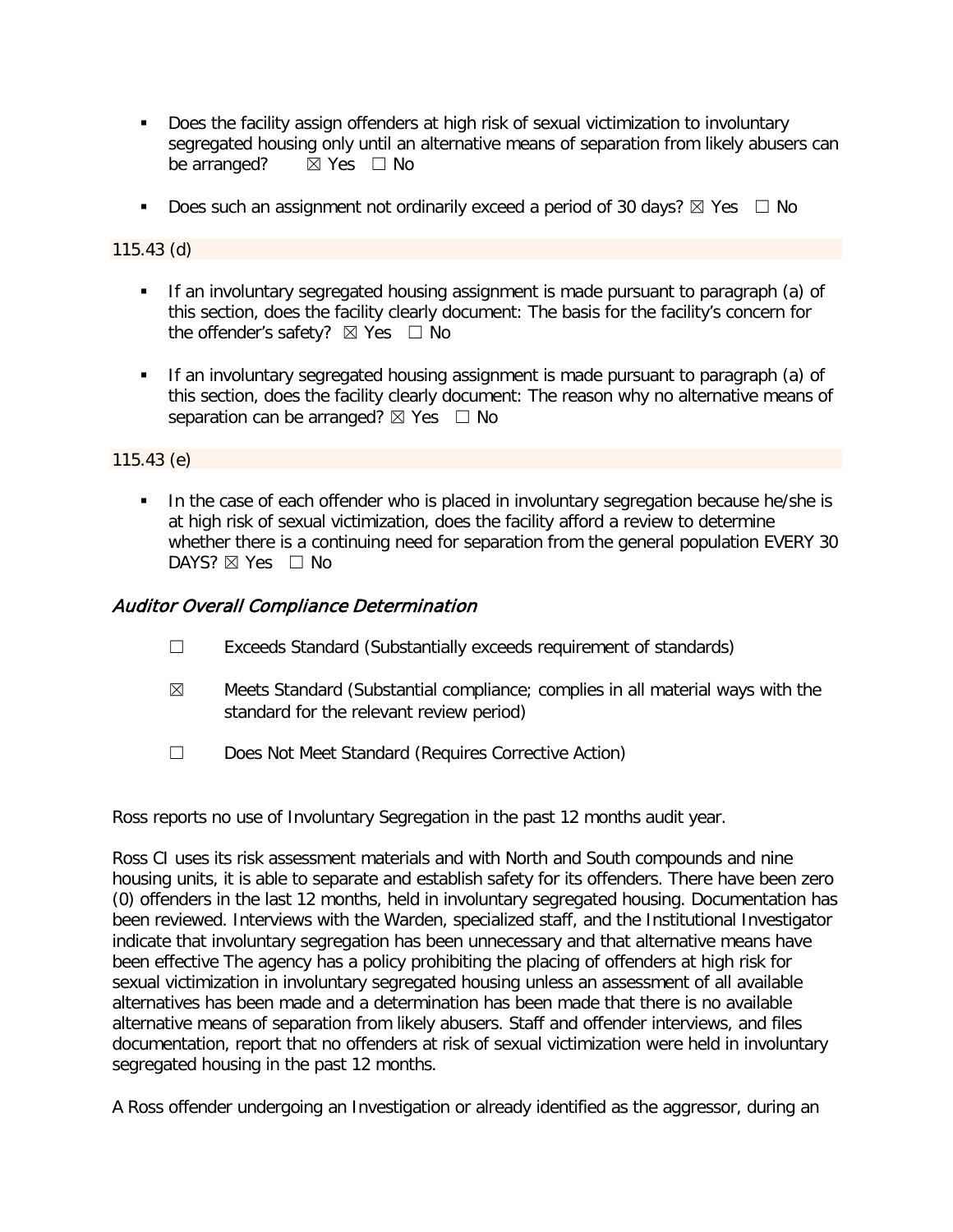allegation of sexual abuse, is immediately separated from the alleged victim and normally placed in segregation pending investigation.

ODRC policy does require that, if separation is used for this purpose, both a statement of the basis for facility's concern for the inmate's safety, and the reason or reasons why alternative means of separation could not be arranged are required. If an involuntary segregated housing assignment is made, efforts are made to review and move the offender within 12-72 hours. If required for a longer period, the facility affords each such inmate a review every 30 days to determine whether there is a continuing need for separation from the general population.

The Unit Management Team, consisting of the Case Manager, Unit Manger and the Unit Manager Chief (UMC) will make individualized determinations on how to ensure safety of each inmate. If an assessment cannot be completed immediately, they document the safety reason why no alternative means of separation can be arranged.

Policy provides that these offenders are to have to have access to programs, privileges, education, and work opportunities to the extent possible. This does not occur, of course, in very short time periods but there is access to some activities and programs and visits if the period extends past a few days.

## **REPORTING**

## **Standard 115.51: Offender reporting**

115.51 (a)

- Does the agency provide multiple internal ways for offenders to privately report: Sexual abuse and sexual harassment?  $\boxtimes$  Yes  $\Box$  No
- Does the agency provide multiple internal ways for offenders to privately report: Retaliation by other offenders or staff for reporting sexual abuse and sexual harassment? ⊠ Yes □ No
- Does the agency provide multiple internal ways for offenders to privately report: Staff neglect or violation of responsibilities that may have contributed to such incidents?  $\boxtimes$ Yes  $\Box$  No

115.51 (b)

- Does the agency also provide at least one way for offenders to report sexual abuse or sexual harassment to a public or private entity or office that is not part of the agency?  $\boxtimes$  Yes  $\Box$  No
- Is that private entity or office able to receive and immediately forward offender reports of sexual abuse and sexual harassment to agency officials?  $\boxtimes$  Yes  $\Box$  No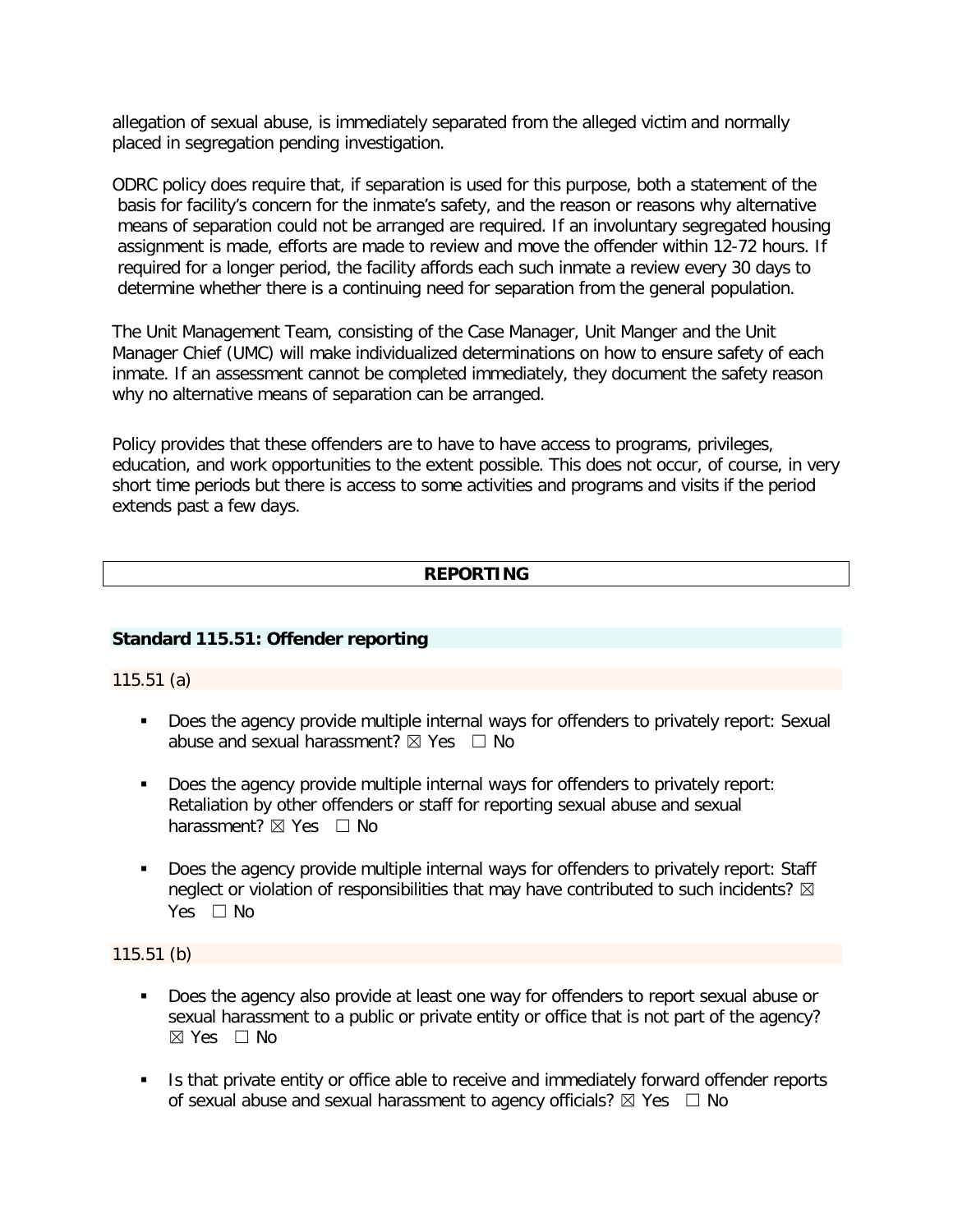- Does that private entity or office allow the offender to remain anonymous upon request? ☒ Yes ☐ No
- Are offenders detained solely for civil immigration purposes provided information on how to contact relevant consular officials and relevant officials at the Department of Homeland Security? ⊠ Yes □ No

115.51 (c)

- Does staff accept reports of sexual abuse and sexual harassment made verbally, in writing, anonymously, and from third parties?  $\boxtimes$  Yes  $\Box$  No
- Does staff promptly document any verbal reports of sexual abuse and sexual harassment? **⊠** Yes □ No

115.51 (d)

 Does the agency provide a method for staff to privately report sexual abuse and sexual harassment of offenders? ⊠ Yes □ No

# Auditor Overall Compliance Determination

- ☐ Exceeds Standard (Substantially exceeds requirement of standards)
- $\boxtimes$  Meets Standard (Substantial compliance; complies in all material ways with the standard for the relevant review period)
- ☐ Does Not Meet Standard (Requires Corrective Action)

Inmates can call (\*89) and do not have to enter their PIN number, allowing for complete anonymity upon request. Inmates can also send letters.

The below data is on posters in all areas and mirrors information in the Handbook; the same data is on posters in the Visiting area, at all entrance buildings and on the website.

# Incidents or suspicions of sexual abuse, sexual harassment and retaliation may be reported to ANY STAFF Member:

• Verbally to ANY STAFF MEMBER

• In writing to ANY STAFF MEMBER

• Operation Support Center (614) 995-3584 (No cost to call from inmate phone)

• Outside Agency Hot Line \*89 (No cost to call from inmate phone)

• Inmates in Restrictive Housing may also anonymously report sexual misconduct or retaliation by writing to:

Bureau Chief of the Office of Quality Assurance and Improvement Ohio Department of Youth Services

30 West Spring Street, 5th Floor Columbus, Ohio 43215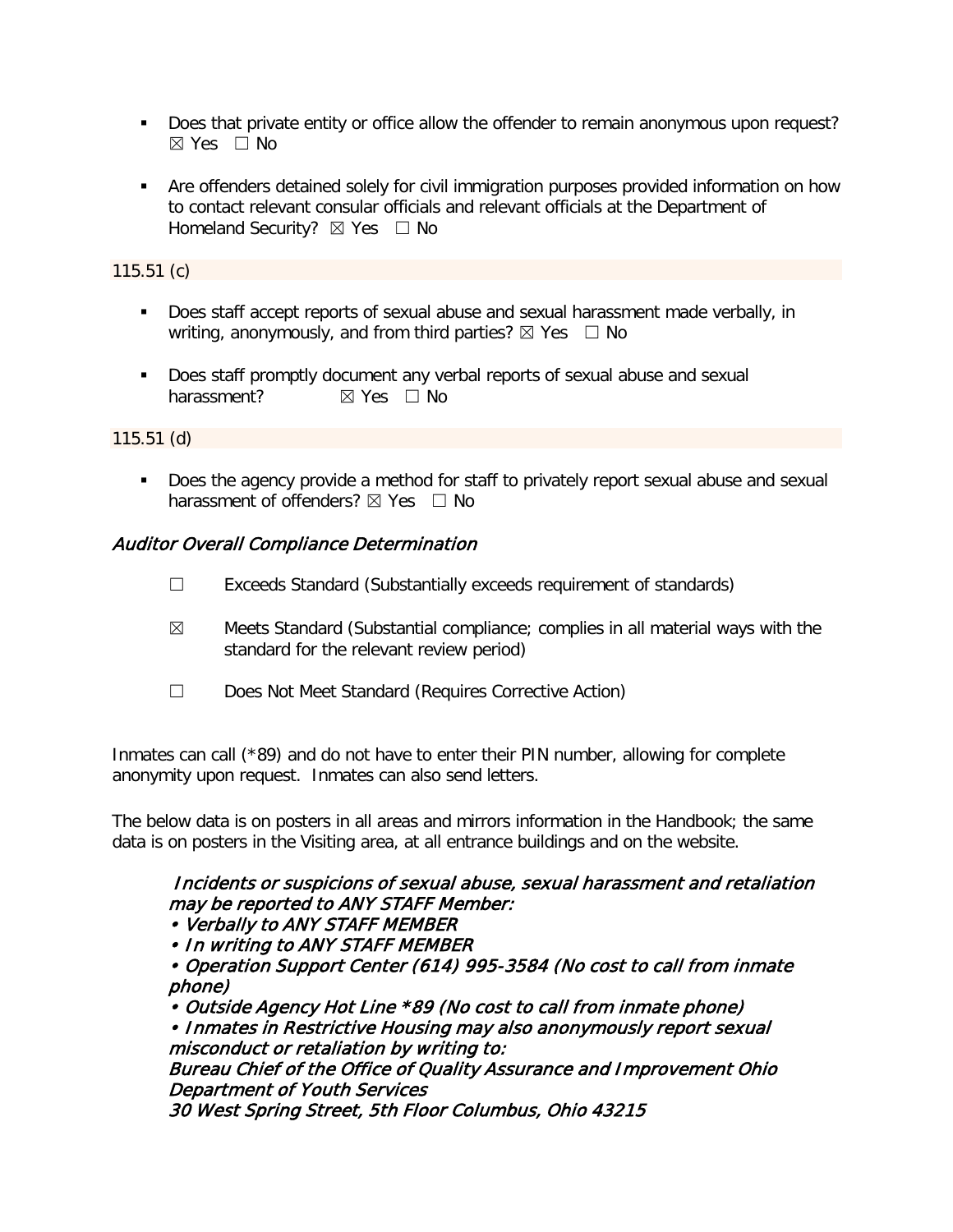Inmates have the opportunity to remain anonymous upon request to the outside agency. A pin number is not required to make the call and was tested in the audit. If an inmate dials \*89, the call goes to the Chief Inspector's office at ODRC; confidential letters and written material go to the Franklin County Youth detention facility as an external ODRC conduit for allegations.

The Inmate Grievance procedure is not the administrative process to report allegations of Sexual Abuse or Sexual Harassment. However, any Inmate Grievance filed regarding a compliant of Sexual Abuse or Sexual Harassment shall immediately be reported to the Institution Investigator for proper handling in accordance with ODRC Policy 79-ISA-02 (Prison Sexual Misconduct Reporting, Response, Investigation, and Prevention of Retaliation). There will be NO retaliation for reporting incidents of sexual abuse or harassment. Inmates are told at intake that "family and friends may report allegations of sexual abuse, sexual harassment and retaliation on your behalf."

The agency provides ways for offenders to report abuse or harassment to a public or private entity or office that is not part of the agency, primarily mail to internal or external organizations.

- There is a policy requiring information for offenders detained solely for civil immigration purposes, however, ODRC does not house offenders solely for immigration purposes.
- The agency has a policy mandating that staff accept reports of sexual assault and sexual harassment made verbally, in writing, anonymously, and from third parties. There have been a few 3<sup>rd</sup> party reports received from some offenders and they were acted upon.
- Staff are required to immediately document verbal reports.
- Staff are informed of these procedures in Staff handbooks and in required training and are subject to stringent potential penalties for failure to act or report.

The phone system reportedly does not have a totally confidential capability, although it worked well for auditors during the on-site visit, so outside confidential reporting is restricted generally to mail. Inmates are informed of this and the addresses for confidential reporting for the system are posted in every housing unit.

It was reported by two staff that offenders could submit a request chit or letter to the PREA in the offender's own housing mailbox and it would be sent to local PREA staff in the same category as legal mail. Interviews and materials review failed to find this guidance or any offenders aware of it.

The repeated emphasis provided to offenders in reporting information is to report to staff and, while that may be the staff's preference, that may not be the offender's preference or the offender may not feel safe in doing so.

The agency or facility provides a method to receive third-party reports of inmate sexual abuse or sexual harassment and publicly distributes this information to families and other. such as legislators, information on how to report inmate sexual abuse or sexual harassment on behalf of offenders. The posters and website information for families of offenders has all necessary contact information.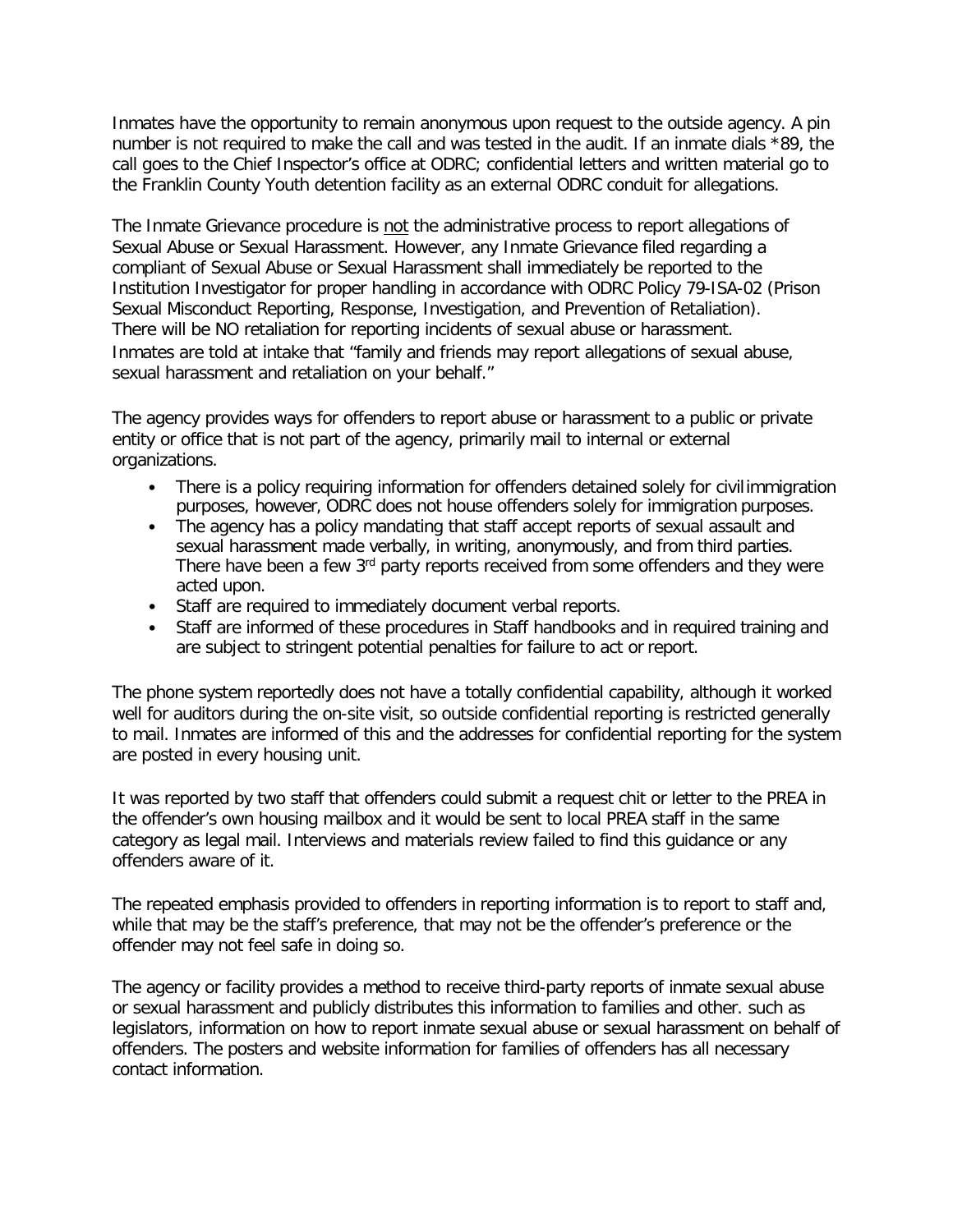## **Standard 115.52: Exhaustion of administrative remedies**

## 115.52 (a)

Is the agency exempt from this standard? NOTE: The agency is exempt ONLY if it does not have administrative procedures to address offender grievances regarding sexual abuse. This does not mean the agency is exempt simply because an offender does not have to or is not ordinarily expected to submit a grievance to report sexual abuse. This means that as a matter of explicit policy, the agency does not have an administrative remedies process to address sexual abuse.  $\boxtimes$  Yes  $\Box$  No  $\Box$  NA

### 115.52 (b)

- Does the agency permit offenders to submit a grievance regarding an allegation of sexual abuse without any type of time limits? (The agency may apply otherwiseapplicable time limits to any portion of a grievance that does not allege an incident of sexual abuse.) (N/A if agency is exempt from this standard.)  $\boxtimes$  Yes  $\Box$  No  $\Box$  NA
- Does the agency always refrain from requiring an offender to use any informal grievance process, or to otherwise attempt to resolve with staff, an alleged incident of sexual abuse? (N/A if agency is exempt from this standard.)  $\boxtimes$  Yes  $\Box$  No  $\Box$  NA

### 115.52 (c)

- Does the agency ensure that: An offender who alleges sexual abuse may submit a grievance without submitting it to a staff member who is the subject of the complaint? (N/A if agency is exempt from this standard.)  $\boxtimes$  Yes  $\Box$  No  $\Box$  NA
- Does the agency ensure that: Such grievance is not referred to a staff member who is the subject of the complaint? (N/A if agency is exempt from this standard.)  $\boxtimes$  Yes  $\Box$ No □ NA

## 115.52 (d)

- Does the agency issue a final agency decision on the merits of any portion of a grievance alleging sexual abuse within 90 days of the initial filing of the grievance? (Computation of the 90-day time period does not include time consumed by offenders in preparing any administrative appeal.) (N/A if agency is exempt from this standard.)  $\boxtimes$ Yes □ No □ NA
- If the agency claims the maximum allowable extension of time to respond of up to 70 days per 115.52(d)(3) when the normal time period for response is insufficient to make an appropriate decision, does the agency notify the offender in writing of any such extension and provide a date by which a decision will be made? (N/A if agency is exempt from this standard.)  $\boxtimes$  Yes  $\Box$  No  $\Box$  NA exempt from this standard.)
- At any level of the administrative process, including the final level, if the offender does not receive a response within the time allotted for reply, including any properly noticed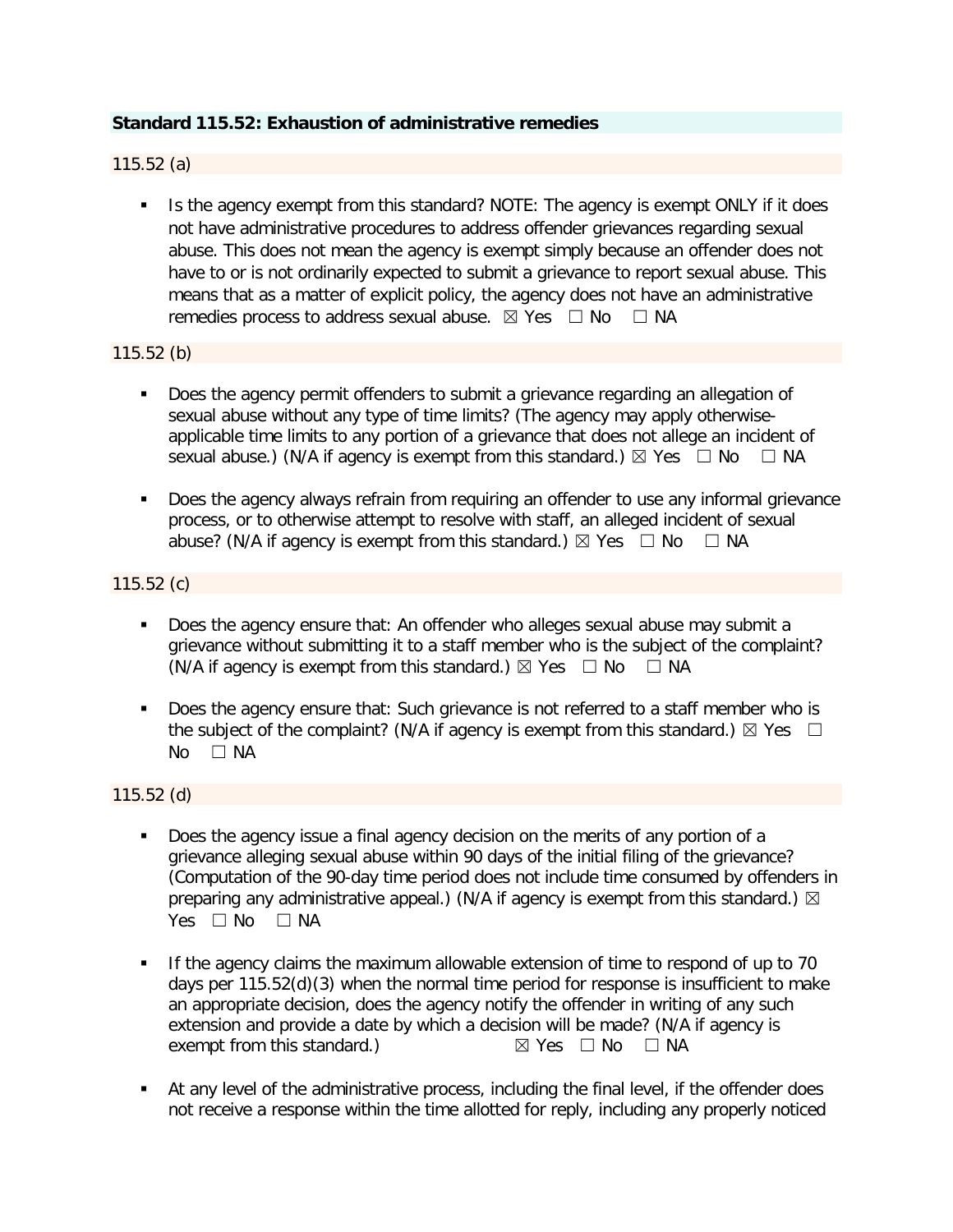extension, may an offender consider the absence of a response to be a denial at that level? (N/A if agency is exempt from this standard.)  $\boxtimes$  Yes  $\Box$  No  $\Box$  NA

### 115.52 (e)

- Are third parties, including fellow offenders, staff members, family members, attorneys, and outside advocates, permitted to assist offenders in filing requests for administrative remedies relating to allegations of sexual abuse? (N/A if agency is exempt from this standard.)  $\boxtimes$  Yes  $\Box$  No  $\Box$  NA
- Are those third parties also permitted to file such requests on behalf of offenders? (If third-party files such a request on behalf of an offender, the facility may require as a condition of processing the request that the alleged victim agree to have the request filed on his or her behalf and may also require the alleged victim to personally pursue any subsequent steps in the administrative remedy process.) (N/A if agency is exempt from this standard.)  $\boxtimes$  Yes  $\Box$  No  $\Box$  NA
- **If the offender declines to have the request processed on his or her behalf, does the** agency document the offender's decision? (N/A if agency is exempt from this standard.)  $⊠$  Yes  $□$  No  $□$  NA

## 115.52 (f)

- Has the agency established procedures for the filing of an emergency grievance alleging that an offender is subject to a substantial risk of imminent sexual abuse? (N/A if agency is exempt from this standard.)  $\boxtimes$  Yes  $\Box$  No  $\Box$  NA
- After receiving an emergency grievance alleging an offender is subject to a substantial risk of imminent sexual abuse, does the agency immediately forward the grievance (or any portion thereof that alleges the substantial risk of imminent sexual abuse) to a level of review at which immediate corrective action may be taken? (N/A if agency is exempt from this standard.).  $\boxtimes$  Yes  $\Box$  No  $\Box$  NA  $\boxtimes$  Yes  $\Box$  No  $\Box$  NA
- **After receiving an emergency grievance described above, does the agency provide an** initial response within 48 hours? (N/A if agency is exempt from this standard.)  $\boxtimes$  Yes  $\square$  No  $\square$  NA
- After receiving an emergency grievance described above, does the agency issue a final agency decision within 5 calendar days? (N/A if agency is exempt from this standard.)  $\boxtimes$  Yes  $\Box$  No  $\Box$  NA
- Does the initial response and final agency decision document the agency's determination whether the offender is in substantial risk of imminent sexual abuse? (N/A if agency is exempt from this standard.)  $\boxtimes$  Yes  $\Box$  No  $\Box$  NA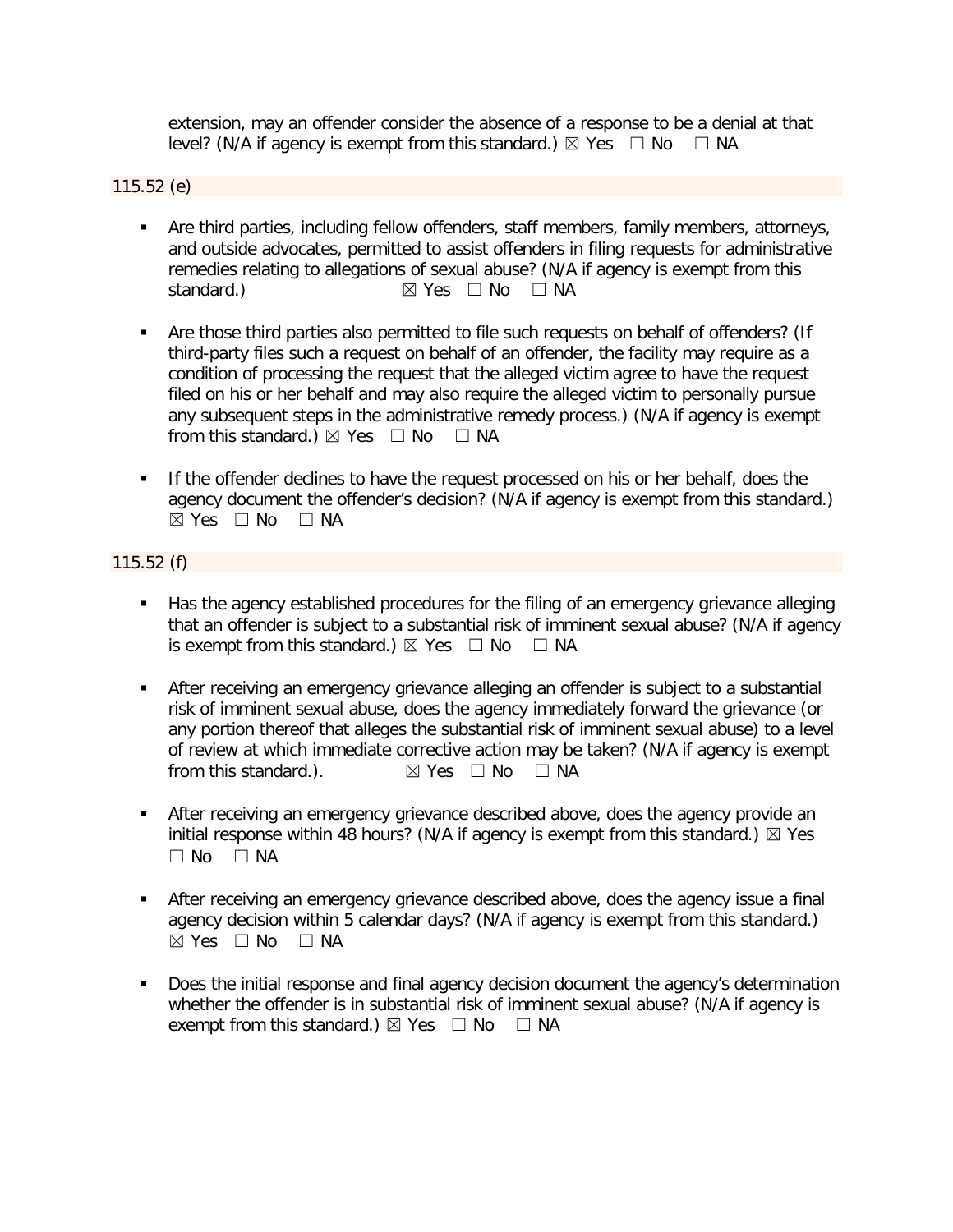- Does the initial response document the agency's action(s) taken in response to the emergency grievance? (N/A if agency is exempt from this standard.)  $\boxtimes$  Yes  $\Box$  No  $\Box$ NA
- Does the agency's final decision document the agency's action(s) taken in response to the emergency grievance? (N/A if agency is exempt from this standard.)  $\boxtimes$  Yes  $\Box$  No ☐ NA

### 115.52 (g)

**If the agency disciplines an offender for filing a grievance related to alleged sexual** abuse, does it do so ONLY where the agency demonstrates that the offender filed the grievance in bad faith? (N/A if agency is exempt from this standard.)  $\boxtimes$  Yes  $\Box$  No  $\Box$ NA

## Auditor Overall Compliance Determination

- ☐ Exceeds Standard (Substantially exceeds requirement of standards)
- $\boxtimes$  Meets Standard (Substantial compliance; complies in all material ways with the standard for the relevant review period)
- ☐ Does Not Meet Standard (Requires Corrective Action)

## **ODRC considers that the Standard is Applicable but that they are Exempt.**

ODRC takes this position because of the PREA guidance that "An agency shall be exempt from this standard if it does not have administrative procedures to address inmate grievances regarding sexual abuse."

The Ohio Department of Rehabilitation and Correction has a grievance process for other operational areas, but it does not utilize the Inmate Grievance process as its administrative procedure for handling allegations of sexual abuse or sexual harassment.

All cases of sexual abuse or sexual harassment are referred to the Institution Investigator. An investigation into a sexual abuse or sexual harassment allegation follows Department Policy 79- ISA-02 Prison Sexual Misconduct Reporting, Response, Investigation and Prevention of Retaliation. This policy does also adhere to the time constraints referenced in this standard.

ODRC offenders are not absolutely prohibited from utilizing grievance forms to communicate PREA allegations in writing. However, ODRC does educate offenders (inmate handbooks and DRC Policy 79-ISA-02) that they are advised NOT to use the Grievance Process for any sexual assault allegation. Inmates are further advised that any PREA allegations received on grievance forms will be immediately channeled to the Institutional Investigator for proper handling.

The auditors concur that ODRC is exempt from this Standard.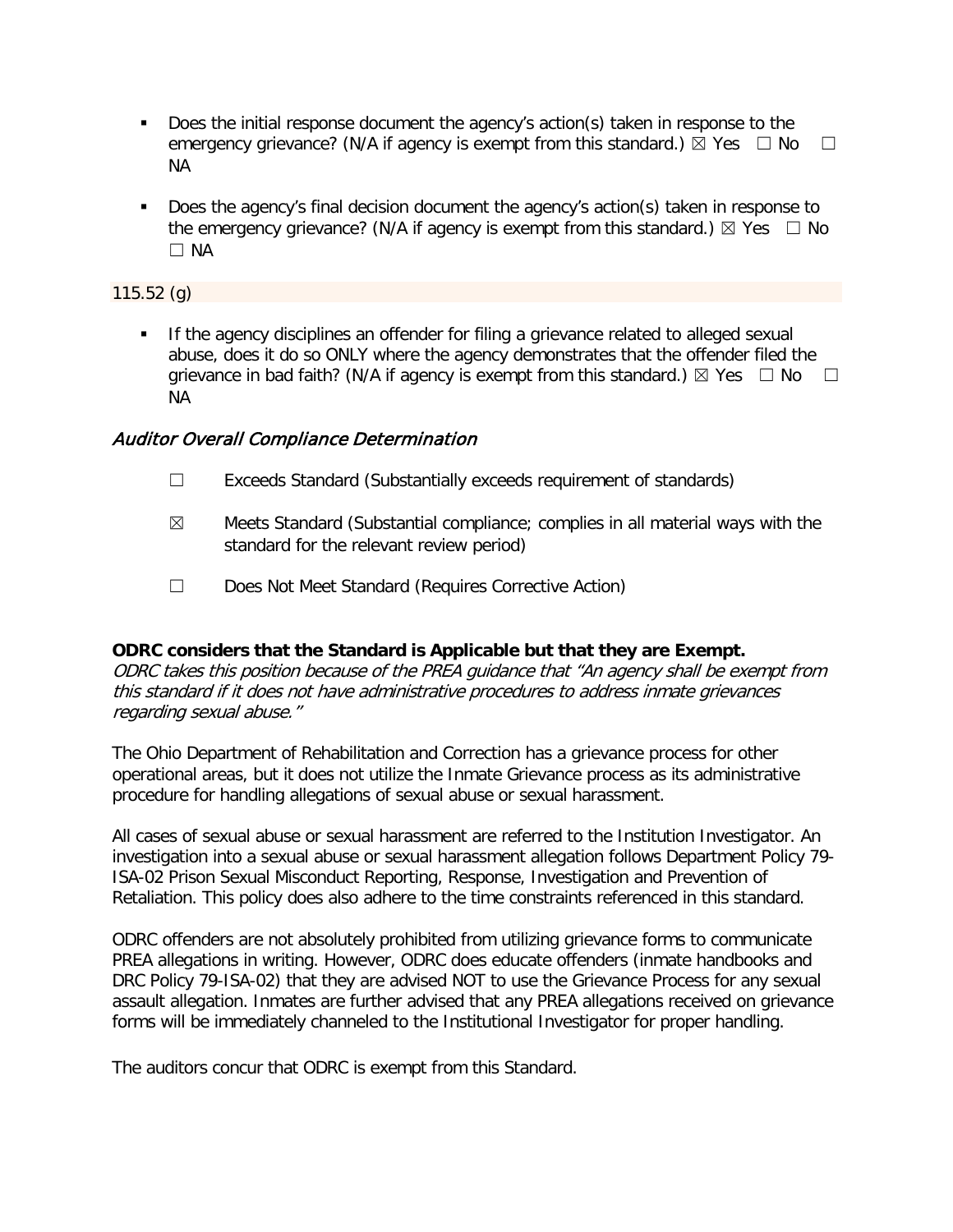## **Standard 115.53: Offender access to outside confidential support services**

115.53 (a)

- **Does the facility provide offenders with access to outside victim advocates for emotional** support services related to sexual abuse by giving offenders mailing addresses and telephone numbers, including toll-free hotline numbers where available, of local, State, or national victim advocacy or rape crisis organizations?  $\boxtimes$  Yes  $\Box$  No
- Does the facility provide persons detained solely for civil immigration purposes mailing addresses and telephone numbers, including toll-free hotline numbers where available of local, State, or national immigrant services agencies?  $\boxtimes$  Yes  $\Box$  No
- Does the facility enable reasonable communication between offenders and these organizations and agencies, in as confidential a manner as possible?  $\boxtimes$  Yes  $\Box$  No

### 115.53 (b)

Does the facility inform offenders, prior to giving them access, of the extent to which such communications will be monitored and the extent to which reports of abuse will be forwarded to authorities in accordance with mandatory reporting laws?  $\boxtimes$  Yes  $\Box$  No

### 115.53 (c)

- **Does the agency maintain or attempt to enter into memoranda of understanding or** other agreements with community service providers that are able to provide offenders with confidential emotional support services related to sexual abuse?  $\boxtimes$  Yes  $\Box$  No
- Does the agency maintain copies of agreements or documentation showing attempts to enter into such agreements?  $\boxtimes$  Yes  $\Box$  No

## Auditor Overall Compliance Determination

- ☐ Exceeds Standard (Substantially exceeds requirement of standards)
- $\boxtimes$  Meets Standard (Substantial compliance; complies in all material ways with the standard for the relevant review period)
- ☐ Does Not Meet Standard (Requires Corrective Action)

Inmates can call (\*89) and do not have to enter their PIN number, allowing for some anonymity upon request. This call goes to the Office of the Chief Inspector at ODRC. Inmates can also send letters to the Chief Inspector office or to available advocacy groups. Groups part of the Victim Advocacy MOU are: Sexual Assault Response Network of Central Ohio (SARNCO) and the Ohio Sexual Violence Helpline.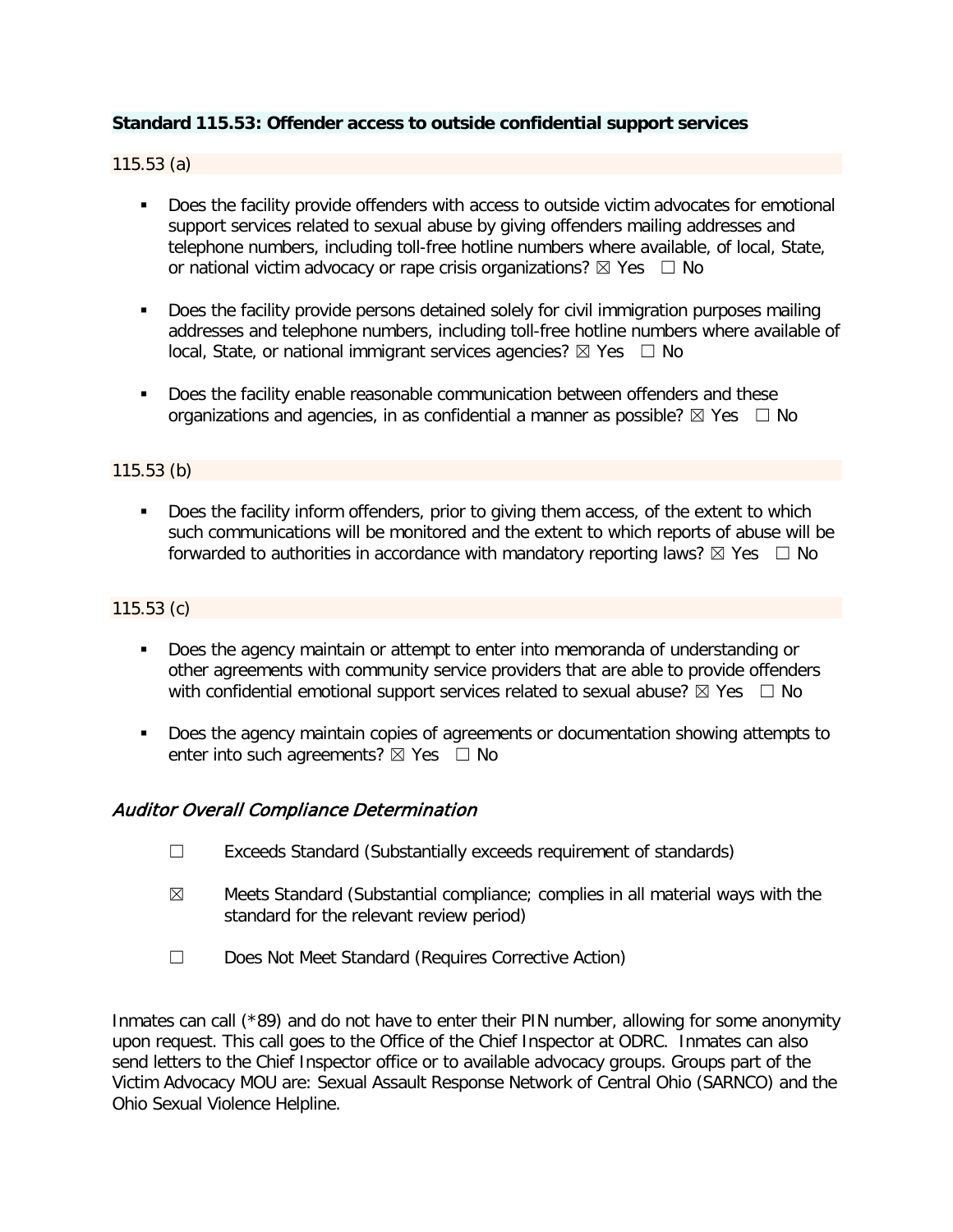The institution OCM and victim support person compile mailing addresses and telephone numbers including toll-free hotline numbers of local, State, or national victim advocacy or rape crisis organizations. This information is to be provided to the unit staff for communication to the inmates. Inmates must be notified that telephone calls are not confidential.

The agency BOC/PREA coordinator, with assistance of staff from the Office of Victim Services (OVS), identifies rape crisis centers that can provide victim advocate services. All efforts to secure services from rape crisis centers are documented. In addition, the agency BOC/PREA coordinator, with assistance from OVS, shall maintain or attempt to enter into memoranda of understandings or other agreements with community service providers that are able to provide inmates with confidential emotional support services related to sexual abuse. Calls made by the inmates to community service providers may be subject to monitoring and inmates are informed of this.

A VSP is always required in any allegation, even if an advocate will be there to provide these services. The victim support person services may include: (1) accompanying the victim to the hospital; (2) supporting the victim through the forensic medical examination and investigatory interview; and/or (3) providing emotional support, crisis intervention, information and referrals. If the alleged abuse requires an outside trip to a hospital for a forensic medical exam, the victim is offered outside victim advocacy services (MOU).

ODRC does not detain persons solely for civil immigration purposes so that element of the Standard is NA for this facility.

The Ross Correctional Institution reports that they provide offenders with access to outside victim advocates for emotional support services related to sexual abuse through either designated and trained ODRC staff or through local agency agreements. Ross has an MOU state-wide with the Sexual Assault and Response Network of Central Ohio (SARNCO) as well as with the Ohio Sexual Violence Helpline.

ODRC uses staff VSP's (Victim Support Persons) in order to be immediately available if an offender requests an advocate. VSP's are trained and selected from appropriate volunteers from all staff areas, including correctional line officers. There is no cost to the offender for this process.

Informational postings were available or placed throughout the facility informing offenders how and to whom they could report issues. Phone numbers and addresses for inmates to contact reporting services and victim advocacy organizations are posted on the PREA informational posters in all inmate Housing Units, Medical, Mental Health, Education/Library. There is a directive from the Warden posted in all living areas advising inmates on how to contact local and state rape crisis organizations by contacting their Unit Staff. The information is also posted in all inmate Handbooks (appendix A) and is also available electronically on the Kiosk/J-Pay.

Wardens screen VSPs for appropriateness to serve in this role, keeping in mind the emotional stability required when providing emotional support services to sexual assault victims.

Each newly designated VSP completes an ODRC Victim Support Person Training course prior to performing any VSP functions. The Office of Victim Services coordinates VSP training with the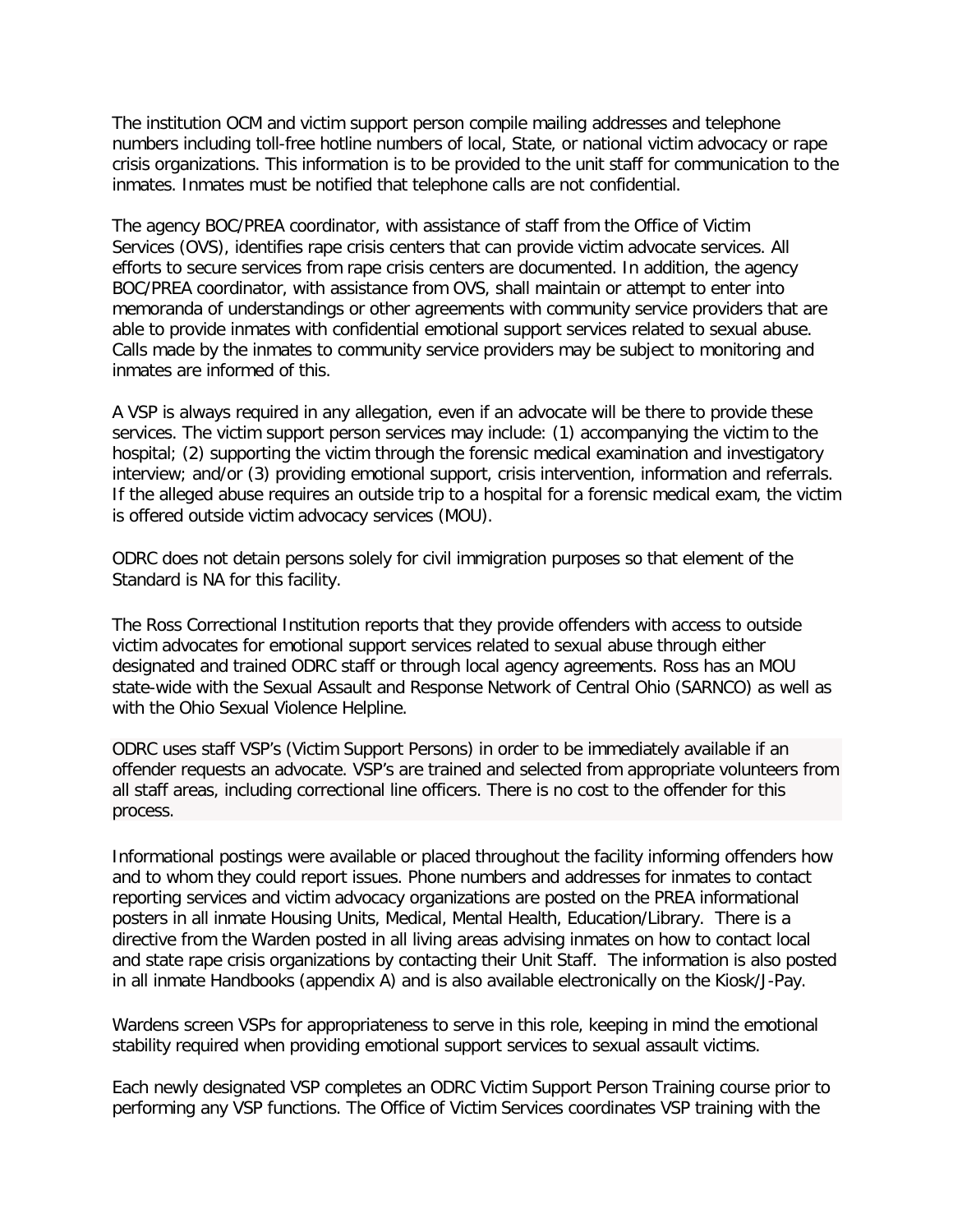appropriate Health Services Division Sexual Assault Nurse Examiner and inform agency leadership of any scheduled training.

The VSP may only provide the offender victim of sexual assault with counseling and other emotional support services but cannot delay or impede the screening or stabilization of an emergency medical condition.

# **Standard 115.54: Third-party reporting**

115.54 (a)

- Has the agency established a method to receive third-party reports of sexual abuse and sexual harassment? **⊠** Yes □ No
- Has the agency distributed publicly information on how to report sexual abuse and sexual harassment on behalf of an offender?  $\boxtimes$  Yes  $\Box$  No

## Auditor Overall Compliance Determination

- ☐ Exceeds Standard (Substantially exceeds requirement of standards)
- $\boxtimes$  Meets Standard (Substantial compliance; complies in all material ways with the standard for the relevant review period)
- ☐ Does Not Meet Standard (Requires Corrective Action)

The facility provides information concerning third party reporting directly to the inmate or writing to the ODRC PREA staff as well as poster information in all visiting areas. The pamphlet available to families reports this same information and third parties can either write or call these organizations. The facility takes all reports seriously no matter the method of reporting and each reported incident is investigated. Written reports and allegations can go privately to the Franklin County Juvenile Detention Facility by MOU and they will notify the ODRC Chief Inspectors Office. Similar information is located on the ODRC website and easily located there.

## **OFFICIAL RESPONSE FOLLOWING AN OFFENDER REPORT**

### **Standard 115.61: Staff and agency reporting duties**

115.61 (a)

 Does the agency require all staff to report immediately and according to agency policy any knowledge, suspicion, or information regarding an incident of sexual abuse or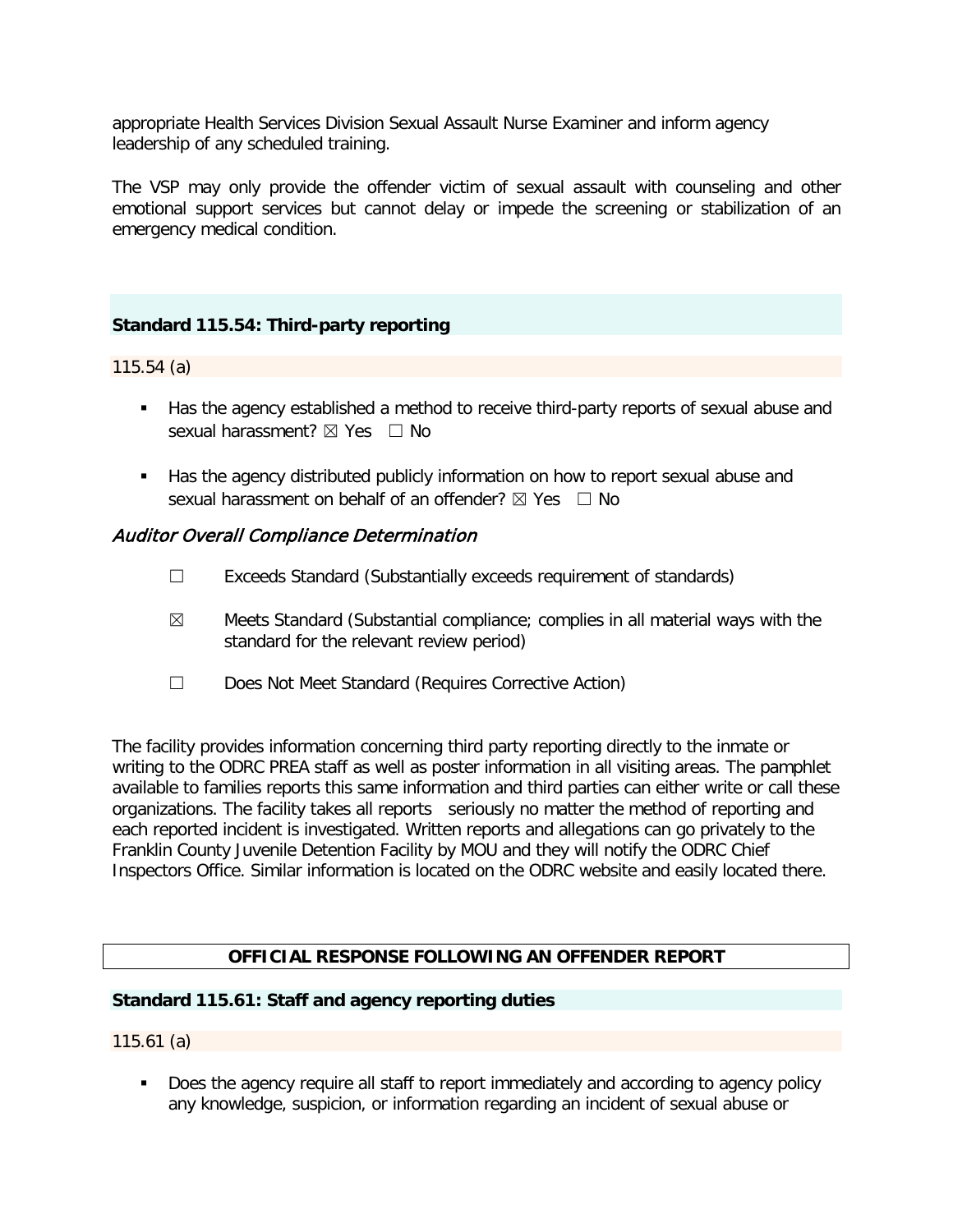sexual harassment that occurred in a facility, whether or not it is part of the agency?  $\boxtimes$ Yes □ No

- Does the agency require all staff to report immediately and according to agency policy any knowledge, suspicion, or information regarding retaliation against offenders or staff who reported an incident of sexual abuse or sexual harassment?  $\boxtimes$  Yes  $\Box$  No
- Does the agency require all staff to report immediately and according to agency policy any knowledge, suspicion, or information regarding any staff neglect or violation of responsibilities that may have contributed to an incident of sexual abuse or sexual harassment or retaliation?  $\boxtimes$  Yes  $\Box$  No harassment or retaliation?

115.61 (b)

 Apart from reporting to designated supervisors or officials, does staff always refrain from revealing any information related to a sexual abuse report to anyone other than to the extent necessary, as specified in agency policy, to make treatment, investigation, and other security and management decisions?  $\boxtimes$  Yes  $\Box$  No

115.61 (c)

- Unless otherwise precluded by Federal, State, or local law, are medical and mental health practitioners required to report sexual abuse pursuant to paragraph (a) of this section? **⊠** Yes □ No
- Are medical and mental health practitioners required to inform offenders of the practitioner's duty to report, and the limitations of confidentiality, at the initiation of services? ⊠ Yes □ No

115.61 (d)

**If the alleged victim is under the age of 18 or considered a vulnerable adult under a** State or local vulnerable persons statute, does the agency report the allegation to the designated State or local services agency under applicable mandatory reporting laws?  $\boxtimes$ Yes  $\Box$  No

115.61 (e)

 Does the facility report all allegations of sexual abuse and sexual harassment, including third-party and anonymous reports, to the facility's designated investigators?  $\boxtimes$  Yes  $\Box$ No

# Auditor Overall Compliance Determination

- ☐ Exceeds Standard (Substantially exceeds requirement of standards)
- $\boxtimes$  Meets Standard (Substantial compliance; complies in all material ways with the standard for the relevant review period)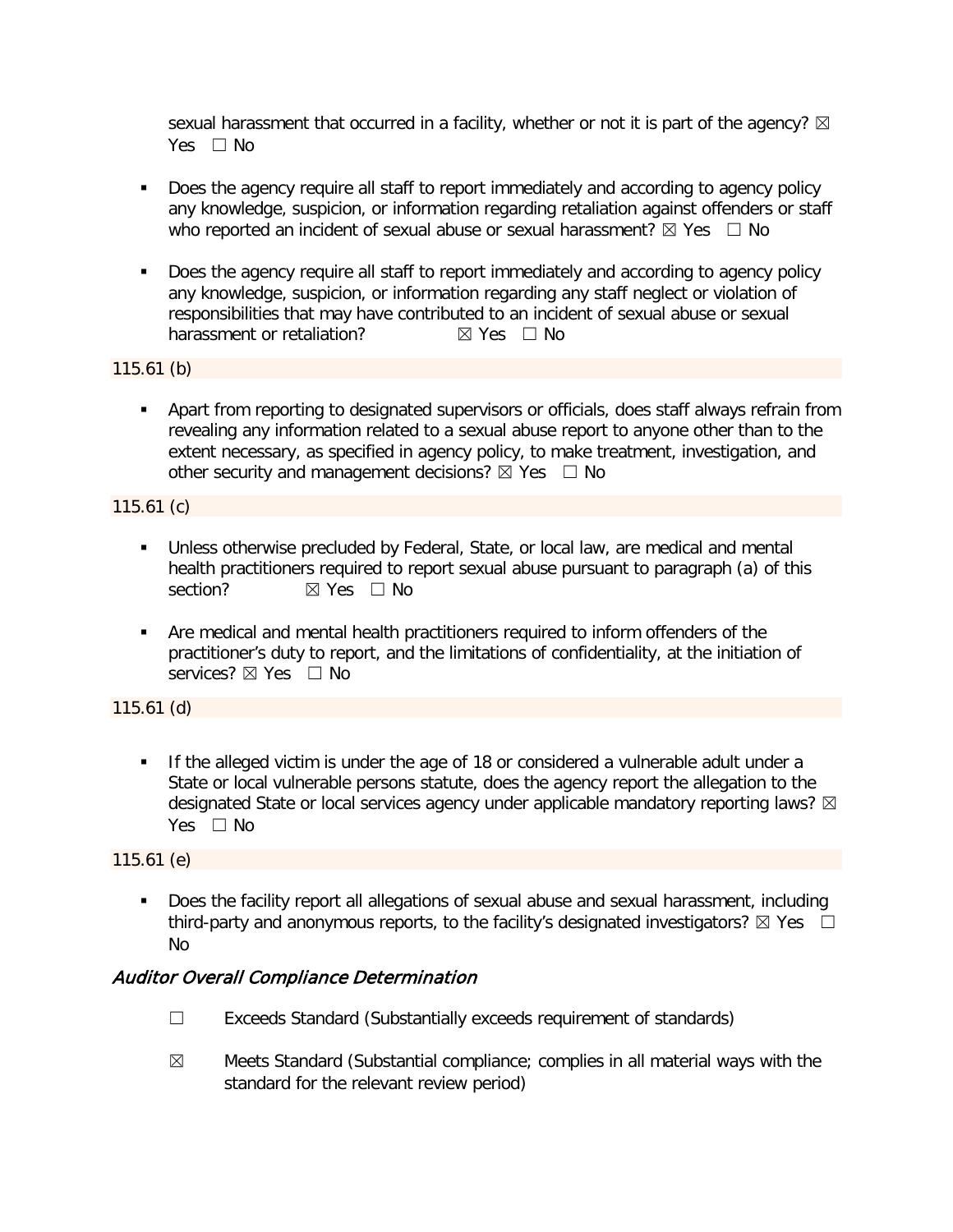☐ Does Not Meet Standard (Requires Corrective Action)

ODRC requires all staff (to include medical and mental health practitioners) to report immediately any knowledge, suspicion, or information regarding an incident of sexual abuse or harassment or retaliation; and for staff not to reveal any information related to a sexual abuse report to anyone other than those necessary. All incidents are reported to the PREA since they have criminal investigation responsibility. Random staff interviews confirmed staff awareness of their responsibility for the immediate reporting requirement and not disclosing information of allegations except in the investigation process, treatment or management process. This same policy also includes mandatory reporting of any activities related to retaliation.

Any allegations from juveniles or intellectually or Developmentally Disabled Adults are immediately reported to the Ohio State Highway Patrol.

Staff interviewed indicated they believed that both they and their fellow staff would adhere to these rules. It is noted that the policy is quite strong and staff can be disciplined or potentially criminally charged for not reporting.

Staff may privately report sexual misconduct by completing an Incident Report (DRC1000) marked confidential and submitting it directly to the Institution OCM or Agency PREA Coordinator.

# **Standard 115.62: Agency protection duties**

115.62 (a)

 When the agency learns that an offender is subject to a substantial risk of imminent sexual abuse, does it take immediate action to protect the offender?  $\boxtimes$  Yes  $\Box$  No

# Auditor Overall Compliance Determination

- ☐ Exceeds Standard (Substantially exceeds requirement of standards)
- $\boxtimes$  Meets Standard (Substantial compliance; complies in all material ways with the standard for the relevant review period)
- ☐ Does Not Meet Standard (Requires Corrective Action)

All reports of substantial risk of imminent sexual abuse are immediately be forwarded to the institutional investigator, Institution OCM, UMC, and shift supervisor. Upon receipt of a report, security staff take immediate action to employ protection measures to ensure the inmate's safety.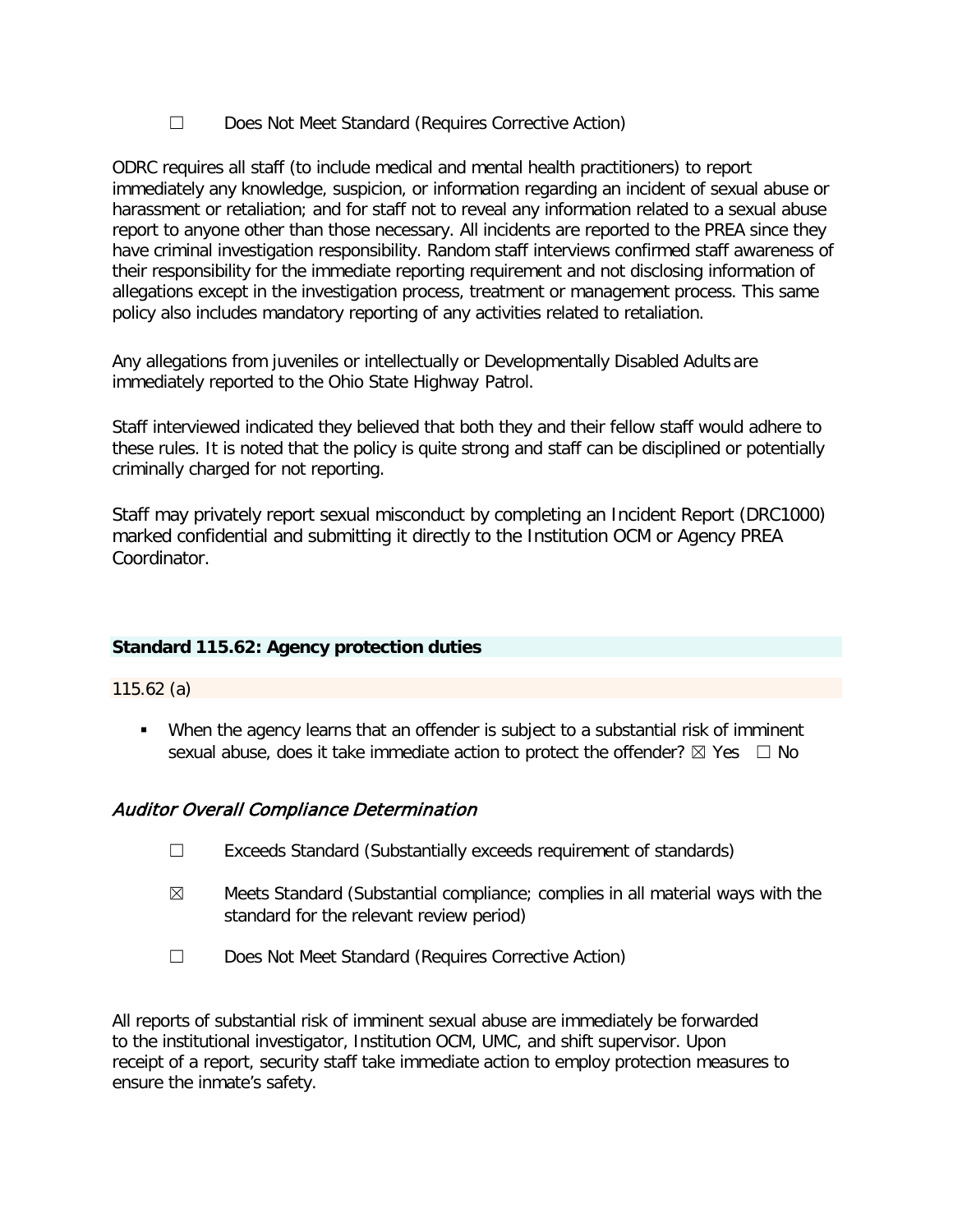When considering the protection of staff or inmates, staff consider:

- a. Housing changes;
- b. Transfers of inmate victims or abusers;
- c. Removal of alleged staff or inmate abusers from contact with victims.

Reports of substantial risk of imminent sexual abuse are investigated by the institutional investigator and documented within the electronic PREA Incident Reporting system.

Inmates at high risk for victimization shall not be placed in involuntary RH or LPH unless an assessment of all available alternatives has been made and a determination has been made that there is no available alternative means of separation from likely abusers. If an Imminent Risk of Sexual Abuse (DRC1187) assessment cannot be completed immediately, the inmate may be held in involuntary RH or LPH for less than twenty-four (24) hours while completing the assessment.

The PREA Involuntary Placement in RH/LPH (DRC1184) shall be completed if an involuntary TPU assignment is made pursuant to this section. Staff shall clearly document the basis for the concern for the inmate's safety and the reason why no alternative means could be arranged. a. Inmates placed in RH for this purpose shall have access to programs, privileges, education, and work opportunities to the extent possible. If access is restricted, staff shall document:

- i. Opportunities that have been limited;
- ii. Duration of limitations;
- iii. Reasons for such limitations.

b. Involuntary TPU assignments shall only be until alternative means of separation from likely abusers can be arranged and shall not ordinarily exceed thirty (30) calendar days. c. Every thirty (30) calendar days, unit management shall afford each inmate a review to determine whether there is a continuing need for separation from general population.

ODRC policy requires that all reports of substantial risk of imminent sexual abuse immediately be forwarded to the institutional investigator, Institution OCM, UMC (Unit Management Chief) and shift supervisor. Upon receipt of a report, security staff shall take immediate action to employ protection measures to ensure the inmate's safety. The Agency Head interview indicates that they immediately separate the alleged victim from the abuser(s). Reports of substantial risk of imminent sexual abuse shall be investigated by the institutional investigator and documented within the electronic PREA Incident Reporting system. An initial investigation is completed within 48 hours and a final outcome is determined within 5 days·.

When considering the protection of staff or offenders, staff shall consider:

- a. Housing changes;
- b. Transfers of inmate victims or abusers;
- c. Removal of alleged staff or inmate abusers from contact with victims.

The ODRC policy requires all staff, volunteers and contractors to take immediate action to protect any offender subject to risk of imminent sexual abuse. During interviews, staff and volunteers were aware of the steps to take to protect an offender as well as most normal first responder procedures. Extensive training concerning this topic was evident throughout all positions interviewed and all lesson guides reviewed. Random questions to staff during the tour gave the same results, that staff were aware of the steps and processes required.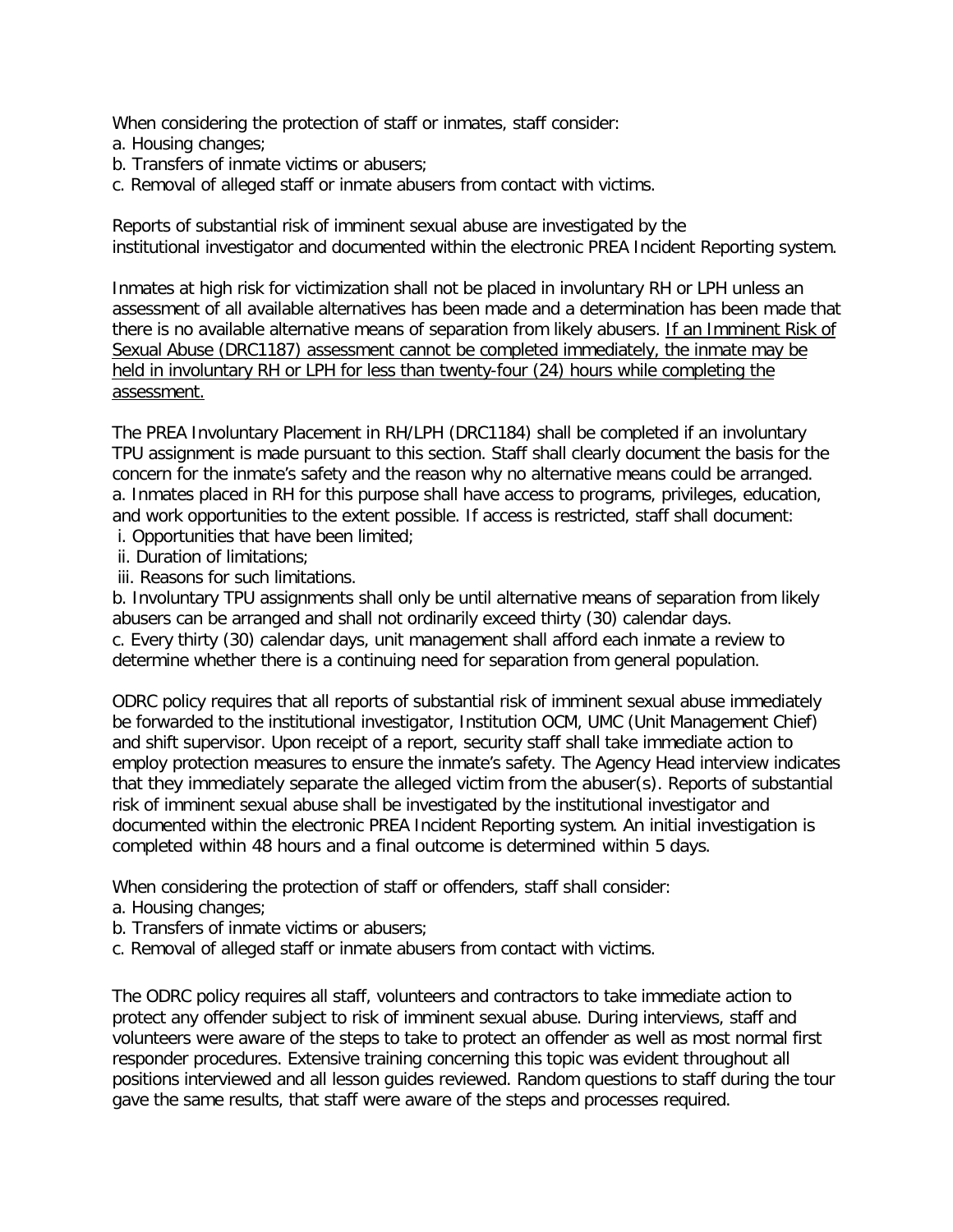There were no cases this past year where the agency determined an offender was at risk of imminent sexual abuse and action was taken to protect them immediately in both cases.

# **Standard 115.63: Reporting to other confinement facilities**

115.63 (a)

 Upon receiving an allegation that an offender was sexually abused while confined at another facility, does the head of the facility that received the allegation notify the head of the facility or appropriate office of the agency where the alleged abuse occurred?  $\boxtimes$ Yes  $\Box$  No

115.63 (b)

Is such notification provided as soon as possible, but no later than 72 hours after receiving the allegation?  $\boxtimes$  Yes  $\Box$  No

115.63 (c)

Does the agency document that it has provided such notification?  $\boxtimes$  Yes  $\Box$  No

115.63 (d)

Does the facility head or agency office that receives such notification ensure that the allegation is investigated in accordance with these standards?  $\boxtimes$  Yes  $\Box$  No

## Auditor Overall Compliance Determination

- ☐ Exceeds Standard (Substantially exceeds requirement of standards)
- $\boxtimes$  Meets Standard (Substantial compliance; complies in all material ways with the standard for the relevant review period)
- ☐ Does Not Meet Standard (Requires Corrective Action)

ODRC policy requires that documented notification occur within 72 hours to the appropriate agency or facility, upon receiving an allegation that an offender was sexually abused while confined at that facility, in order to ensure it is investigated. There has been one instance of notification to another facility in the past year, and during interviews with the Warden and OCM/PREA Coordinator, familiarity with the required procedure was evident.

In the previous 12 months, there have been 6 notifications regarding allegations of abuse at Ross that were received from other facilities and 1 outgoing notification to another facility based on information from an arriving inmate All were processed within required time limits.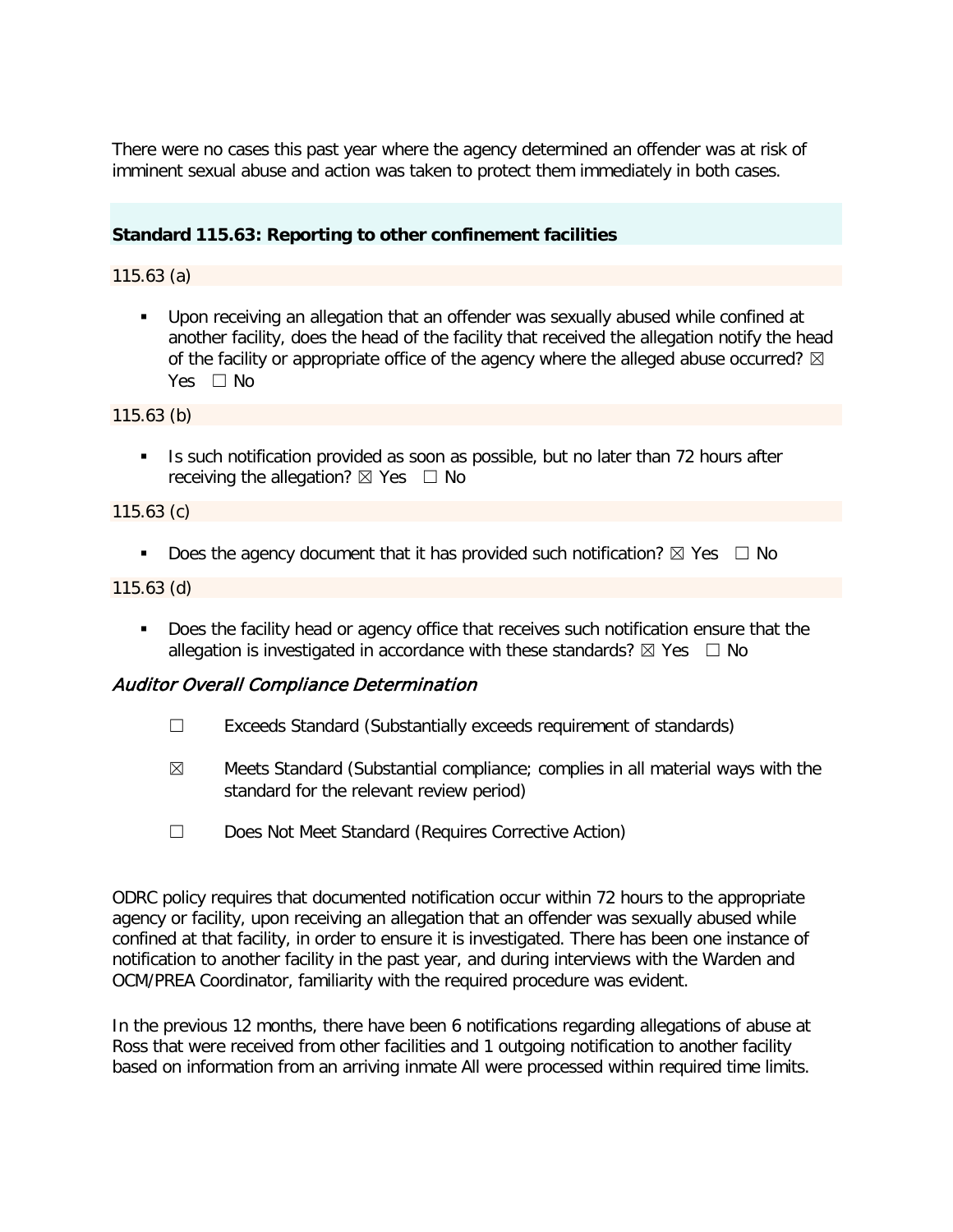Upon receiving an allegation that an offender was sexually abused while confined at an outside agency facility, the Warden is required to notify the head of the facility or appropriate office of the agency where the alleged incident occurred as soon as possible, but no later than 72 hours after receiving the allegation at the ODRC. Notification is made from Warden to Warden via email correspondence and or DRC 1000 Incident Report.

Following receipt from an outside agency that an offender in their custody alleged sexual abuse while assigned in the ODRC, the individual receiving such notification provides notification to the Warden. Upon receipt, the notification is required to be investigated just as if it were a current local incident.

## **Standard 115.64: Staff first responder duties**

## 115.64 (a)

- Upon learning of an allegation that an offender was sexually abused, is the first security staff member to respond to the report required to: Separate the alleged victim and abuser? <br> <del>⊠</del> Yes □ No
- Upon learning of an allegation that an offender was sexually abused, is the first security staff member to respond to the report required to: Preserve and protect any crime scene until appropriate steps can be taken to collect any evidence?  $\boxtimes$  Yes  $\Box$  No
- Upon learning of an allegation that an offender was sexually abused, is the first security staff member to respond to the report required to: Request that the alleged victim not take any actions that could destroy physical evidence, including, as appropriate, washing, brushing teeth, changing clothes, urinating, defecating, smoking, drinking, or eating, if the abuse occurred within a time period that still allows for the collection of physical evidence?  $\boxtimes$  Yes  $\Box$  No
- Upon learning of an allegation that an offender was sexually abused, is the first security staff member to respond to the report required to: Ensure that the alleged abuser does not take any actions that could destroy physical evidence, including, as appropriate, washing, brushing teeth, changing clothes, urinating, defecating, smoking, drinking, or eating, if the abuse occurred within a time period that still allows for the collection of physical evidence?  $\boxtimes$  Yes  $\Box$  No

## 115.64 (b)

If the first staff responder is not a security staff member, is the responder required to request that the alleged victim not take any actions that could destroy physical evidence, and then notify security staff?  $\boxtimes$  Yes  $\Box$  No

# Auditor Overall Compliance Determination

☐ Exceeds Standard (Substantially exceeds requirement of standards)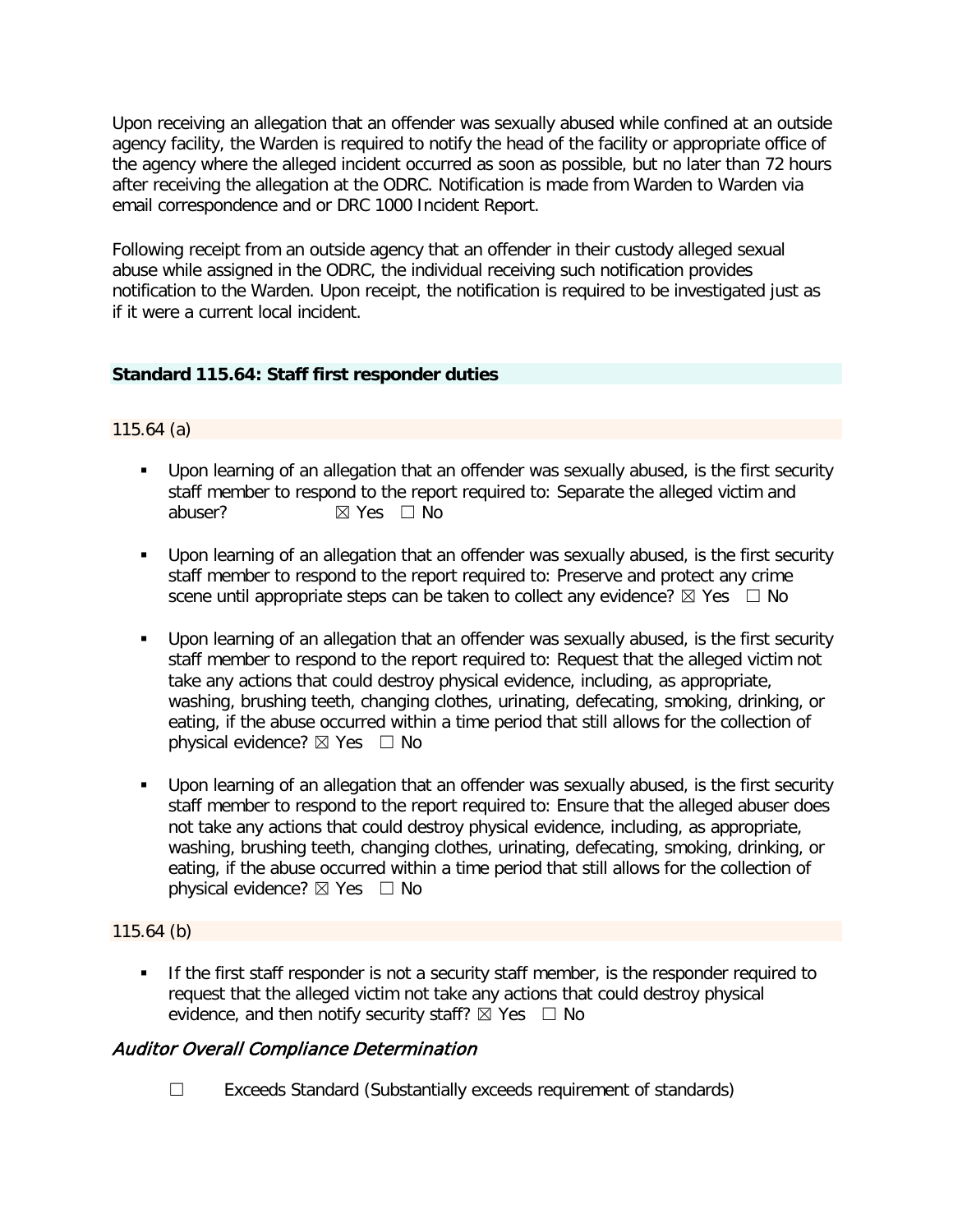- $\boxtimes$  Meets Standard (Substantial compliance; complies in all material ways with the standard for the relevant review period)
- ☐ Does Not Meet Standard (Requires Corrective Action)

The policy on first responders mirrors national PREA standards and governs both security and non-security staff who respond to crises in the facility. They have all been trained on responding specifically to cases of PREA allegations.

ODRC training includes specific guidance for first responders and they are also provided with a checklist that is signed and includes comments on each incident. A First Responder card with all steps listed is provided all staff since any member may be the first responder.

The first line security responder shall, when applicable:

a. Separate the alleged victim and abuser.

b. Preserve and protect the crime scene until appropriate steps can be taken to collect any evidence pursuant to Department Policy 310-SEC-13, Protection of a Crime Scene.

c. Advise the alleged victim not take any actions that could destroy physical evidence.

d. Advise the alleged abuser does not take any actions that could destroy physical evidence.

e. Notify Shift Supervisor.

f. Complete an Incident Report DRC 1000.

The shift supervisor or on-site supervisor shall, when applicable:

a. Ensure that the alleged victim and abuser are physically separated.

b. Ensure the crime scene is preserved and protected until appropriate steps can be taken to collect evidence pursuant to Department Policy 31 O-SEC-13, Protection of a Crime Scene. c. If abuse occurred within the time period that still allows for the collection of physical evidence (oral sex within 24 hours; vaginal or anal abuse within 96 hours), request that the victim not take any actions that could destroy physical evidence.

d. If the abuse occurred within the time period that still allows for the collection of physical evidence (oral sex within 24 hours; vaginal or anal abuse within 96 hours), ensure that the abuser does not take any actions that could destroy physical evidence.

Non-security staff are trained to separate and secure the participants and immediately notify the security supervisor.

In the past 12 months, there were 16 allegations that an inmate was sexually abused, sometimes quite some time after the incident and only 1 was of within a time period to allow forensic evidence collection. Only 8 cases required separation of an aggressor and a victim and all first responder required actions were taken in all of those cases. Of allegations that an inmate was sexually abused made in the past 12 months, only 3 times was a non-security staff member the first person to become aware and act as first responder.

## **Standard 115.65: Coordinated response**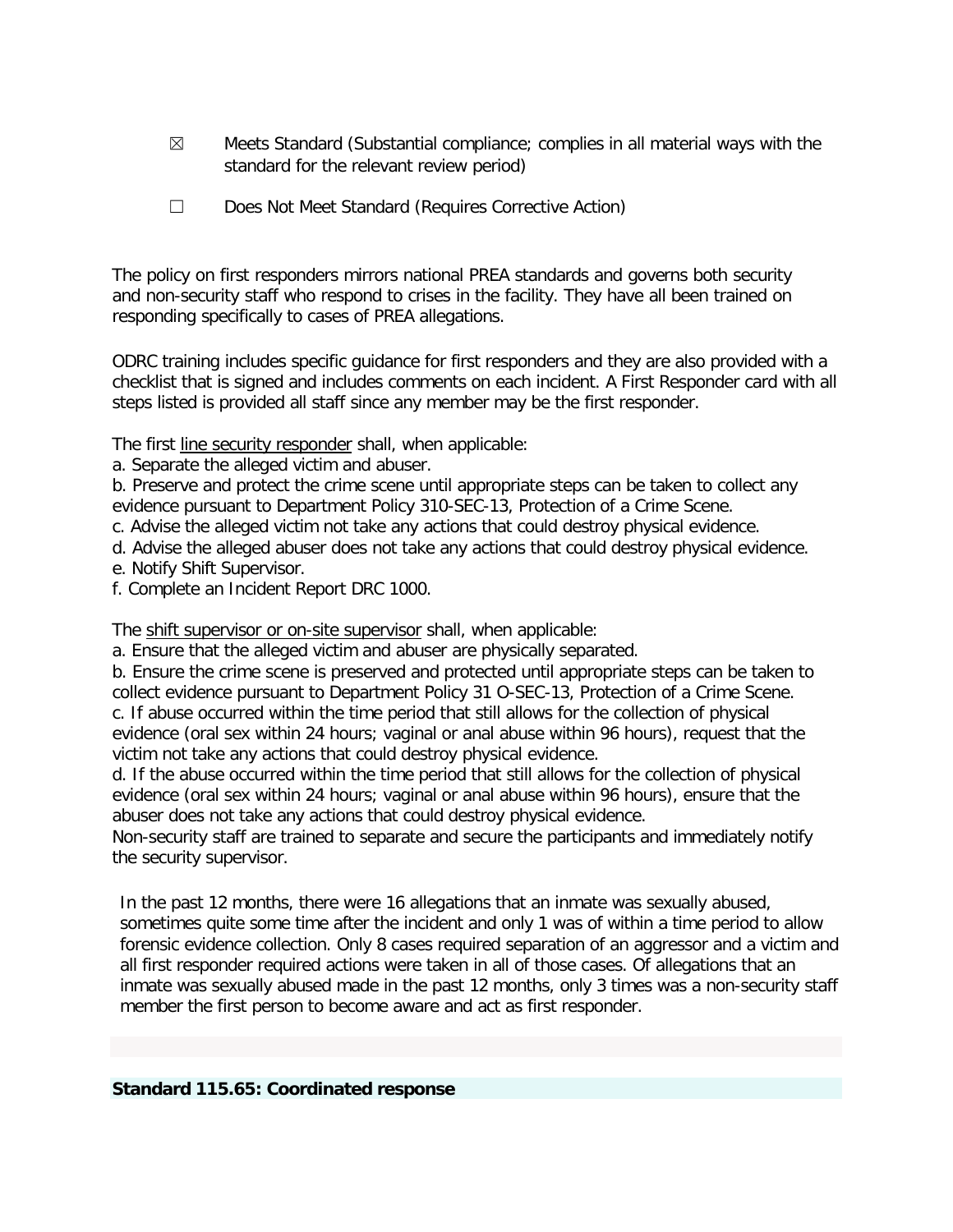#### 115.65 (a)

 Has the facility developed a written institutional plan to coordinate actions among staff first responders, medical and mental health practitioners, investigators, and facility leadership taken in response to an incident of sexual abuse?  $\boxtimes$  Yes  $\Box$  No

## Auditor Overall Compliance Determination

- ☐ Exceeds Standard (Substantially exceeds requirement of standards)
- $\boxtimes$  Meets Standard (Substantial compliance; complies in all material ways with the standard for the relevant review period)
- ☐ Does Not Meet Standard (Requires Corrective Action)

The Facility has a well-written and well-developed institutional policy and plan to coordinate actions of staff in response to an incident of sexual abuse. Interviews with Specialized Staff and intermediate level managers confirmed that all were knowledgeable concerning the response plan and the specific duties of each. The response checklist is very clear and specific as to which staff are responsible at each step and also includes the various requirements and restrictions involved.

Responding to an allegation of sexual abuse requires a coordinated effort between unit security staff, the OCM (PREA), OHSP, medical and mental health services, and victim advocates (where available) or a Victim Support Person (VSP). They follow detailed procedures that provide a systematic notification and response process following a reported sexual abuse incident. The checklist and matrix for investigation, and other security and management decisions is welldone and mirrors the needs of the standard.

Staff members are trained, and provided a responder checklist, to respond in accordance with the following ODRC/facility training:

- Preserve and protect any crime scene until appropriate steps can be taken to collect any evidence.
- Request that the alleged victim not take any actions that could destroy physical evidence, including, as appropriate, washing, brushing teeth, changing clothes, urinating, defecating, smoking, drinking, or eating.
- Ensure that the alleged abuser does not take any actions that could destroy physical evidence, including, as appropriate, washing, brushing teeth, changing clothes, urinating, defecating, smoking, drinking, or eating.

These procedures are trained but, in these cases, all interviews, records, and information from the outside agency, reported that the common offenses were touching someone, fondling, grabbing buttocks or breasts over clothing etc. and therefore were not cases that allowed for the collection of forensic evidence.

ODRC specifically outlines the above detailed procedures for all staff to respond to allegations of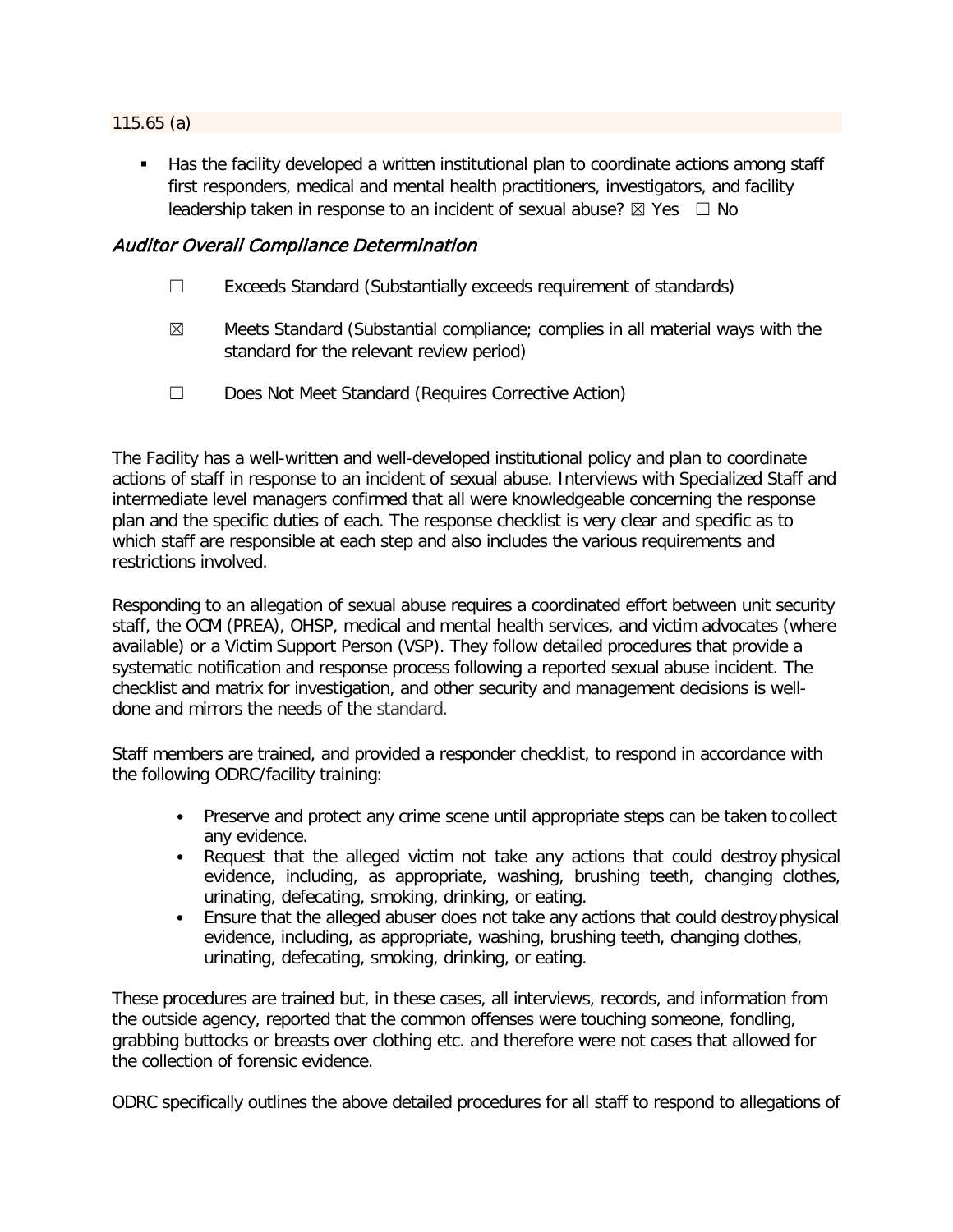sexual abuse in accordance with the standard. All line staff are trained as first responders, and all volunteers and contractors also receive instruction on appropriate initial responses if they are first on scene, and all are provided pocket-sized cards with the required steps as a memory tool in any crisis. All staff interviewed were aware of their expected duties to include protection and separation, evidence preservation and collection, medical assessment and treatment if needed. The checklist utilized by staff mirrors the PREA standard and staff have received required training specific to these duties as confirmed through interviews and training records provided.

The overall coordinated response plan includes:

The first line security responder shall, when applicable:

a. Separate the alleged victim and abuser.

b. Preserve and protect the crime scene until appropriate steps can be taken to collect any evidence pursuant to Department Policy 310-SEC-13, Protection of a Crime Scene.

c. Advise the alleged victim not take any actions that could destroy physical evidence.

- d. Advise the alleged abuser does not take any actions that could destroy physical evidence.
- e. Notify Shift Supervisor.
- f. Complete an Incident Report DRC 1000.

The shift supervisor or on-site supervisor shall, when applicable:

a. Ensure that the alleged victim and abuser are physically separated.

b. Ensure the crime scene is preserved and protected until appropriate steps can be taken to collect evidence pursuant to Department Policy 31 O-SEC-13, Protection of a Crime Scene.

c. If abuse occurred within the time period that still allows for the collection of physical evidence (oral sex within 24 hours; vaginal or anal abuse within 96 hours), request that the victim not take any actions that could destroy physical evidence.

d. If the abuse occurred within the time period that still allows for the collection of physical evidence (oral sex within 24 hours; vaginal or anal abuse within 96 hours), ensure that the abuser does not take any actions that could destroy physical evidence.

e. Contact Medical Services

f. Make required notifications as referenced in First Responder Checklist, DRC Policy 79-ISA-02.

g. Complete an Incident Report DRC 1000.

Medical Responsibilities

- In cases of alleged sexual abuse, medical staff assures appropriate examination, documentation, transport to the local emergency department, and other requirements of Medical Protocol.
- Medical services shall ensure testing for sexually transmitted diseases, counseling, prophylactic treatment, follow-up and referral for mental health evaluation.
- Inmate Health Services shall conduct an examination of the alleged abuser for the presence or absence of physical trauma and perform follow-up testing for sexually transmitted diseases and pregnancy testing, as appropriate.
- Inmate Health Services refer alleged abusers to Mental Health Services.

Mental Health

When alleged victims and abusers are referred to mental health services, mental health staff complete further screenings and/or assessments consistent with Department Policy.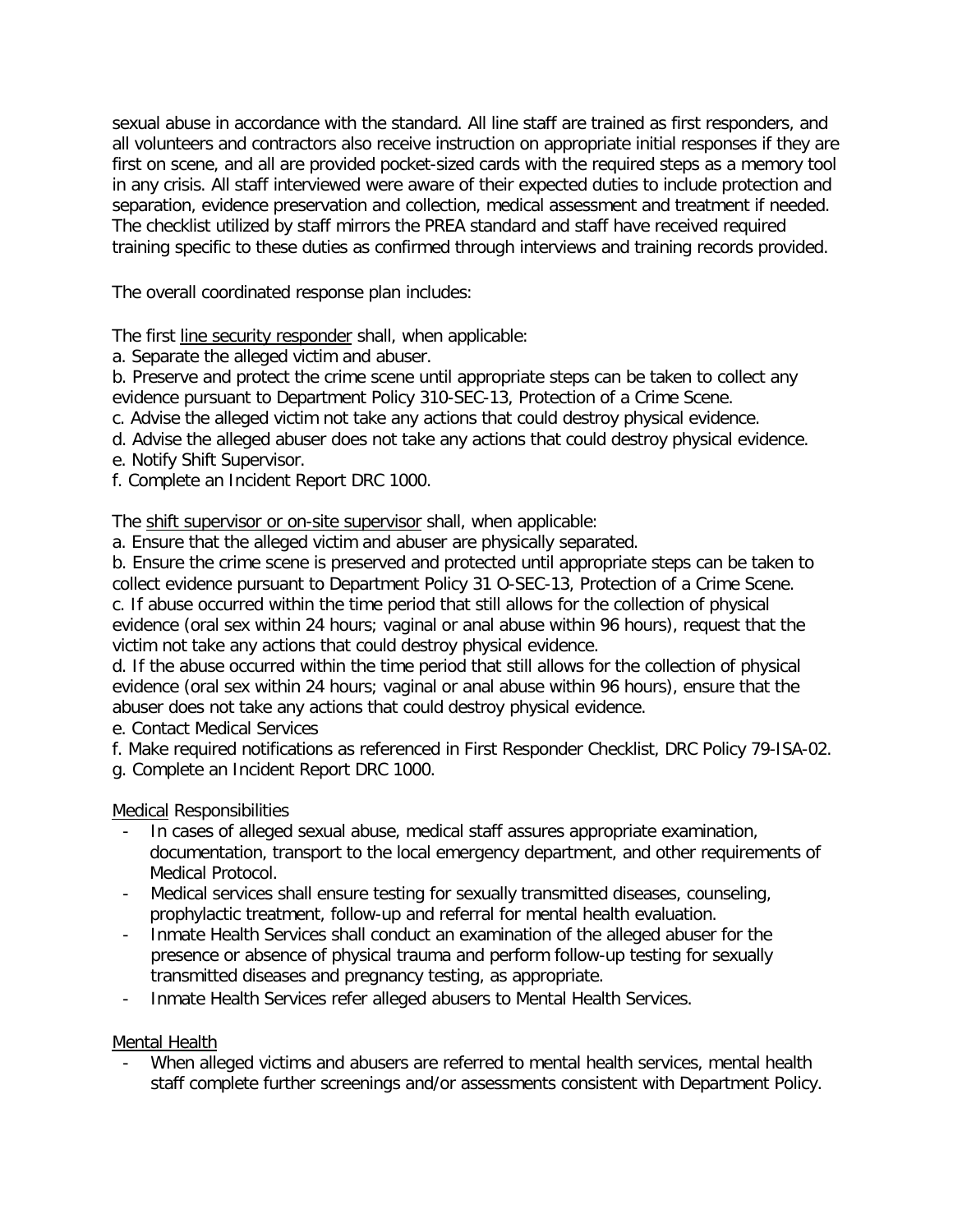#### **Investigators**

- All reports of sexual abuse shall be investigated and referred to the Ohio State Highway Patrol unless the allegation does not involve potentially criminal behavior.
- The timeframes and requirements outlined in Department Policy 79-ISA-02, Investigation and Prevention of Retaliation, shall be followed.
- All allegations of sexual abuse shall be documented using the PREA Incident Reporting packet or the automated system when available.

## Leadership

All cases of sexual abuse, unless determined to be unfounded, shall be reviewed by the Sexual Abuse Review Team (SART) within 30 calendar days of the conclusion of an investigation. The institutional investigator shall monitor retaliation resulting from cases of sexual abuse. The institution OCM shall monitor retaliation resulting from cases of sexual harassment. The Managing Officer shall implement the recommendations from the SART or shall document his/her reason for not doing so.

## **Standard 115.66: Preservation of ability to protect offenders from contact with abusers**

115.66 (a)

 Are both the agency and any other governmental entities responsible for collective bargaining on the agency's behalf prohibited from entering into or renewing any collective bargaining agreement or other agreement that limits the agency's ability to remove alleged staff sexual abusers from contact with any offenders pending the outcome of an investigation or of a determination of whether and to what extent discipline is warranted?  $\boxtimes$  Yes  $\Box$  No

## 115.66 (b)

Auditor is not required to audit this provision.

# Auditor Overall Compliance Determination

- ☐ Exceeds Standard (Substantially exceeds requirement of standards)
- $\boxtimes$  Meets Standard (Substantial compliance; complies in all material ways with the standard for the relevant review period)
- ☐ Does Not Meet Standard (Requires Corrective Action)

ODRC does engage in collective bargaining and the State retains the rights to: hire and transfer employees, suspend, discharge and discipline employees; make any and all rules and regulations; and determine the basis for selection, retention and promotion of employees.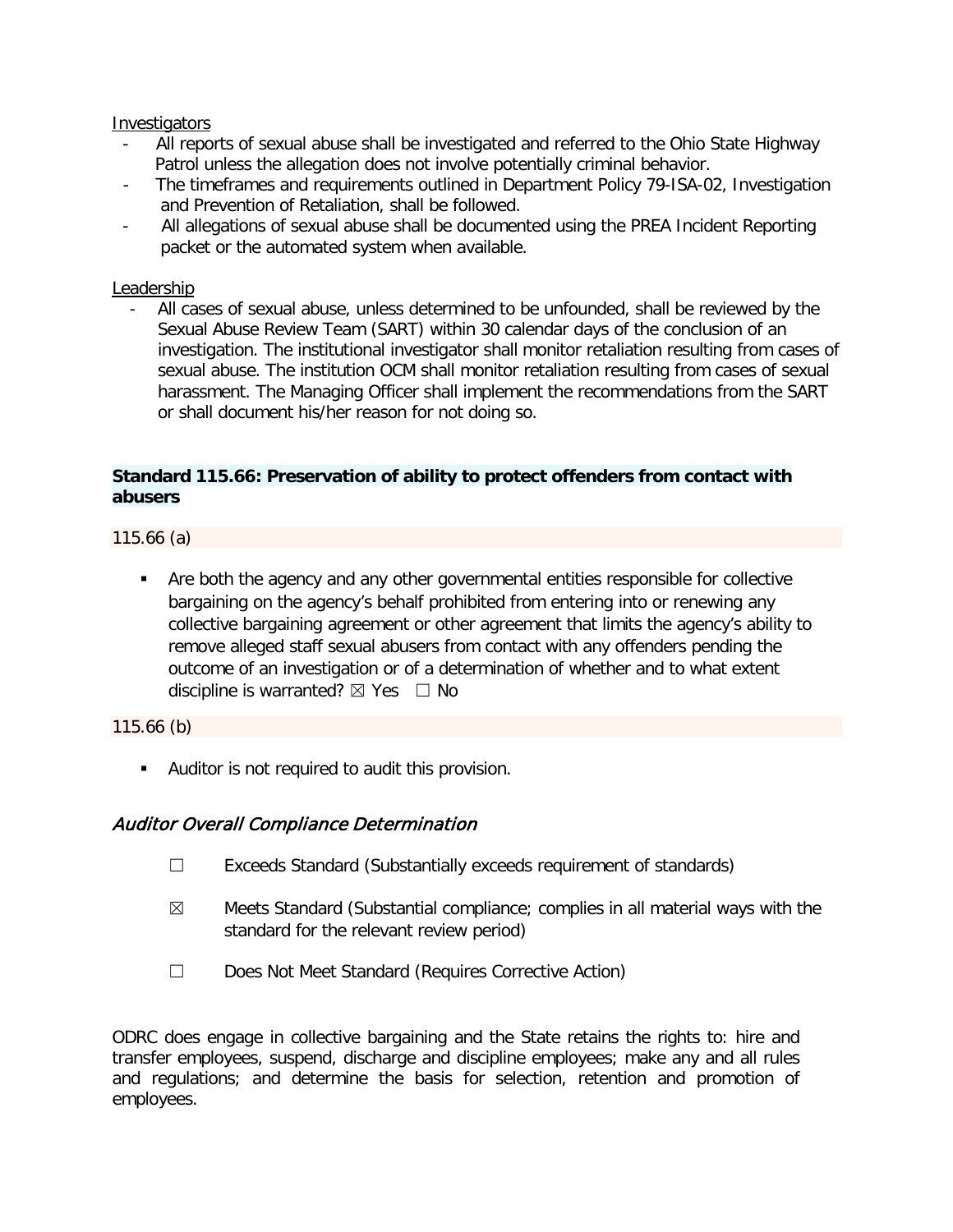## **Standard 115.67: Agency protection against retaliation**

#### 115.67 (a)

- Has the agency established a policy to protect all offenders and staff who report sexual abuse or sexual harassment or cooperate with sexual abuse or sexual harassment investigations from retaliation by other offenders or staff?  $\boxtimes$  Yes  $\Box$  No
- Has the agency designated which staff members or departments are charged with monitoring retaliation?  $\boxtimes$  Yes  $\Box$  No

#### 115.67 (b)

Does the agency employ multiple protection measures, such as housing changes or transfers for offender victims or abusers, removal of alleged staff or offender abusers from contact with victims, and emotional support services for offenders or staff who fear retaliation for reporting sexual abuse or sexual harassment or for cooperating with investigations?  $\boxtimes$  Yes  $\Box$  No

#### 115.67 (c)

- Except in instances where the agency determines that a report of sexual abuse is unfounded, for at least 90 days following a report of sexual abuse, does the agency: Monitor the conduct and treatment of residents or staff who reported the sexual abuse to see if there are changes that may suggest possible retaliation by offenders or staff? ☒ Yes ☐ No
- Except in instances where the agency determines that a report of sexual abuse is unfounded, for at least 90 days following a report of sexual abuse, does the agency: Monitor the conduct and treatment of offenders who were reported to have suffered sexual abuse to see if there are changes that may suggest possible retaliation by offenders or staff?  $\boxtimes$  Yes  $\Box$  No
- Except in instances where the agency determines that a report of sexual abuse is unfounded, for at least 90 days following a report of sexual abuse, does the agency: Act promptly to remedy any such retaliation?  $\boxtimes$  Yes  $\Box$  No
- Except in instances where the agency determines that a report of sexual abuse is unfounded, for at least 90 days following a report of sexual abuse, does the agency: Monitor any offender disciplinary reports?  $\boxtimes$  Yes  $\Box$  No
- Except in instances where the agency determines that a report of sexual abuse is unfounded, for at least 90 days following a report of sexual abuse, does the agency: Monitor offender housing changes?  $\boxtimes$  Yes  $\Box$  No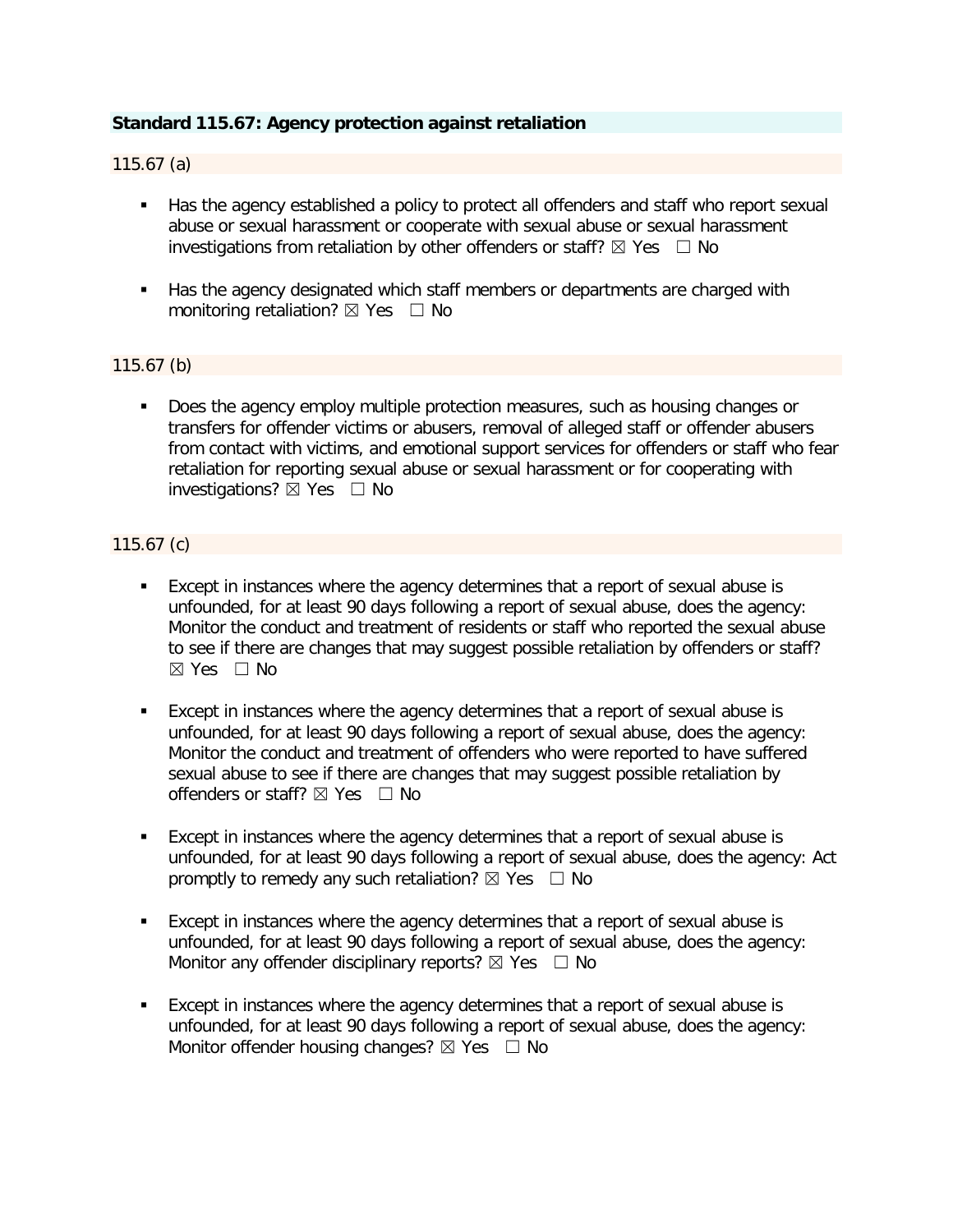- Except in instances where the agency determines that a report of sexual abuse is unfounded, for at least 90 days following a report of sexual abuse, does the agency: Monitor offender program changes?  $\boxtimes$  Yes  $\Box$  No
- Except in instances where the agency determines that a report of sexual abuse is unfounded, for at least 90 days following a report of sexual abuse, does the agency: Monitor negative performance reviews of staff?  $\boxtimes$  Yes  $\Box$  No
- Except in instances where the agency determines that a report of sexual abuse is unfounded, for at least 90 days following a report of sexual abuse, does the agency: Monitor reassignments of staff?  $\boxtimes$  Yes  $\Box$  No
- Does the agency continue such monitoring beyond 90 days if the initial monitoring indicates a continuing need?  $\boxtimes$  Yes  $\Box$  No

## 115.67 (d)

In the case of offenders, does such monitoring also include periodic status checks?  $\boxtimes$  Yes  $\Box$  No

## 115.67 (e)

**If any other individual who cooperates with an investigation expresses a fear of** retaliation, does the agency take appropriate measures to protect that individual against retaliation? **⊠** Yes □ No

## 115.67 (f)

Auditor is not required to audit this provision.

## Auditor Overall Compliance Determination

- ☐ Exceeds Standard (Substantially exceeds requirement of standards)
- $\boxtimes$  Meets Standard (Substantial compliance; complies in all material ways with the standard for the relevant review period)
- ☐ Does Not Meet Standard (Requires Corrective Action)

ODRC policy is that the institution shall protect all inmates and staff who report sexual misconduct or cooperate with sexual misconduct investigations from retaliation by other inmates or staff.

The institutional investigator monitors retaliation resulting from cases of sexual abuse. The Institution OCM/PREA Coordinator monitors retaliation resulting from cases of sexual harassment.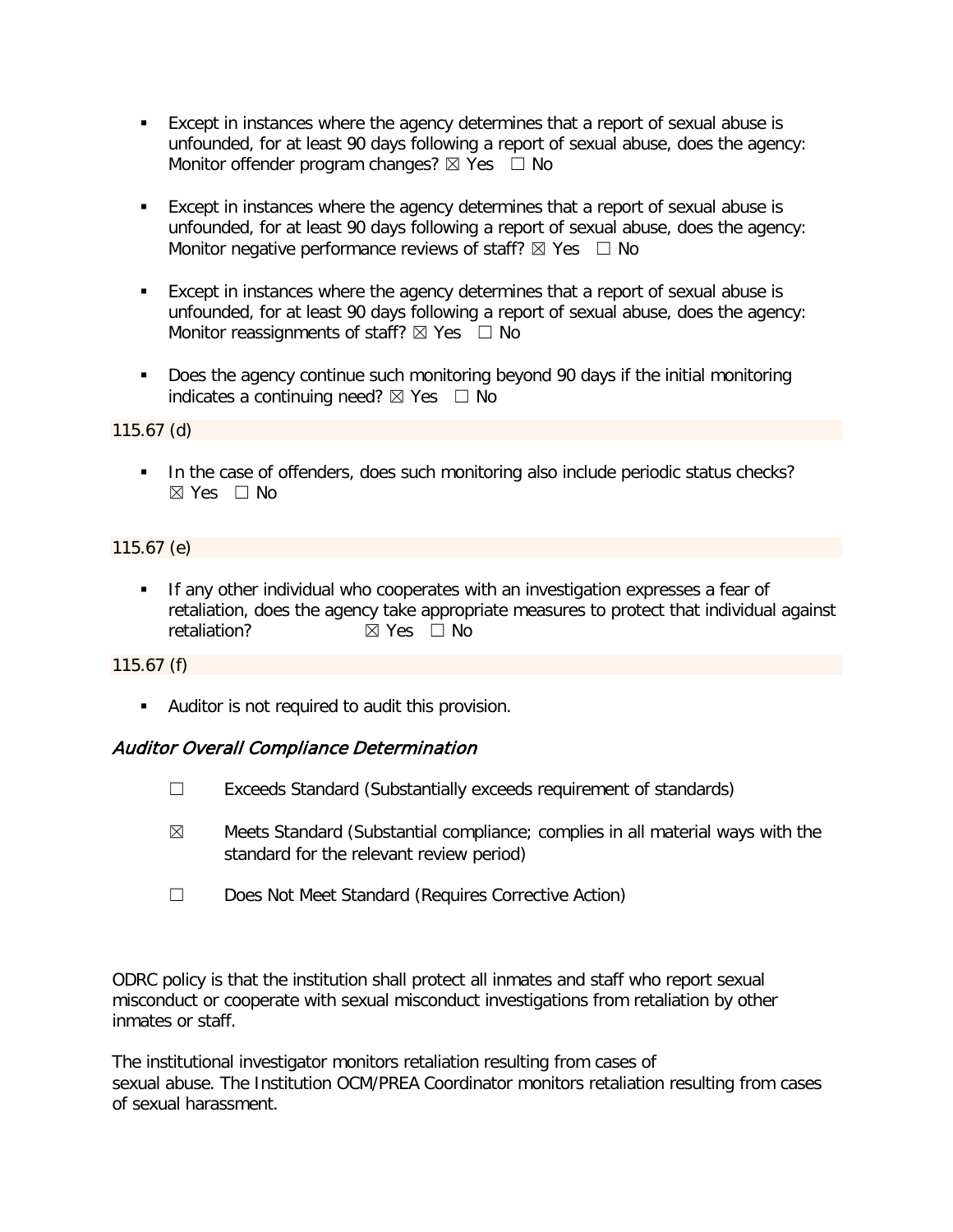For at least ninety (90) calendar days following the report of sexual misconduct, there is monitoring of the conduct and treatment of inmates or staff who reported the sexual misconduct and of inmates who were reported to have suffered sexual misconduct to see if there are changes that may suggest possible retaliation by inmates or staff and acts promptly to remedy any such retaliation.

Periodic Status checks occur at least every thirty (30) calendar days during the monitoring period and include:

- a. Reviewing inmate discipline (RIB1 in DOTS/facility Staff);
- b. Housing changes (DOTS/Count Office);
- c. Program changes (DOTS/facility Staff);
- d. Job changes (DOTS/facility Staff);
- e. Negative performance reviews (DOTS/facility Staff/Work Supervisor);
- f. Reassignment of staff (Supervisor/Shift Roster/Personnel Office).

The monitoring continues beyond 90 days if circumstances dictate the need. If any other individual who cooperates with an investigation expresses a fear of retaliation, the ODRC also will take appropriate measures to protect that individual against retaliation.

All monitoring of retaliation is documented in the electronic PREA incident reporting system. The inmate and/or employee being monitored is interviewed during the periodic status check. The inmate and institutional investigator sign and date the monitoring of retaliation document in the electronic PREA Incident Reporting System.

The institution employs multiple protection measures and emotional support services for inmates or staff who fear retaliation for reporting sexual misconduct or for cooperating with investigations, such as housing changes, rare transfers of either victim or aggressor to a larger or different ODRC facility, emotional support services and removal of perpetrators.

An institution's obligation to monitor retaliation terminates if the institutional investigator or Institution OCM determines one (1) of the following:

- a. The allegation is unfounded;
- b. The inmate victim or witness is transferred to another institution; or
- c. The inmate victim or witness is released from custody.

All cases of sexual abuse, unless determined to be unfounded, are reviewed by the Sexual Abuse Review Team (SART) within 30 calendar days of the conclusion of an investigation, and this normally occurs within a week or so.

Interviews with the OCM, a review of the ODRC and the Ross Correctional Institution policies, and a review of the position descriptions provide good support for this standard being compliant.

The facility is divided between North and south sides and has 4 general units on each side, (9 units total, so separation can normally be accomplished relatively easily. That provides a move to enable the victim being safer and where retaliation or action is less likely.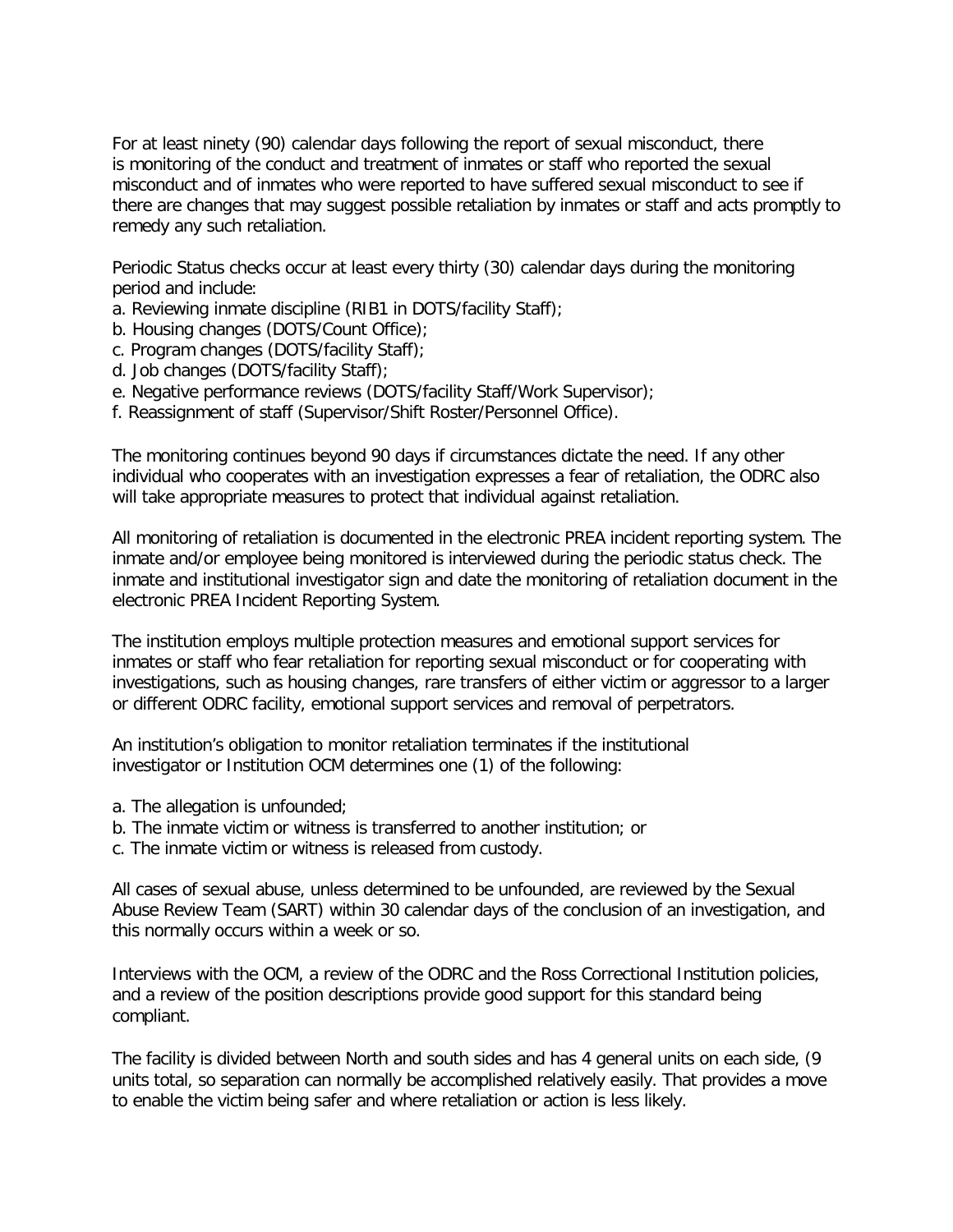# **Standard 115.68: Post-allegation protective custody**

#### 115.68 (a)

Is any and all use of segregated housing to protect an offender who is alleged to have suffered sexual abuse subject to the requirements of § 115.43?  $\boxtimes$  Yes  $\Box$  No

## Auditor Overall Compliance Determination

- $\Box$  Exceeds Standard (Substantially exceeds requirement of standards)
- $\boxtimes$  Meets Standard (Substantial compliance; complies in all material ways with the standard for the relevant review period)
- ☐ Does Not Meet Standard (Requires Corrective Action)

The agency does have a policy that offenders at high risk for sexual victimization will not be placed in 'protective custody' (PC) unless an assessment of all available alternatives has been made and it is determined there is no available alternative means of separation from likely abusers. If the assessment cannot be immediate, the unit may hold the offender in involuntary segregated housing while completing the assessment, for no longer than 24 hours.

The number of offenders who alleged sexual abuse and who were held in involuntary segregated housing in the past 12 months awaiting completion of assessment is 0. ODRC policy is as follows:

- "Involuntary TPU (Transitional Program Unit) assignments shall only be until alternative means of separation from likely abusers can be arranged and shall not ordinarily exceed thirty (30) calendar days.
- Every thirty (30) calendar days, unit management shall afford each inmate a review to determine whether there is a continuing need for separation from general population."
- Inmates at high risk for victimization shall not be placed in involuntary Transitional Program facility (TPU) under Restrictive Housing (RH) or Limited Privilege Housing (LPH) conditions unless an assessment of all available alternatives has been made and a determination has been made that there is no available alternative means of separation from likely abusers.
- The PREA involuntary TPU screen shall be completed if an involuntary TPU assignment is made pursuant to this section. Staff shall clearly document the basis for the concern for the inmate's safety and the reason why no alternative means could be arranged.
- Inmates placed in TPU for this purpose shall have access to programs, privileges, education, and work opportunities to the extent possible. If access is restricted, staff shall document:
- Opportunities that have been limited;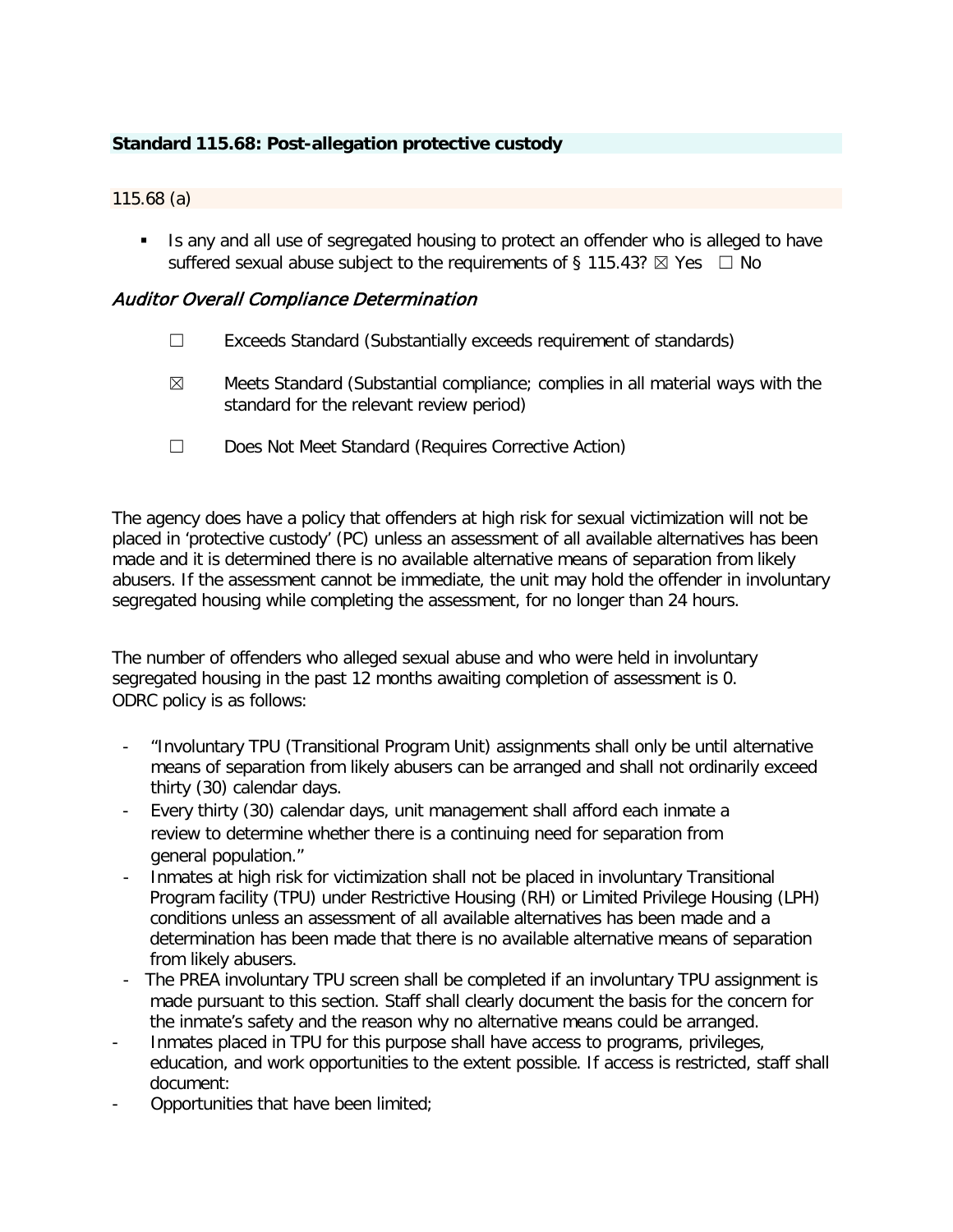- Duration of limitations:
- Reasons for such limitations.

Policy provides that these offenders are to have to have access to programs, privileges, education, and work opportunities to the extent possible.

# **INVESTIGATIONS**

#### **Standard 115.71: Criminal and administrative agency investigations**

115.71 (a)

- When the agency conducts its own investigations into allegations of sexual abuse and sexual harassment, does it do so promptly, thoroughly, and objectively? [N/A if the agency/facility is not responsible for conducting any form of criminal OR administrative sexual abuse investigations. See 115.21(a).]  $\boxtimes$  Yes  $\Box$  No  $\Box$  NA
- Does the agency conduct such investigations for all allegations, including third party and anonymous reports? [N/A if the agency/facility is not responsible for conducting any form of criminal OR administrative sexual abuse investigations. See 115.21(a).]  $\boxtimes$  Yes  $\Box$  No  $\Box$  NA

#### 115.71 (b)

 Where sexual abuse is alleged, does the agency use investigators who have received specialized training in sexual abuse investigations as required by 115.34?  $\boxtimes$  Yes  $\Box$  No

115.71 (c)

- Do investigators gather and preserve direct and circumstantial evidence, including any available physical and DNA evidence and any available electronic monitoring data?  $\boxtimes$ Yes □ No
- Do investigators interview alleged victims, suspected perpetrators, and witnesses?  $\boxtimes$  Yes  $\Box$  No
- Do investigators review prior reports and complaints of sexual abuse involving the suspected perpetrator?  $\boxtimes$  Yes  $\Box$  No

115.71 (d)

 When the quality of evidence appears to support criminal prosecution, does the agency conduct compelled interviews only after consulting with prosecutors as to whether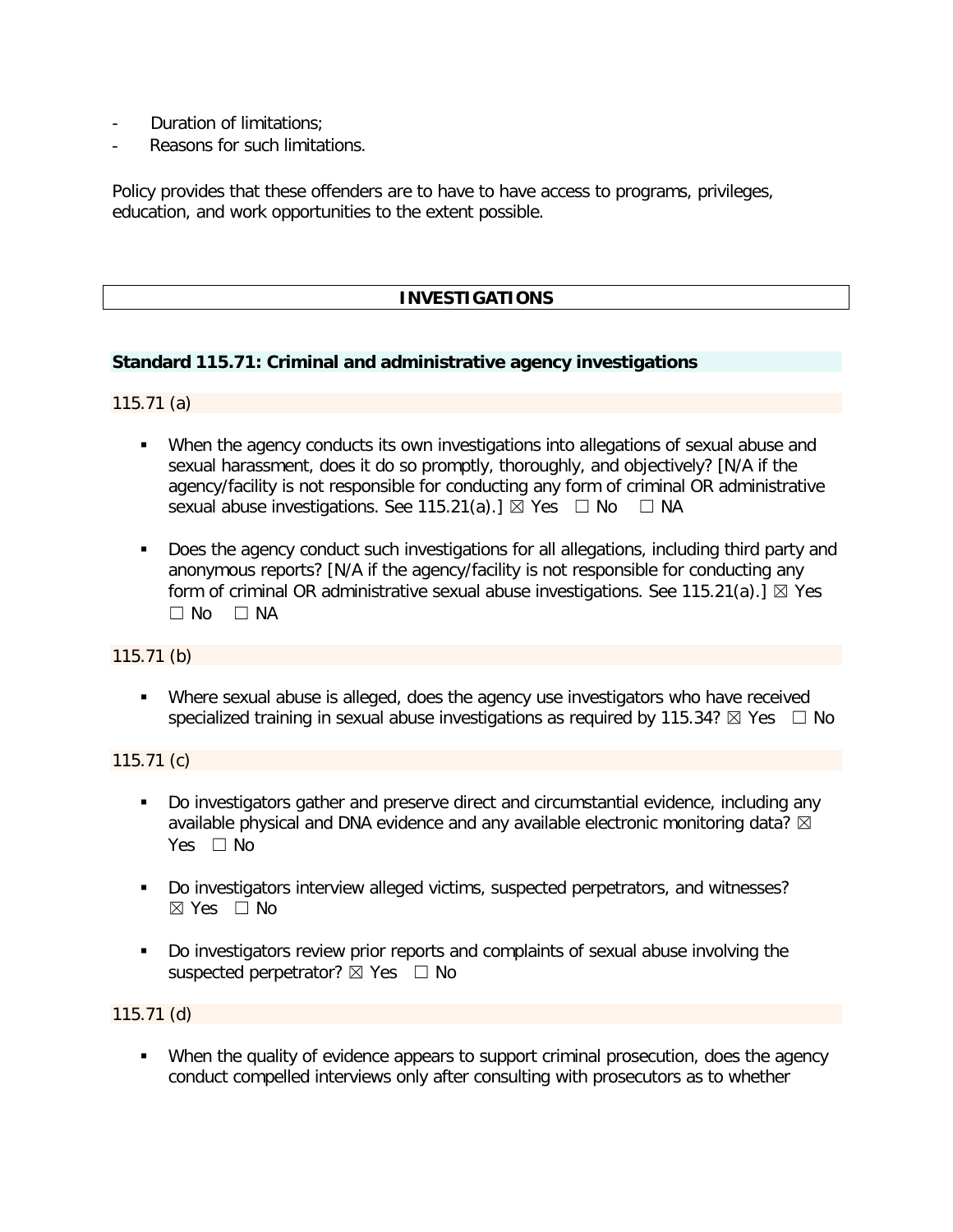compelled interviews may be an obstacle for subsequent criminal prosecution?  $\boxtimes$  Yes ☐ No

115.71 (e)

- Do agency investigators assess the credibility of an alleged victim, suspect, or witness on an individual basis and not on the basis of that individual's status as offender or staff? ⊠ Yes □ No
- **Does the agency investigate allegations of sexual abuse without requiring an offender** who alleges sexual abuse to submit to a polygraph examination or other truth-telling device as a condition for proceeding?  $\boxtimes$  Yes  $\Box$  No

115.71 (f)

- Do administrative investigations include an effort to determine whether staff actions or failures to act contributed to the abuse?  $\boxtimes$  Yes  $\Box$  No
- Are administrative investigations documented in written reports that include a description of the physical evidence and testimonial evidence, the reasoning behind credibility assessments, and investigative facts and findings?  $\boxtimes$  Yes  $\Box$  No

## 115.71 (g)

 Are criminal investigations documented in a written report that contains a thorough description of the physical, testimonial, and documentary evidence and attaches copies of all documentary evidence where feasible?  $\boxtimes$  Yes  $\Box$  No

## 115.71 (h)

 Are all substantiated allegations of conduct that appears to be criminal referred for prosecution? ⊠ Yes □ No

115.71 (i)

Does the agency retain all written reports referenced in 115.71(f) and (g) for as long as the alleged abuser is incarcerated or employed by the agency, plus five years?  $\boxtimes$  Yes ☐ No

115.71 (j)

 Does the agency ensure that the departure of an alleged abuser or victim from the employment or control of the agency does not provide a basis for terminating an investigation? **investigation? investigation**? **investigation** 

115.71 (k)

**Auditor is not required to audit this provision.**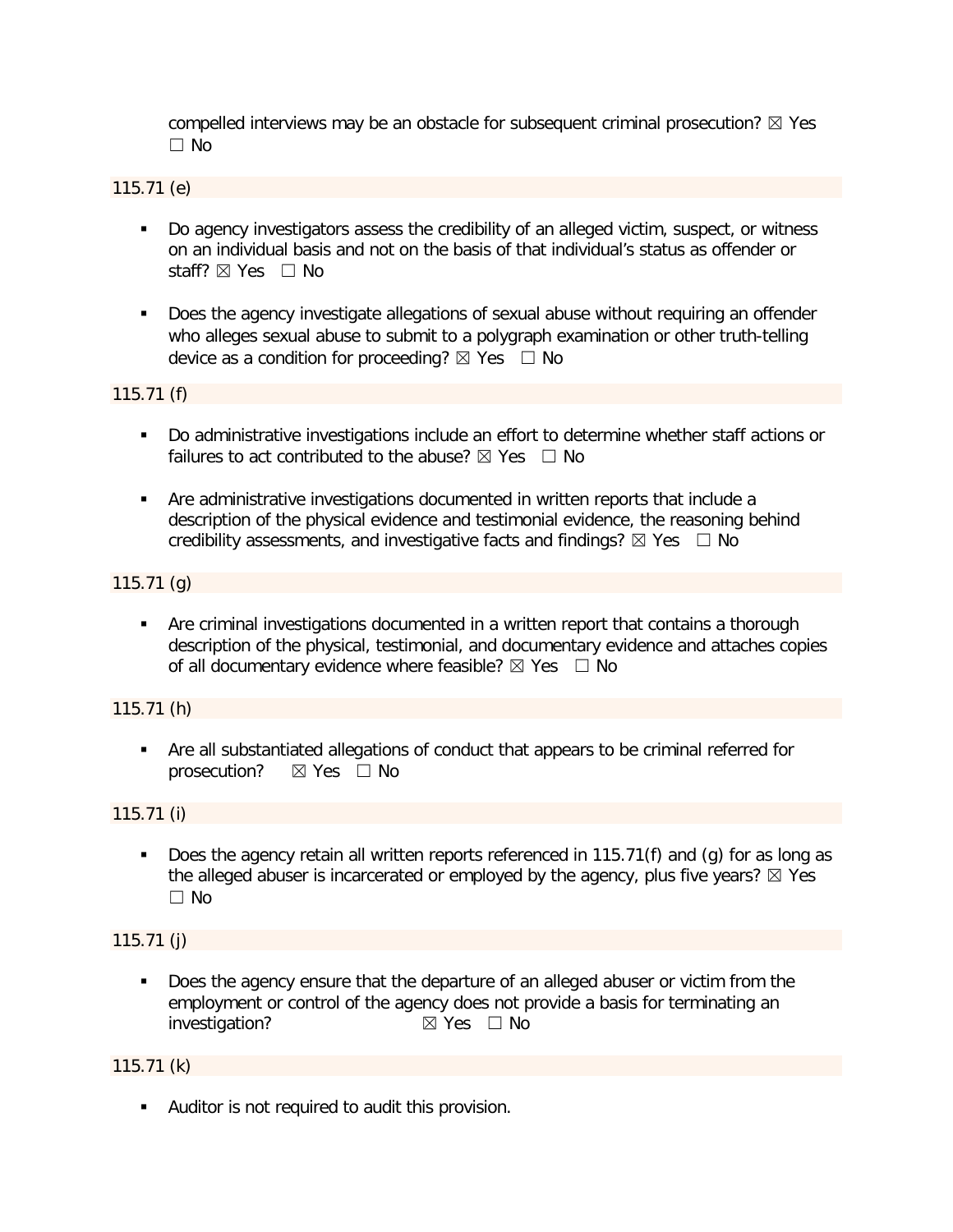## 115.71 (l)

 When an outside entity investigates sexual abuse, does the facility cooperate with outside investigators and endeavor to remain informed about the progress of the investigation? (N/A if an outside agency does not conduct administrative or criminal sexual abuse investigations. See 115.21(a).)  $\boxtimes$  Yes  $\Box$  No  $\Box$  NA

## Auditor Overall Compliance Determination

- ☐ Exceeds Standard (Substantially exceeds requirement of standards)
- $\boxtimes$  Meets Standard (Substantial compliance; complies in all material ways with the standard for the relevant review period)
- ☐ Does Not Meet Standard (Requires Corrective Action)

Institutional investigators conduct administrative sexual abuse investigations; the Operational Compliance Manger (OCM/PREA) conducts sexual harassment investigations; and the Ohio State Highway Patrol (OSHP) conducts all investigations of criminal incidents on state property, to include sexual misconduct activity.

Currently all criminal investigation records are held indefinitely by OSP. Cases that are open or considered an "active investigation" are maintained at each post/facility or component as long as the case is pending. Files are secure and protected from public access. Completed cases that are solved or cleared are forwarded to the OSP Central Records facility at General headquarters. At that point the reports and any supporting documents are scanned into the records system. Currently case files are pretty much held forever and are not subject to a retention schedule. Any allegation of sexual abuse, no matter the method used to report, is immediately referred to PREA investigators for criminal or administrative investigation. In the event the incident is not, or cannot be proven to be, criminal, it may still be pursued for Administrative Investigation. All ODRC PREA investigators have received appropriate and documented training oriented towards investigating either staff or offenders. Interview and documentation review indicates that the OHSP Investigators take the lead in a criminal investigation.

Substantial training has been received concerning sexual abuse investigations, evidence collection and preservation. Both OSP and institution investigators attend the same ODRC training and interviews indicated they work closely together, even to conducting shared initial interviews to determine if the presented data is indicative of criminal issues or administrative ones. All investigators and senior staff interviewed stated that any allegations substantiated would be referred for prosecution and any departure of the alleged abuser or victims would not terminate the investigation. Policy requires that the credibility of an alleged victims, suspect or witness be assessed on an individual basis and not be determined by any offender status.

Investigations involving allegations of sexual abuse are conducted by investigators who have received special training in sexual abuse investigations pursuant to this plan, both by ODRC, by contractors brought in several years ago, and by the NIC investigatory training module.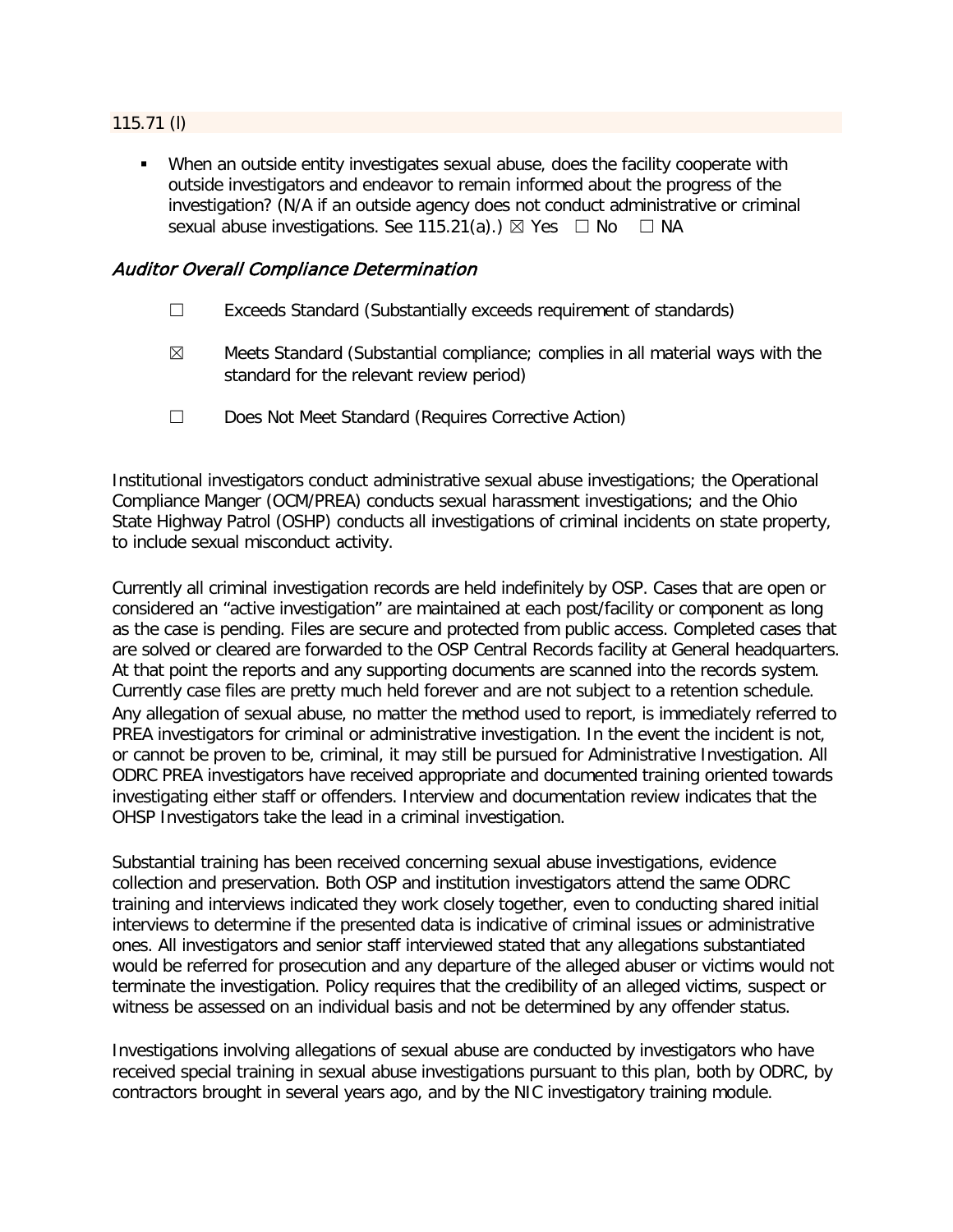There were no substantiated allegations of potentially criminal conduct referred for prosecution since the last PREA audit.

## **Standard 115.72: Evidentiary standard for administrative investigations**

115.72 (a)

Is it true that the agency does not impose a standard higher than a preponderance of the evidence in determining whether allegations of sexual abuse or sexual harassment are substantiated?  $\boxtimes$  Yes  $\Box$  No

# Auditor Overall Compliance Determination

- ☐ Exceeds Standard (Substantially exceeds requirement of standards)
- $\boxtimes$  Meets Standard (Substantial compliance; complies in all material ways with the standard for the relevant review period)
- ☐ Does Not Meet Standard (Requires Corrective Action)

As defined in the policy Prison Sexual Misconduct, Reporting, Response, Investigation, and Prevention of Retaliation 79-ISA-02, the ODRC "imposes a standard no higher than a preponderance of the evidence for administrative investigations". This was supported by interviews of the OCM and the institution investigator. RCI has not had any PREA incidents that were substantiated during the audit year.

## **Standard 115.73: Reporting to offenders**

115.73 (a)

 Following an investigation into an offender's allegation that he or she suffered sexual abuse in an agency facility, does the agency inform the offender as to whether the allegation has been determined to be substantiated, unsubstantiated, or unfounded?  $\boxtimes$ Yes □ No

115.73 (b)

**If the agency did not conduct the investigation into an offender's allegation of sexual** abuse in an agency facility, does the agency request the relevant information from the investigative agency in order to inform the offender? (N/A if the agency/facility is responsible for conducting administrative and criminal investigations.)  $\boxtimes$  Yes  $\Box$  No  $\Box$  NA

115.73 (c)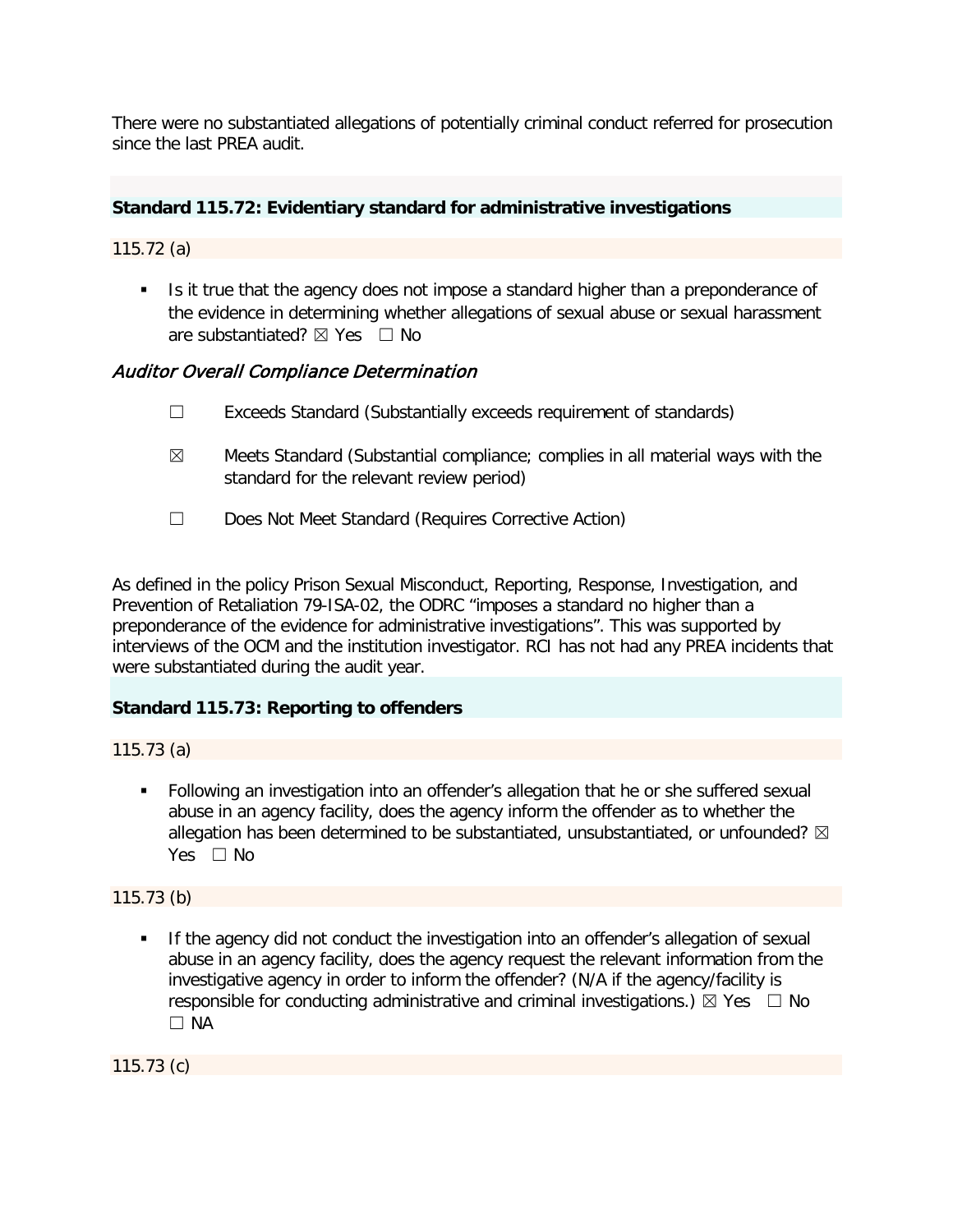- Following an offender's allegation that a staff member has committed sexual abuse against the resident, unless the agency has determined that the allegation is unfounded, or unless the resident has been released from custody, does the agency subsequently inform the resident whenever: The staff member is no longer posted within the offender's unit? ☒ Yes ☐ No
- Following an offender's allegation that a staff member has committed sexual abuse against the resident, unless the agency has determined that the allegation is unfounded, or unless the resident has been released from custody, does the agency subsequently inform the resident whenever: The staff member is no longer employed at the facility?  $\boxtimes$  Yes  $\Box$  No
- Following an offender's allegation that a staff member has committed sexual abuse against the resident, unless the agency has determined that the allegation is unfounded, or unless the resident has been released from custody, does the agency subsequently inform the resident whenever: The agency learns that the staff member has been indicted on a charge related to sexual abuse in the facility?  $\boxtimes$  Yes  $\Box$  No
- Following an offender's allegation that a staff member has committed sexual abuse against the resident, unless the agency has determined that the allegation is unfounded, or unless the resident has been released from custody, does the agency subsequently inform the resident whenever: The agency learns that the staff member has been convicted on a charge related to sexual abuse within the facility?  $\boxtimes$  Yes  $\Box$  No

# 115.73 (d)

- Following an offender's allegation that he or she has been sexually abused by another offender, does the agency subsequently inform the alleged victim whenever: The agency learns that the alleged abuser has been indicted on a charge related to sexual abuse within the facility?  $\boxtimes$  Yes  $\Box$  No
- Following an offender's allegation that he or she has been sexually abused by another offender, does the agency subsequently inform the alleged victim whenever: The agency learns that the alleged abuser has been convicted on a charge related to sexual abuse<br>within the facility?  $\boxtimes$  Yes  $\Box$  No within the facility?

# 115.73 (e)

Does the agency document all such notifications or attempted notifications?  $\boxtimes$  Yes  $\Box$ No

## 115.73 (f)

Auditor is not required to audit this provision.

# Auditor Overall Compliance Determination

☐ Exceeds Standard (Substantially exceeds requirement of standards)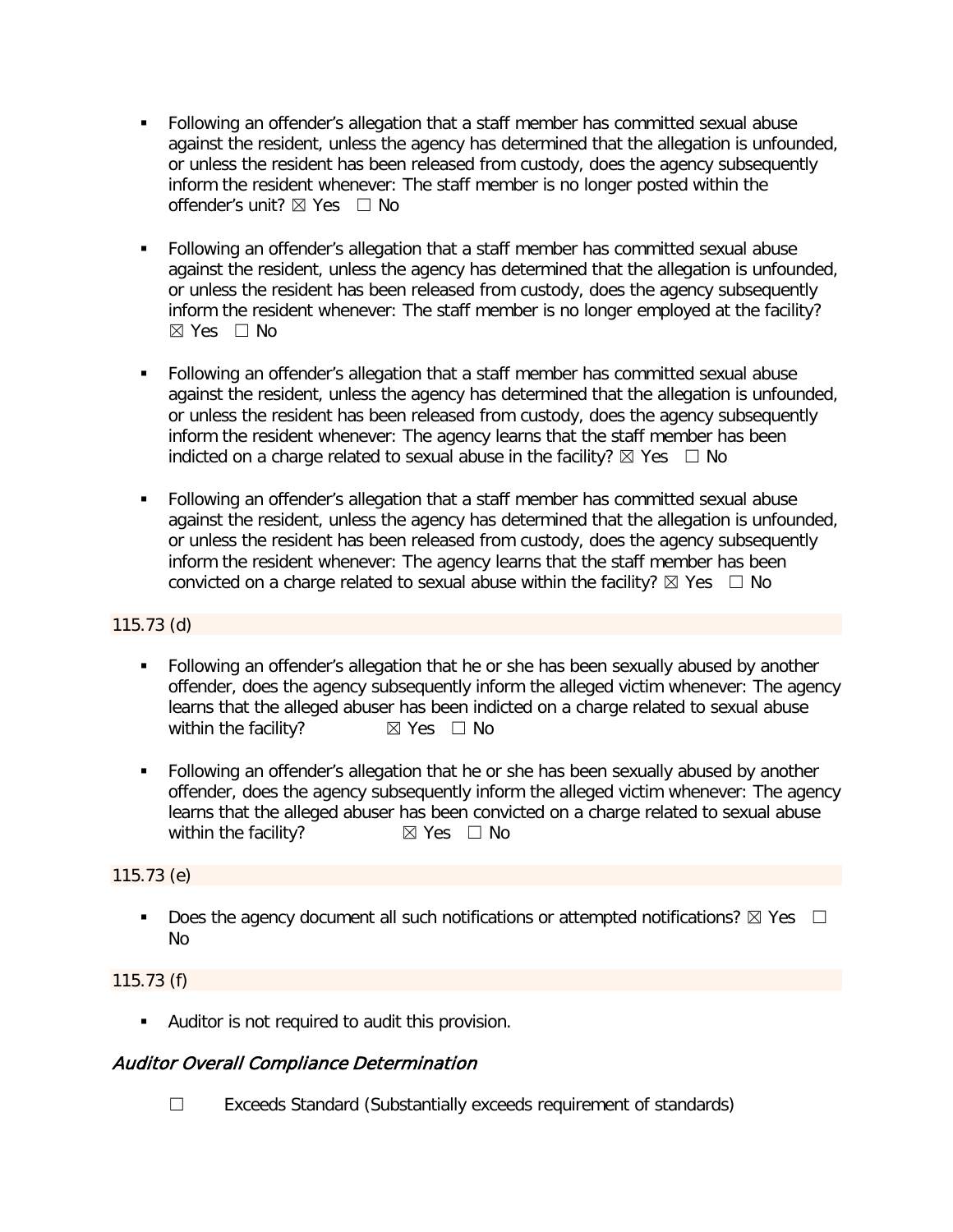- $\boxtimes$  Meets Standard (Substantial compliance; complies in all material ways with the standard for the relevant review period)
- ☐ Does Not Meet Standard (Requires Corrective Action)

There were 16 criminal or administrative investigations completed in the last 12 months and all 16 offenders were notified of the outcome. There was 1 outside agency investigation in the past 12 months and that inmate was notified of the outcome.

The agency has a policy requiring that any inmate who makes an allegation that he or she suffered sexual abuse in an agency facility is informed, in writing, as to whether the allegation has been determined to be substantiated, unsubstantiated, or unfounded following an investigation by the agency.

Per Policy 79-ISA-02: All such inmate notifications or attempted notifications shall be issued in writing and documented. The inmate shall sign the form, verifying that such notification has been received.

The interviews conducted, ODRC policy reviewed and records reviewed all indicate that offenders are notified of investigation outcomes and that this notification occurs from the investigating agency through the Institutional Investigator, including complaints against staff.

# **DISCIPLINE**

## **Standard 115.76: Disciplinary sanctions for staff**

115.76 (a)

 Are staff subject to disciplinary sanctions up to and including termination for violating agency sexual abuse or sexual harassment policies?  $\boxtimes$  Yes  $\Box$  No

115.76 (b)

If Its termination the presumptive disciplinary sanction for staff who have engaged in sexual abuse? ⊠ Yes □ No

115.76 (c)

 Are disciplinary sanctions for violations of agency policies relating to sexual abuse or sexual harassment (other than actually engaging in sexual abuse) commensurate with the nature and circumstances of the acts committed, the staff member's disciplinary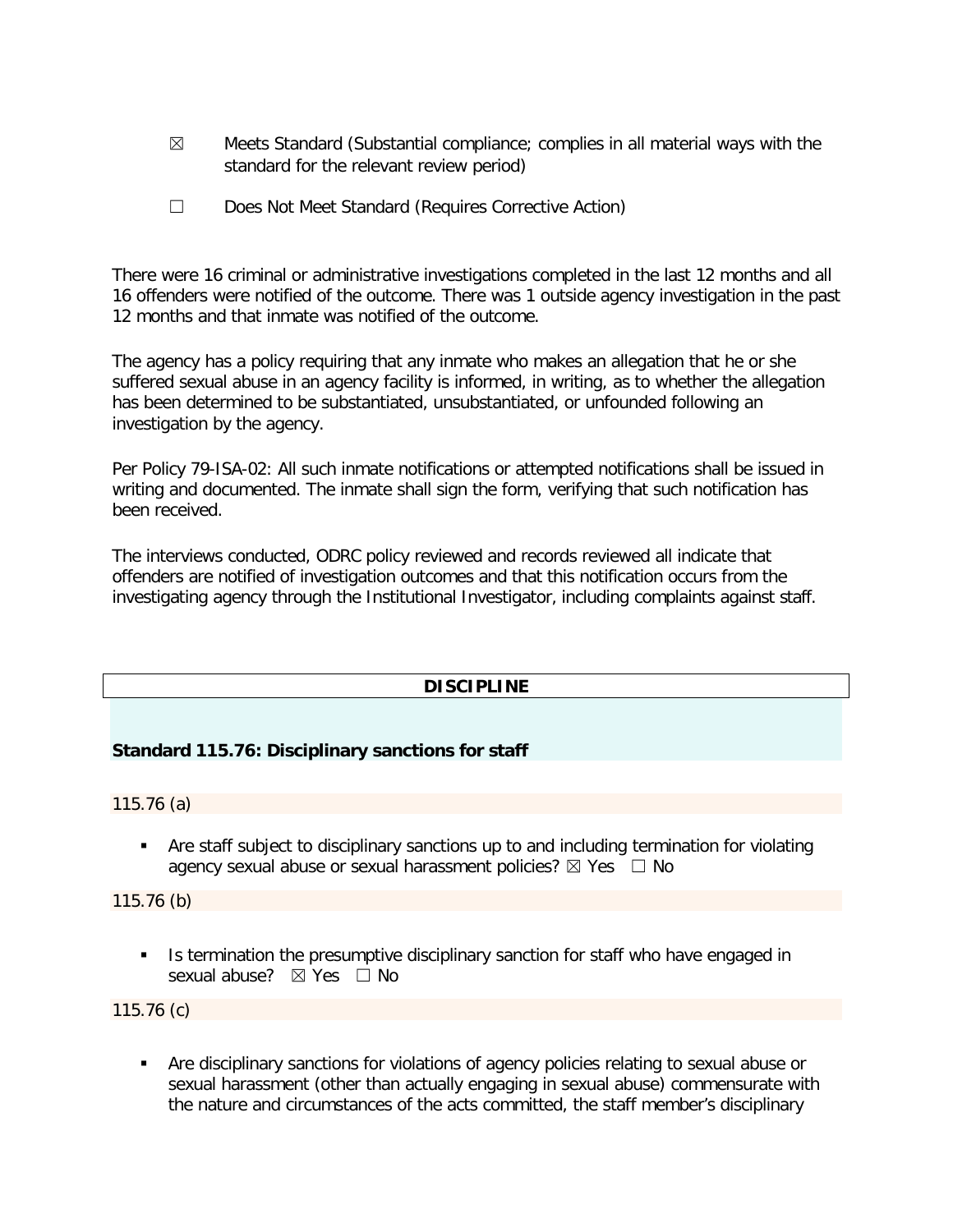history, and the sanctions imposed for comparable offenses by other staff with similar histories? ⊠ Yes □ No

115.76 (d)

- **Are all terminations for violations of agency sexual abuse or sexual harassment policies,** or resignations by staff who would have been terminated if not for their resignation, reported to: Law enforcement agencies (unless the activity was clearly not criminal)?  $\boxtimes$ Yes □ No
- **Are all terminations for violations of agency sexual abuse or sexual harassment policies,** or resignations by staff who would have been terminated if not for their resignation, reported to: Relevant licensing bodies?  $\boxtimes$  Yes  $\Box$  No

## Auditor Overall Compliance Determination

- ☐ Exceeds Standard (Substantially exceeds requirement of standards)
- $\boxtimes$  Meets Standard (Substantial compliance; complies in all material ways with the standard for the relevant review period)
- ☐ Does Not Meet Standard (Requires Corrective Action)

In the past 12 months, there have been no staff from the facility who have violated agency sexual abuse are sexual harassment policies or who have been terminated or resigned prior to termination. No staff have been disciplined short of termination and none reported to law enforcement or licensing boards

31-SEM-02 Policy states Sexual conduct with an inmate or anyone under the supervision of the Department is a criminal act pursuant to the Ohio Revised Code. The Department will refer and pursue disciplinary sanctions up to and including termination for violating agency sexual abuse or sexual harassment policies and the policy states that criminal charges will also be pursued.

Per policy 31-SEM-07: All terminations for violations of agency sexual misconduct policies are reported to DRC legal services by the managing officer for notification to any licensing bodies.

In accordance with DRC policy 31-SEM-02, Employee Standards of Conduct, all employees shall be subject to disciplinary sanctions up to and including termination for violating DRC sexual misconduct policies. Terminations for violations of DRC sexual misconduct policy, or resignations by staff that would have been terminated if not for their resignation, shall be reported to law enforcement agencies, unless the activity was clearly not criminal, and also reported to any relevant licensing bodies

All terminations for violations of agency sexual abuse or sexual harassment policies, or resignations by staff who would have been terminated if not for their resignation, are reported to law enforcement agencies, unless the activity was clearly not criminal, and to any relevant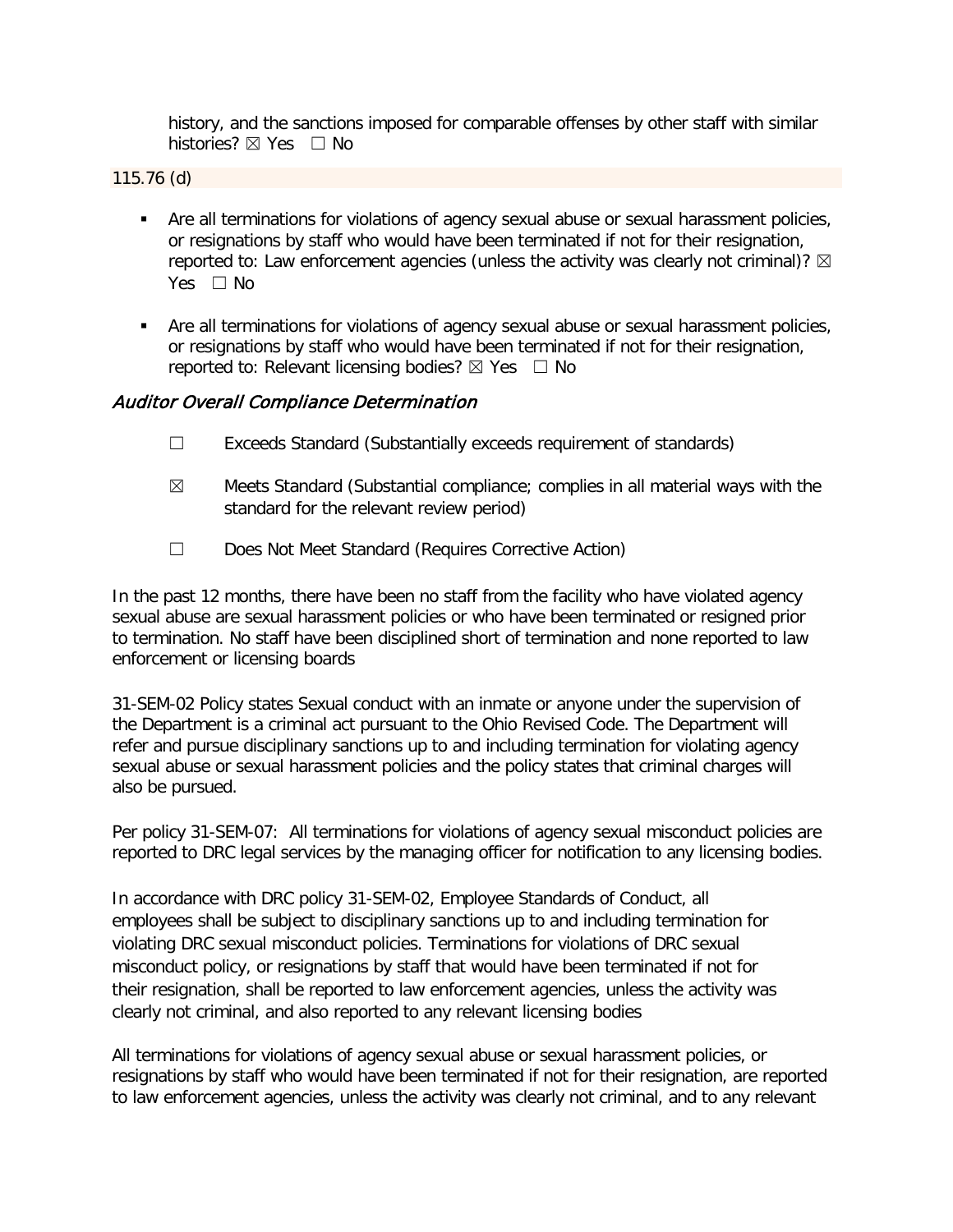licensing bodies. There were no reports this past 12 months.

ODRC policy clearly specifies that staff are subject to disciplinary sanctions, to include termination, for violating sexual abuse or harassment policies and that policy is reaffirmed in staff training and on acknowledgement documents with staff signatures throughout the hiring and promotion processes. Departure of the staff does not halt the investigative process.

## **Standard 115.77: Corrective action for contractors and volunteers**

115.77 (a)

- Is any contractor or volunteer who engages in sexual abuse prohibited from contact with offenders? ☒ Yes ☐ No
- Is any contractor or volunteer who engages in sexual abuse reported to: Law enforcement agencies (unless the activity was clearly not criminal)?  $\boxtimes$  Yes  $\Box$  No
- Is any contractor or volunteer who engages in sexual abuse reported to: Relevant licensing bodies?  $\boxtimes$  Yes  $\Box$  No

## 115.77 (b)

 In the case of any other violation of agency sexual abuse or sexual harassment policies by a contractor or volunteer, does the facility take appropriate remedial measures, and consider whether to prohibit further contact with offenders?  $\boxtimes$  Yes  $\Box$  No

## Auditor Overall Compliance Determination

- ☐ Exceeds Standard (Substantially exceeds requirement of standards)
- $\boxtimes$  Meets Standard (Substantial compliance; complies in all material ways with the standard for the relevant review period)
- ☐ Does Not Meet Standard (Requires Corrective Action)

In the past 12 months, no contractors or volunteers were reported to law enforcement for engaging in sexual abuse of offenders.

ODRC policy clearly designates that sexual abuse of an offender by contract, volunteer or staff member is reported to law enforcement agencies and relevant licensing bodies and such persons will be prohibited from further contact with offenders. There have been no incidents involving volunteer or contractor sexual abuse of an offender, but interviews with a contractor reinforced that they are trained in the agency's policy, the stated consequences, as well as related training information on preventing, recognizing, and reporting signs of abuse by others. All contractors and volunteers receive training on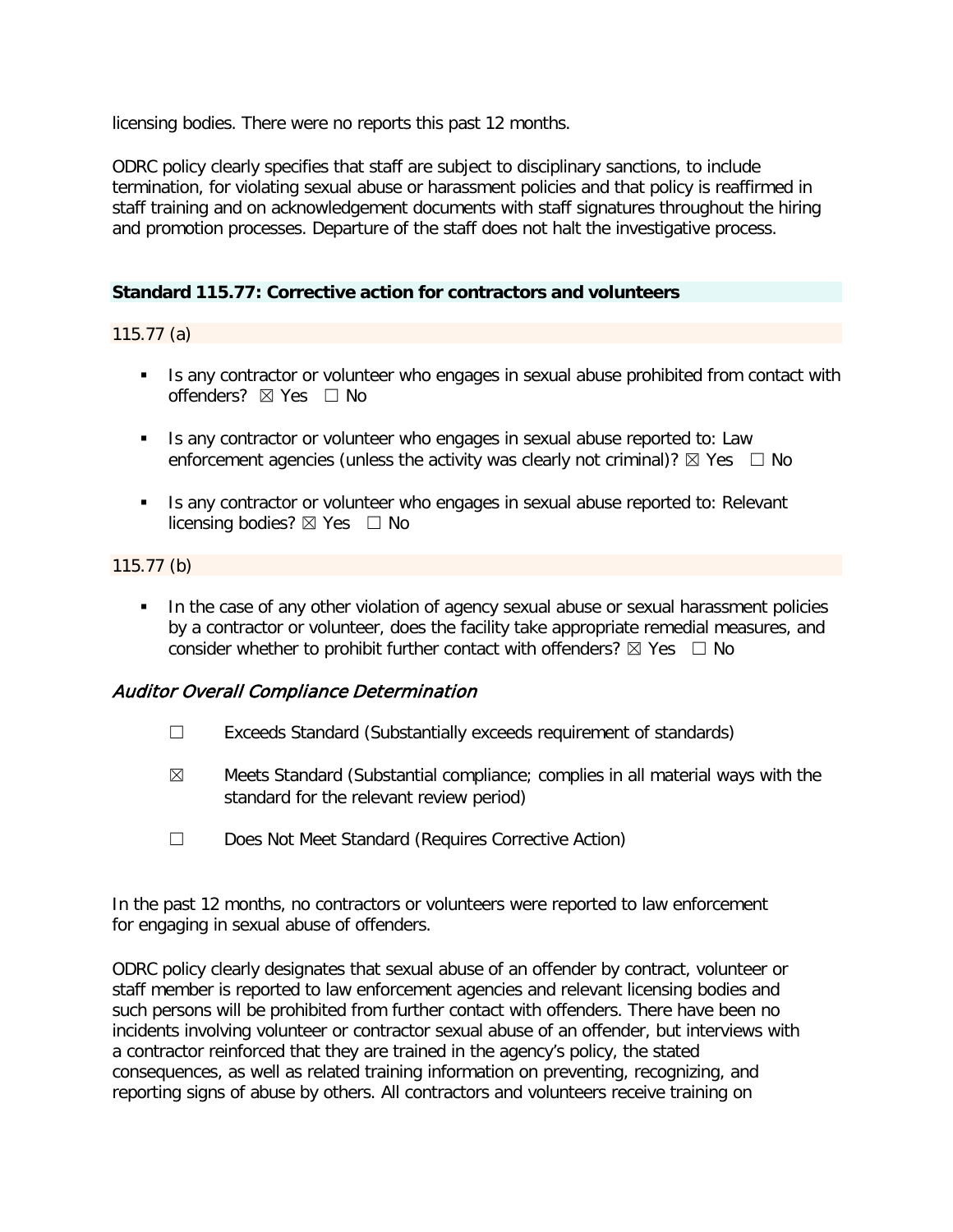dangers and avoidance of personal relationships with offenders and sign acknowledgements of these policies, actions and consequences.

## **Standard 115.78: Disciplinary sanctions for offenders**

## 115.78 (a)

 Following an administrative finding that an offender engaged in offender-on-offender sexual abuse, or following a criminal finding of guilt for offender-on-offender sexual abuse, are offenders subject to disciplinary sanctions pursuant to a formal disciplinary process?  $\boxtimes$  Yes  $\Box$  No

#### 115.78 (b)

 Are sanctions commensurate with the nature and circumstances of the abuse committed, the offender's disciplinary history, and the sanctions imposed for comparable offenses by other offenders with similar histories?  $\boxtimes$  Yes  $\Box$  No

#### 115.78 (c)

 When determining what types of sanction, if any, should be imposed, does the disciplinary process consider whether an offender's mental disabilities or mental illness contributed to his or her behavior?  $\boxtimes$  Yes  $\Box$  No

## 115.78 (d)

**If the facility offers therapy, counseling, or other interventions designed to address and** correct underlying reasons or motivations for the abuse, does the facility consider whether to require the offending offender to participate in such interventions as a condition of access to programming and other benefits?  $\boxtimes$  Yes  $\Box$  No

## 115.78 (e)

**Does the agency discipline an offender for sexual contact with staff only upon a finding** that the staff member did not consent to such contact?  $\boxtimes$  Yes  $\Box$  No

## 115.78 (f)

• For the purpose of disciplinary action does a report of sexual abuse made in good faith based upon a reasonable belief that the alleged conduct occurred NOT constitute falsely reporting an incident or lying, even if an investigation does not establish evidence sufficient to substantiate the allegation?  $\boxtimes$  Yes  $\Box$  No

115.78 (g)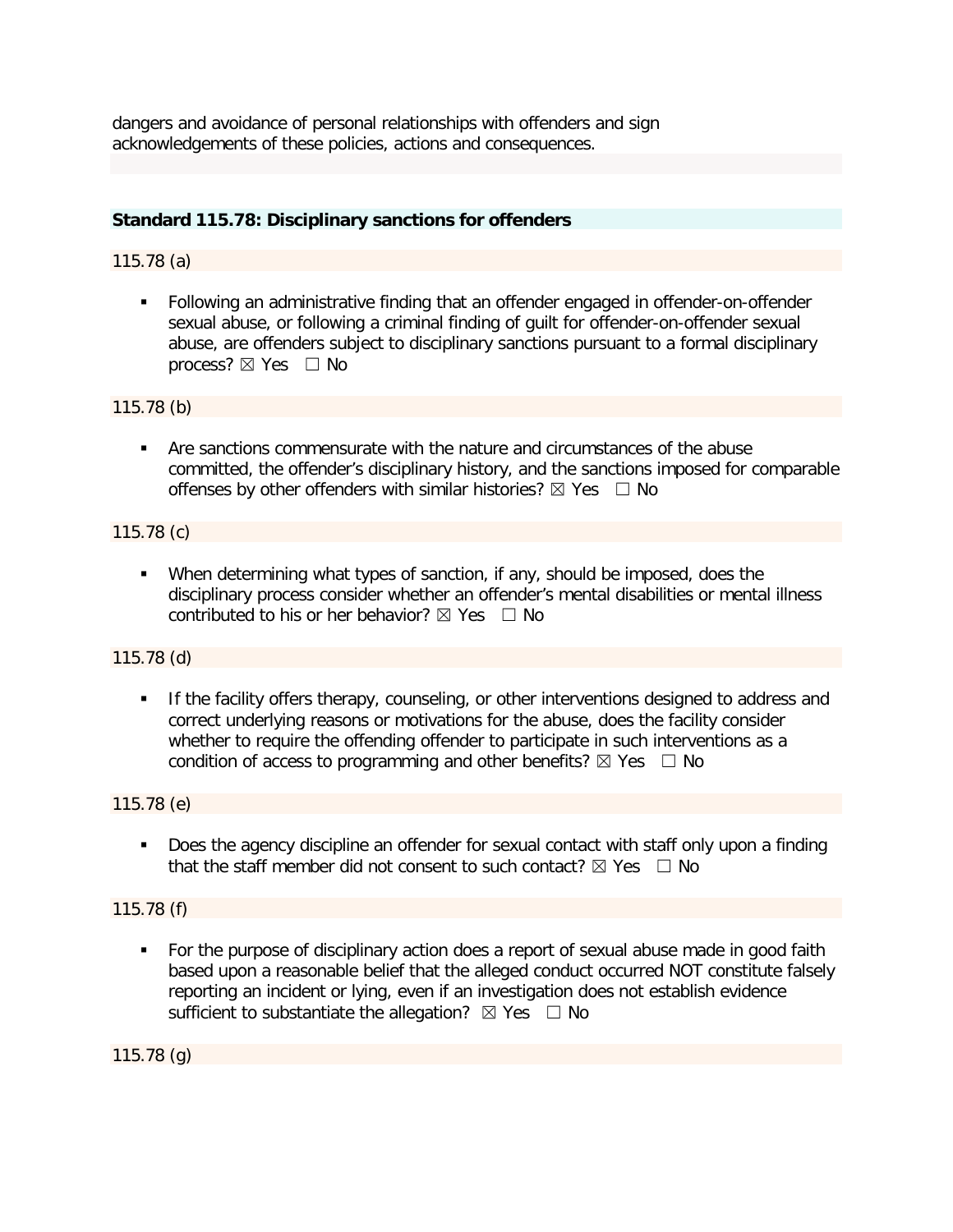Does the agency always refrain from considering non-coercive sexual activity between offenders to be sexual abuse? (N/A if the agency does not prohibit all sexual activity between offenders.)  $\boxtimes$  Yes  $\Box$  No  $\Box$  NA  $\boxtimes$  Yes  $\Box$  No  $\Box$  NA

# Auditor Overall Compliance Determination

- ☐ Exceeds Standard (Substantially exceeds requirement of standards)
- $\boxtimes$  Meets Standard (Substantial compliance; complies in all material ways with the standard for the relevant review period)
- ☐ Does Not Meet Standard (Requires Corrective Action)

In accordance with the Standard, and as reported during random and supervisory staff interviews, offenders are subject to discipline pursuant to a formal process if an offender engages in sexual misconduct. The disciplinary process does consider whether an offender's mental disability or illness contributed to his behavior when determining sanctions, and all sanctions are commensurate with the nature of the abuse, offender history and comparable offenses of other offenders. The policy clearly defines the ability to hold an offender accountable for sexual contact with staff only upon concluding that staff did not consent to such contact. The Offender handbook clearly states that all sexual contact with an employee is a crime and is subject to internal administrative charges as well and criminal charges.

Senior staff interviews supported that good faith reports of sexual abuse would not constitute false reporting. Additionally, there is a recognition of difference between coercive and noncoercive offender sexual activity.

Staff interviewed, including Mental Health staff, all supported that in PREA-related cases where sanctions would be imposed, offender mental health is taken into consideration.

A report of sexual abuse made in good faith, based on a reasonable belief that the alleged conduct occurred, does not constitute falsely reporting an incident or lying, even if an investigation does not establish evidence sufficient to substantiate the allegation.

In the past 12 months RCI has not had any criminal findings of guilt for inmate-on-inmate sexual abuse that occurred at the facility. RCI has not had any PREA allegations during the past 12 months where an inmate was written a conduct report or given disciplinary sanctions for inmate-on-inmate sexual abuse.

# **MEDICAL AND MENTAL CARE**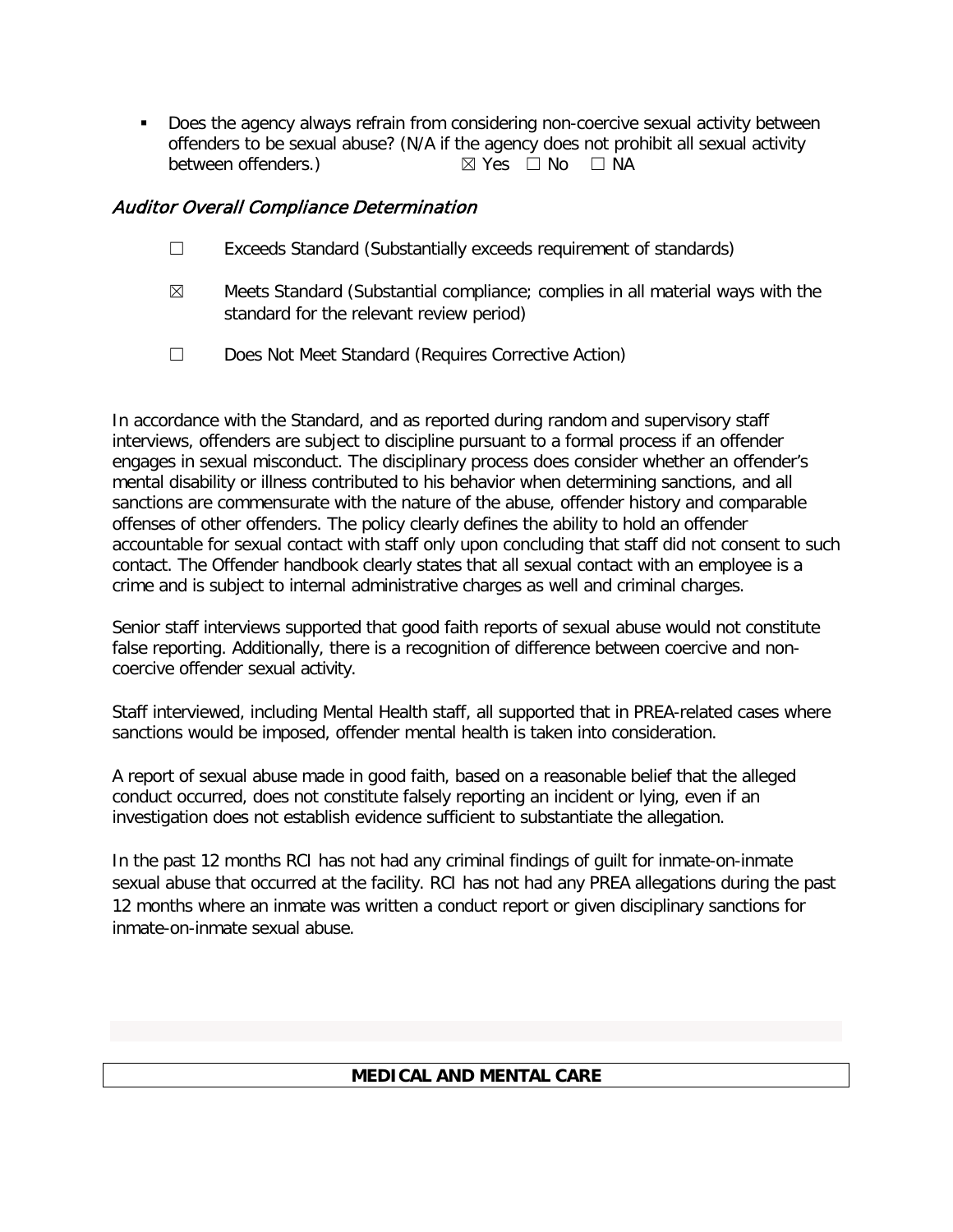## **Standard 115.81: Medical and mental health screenings; history of sexual abuse**

#### 115.81 (a)

 If the screening pursuant to § 115.41 indicates that a prison offender has experienced prior sexual victimization, whether it occurred in an institutional setting or in the community, do staff ensure that the offender is offered a follow-up meeting with a medical or mental health practitioner within 14 days of the intake screening? (N/A if the facility is not a prison.)  $\boxtimes$  Yes  $\Box$  No  $\Box$  NA facility is not a prison.)

## 115.81 (b)

If the screening pursuant to  $\S$  115.41 indicates that a prison offender has previously perpetrated sexual abuse, whether it occurred in an institutional setting or in the community, do staff ensure that the offender is offered a follow-up meeting with a mental health practitioner within 14 days of the intake screening? (N/A if the facility is not a prison.)  $\boxtimes$  Yes  $\Box$  No  $\Box$  NA

#### 115.81 (c)

If the screening pursuant to  $\S$  115.41 indicates that a jail offender has experienced prior sexual victimization, whether it occurred in an institutional setting or in the community, do staff ensure that the offender is offered a follow-up meeting with a medical or mental health practitioner within 14 days of the intake screening?  $\boxtimes$  Yes  $\Box$  No

#### 115.81 (d)

Is any information related to sexual victimization or abusiveness that occurred in an institutional setting strictly limited to medical and mental health practitioners and other staff as necessary to inform treatment plans and security management decisions, including housing, bed, work, education, and program assignments, or as otherwise required by Federal, State, or local law?  $\boxtimes$  Yes  $\Box$  No

#### 115.81 (e)

Do medical and mental health practitioners obtain informed consent from offenders before reporting information about prior sexual victimization that did not occur in an institutional setting, unless the offender is under the age of 18?  $\boxtimes$  Yes  $\Box$  No

## Auditor Overall Compliance Determination

- ☐ Exceeds Standard (Substantially exceeds requirement of standards)
- $\boxtimes$  Meets Standard (Substantial compliance; complies in all material ways with the standard for the relevant review period)
- ☐ Does Not Meet Standard (Requires Corrective Action)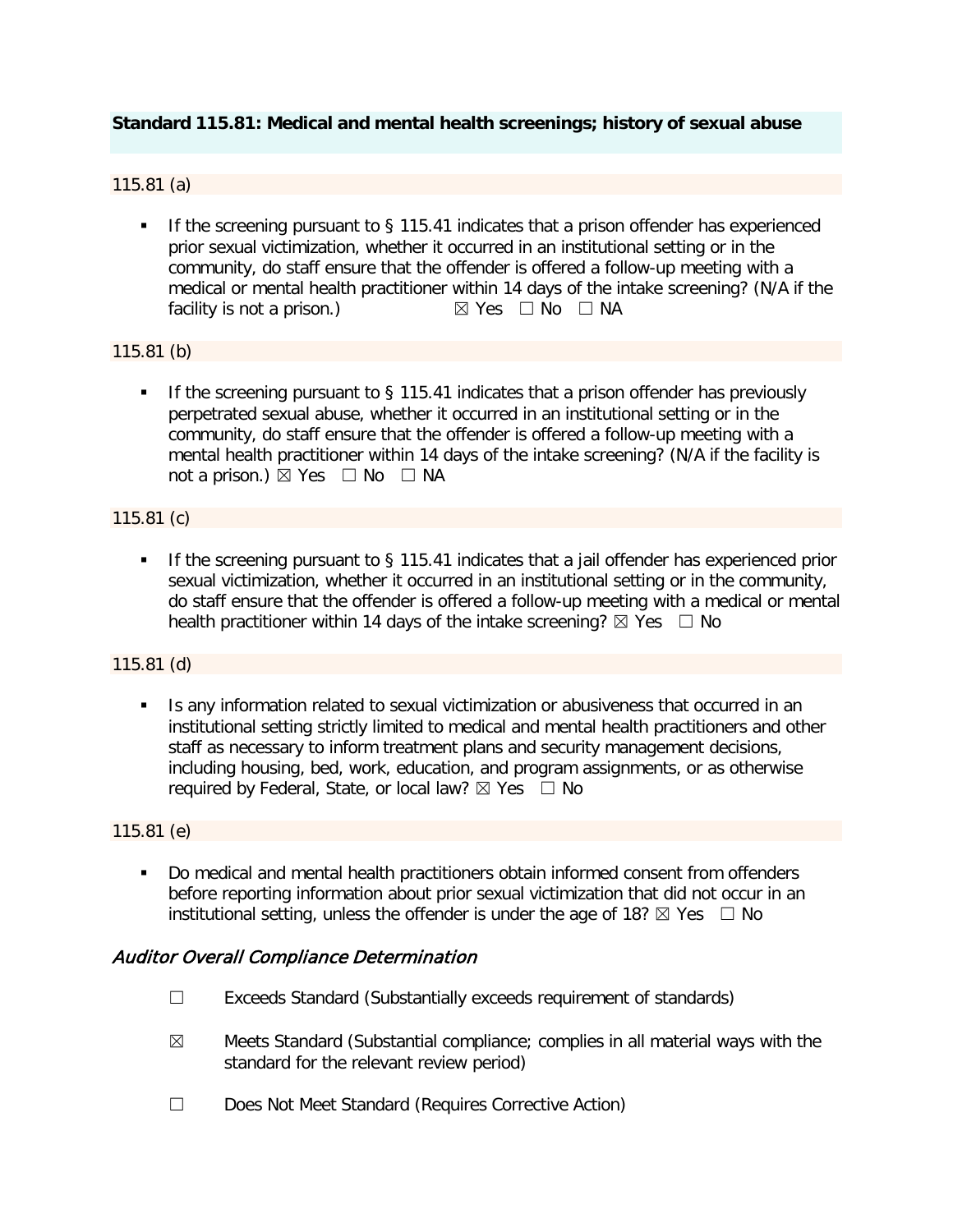Access to medical/mental health information related to sexual victimization or abusiveness is strictly limited. PREA SVR/SAB reports are strictly controlled and have limited distribution only to those with a specific need to know that information in making management and security decisions.

Medical and mental health practitioners obtain informed consent from offenders before reporting information about prior sexual victimization that did not occur in an institutional setting; and confidentiality rules and related mandatory reporting laws are clearly explained to offenders and acknowledged by them in writing. Following policy 79-ISA-02, no Medical/Mental Health information is available to Custody Staff or Non-Health Personnel.

If the assessment indicates the inmate is at risk or has experienced prior sexual victimization, whether it occurred in an institution setting or in the community, staff offer a follow-up meeting with a medical or mental health practitioner within fourteen (14) calendar days of the intake screening. All inmates are screened by mental health in accordance with DRC policy on Mental Health Screening and Classification.

In the past year, per interviews of mental health staff, PREA and management-level staff, every inmate who disclosed prior victimization during screening was offered a follow-up meeting with a medical or mental health practitioner. The checklist for risk assessment includes this requirement. Any offender disclosing prior sexual abuse while incarcerated or at any other time, whether victim or perpetrator, will be seen by a medical or mental health provider very quickly after disclosure.

No offenders disclosed at intake that they had previously perpetrated sexual abuse, during the screening, and so none were offered a follow up meeting with a mental health practitioner, but this referral would have been made if the report occurred.

Staff in Classification reported, and offenders interviewed, and pre-audit records reviewed supported that any offender reporting prior victimization is referred to medical or mental health for further evaluation. The OCM/PREA Coordinator indicated that 100% of these offenders had been referred.

If a known or potential victim or perpetrator, whether they report or not, they are also referred to mental health. Information is offered to both victims and perpetrators and they are automatically classified as requiring enhanced supervision and sent to separate housing areas.

## **Standard 115.82: Access to emergency medical and mental health services**

115.82 (a)

 Do offender victims of sexual abuse receive timely, unimpeded access to emergency medical treatment and crisis intervention services, the nature and scope of which are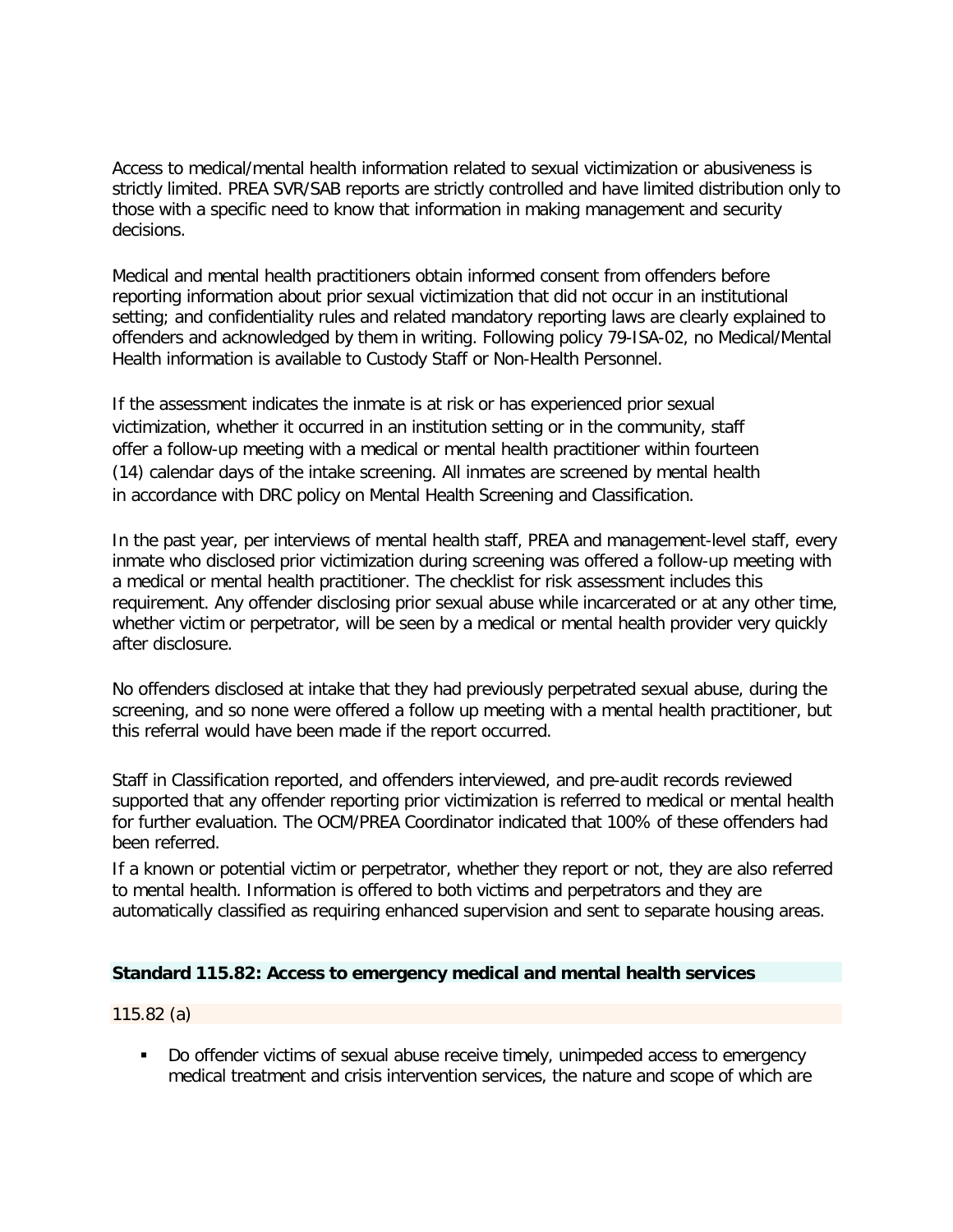determined by medical and mental health practitioners according to their professional judgment? **⊠** Yes □ No

#### 115.82 (b)

- If no qualified medical or mental health practitioners are on duty at the time a report of recent sexual abuse is made, do security staff first responders take preliminary steps to protect the victim pursuant to § 115.62?  $\boxtimes$  Yes  $\Box$  No
- Do security staff first responders immediately notify the appropriate medical and mental health practitioners?  $\boxtimes$  Yes  $\Box$  No

#### 115.82 (c)

 Are offender victims of sexual abuse offered timely information about and timely access to emergency contraception and sexually transmitted infections prophylaxis, in accordance with professionally accepted standards of care, where medically appropriate? ☒ Yes ☐ No

#### 115.82 (d)

 Are treatment services provided to the victim without financial cost and regardless of whether the victim names the abuser or cooperates with any investigation arising out of the incident? **⊠** Yes □ No

## Auditor Overall Compliance Determination

- ☐ Exceeds Standard (Substantially exceeds requirement of standards)
- $\boxtimes$  Meets Standard (Substantial compliance; complies in all material ways with the standard for the relevant review period)
- ☐ Does Not Meet Standard (Requires Corrective Action)

RCI does not have a Residential Treatment facility (RTU) for severe mentally ill inmates and they are transferred to appropriate facilities designed for treating the mentally ill.

The policy on first responders mirrors national PREA standards and governs both security and non-security staff who respond to crises in the facility. They have all been trained on responding specifically to PREA allegations and referral to medical services is automatic.

Offender victims of sexual abuse are offered timely information about and access to sexually transmitted infections prophylaxis, following professionally accepted standards of care and when medically appropriate. Services, including forensic medical examinations and mental health counseling, are provided to every victim without financial cost and this process was verified through policy review and interviews of senior and medical staff members.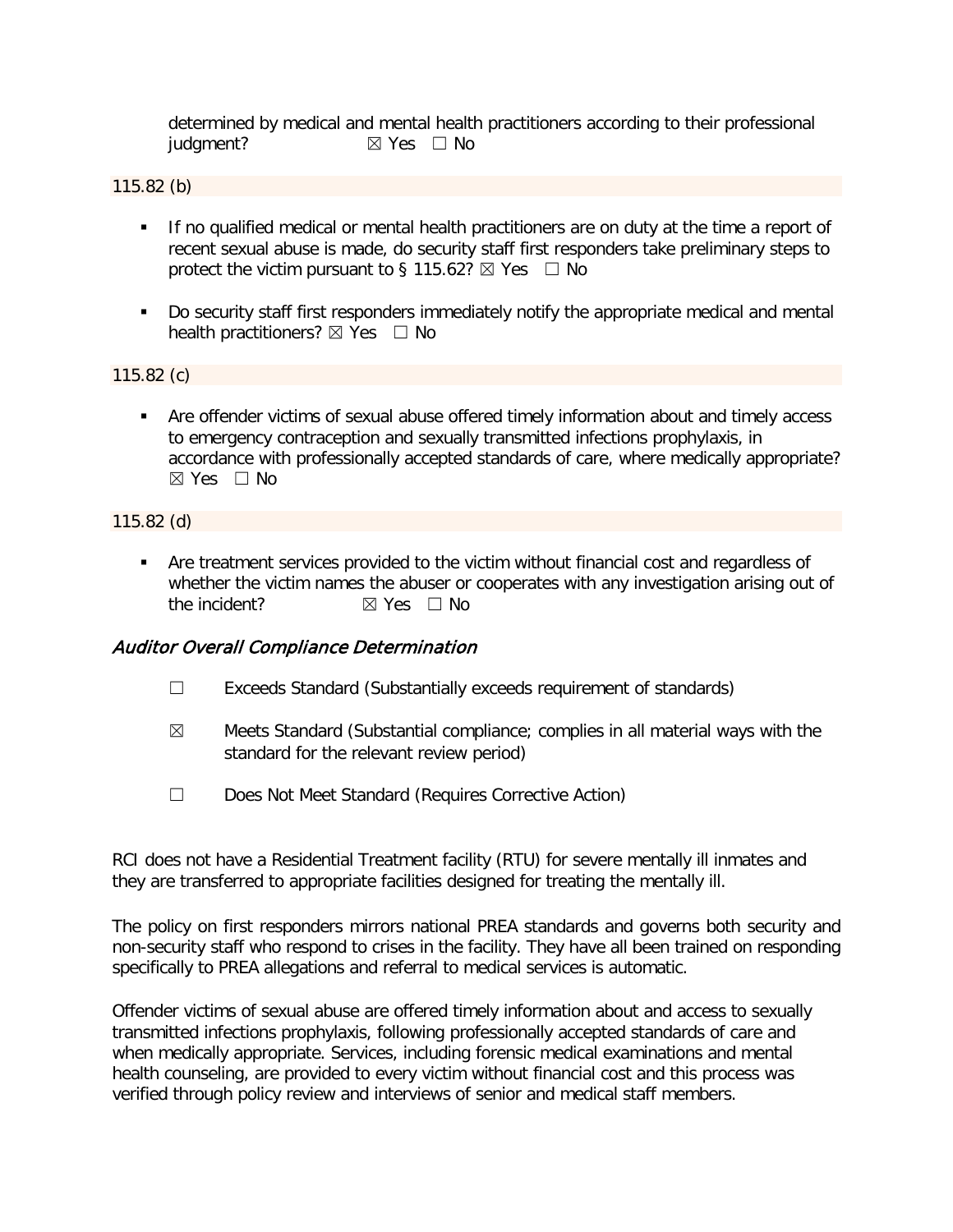The highest-ranking security supervisor on duty always notifies the OCM/PREA coordinator and Investigators on all allegations of sexual abuse. Policy states and interviews support that the medical staff determines whether a forensic medical examination is required, however all staff interviewed indicated that forensic exams would always be pursued if the incident was still in a timeliness window where evidence might be obtained.

The facility offers medical and mental health evaluation and, as appropriate, subsequent treatment to all offenders who have been victimized by sexual abuse in any prison, jail, lockup, or youth facility. The evaluation and treatment of such victims includes follow-up services, treatment plans, and, when necessary, referrals for continued care following their transfer to or placement in other facilities or release from custody. Medical/mental health staff interviews reported that emergency services, follow-up treatment, counseling, and whatever the offender needs are provided.

The prison does conduct a mental health evaluation of all knownoffender-on-offender abusers within 60 days of learning of such abuse history and offers treatment when deemed appropriate by mental health providers.

The ODRC medical, dental and mental health care is primarily provided to the offenders via State employees operating the health care system at RCI. When needed, a full range of specialty consultations is available, and specialty hospital services are provided by either the Adena Regional Medical Center or the medical center at the Ohio State University.

## **Standard 115.83: Ongoing medical and mental health care for sexual abuse victims and abusers**

115.83 (a)

 Does the facility offer medical and mental health evaluation and, as appropriate, treatment to all offenders who have been victimized by sexual abuse in any prison, jail, lockup, or juvenile facility?  $\boxtimes$  Yes  $\Box$  No

115.83 (b)

 Does the evaluation and treatment of such victims include, as appropriate, follow-up services, treatment plans, and, when necessary, referrals for continued care following their transfer to, or placement in, other facilities, or their release from custody?  $\boxtimes$  Yes ☐ No

115.83 (c)

**Does the facility provide such victims with medical and mental health services consistent** with the community level of care?  $\boxtimes$  Yes  $\Box$  No

115.83 (d)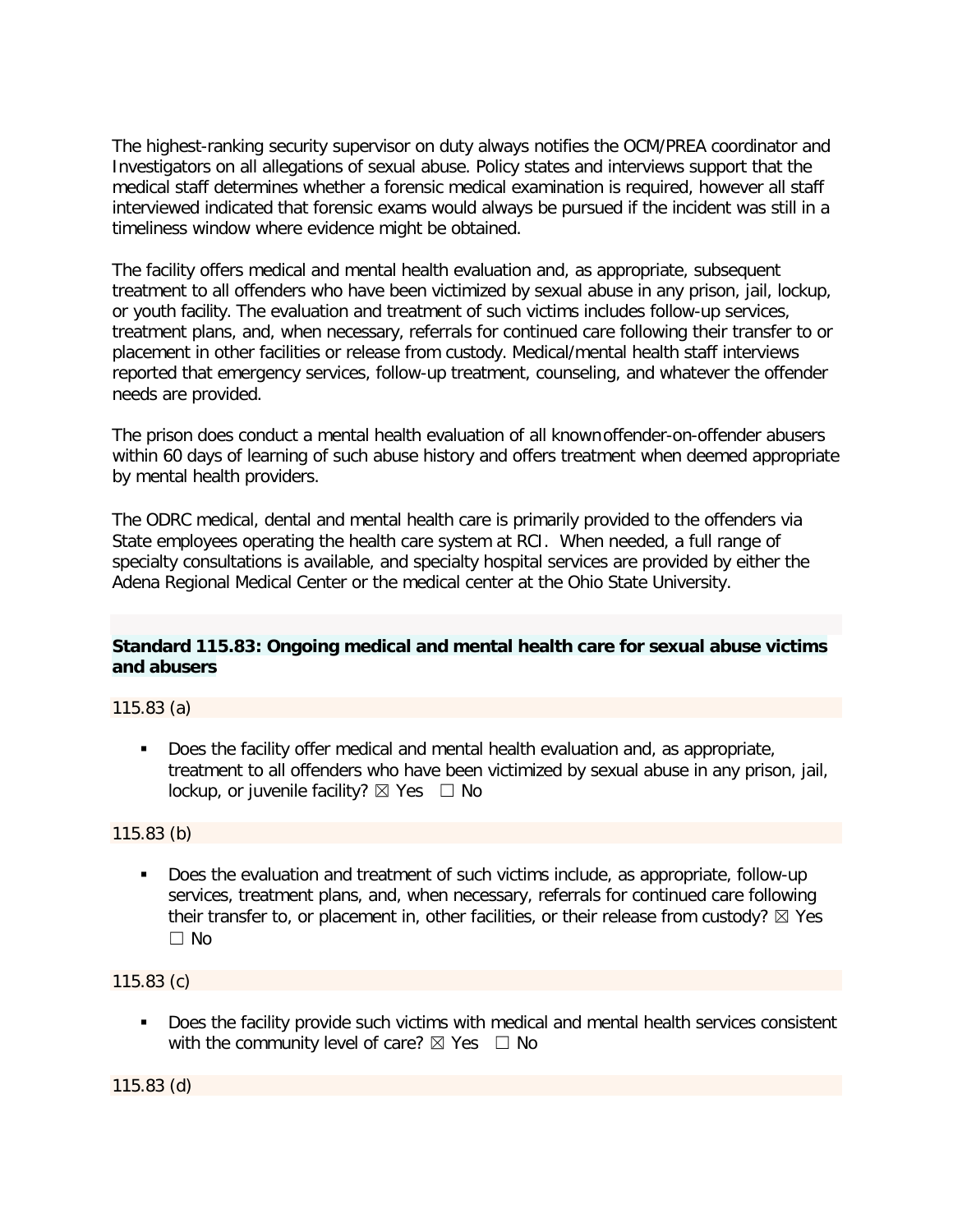Are offender victims of sexually abusive vaginal penetration while incarcerated offered pregnancy tests? (N/A if all-male facility.)  $\Box$  Yes  $\Box$  No  $\boxtimes$  NA

115.83 (e)

If pregnancy results from the conduct described in paragraph  $\S$  115.83(d), do such victims receive timely and comprehensive information about and timely access to all lawful pregnancy-related medical services? (N/A if all-male facility.)  $\Box$  Yes  $\Box$  No  $\boxtimes$ NA

115.83 (f)

 Are offender victims of sexual abuse while incarcerated offered tests for sexually transmitted infections as medically appropriate?  $\boxtimes$  Yes  $\Box$  No

#### 115.83 (g)

 Are treatment services provided to the victim without financial cost and regardless of whether the victim names the abuser or cooperates with any investigation arising out of the incident?  $\boxtimes$  Yes  $\Box$  No

#### 115.83 (h)

 If the facility is a prison, does it attempt to conduct a mental health evaluation of all known offender-on-offender abusers within 60 days of learning of such abuse history and offer treatment when deemed appropriate by mental health practitioners? (NA if the facility is a jail.)  $\boxtimes$  Yes  $\Box$  No  $\Box$  NA

## Auditor Overall Compliance Determination

- ☐ Exceeds Standard (Substantially exceeds requirement of standards)
- $\boxtimes$  Meets Standard (Substantial compliance; complies in all material ways with the standard for the relevant review period)
- ☐ Does Not Meet Standard (Requires Corrective Action)

Policy mandates mental health evaluation and appropriate treatment as required by the Standard. Elements of the standard related to female offenders are non-applicable at this male facility. Mental Health staff consistently supported that these standards are met. Testing is done as required and all costs associated with this are at no charge.

A Detailed Mental Health Screening is completed on all inmates within seven (7) calendar days of their arrival at any institution by a mental health professional (MHP).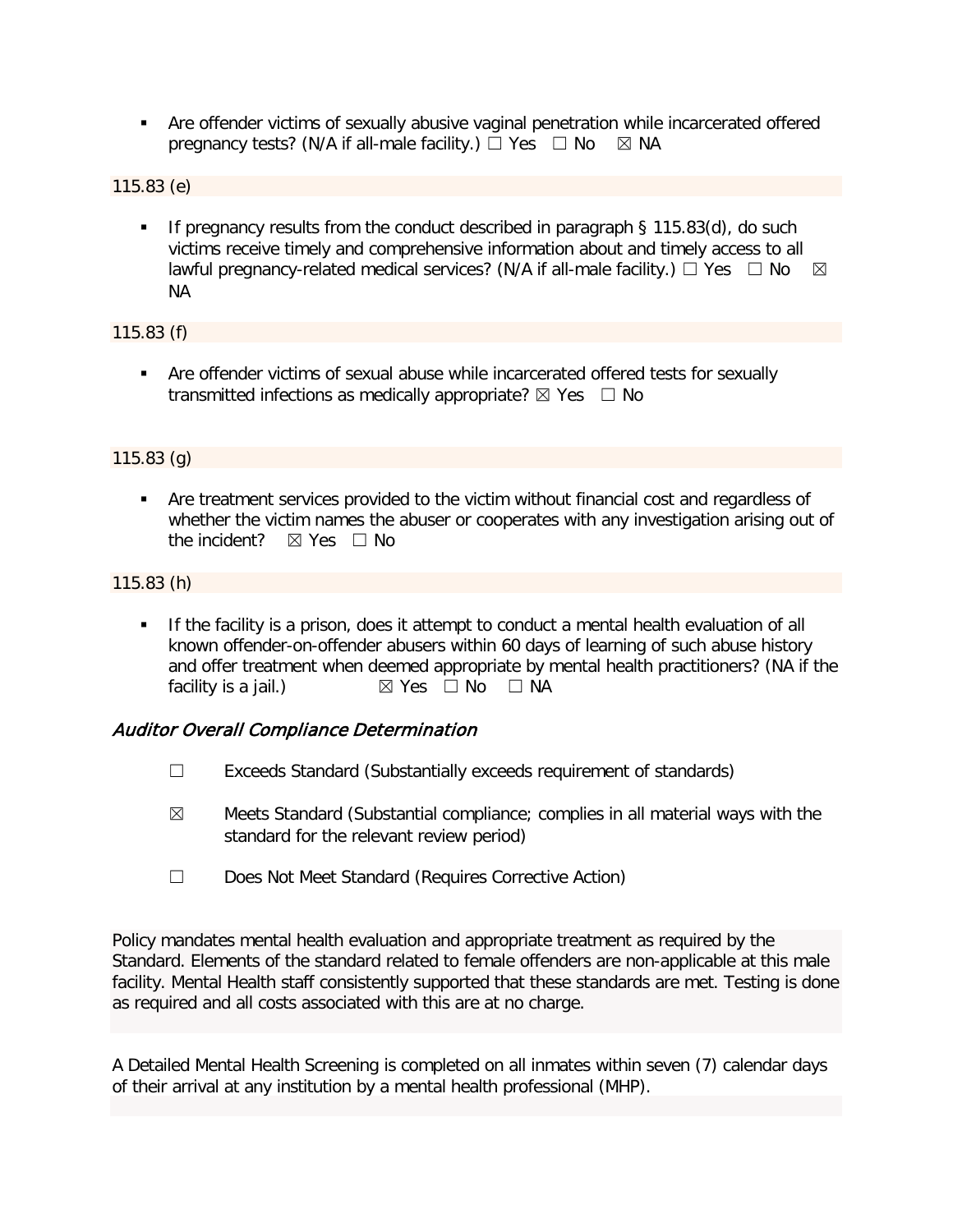The facility offers medical and mental health evaluation and, as appropriate, subsequent treatment to all offenders who have been victimized by sexual abuse in any prison, jail, lockup, or youth facility.

The evaluation and treatment of such victims includes follow-up services, individual treatment plans, and, when necessary, referrals for continued care following their transfer to or placement in other facilities or release from custody. Medical/mental health staff interviews reported that emergency services, follow-up treatment, counseling, and whatever the offender needs are provided.

Some predators, after assessment, are recommended for transfer to the Sex Offender Risk Reduction Center (SORRC) at the Correctional Reception Center, for assessment and Basic Education provided at SORRC.

## **DATA COLLECTION AND REVIEW**

#### **Standard 115.86: Sexual abuse incident reviews**

115.86 (a)

 Does the facility conduct a sexual abuse incident review at the conclusion of every sexual abuse investigation, including where the allegation has not been substantiated, unless the allegation has been determined to be unfounded?  $\boxtimes$  Yes  $\Box$  No

#### 115.86 (b)

 Does such review ordinarily occur within 30 days of the conclusion of the investigation?  $\boxtimes$  Yes  $\Box$  No

#### 115.86 (c)

Does the review team include upper-level management officials, with input from line supervisors, investigators, and medical or mental health practitioners?  $\boxtimes$  Yes  $\Box$  No

#### 115.86 (d)

- Does the review team: Consider whether the allegation or investigation indicates a need to change policy or practice to better prevent, detect, or respond to sexual abuse?  $\boxtimes$ Yes □ No
- Does the review team: Consider whether the incident or allegation was motivated by race; ethnicity; gender identity; lesbian, gay, bisexual, transgender, or intersex identification, status, or perceived status; gang affiliation; or other group dynamics at the facility?  $\boxtimes$  Yes  $\Box$  No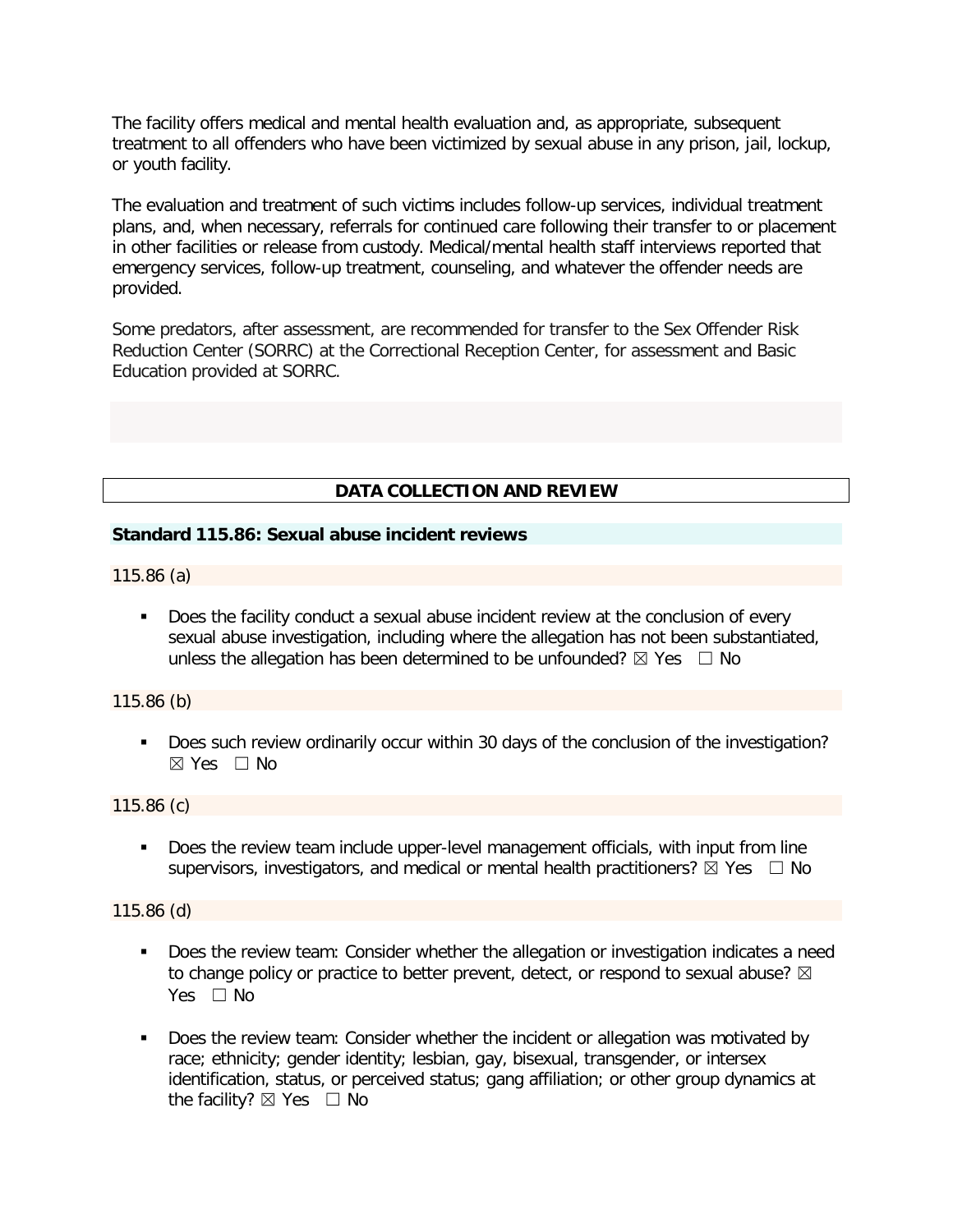- Does the review team: Examine the area in the facility where the incident allegedly occurred to assess whether physical barriers in the area may enable abuse?  $\boxtimes$  Yes  $\Box$ No
- Does the review team: Assess the adequacy of staffing levels in that area during different shifts?  $⊠$  Yes  $□$  No
- Does the review team: Assess whether monitoring technology should be deployed or augmented to supplement supervision by staff?  $\boxtimes$  Yes  $\Box$  No
- Does the review team: Prepare a report of its findings, including but not necessarily limited to determinations made pursuant to  $\S$ § 115.86(d)(1) - (d)(5), and any recommendations for improvement and submit such report to the facility head and PREA compliance manager? **⊠** Yes □ No

#### 115.86 (e)

**Does the facility implement the recommendations for improvement, or document its** reasons for not doing so?  $\boxtimes$  Yes  $\Box$  No

## Auditor Overall Compliance Determination

- ☐ Exceeds Standard (Substantially exceeds requirement of standards)
- $\boxtimes$  Meets Standard (Substantial compliance; complies in all material ways with the standard for the relevant review period)
- ☐ Does Not Meet Standard (Requires Corrective Action)

ODRC policy requires a sexual abuse incident review within 30 days of the conclusion of every sexual abuse investigation, including those where the allegation has not been substantiated, and no review if the allegation has been determined to be unfounded. RCI interviewed staff indicate it normally occurs within a week or so of the investigation completion.

The ODRC/RCI has a policy (Sexual Abuse Review Team 79-ISA-03) that specifically addresses procedures at the conclusions of sexual abuse investigations. The SART team, by policy, is designated by the managing officer and includes, at a minimum, the Deputy Warden of Operations, the Institutional Investigator, designated victim support person (VSP), Deputy Warden of Special Services, and the Institutional OCM/PREA Manager. Other staff, such as unit staff, line supervisors, medical and mental health professionals are also included when appropriate.

Senior leaders interviewed all knew the policy requirements and considerations that must be reviewed in compliance with the standard; and that those do include:

• Whether the allegation or investigation indicates a need to change policy or practice to better prevent, detect, or respond to sexual abuse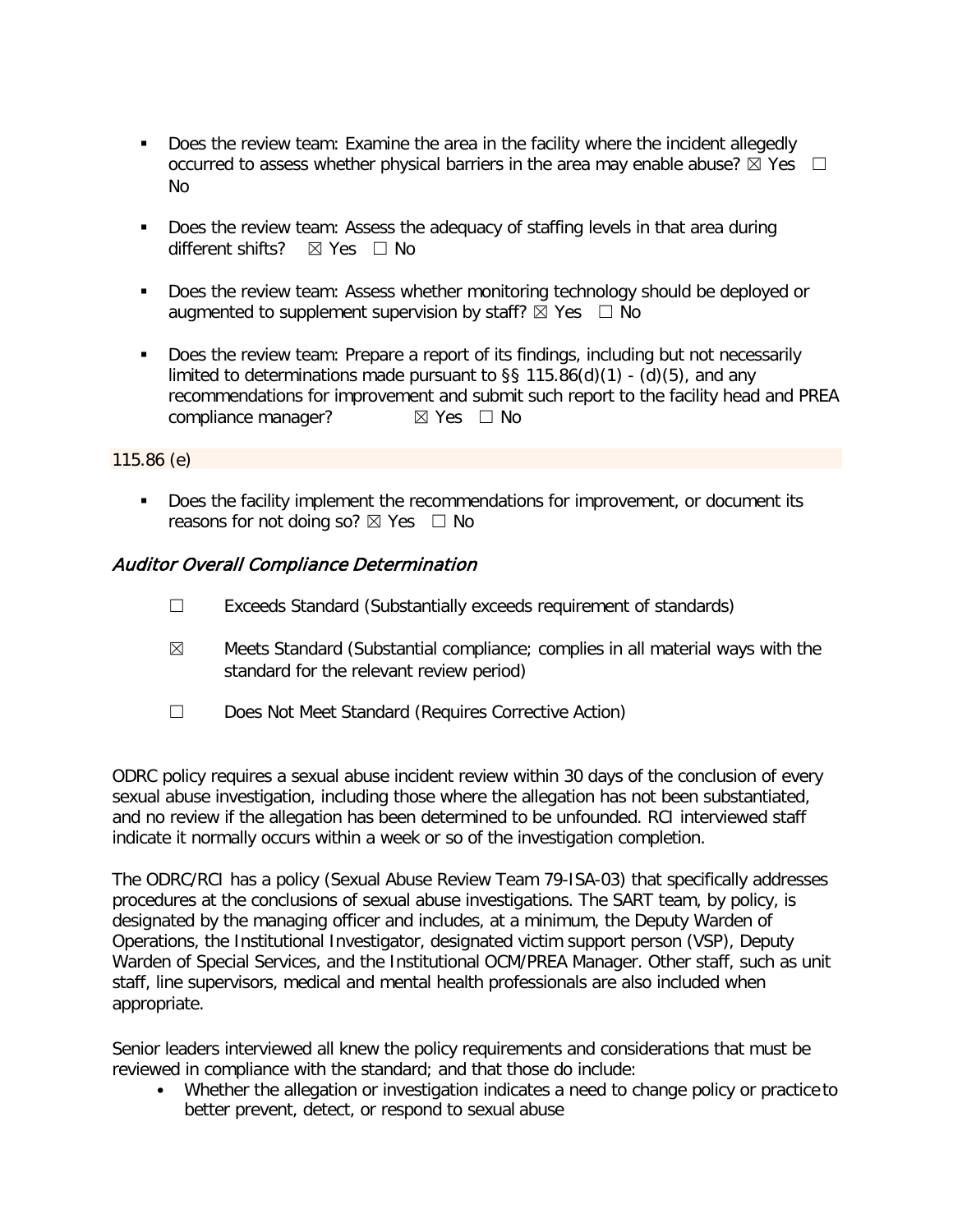- Whether the incident was motivated by race; ethnicity; gender identity; lesbian, gay, bisexual, transgender, or intersex identification, status, or perceived status; gang affiliation; or other group dynamics at the facility
- Examining the area in the facility where the incident allegedly occurred to assess whether physical barriers in the area may enable abuse
- Assessing the adequacy of staffing levels in that area during different shifts
- Assessing whether monitoring technology should be deployed/augmented to supplement staff supervision
- Preparing a report of its findings and recommendations for the facility Warden and OCM/PREA Coordinator

In the past 12 months, there were 15 administrative investigations for alleged sexual abuse completed and all were followed by a SART review within 30 days.

# **Standard 115.87: Data collection**

115.87 (a)

 Does the agency collect accurate, uniform data for every allegation of sexual abuse at facilities under its direct control using a standardized instrument and set of definitions?  $\boxtimes$  Yes  $\Box$  No

115.87 (b)

Does the agency aggregate the incident-based sexual abuse data at least annually? ☒ Yes ☐ No

115.87 (c)

 Does the incident-based data include, at a minimum, the data necessary to answer all questions from the most recent version of the Survey of Sexual Violence conducted by the Department of Justice?  $\boxtimes$  Yes  $\Box$  No

115.87 (d)

 Does the agency maintain, review, and collect data as needed from all available incident-based documents, including reports, investigation files, and sexual abuse incident reviews? ☒ Yes ☐ No

115.87 (e)

 Does the agency also obtain incident-based and aggregated data from every private facility with which it contracts for the confinement of its offenders? (N/A if agency does not contract for the confinement of its offenders.)  $\boxtimes$  Yes  $\Box$  No  $\Box$  NA

115.87 (f)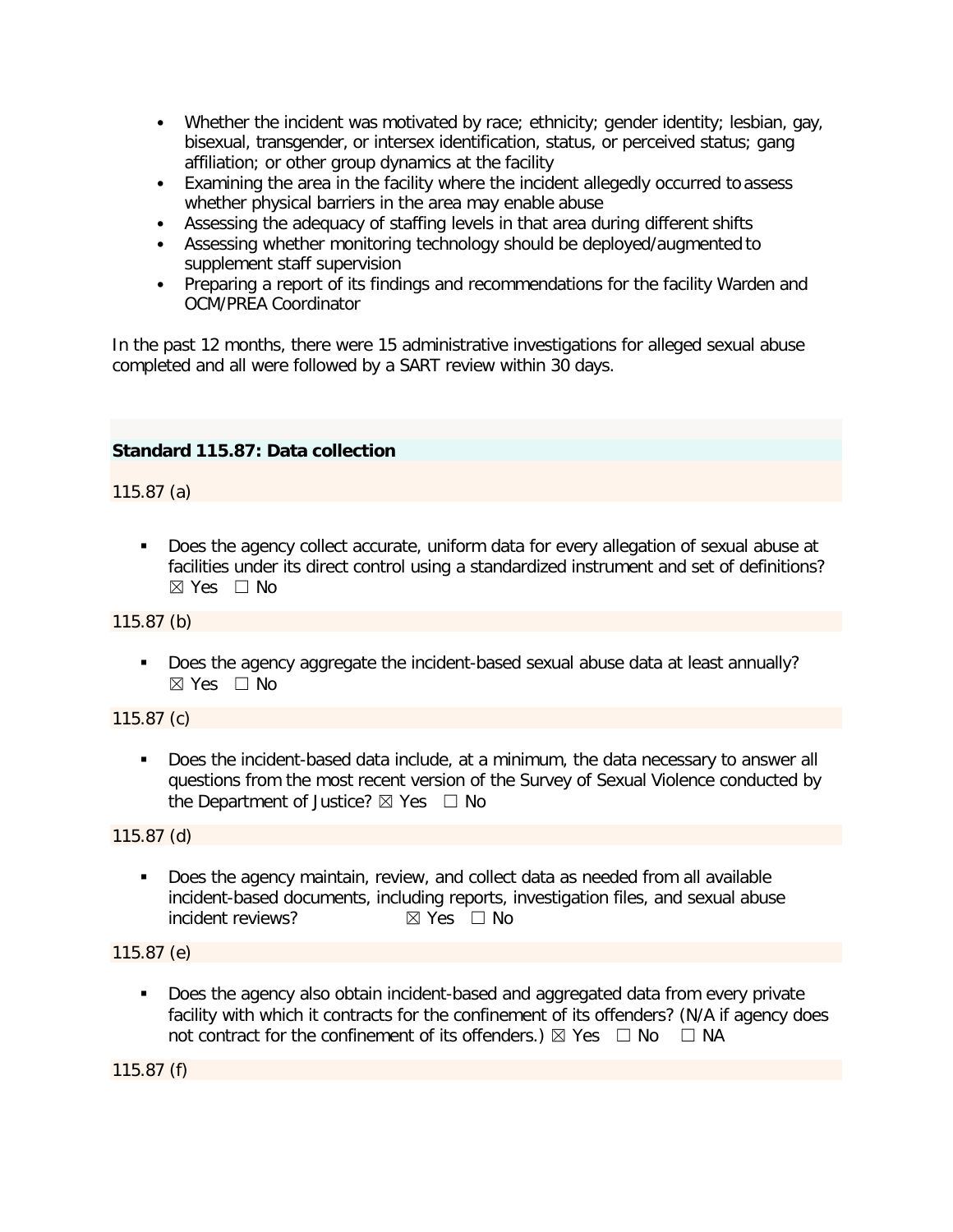Does the agency, upon request, provide all such data from the previous calendar year to the Department of Justice no later than June 30? (N/A if DOJ has not requested agency data.) **⊠** Yes □ No □ NA

# Auditor Overall Compliance Determination

- ☐ Exceeds Standard (Substantially exceeds requirement of standards)
- $\boxtimes$  Meets Standard (Substantial compliance; complies in all material ways with the standard for the relevant review period)
- ☐ Does Not Meet Standard (Requires Corrective Action)

Senior staff and OCM/PREA Coordinator interviews, and PREA policy state the annual report is generated as required and has the essential elements of the standard. The report is generated by ODRC after data and input is submitted via the PREA and management chains. ODRC policy requires the review of aggregated data to assess and improve its abuse prevention, detection and response policies and training. A report is prepared annually and compares the current and prior year data. Aggregate information is submitted to the ODRC for inclusion in their annual reporting and publishing for the State. The OCM/PREA Coordinator indicated having prepared the data to report to ODRC HQ and that they report the published data. Redacted data areas are identified but are essentially limited to Personally Identifiable Information. The website is: **http://www.drc.ohio.gov/prea**

## **Standard 115.88: Data review for corrective action**

115.88 (a)

- Does the agency review data collected and aggregated pursuant to § 115.87 in order to assess and improve the effectiveness of its sexual abuse prevention, detection, and response policies, practices, and training, including by: Identifying problem areas?  $\boxtimes$ Yes  $\Box$  No
- Does the agency review data collected and aggregated pursuant to § 115.87 in order to assess and improve the effectiveness of its sexual abuse prevention, detection, and response policies, practices, and training, including by: Taking corrective action on an one on an  $\boxtimes$  Yes  $\Box$  No ongoing basis?
- Does the agency review data collected and aggregated pursuant to § 115.87 in order to assess and improve the effectiveness of its sexual abuse prevention, detection, and response policies, practices, and training, including by: Preparing an annual report of its findings and corrective actions for each facility, as well as the agency as a whole?  $\boxtimes$  Yes ☐ No

115.88 (b)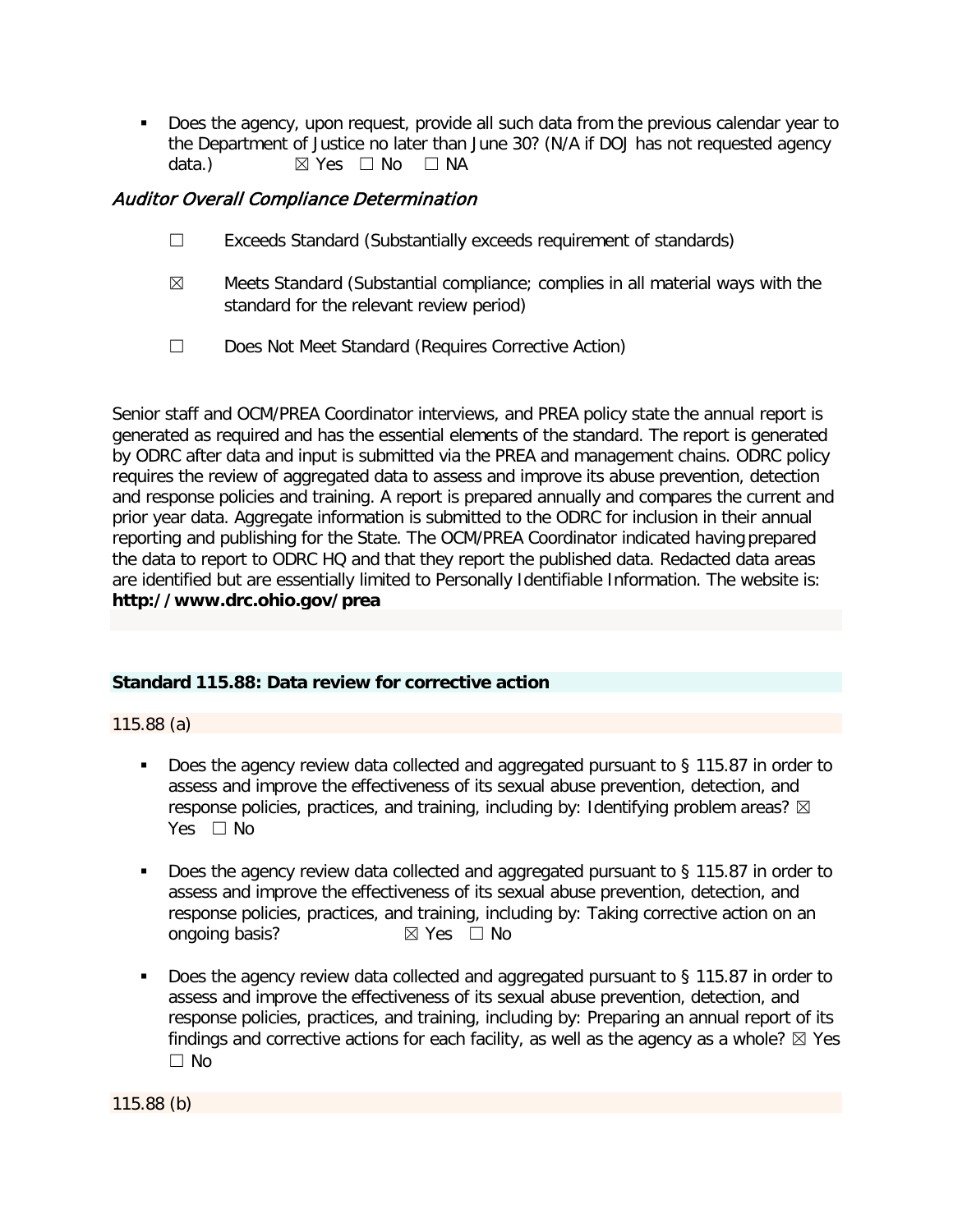Does the agency's annual report include a comparison of the current year's data and corrective actions with those from prior years and provide an assessment of the agency's progress in addressing sexual abuse  $\boxtimes$  Yes  $\Box$  No

#### 115.88 (c)

Is the agency's annual report approved by the agency head and made readily available to the public through its website or, if it does not have one, through other means?  $\boxtimes$ Yes □ No

#### 115.88 (d)

 Does the agency indicate the nature of the material redacted where it redacts specific material from the reports when publication would present a clear and specific threat to the safety and security of a facility?  $\boxtimes$  Yes  $\Box$  No

## Auditor Overall Compliance Determination

- ☐ Exceeds Standard (Substantially exceeds requirement of standards)
- $\boxtimes$  Meets Standard (Substantial compliance; complies in all material ways with the standard for the relevant review period)
- ☐ Does Not Meet Standard (Requires Corrective Action)

The ODRC HQ staff and the RCI leadership both use the collected data to determine where additional cameras or staff should be placed and also review data collected and aggregated pursuant to 115.87 to assess and improve the effectiveness of its overall sexual abuse prevention, detection, and response policies, and training, and this is done in the Annual Report as well.

A corrective action plan for each facility is developed for anything identified in the review; and the annual PREA Compliance Review documents the facility's efforts to take corrective measures. The HQ BOC staff takes corrective measures for items identified for the agency as a whole. The HQ BOC staff don't use specific or confidential information in the report.

ODRC policy requires that all case records concerning claims of sexual abuse, to include incident reports, investigative reports, offender information, case disposition, medical and counseling evaluation findings and recommendations for treatment and/or counseling are securely retained for a minimum of 10 years after the date of the initial collection and criminal-related data permanently. The provided documentation shows that all aggregated sexual abuse data under the ODRC is made readily available to the public at least annually through the agency website, following the removal of all personal identifiers.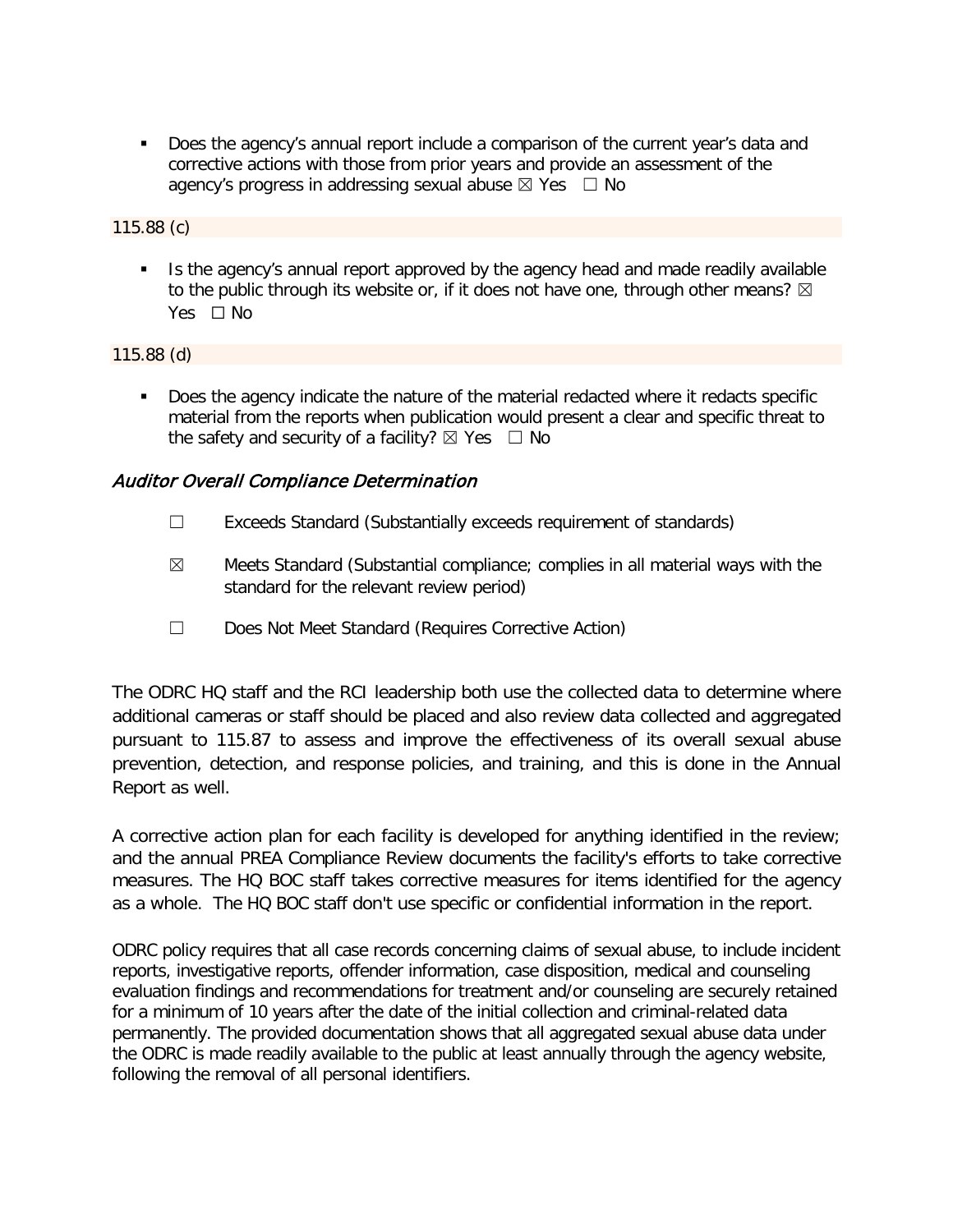## **Standard 115.89: Data storage, publication, and destruction**

#### 115.89 (a)

Does the agency ensure that data collected pursuant to § 115.87 are securely retained?  $\boxtimes$  Yes  $\Box$  No

#### 115.89 (b)

 Does the agency make all aggregated sexual abuse data, from facilities under its direct control and private facilities with which it contracts, readily available to the public at least annually through its website or, if it does not have one, through other means?  $\boxtimes$ Yes □ No

115.89 (c)

**Does the agency remove all personal identifiers before making aggregated sexual abuse** data publicly available?  $\boxtimes$  Yes  $\Box$  No

#### 115.89 (d)

■ Does the agency maintain sexual abuse data collected pursuant to § 115.87 for at least 10 years after the date of the initial collection, unless Federal, State, or local law requires otherwise?  $\boxtimes$  Yes  $\Box$  No

## Auditor Overall Compliance Determination

- ☐ Exceeds Standard (Substantially exceeds requirement of standards)
- $\boxtimes$  Meets Standard (Substantial compliance; complies in all material ways with the standard for the relevant review period)
- ☐ Does Not Meet Standard (Requires Corrective Action)

ODRC policy requires that all case records concerning claims of sexual abuse, to include incident reports, investigative reports, offender information, case disposition, medical and counseling evaluation findings and recommendations for treatment and/or counseling are securely retained for a minimum of 10 years after the date of the initial collection and criminal-related data permanently. The provided documentation shows that all aggregated sexual abuse data under the ODRC is made readily available to the public at least annually through the agency website, following the removal of all personal identifiers. Systems are password protected and incident data is kept confidential.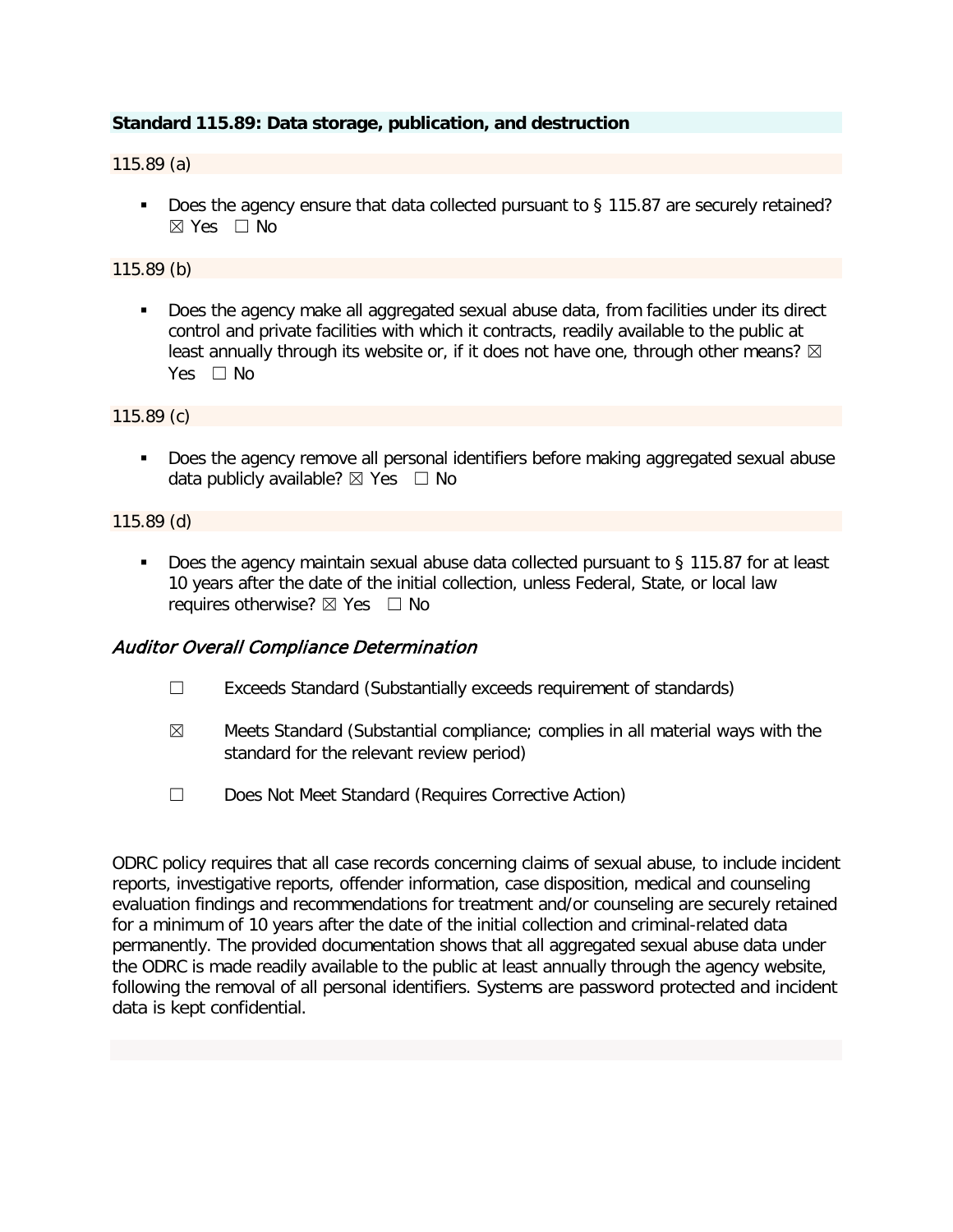# **AUDITING AND CORRECTIVE ACTION**

#### **Standard 115.401: Frequency and scope of audits**

#### 115.401 (a)

 During the three-year period starting on August 20, 2013, and during each three-year period thereafter, did the agency ensure that each facility operated by the agency, or by a private organization on behalf of the agency, was audited at least once? (N/A before August 20, 2016.)  $\boxtimes$  Yes  $\Box$  No  $\Box$  NA

115.401 (b)

**During each one-year period starting on August 20, 2013, did the agency ensure that at** least one-third of each facility type operated by the agency, or by a private organization on behalf of the agency, was audited?  $\boxtimes$  Yes  $\Box$  No

#### 115.401 (h)

 Did the auditor have access to, and the ability to observe, all areas of the audited facility? **⊠** Yes □ No

115.401 (i)

 Was the auditor permitted to request and receive copies of any relevant documents (including electronically stored information)?  $\boxtimes$  Yes  $\Box$  No

115.401 (m)

 Was the auditor permitted to conduct private interviews with offenders, residents, and detainees? **⊠ Yes** □ No

115.401 (n)

 Were offenders permitted to send confidential information or correspondence to the auditor in the same manner as if they were communicating with legal counsel?  $\boxtimes$  Yes  $\Box$  No

## Auditor Overall Compliance Determination

- ☐ Exceeds Standard (Substantially exceeds requirement of standards)
- $\boxtimes$  Meets Standard (Substantial compliance; complies in all material ways with the standard for the relevant review period)
- ☐ Does Not Meet Standard (Requires Corrective Action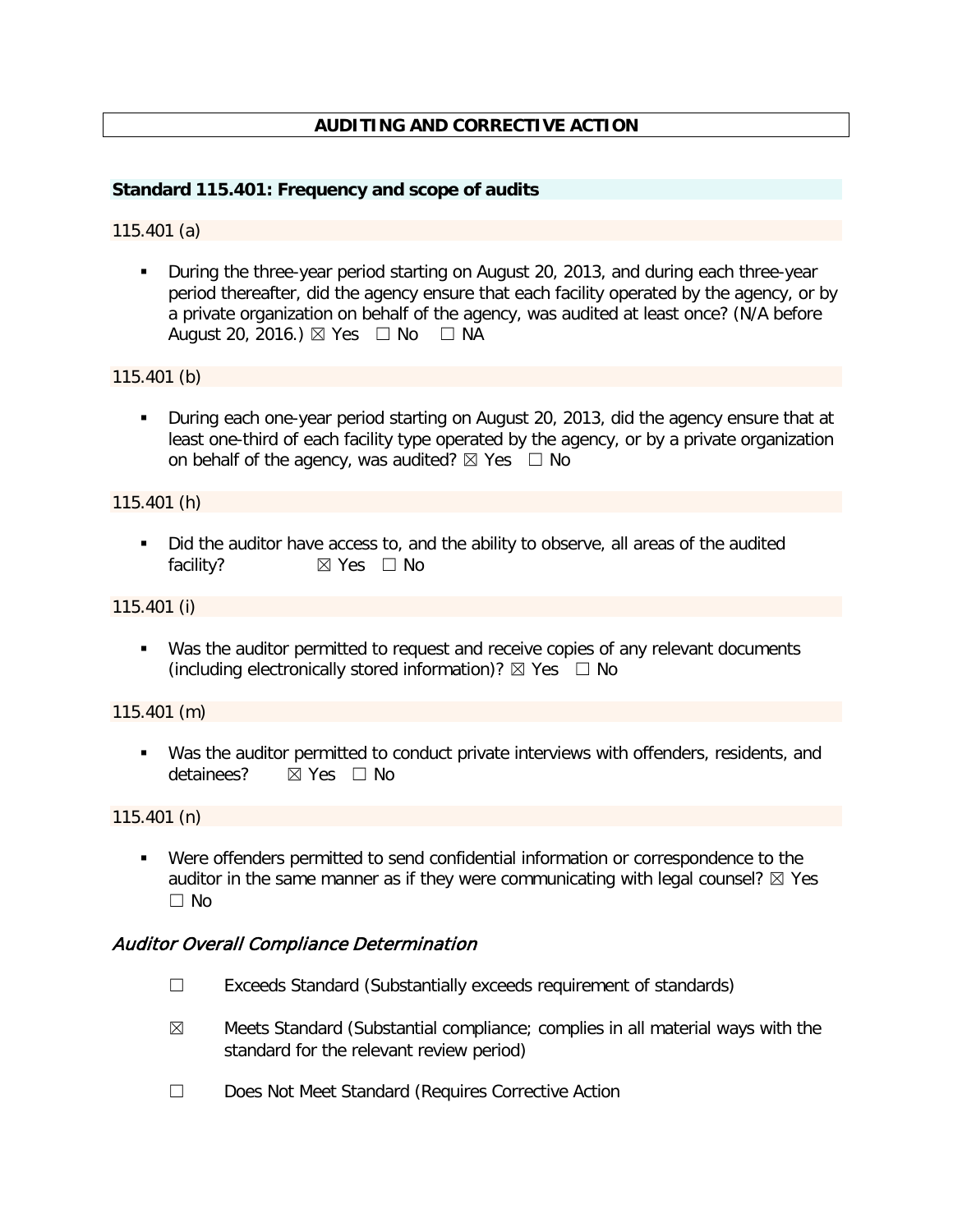All standards are closely observed by ODRC and by all echelons involved in audit management.

# **Standard 115.403: Audit contents and findings**

## 115.403 (f)

 The agency has published on its agency website, if it has one, or has otherwise made publicly available, all Final Audit Reports within 90 days of issuance by auditor. The review period is for prior audits completed during the past three years PRECEDING THIS AGENCY AUDIT. In the case of single facility agencies, the auditor shall ensure that the facility's last audit report was published. The pendency of any agency appeal pursuant to 28 C.F.R. § 115.405 does not excuse noncompliance with this provision. (N/A if there have been no Final Audit Reports issued in the past three years, or in the case of single facility agencies that there has never been a Final Audit Report issued.)  $\boxtimes$  Yes  $\Box$  No ☐ NA

# Auditor Overall Compliance Determination

- ☐ Exceeds Standard (Substantially exceeds requirement of standards)
- $\boxtimes$  Meets Standard (Substantial compliance; complies in all material ways with the standard for the relevant review period)
- ☐ Does Not Meet Standard (Requires Corrective Action)

Type text here…

## **AUDITOR CERTIFICATION**

I certify that:

- $\boxtimes$  The contents of this report are accurate to the best of my knowledge.
- $\boxtimes$  No conflict of interest exists with respect to my ability to conduct an audit of the agency under review, and
- $\boxtimes$  I have not included in the final report any personally identifiable information (PII) about any offender or staff member, except where the names of administrative personnel are specifically requested in the report template.

Auditor Instructions: